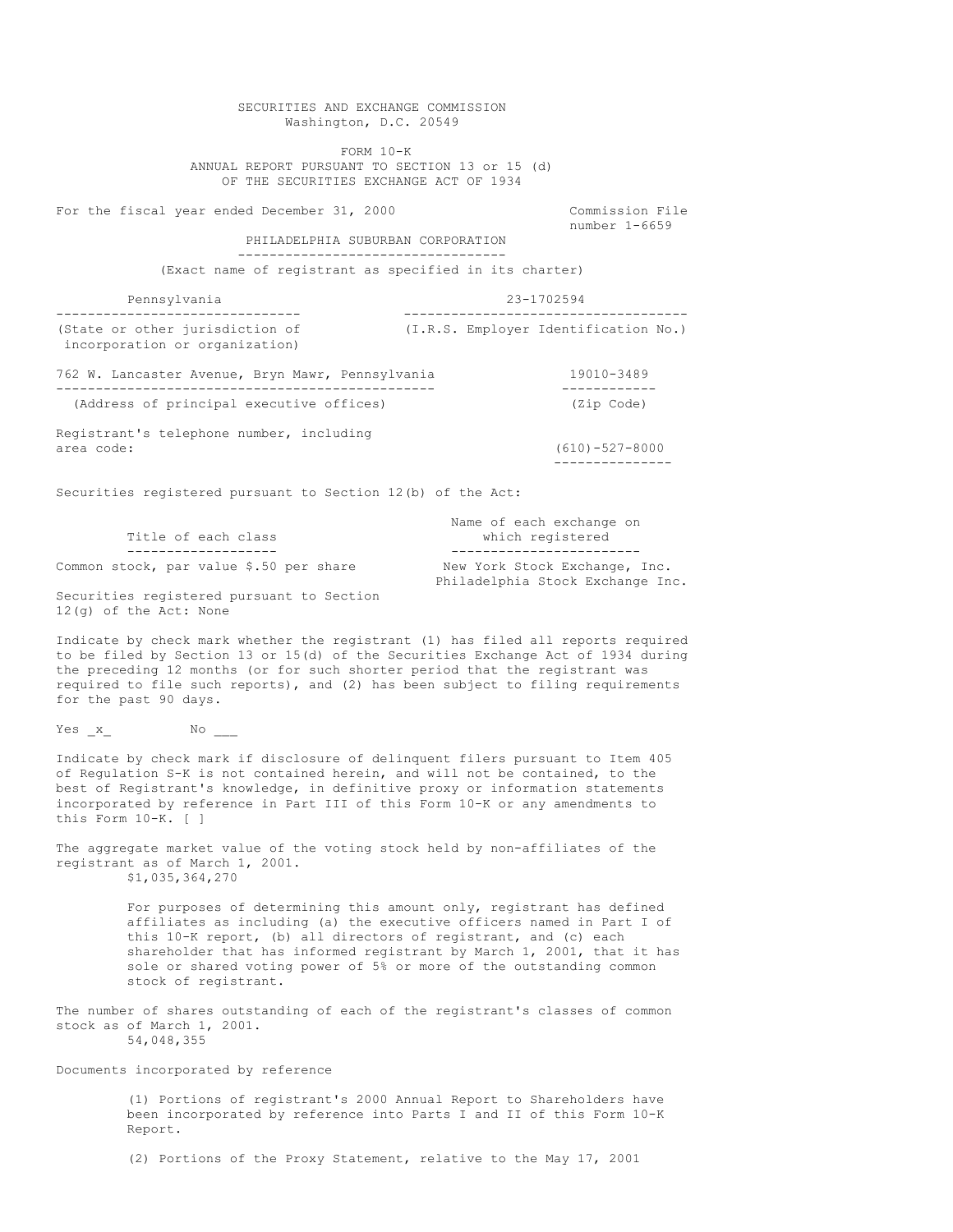annual meeting of shareholders of registrant, to be filed within 120 days after the end of the fiscal year covered by this Form 10-K Report, have been incorporated by reference into Part III of this Form 10-K Report.

#### SPECIAL NOTE REGARDING FORWARD-LOOKING STATEMENTS -------------------------------------------------

Certain statements in this Annual Report on Form 10-K ("10-K"), or incorporated by reference in this 10-K, are forward-looking statements within the meaning of Section 27A of the Securities Act of 1933 and Section 21E of the Securities Exchange Act of 1934 made based upon, among other things, our current assumptions, expectations and beliefs concerning future developments and their potential effect on us. These forward-looking statements involve risks, uncertainties and other factors, many of which are outside our control, that may cause our actual results, performance or achievements to be materially different from any future results, performance or achievements expressed or implied by these forward-looking statements. In some cases you can identify forward-looking statements where statements are preceded by, followed by or include the words "believes," "expects," "anticipates," "plans," "future," "potential" or the negative of such terms or similar expressions. Forward-looking statements in this 10-K, or incorporated by reference in this 10-K, include, but are not limited to, statements regarding:

- o projected capital expenditures and related funding requirements;
- o developments and trends in the water and wastewater utility industries;
- o opportunities for future acquisitions;
- o the development of new services and technologies by us or our competitors;
- o the availability of qualified personnel;
- o general economic conditions; and
- o merger-related costs and synergies.

Because forward-looking statements involve risks and uncertainties, there are important factors that could cause actual results to differ materially from those expressed or implied by these forward-looking statements, including but not limited to:

- o changes in general economic, business and financial market conditions;
- o changes in government regulations, including environmental regulations;
- o abnormal weather conditions;
- o changes in capital requirements;
- o our ability to integrate businesses, technologies or services which we may acquire;
- o our ability to manage the expansion of our business;
- o the extent to which we are able to develop and market new and improved services;
- o the effect of the loss of major customers;
- o our ability to retain the services of key personnel and to hire qualified personnel as we expand;
- o unanticipated capital requirements; and
- o cost overruns relating to improvements or the expansion of our operations.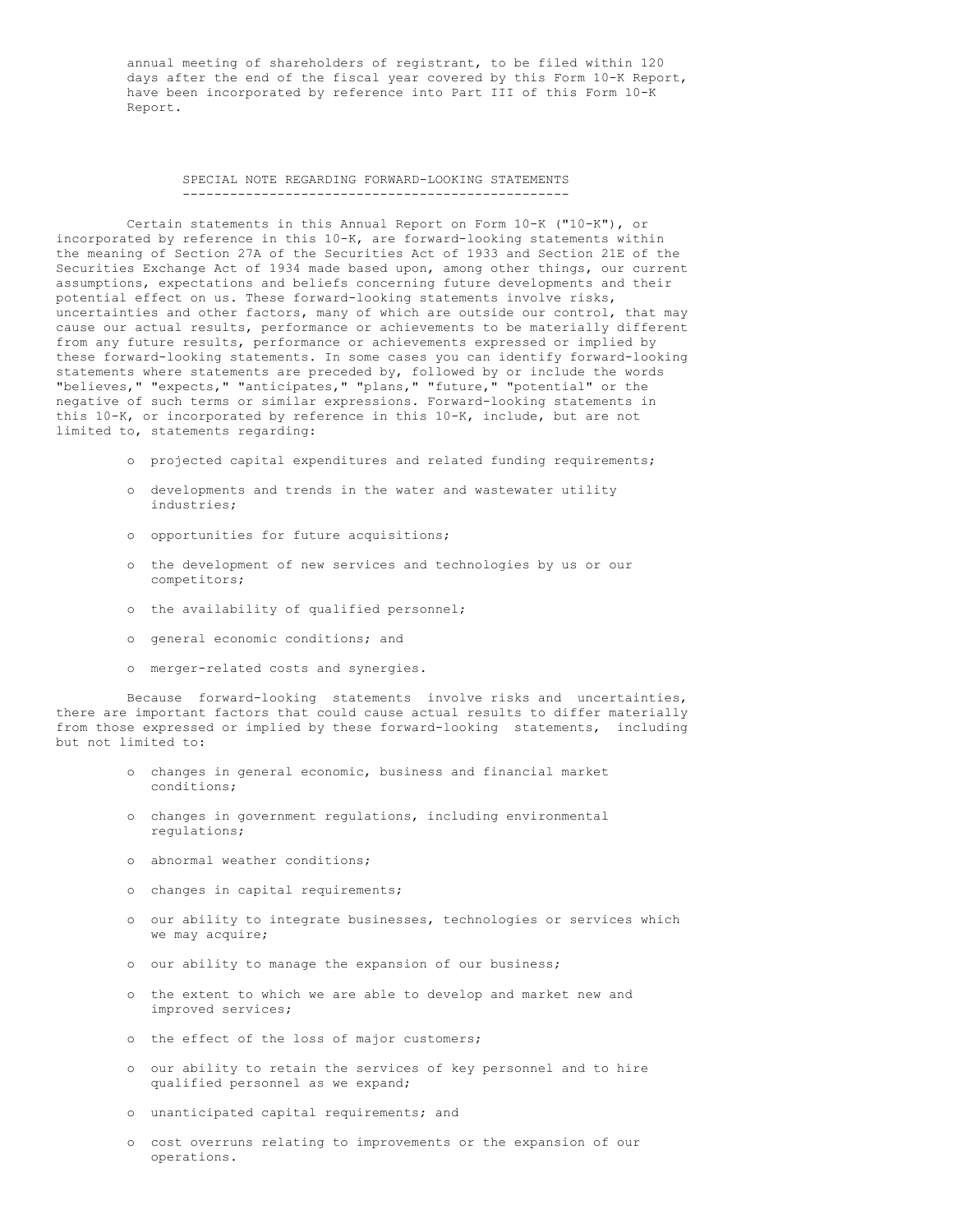Given these uncertainties, you should not place undue reliance on these forward-looking statements. You should read this 10-K and the documents that we incorporate by reference in this 10-K completely and with the understanding that our actual future results may be materially different from what we expect. These forward-looking statements represent our estimates and assumptions only as of the date of this 10-K. Except for our ongoing obligations to disclose material information under the federal securities laws, we are not obligated to update these forward-looking statements, even though our situation may change in the future. We qualify all of our forward-looking statements by these cautionary statements.

 $\overline{2}$ 

PART I

Item 1. Business

The Company

Philadelphia Suburban Corporation (referred to as "we" or "us") is the holding company for regulated utilities providing water or wastewater services to approximately 2 million people in Pennsylvania, Ohio, Illinois, New Jersey, Maine, and North Carolina. Our two primary subsidiaries are Philadelphia Suburban Water Company, a regulated public utility that provides water or wastewater services to about 1.1 million residents in the suburban areas north and west of the City of Philadelphia, and Consumers Water Company, a holding company for several regulated public utility companies that provide water or wastewater service to about 850,000 residents in various communities in five states. Other subsidiaries provide water and wastewater services in parts of Pennsylvania, North Carolina and Ohio. We are among the largest investor-owned water utilities in the United States based on the number of customers. In addition, we provide water and wastewater service to approximately 35,000 people through operating and maintenance contracts with municipal authorities and other parties close to our operating companies' service territories. Some of our subsidiaries provide wastewater collection, treatment and disposal services (primarily residential) to approximately 30,000 people in Pennsylvania, Illinois, New Jersey and North Carolina.

Consumers Water Company owns 100% of the voting stock of five water companies, and at least 96% of the voting stock of two water companies, operating in Pennsylvania, Ohio, Illinois, New Jersey and Maine. Consumers Water Company's subsidiaries operate 27 divisions in these five states, providing water service to approximately 850,000 people.

The following table indicates by geographic area our number of customers served and utility revenues (water and wastewater revenues) for the year ended December 31, 2000:

|                                                                                                     | Utility<br>Revenues<br>(000's)                             | Number<br>of<br>Customers<br>Served                              |
|-----------------------------------------------------------------------------------------------------|------------------------------------------------------------|------------------------------------------------------------------|
| Suburban Philadelphia<br>Ohio<br>Illinois<br>Pennsylvania*<br>New Jersey<br>Maine<br>North Carolina | \$166,019<br>32,746<br>24,560<br>22,039<br>13,968<br>8,313 | 334,676<br>81,966<br>62,971<br>46,306<br>35,728<br>17,072<br>500 |
|                                                                                                     | \$267,645                                                  | 579,219                                                          |

\* Other than suburban Philadelphia.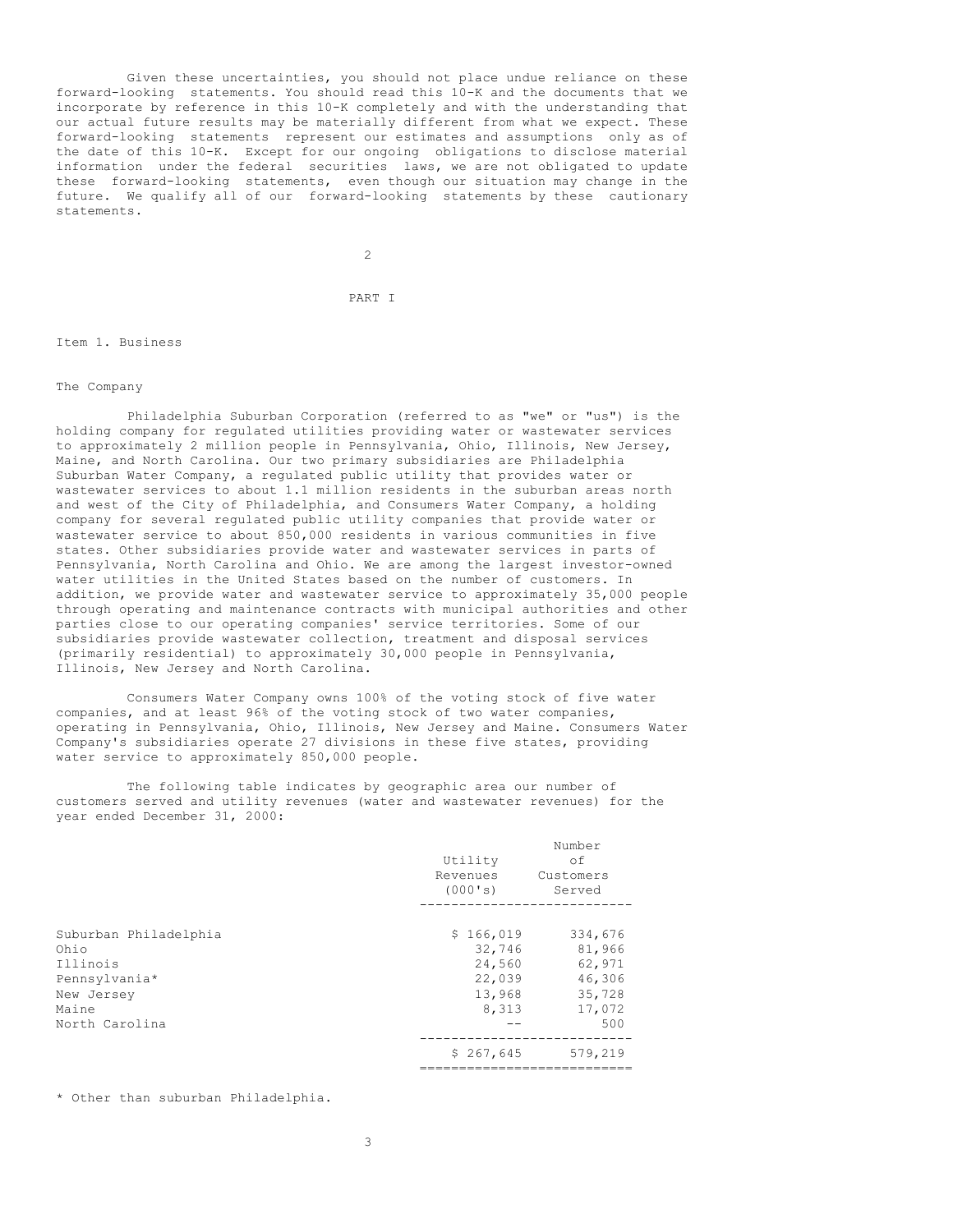The following table indicates by customer class our number of customers served and utility revenues for the year ended December 31, 2000:

| Customer class                                                                         | Utility<br>Revenues<br>(000's)                   | Number<br>of<br>Customers<br>Served           |
|----------------------------------------------------------------------------------------|--------------------------------------------------|-----------------------------------------------|
|                                                                                        |                                                  |                                               |
| Residential<br>Commercial<br>Industrial<br>Other<br>Wastewater and operating contracts | \$170,597<br>47,109<br>14,943<br>29,582<br>5,414 | 512,442<br>29,317<br>1,446<br>9,500<br>26,514 |
|                                                                                        | \$267,645                                        | 579,219                                       |

Our customer base is primarily residential, representing approximately 64% of our total sales. Substantially all of our water customers are metered, which allows us to measure our customers' water consumption. Water consumption per customer is affected by local weather conditions during the year, especially during the late spring and early summer. In general, during these seasons, an extended period of dry weather increases consumption, while above average rainfall decreases water consumption. Also, an increase in the average temperature generally causes an increase in water consumption. See "Water Supplies and Facilities" for a discussion of water use restrictions that may impact water consumption during abnormally dry weather. Our exposure to regional weather conditions is lessened by our geographic diversity as our customers are located in six states. Despite our geographic diversity, during 2000, our service territories in several states, particularly in the suburban Philadelphia territory, experienced cool and wet weather conditions during the summer months, in contrast to the abnormally dry weather experienced in 1999. As a result, water consumption in these portions of our service territory declined during this period, however, in the fourth quarter of 2000, water consumption returned to normal levels.

The growth in revenues over the past three years is a result of increases in the customer base and in water rates. Excluding customers added through acquisitions and other growth ventures, during the three-year period of 1998 through 2000, our customer base grew at an annual compound rate of 1.2%. Including acquisitions and other growth ventures, our customer base increased at an annual compound rate of 3.8% during this period. The customer growth rate in 2000 was 3.9%. Our business combination with Consumers Water Company on March 10, 1999 has enabled us to grow through acquisitions in the areas where Consumers operates, and to enter a new operating state, North Carolina, in 2000.

4

### Item 1, Continued

# Acquisitions and Water Sale Agreements

We believe that there are many potential water system acquisition candidates throughout the United States because of the fragmented nature of the water utility industry. We believe the factors driving consolidation of these water systems are:

- o the benefits of economies of scale, including the development of technological expertise that would not be feasible in a smaller organization;
- o increasingly stringent environmental regulations; and
- o the need for capital investment.

We believe that acquisitions will continue to be an important source of growth for us. We intend to continue to pursue acquisitions of municipally-owned and investor-owned water systems of all sizes that provide services in areas adjacent to our existing service territories or in new service areas. We engage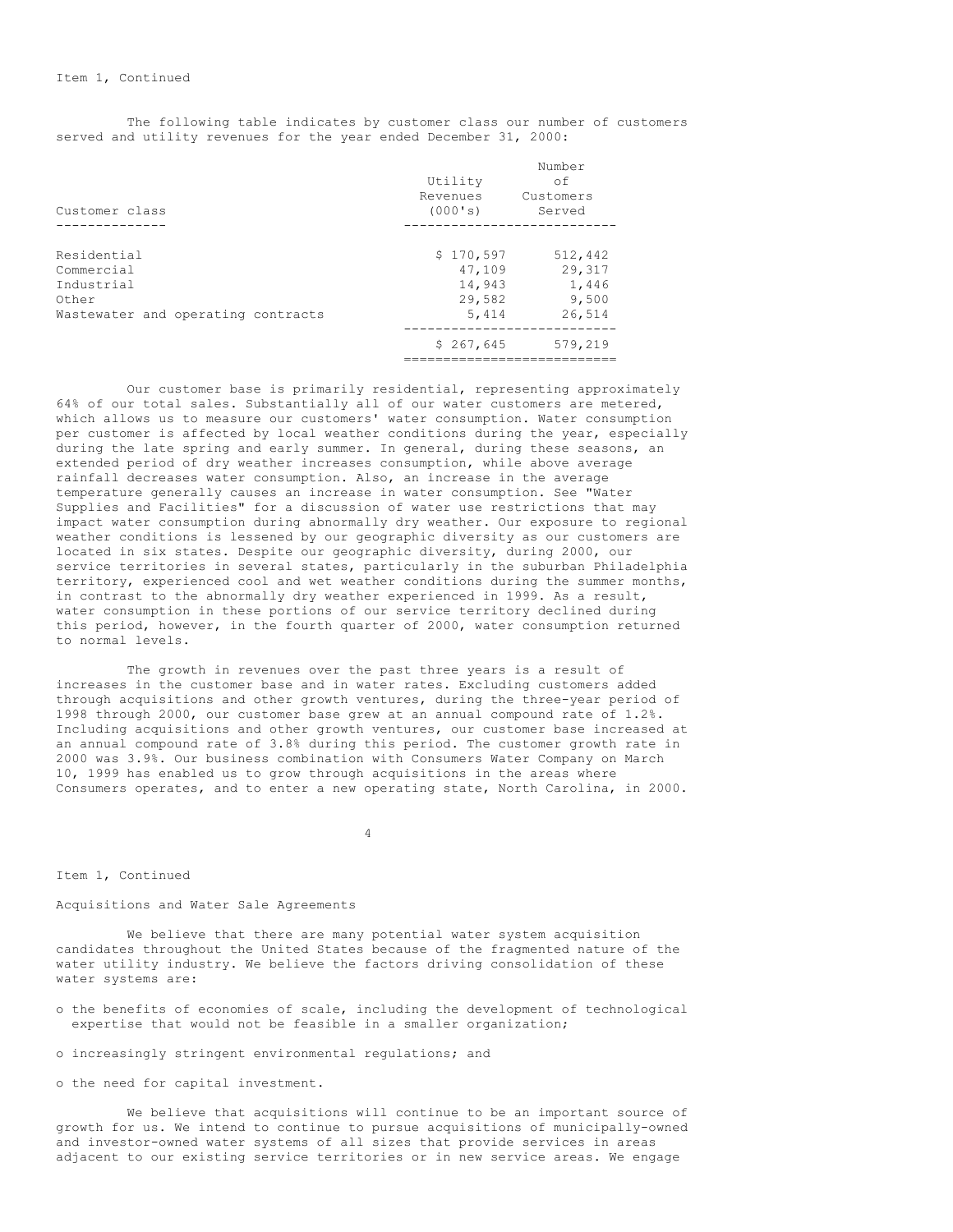in continuing activities with respect to potential acquisitions, including performing analyses and investigations of acquisition candidates, making preliminary acquisition proposals and negotiating the terms of potential acquisitions.

During the past five years, exclusive of the Consumers Water Company merger we have completed 66 acquisitions or other growth ventures adding approximately 56,000 customers to our customer base. The largest of these transactions was the acquisition of the water utility assets of Bensalem Township in December 1999, which has added 14,945 customers. We are actively exploring other opportunities to expand our utility operations through acquisitions or otherwise.

# Water Supplies and Water Facilities

Our water utility operations obtain their water supplies from surface water sources such as reservoirs, lakes, ponds, rivers and streams, in addition to obtaining water from wells and purchasing water from other water suppliers. Less than 5% of our water sales are purchased from other suppliers. We believe that we have all of the necessary permits to obtain the water we distribute. Our supplies are sufficient for anticipated daily demand and normal peak demand under normal weather conditions. Our supplies by service area are as follows:

- o Suburban Philadelphia The principal supply of water is surface water from the Schuylkill River, Delaware River, eight rural streams which are tributaries of the Schuylkill and Delaware Rivers, and the Upper Merion Reservoir, a former quarry now impounding groundwater. Wells and interconnections with adjacent municipal authorities supplement these surface supplies.
- o Ohio Water supply is obtained for customers in Lake County from Lake Erie. Customers in Mahoning County obtain their water from man-made lakes and the Ashtabula division is supplied by purchased water. Water supply is obtained for customers in Stark and Summit Counties from wells.
- o Illinois Water supply is obtained for customers in Kankakee County from the Kankakee River and satellite wells, while customers in Vermilion County are supplied from Lake Vermilion. In Will, Lee, Boone and Knox counties, our customers are served from deep well systems.
- o New Jersey Water supply in our three non-contiguous divisions is obtained from wells.

5

## Item 1, Continued

- o Pennsylvania (other than suburban Philadelphia) The Roaring Creek Division draws its water from a man-made lake within a 12,000 acre watershed and two wells also located in the watershed. The Susquehanna Division obtains its water supply from wells. The Shenango Division draws its water from the Shenango River. The Waymart divisions' water supply is principally from wells.
- o Maine Eleven non-contiguous water systems obtain their water supply as follows: five systems use groundwater, five systems use surface water and one system purchases water from a neighboring municipal district.
- o North Carolina Water supply in 105 non-contiguous divisions is obtained from wells and 2 divisions purchase water from neighboring municipalities (effective with the Hydraulics, Inc. acquisition in January 2001).

We believe that the capacities of our sources of supply, and our water treatment, pumping and distribution facilities are generally sufficient to meet the present requirements of our customers. On a continuing basis, we make system improvements and additions to capacity in response to changing regulatory standards, changing patterns of consumption and increases in the number of customers. The various state public utility commissions have generally recognized the operating and capital costs associated with these improvements in setting water rates.

As was the case in Pennsylvania and New Jersey in the summer of 1999, abnormally dry weather can sometimes result in the governmental authorities declaring drought warnings and water use restrictions in the affected areas. If these types of actions are taken, water consumption and water revenues may be reduced. While parts of Pennsylvania, particularly those dependent on ground water, experienced water shortages during the 1999 drought, our water supplies remained adequate. When the drought restrictions were lifted, water use returned to normal levels.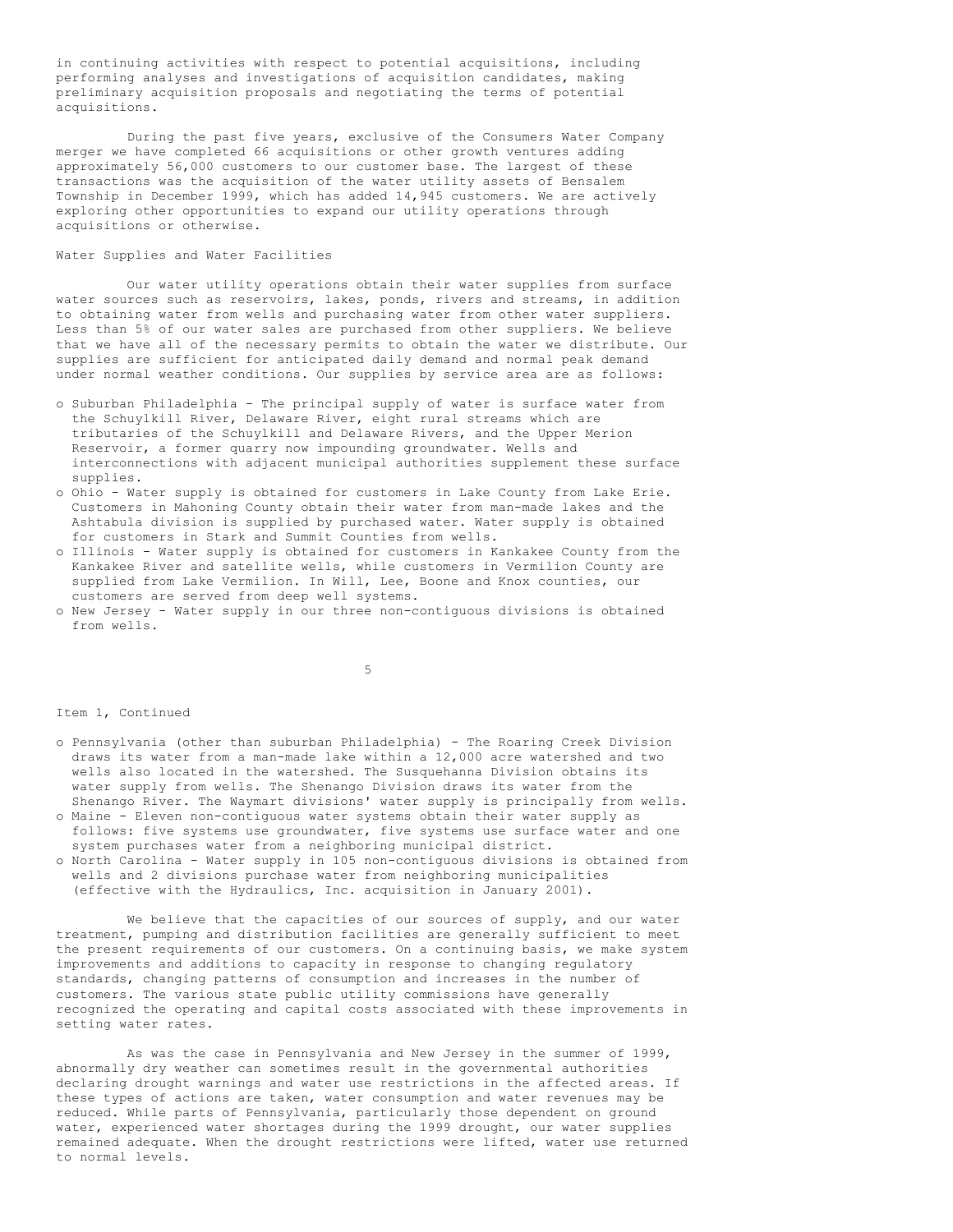On occasion, there have been other water use restrictions during the past three years, however, because these limitations were issued at times other than the summer months, when nonessential and recreational use of water has traditionally declined, the restrictions did not have a significant impact on operating revenues and we had sufficient quantities of raw water and maintained adequate storage levels of treated water.

### Economic Regulation

Our water and wastewater utility operations are subject to regulation by their respective state regulatory commissions, which have broad administrative power and authority to regulate rates and charges, determine franchise areas and conditions of service and authorize the issuance of securities. The regulatory commissions also establish uniform systems of accounts and approve the terms of contracts with affiliates and customers, business combinations with other utility systems, loans and the purchases or sales of property. The profitability of our utility operations is influenced to a great extent by the timeliness and adequacy of rate allowances in the various states in which we operate. Accordingly, we maintain a rate case management capability to provide that the tariffs of our utility operations reflect, to the extent practicable, current costs of operations, capital, taxes, energy, materials and compliance with environmental regulations. Rates for some divisions of our Ohio water utility can be fixed by negotiated agreements with the municipalities that are served by those divisions in lieu of regulatory approval from the Public Utility Commission of Ohio. Currently, two of the five regulated divisions in Ohio are operating under such rate ordinances.

6

# Item 1, Continued

In 1996, the Pennsylvania Public Utility Commission ("PAPUC") approved the Distribution System Improvement Charge ("DSIC"). The DSIC is a mechanism that allows Pennsylvania water utilities to add a surcharge to their water bills. This surcharge offsets the additional depreciation and capital costs associated with certain non-revenue producing, non-expense reducing capital expenditures related to replacing and rehabilitating distribution systems. Prior to the DSIC, water utilities absorbed all of the depreciation and capital costs of these projects between base rate increases without the benefit of additional revenues. The gap between the time that a capital project is completed and the recovery of its costs in base rates is known as regulatory lag. The DSIC is intended to eliminate or reduce regulatory lag that often acted as a disincentive to water utilities in rehabilitating their distribution systems. The DSIC is adjusted quarterly based on additional qualified capital expenditures made in the previous quarter. The DSIC may never exceed 5% of the base rates in effect. The DSIC is reset to zero when new base rates that reflect the costs of those additions become effective. The PAPUC also limits use of the DSIC to periods when a company's return on equity is less than a benchmark it establishes each quarter.

We are currently working to establish DSIC mechanisms in the other states in which we operate. In May 1999, the Illinois legislature passed a bill to establish a DSIC mechanism in Illinois. The Illinois Commerce Commission is drafting regulations interpreting the legislation for use by Illinois water and wastewater utilities beginning in 2001.

In general, we believe that Philadelphia Suburban Corporation and its subsidiaries have valid rights, free from unduly burdensome restrictions, to enable us to carry on our business as presently conducted in the territories we now serve. The rights to provide water or wastewater service to a particular franchised service territory are generally non-exclusive, although the applicable regulatory commissions usually allow only one utility to provide service to a given area. In some instances, another water utility provides service to a separate area within the same political subdivision served by one of our subsidiaries. In the states where our subsidiaries operate, it is possible that portions of our subsidiaries' operations could be acquired by municipal governments by one or more of the following methods:

### o eminent domain;

o the right of purchase given or reserved by a municipality or political subdivision when the original franchise was granted; and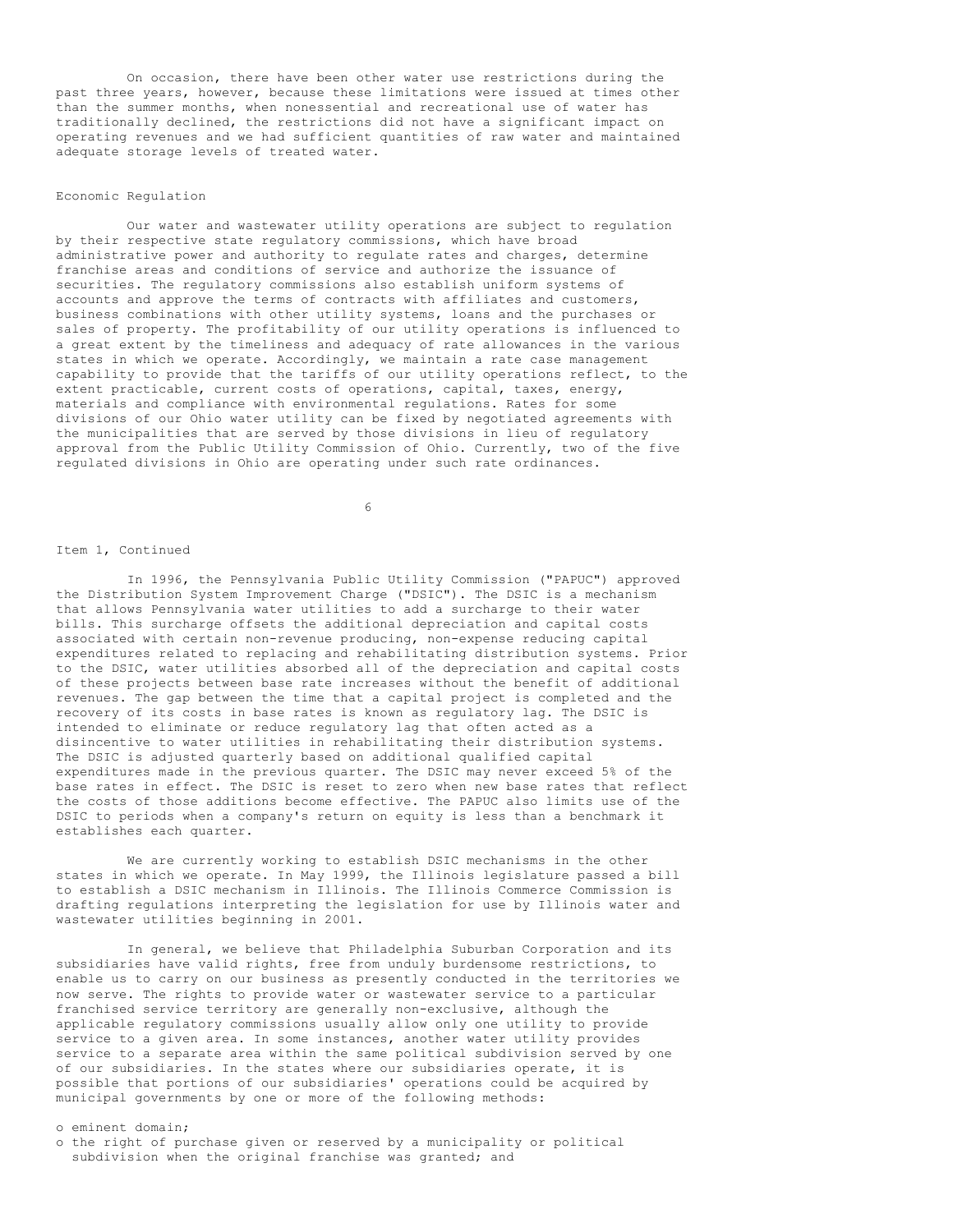o the right of purchase given or reserved under the law of the state in which the subsidiary was incorporated or from which it received its permit.

The price to be paid upon such an acquisition by the municipal government is usually determined in accordance with applicable law governing the taking of lands and other property under eminent domain. In other instances, the price may be negotiated, fixed by appraisers selected by the parties or computed in accordance with a formula prescribed in the law of the state or in the particular franchise or charter. Generally, our strategy is to acquire additional water and wastewater systems, maintain our existing systems, and actively oppose efforts by municipal governments to acquire any of our operations, particularly for less than the fair market value of our operations or where the municipal government seeks to acquire more than it is entitled to under the applicable law or agreement.

There are two matters in Ohio that involve the attempted acquisition or condemnation of certain assets of our Ohio water utility.

In Ashtabula County, Consumers Ohio Water Company provides water service to several municipalities and to areas of the county that are located outside of these municipalities. Ashtabula County has proposed, under a 1959 agreement with Consumers Ohio Water Company, to purchase certain assets of Consumers Ohio Water Company that are located outside of these municipalities. This proposal resulted in litigation over the question of whether Ashtabula County's

7

#### Item 1, Continued

right to purchase includes all of the assets located outside of these municipalities or only those assets that are not essential for providing service to these municipalities. The court denied the County's request to acquire all assets outside of these municipalities; yet, the assets which may be purchased have not yet been defined. It is not certain that the County will proceed with an acquisition if all the assets cannot be purchased. If the County does proceed to acquire all or some of these assets, we believe that Consumers Ohio Water Company will be entitled to fair value for these assets, which, in any event, will exceed the book value for these assets.

The City of Geneva in Ashtabula County, Ohio, has passed an ordinance seeking to condemn the assets of Consumers Ohio Water Company that are located in Geneva. The issue was submitted to a referendum in November 2000, whereby voters by a margin of 16 votes affirmed the ordinance. If the City completes the process to condemn these assets, we believe that Consumers Ohio Water Company will be entitled to fair value for these assets, which, in any event, will exceed the book value for these assets. The total number of customers included in the Ashtabula and Geneva systems discussed above represent approximately 1% of our total customer base.

## Environmental Regulation

The provision of water and wastewater services is governed primarily by the federal Safe Drinking Water Act, the Clean Water Act and related state laws, and state and federal regulations issued under these laws by the Environmental Protection Agency and state environmental regulatory agencies. These laws and regulations establish criteria and standards for drinking water and for discharges into the waters of the United States. The states have the right to establish criteria and standards that are stricter than those established by the Environmental Protection Agency. In addition, we are subject to federal and state laws and other regulations relating to residual waste disposal, dam safety and other operations of our subsidiaries.

In addition to the capital expenditures and costs currently anticipated, changes in environmental regulations, enforcement policies and practices or related matters may result in additional capital expenditures and costs. Capital expenditures and costs required as a result of water quality standards and environmental requirements have been recognized by state public utility commissions as appropriate for inclusion in establishing rates.

Safe Drinking Water Act - The Safe Drinking Water Act establishes criteria and procedures for the Environmental Protection Agency to develop national quality standards for drinking water. Regulations issued pursuant to the Safe Drinking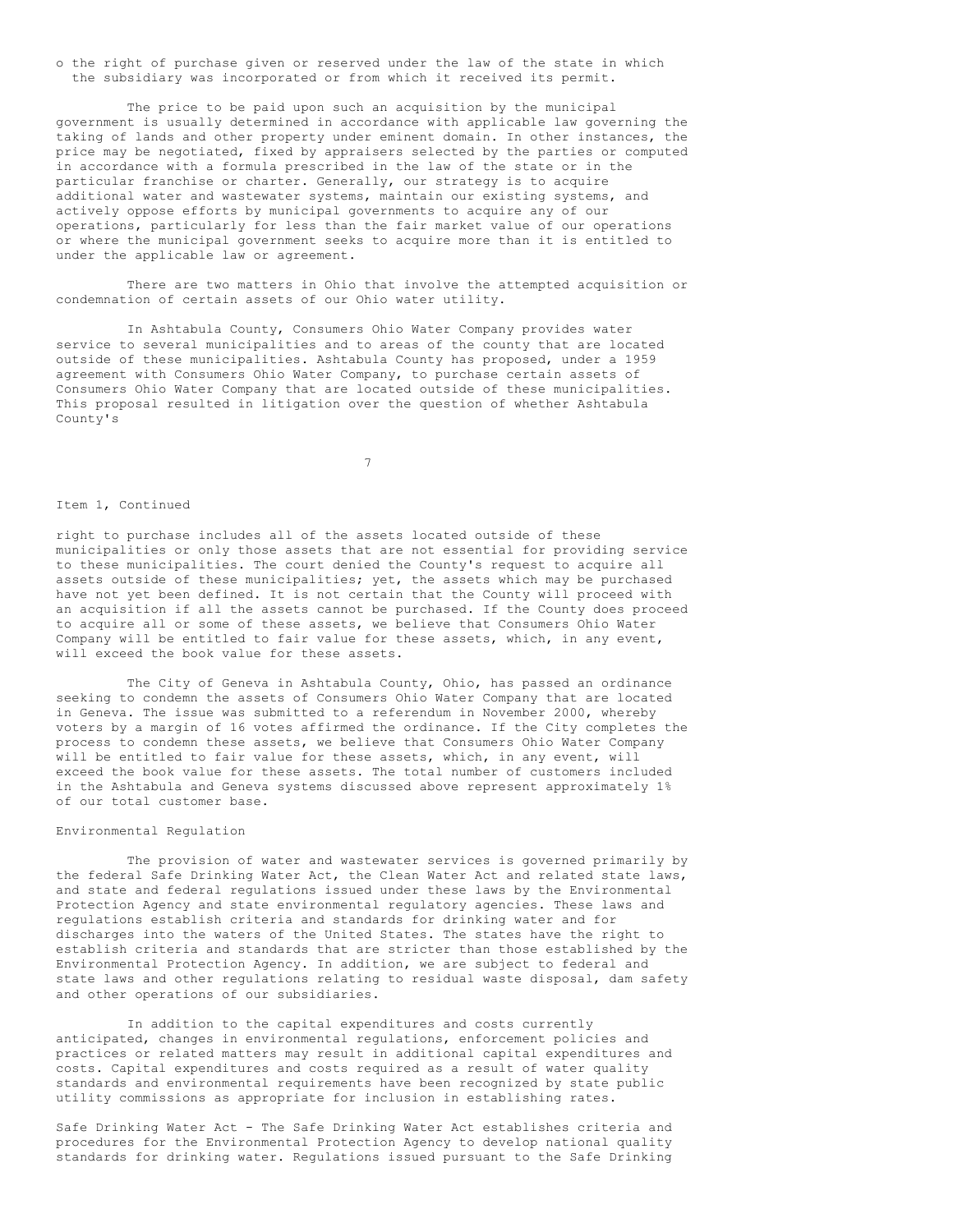Water Act set standards on the amount of certain microbial and chemical contaminants and radionuclides allowable in drinking water. The 1996 Amendments to the Safe Drinking Water Act require the Environmental Protection Agency to analyze both the benefits and the costs of compliance when considering new or stricter water quality criteria and standards. Current requirements under the Safe Drinking Water Act are not expected to have a material impact on our operations or financial condition. We may, in the future, be required to change our method of treating drinking water at certain sources of supply if additional regulations become effective. The 1996 amendments to the Safe Drinking Water Act also prescribe testing for certain additional substances and propose establishing future rules that may change standards for water treatment. The cost of maintaining compliance with new rulemakings is expected to be fully recoverable in water rates and is not expected to have a material impact on our results from operations or financial condition.

**8** 

#### Item 1, Continued

The Safe Drinking Water Act of 1974 established a standard for nitrate, a regulated inorganic chemical used extensively in crop fertilization. In 1999 and 2000, elevated levels of nitrate were observed in the Vermillion River, a water supply source for Consumers Illinois Water Company. Construction of a nitrate-removal facility began in 1999 and was completed in December 2000. The new facility is now effectively reducing nitrate levels and cost approximately \$5.7 million, which is being recovered in water rates beginning in February 2001.

The EPA is expected to issue a final rule for radon in 2001 establishing limits for radon in water that would become effective in 4 to 5.5 years. We anticipate this rule will establish a radon level that would require treatment at a small number of wells. The capital costs to comply with the anticipated level are expected to total less than \$1 million. If the states in which we operate elect not to implement general radon reduction programs (Multi-Media Mitigation), then a lower limit for radon may apply and a larger number of wells would be affected. It is expected that states will adopt Multi-Media Mitigation programs and if not future costs associated with radon treatment under either scenario will be fully recoverable in water rates.

The Safe Drinking Water Act provides for the regulation of radionuclides other than radon, such as radium and uranium. In December 2000, the EPA issued a final rule regulating certain radionuclides other than radon. The rule will become effective in December 2003 and no significant impact on our operations or financial condition is anticipated from the new rulemaking. As a result of revised testing procedures under the new regulation, additional treatment or alternate sources of water supply may be required for a small number of groundwater sources in one of our divisions. We believe the costs for additional treatment or alternate sources of water supply will be fully recoverable in water rates.

In order to eliminate or inactivate microbial organisms, the Surface Water Treatment Rule and the Interim Enhanced Surface Water Treatment Rule were issued by the EPA to improve disinfection or filtration. The EPA developed the Disinfectants-Disinfection By-products Rule to reduce consumers' exposure to disinfectants and by-products of the disinfection process. In December 1998, the EPA issued new rules on disinfection and on surface water treatment. Our large surface water systems are in compliance with these rulemakings, including the additional provisions that will become effective in January 2002. Groundwater and smaller surface water systems have until December 2003 to comply with these rules. In July 2000, construction was completed on a \$35 million water treatment plant at one of Consumer's Pennsylvania operating companies. This new plant replaced an aged, lower-capacity facility and allows us to maintain compliance with the Surface Water Treatment Rule, continue to maintain compliance with anticipated future regulations and is being fully recovered in rates. We are currently developing a new groundwater source for a small surface water system in Maine, and in the future may be required to install filtration for a surface water supply in Maine. A number of small groundwater systems in New Jersey and Pennsylvania may be reclassified as being influenced by surface water. This may require additional treatment or the development of replacement sources of supply over time and that could cost approximately \$5 million. It is expected that these capital expenditures would be fully recoverable in water rates and would represent an insignificant portion of our typical annual capital expenditures.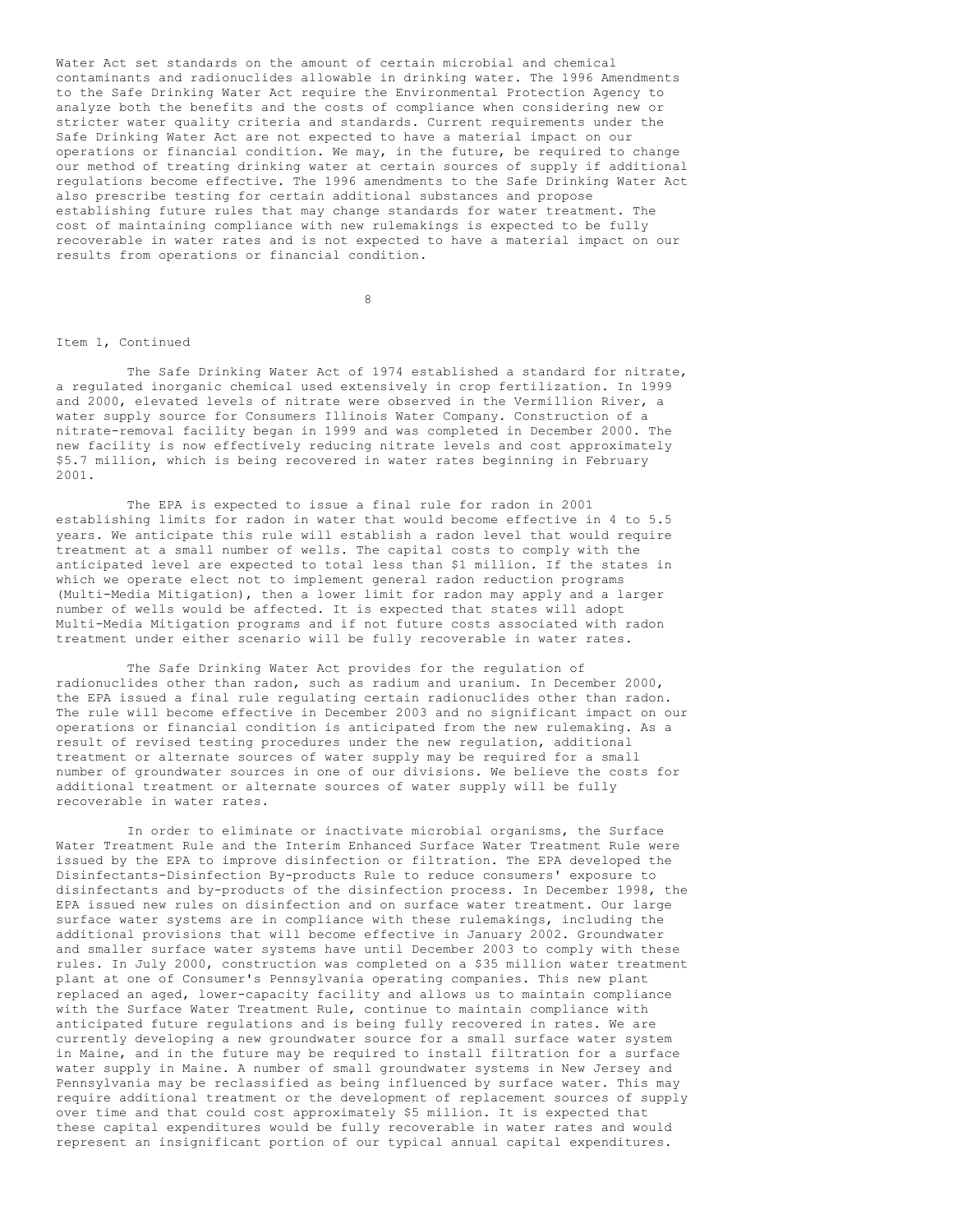In April 2000, the gasoline additive Methyl tert-Butyl Ether ("MTBE") was discovered in a Consumers New Jersey production well at levels exceeding the New Jersey drinking water standard. The well was immediately taken out of service and alternate water supplies were obtained through existing well supplies. The New Jersey Department of Environmental Protection identified the source as a nearby gasoline station. The company responsible for the contamination has reimbursed us for expenses incurred to-date and we expect will continue to reimburse us for future costs associated with developing a long-term replacement supply.

9

#### Item 1, Continued

In January 2001, the EPA issued a final rule for arsenic that reduces the limit to a more stringent level effective by 2006 with a provision for further time extensions for small systems. Currently, two small systems slightly exceed the new arsenic levels and will require additional treatment. The cost of maintaining compliance with new rulemakings is expected to be fully recoverable in water rates and is not expected to have a material impact on our results from operations or financial condition.

Additional rules dealing with water treatment and disinfection are anticipated during 2001, and are not expected to have a material impact on our results of operations or financial condition.

Clean Water Act - The Clean Water Act regulates discharges from drinking water and wastewater treatment facilities into lakes, rivers, streams, and groundwater. We currently maintain all required permits and approvals for the discharge of water and wastewater. Wastewater residuals and solids are disposed of in approved landfills, transferred to larger wastewater treatment facilities or applied to farmland. Additional capital expenditures and operating costs in connection with the management and disposal of discharges from our water and wastewater facilities may be required in the future, particularly if changes are made in the requirements of the applicable Federal or state laws. We believe that these capital expenditures would be fully recoverable in our rates.

Residual and Solid Waste Disposal - The handling and disposal of residuals and solids from water treatment facilities are governed by state and federal laws and regulations. Water treatment residuals and solids are a combination of the chemicals used in the treatment process and the silt and other materials removed from the raw water. Most of our water treatment residuals and solids are disposed of in company-owned, dedicated landfills, or by land application by a licensed contractor. A small portion of our water treatment residuals and solids are disposed of in state-approved landfills owned by others or in a liquid form into municipal sewer systems. We currently maintain all required permits for our water treatment facilities and our dedicated landfills. Additional capital expenditures and operating costs in connection with the management and disposal of residuals and solids from our water facilities may be required in the future, particularly if changes are made in the requirements of the applicable Federal or state laws. We believe that these capital expenditures would be fully recoverable in our rates.

Dam Safety - Our subsidiaries own seventeen major dams that are subject to the requirements of the Federal and state regulations related to dam safety. All major dams undergo an annual engineering inspection. We believe that all seventeen dams are structurally sound and well-maintained.

In Pennsylvania, the Department of Environmental Protection has recently adopted the use of a new formula for determining the magnitude of the Probable Maximum Flood. We have initiated studies to determine what improvements may be needed to our dams as a result of this new calculation. We believe that these capital expenditures that could be required by the new formulas would be fully recoverable in our rates.

# Employee Relations

As of December 31, 2000, we employed a total of 943 full-time persons. Our subsidiaries are parties to agreements with labor unions covering 482 employees. We consider our employee relations to be good.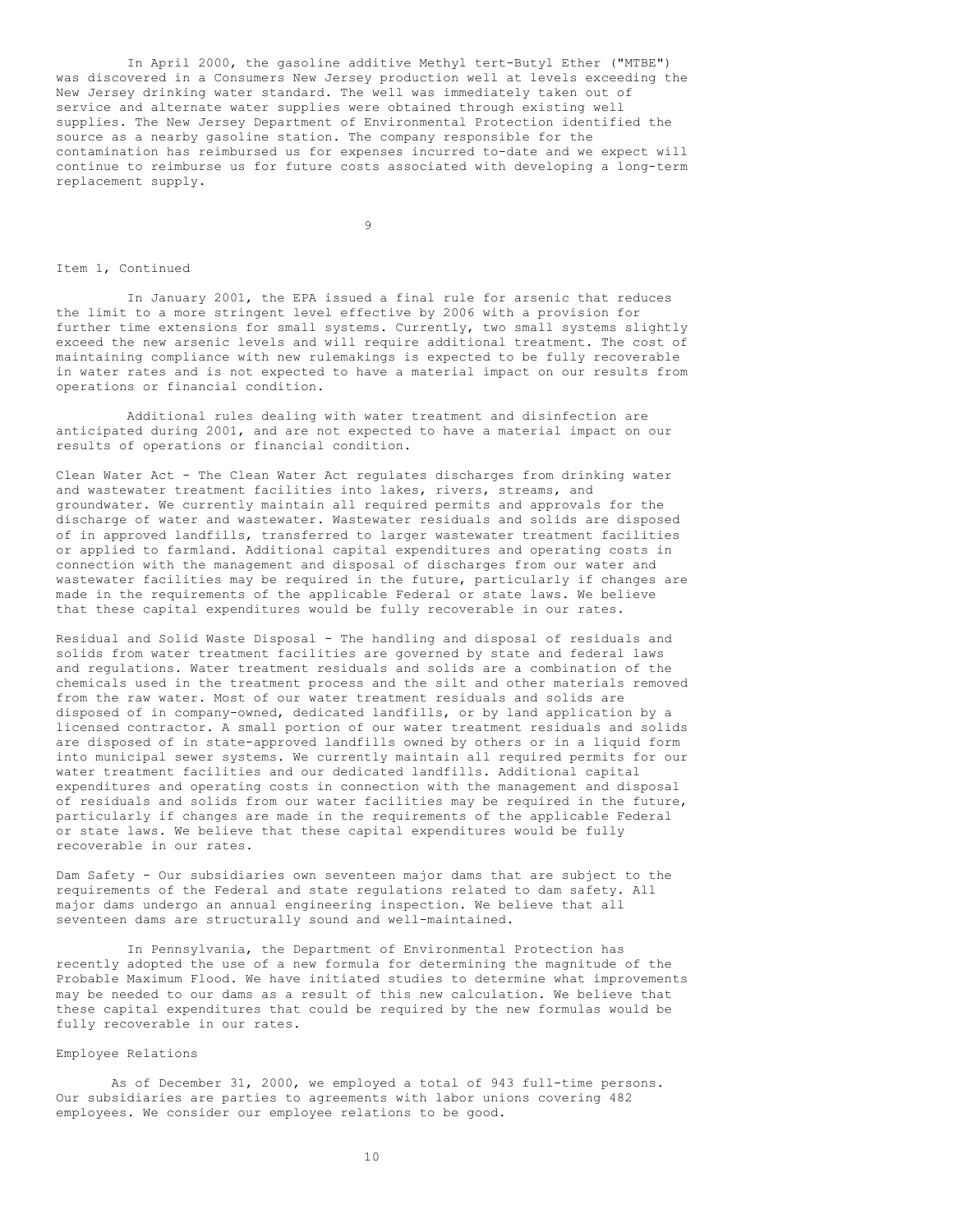### Item 2. Properties.

Our properties consist of transmission and distribution mains and conduits, water treatment plants, pumping facilities, wells, tanks, meters, supply lines, dams, reservoirs, buildings, vehicles, land, easements, rights and other facilities and equipment used for the operation of our systems, including the collection, treatment, storage and distribution of water. Substantially all of our properties are owned by our subsidiaries and are subject to liens of mortgage or indentures. These liens secure bonds, notes and other evidences of long-term indebtedness of our subsidiaries. For certain properties that we acquired through the exercise of the power of eminent domain and certain other properties we purchased, we hold title for water supply purposes only. We own, operate and maintain approximately 7,400 miles of transmission and distribution mains, 20 water treatment plants and 13 wastewater treatment plants. Some properties are leased under long-term leases. The following table indicates our net utility plant as of December 31, 2000 by service area:

|                                      | Net Property,<br>Plant and<br>Equipment<br>(000's) |
|--------------------------------------|----------------------------------------------------|
| Suburban Philadelphia                | \$758,499                                          |
| Ohio                                 | 142,509                                            |
| Pennsylvania*                        | 126,238                                            |
| Illinois                             | 119,836                                            |
| New Jersey                           | 72,336                                             |
| Maine                                | 32,928                                             |
| North Carolina                       | 1,500                                              |
| Inter-company eliminations and other | (2, 419)                                           |
|                                      | \$1,251,427                                        |
|                                      |                                                    |

\*Other than suburban Philadelphia.

We believe that our properties are maintained in good condition and in accordance with current standards of good waterworks industry practice. We believe that the facilities used in the operation of our business are in good condition in terms of suitability, adequacy and utilization.

Our corporate offices are leased from Philadelphia Suburban Water Company and located in Bryn Mawr, Pennsylvania.

Item 3. Legal Proceedings

There are various legal proceedings in which we are involved. Although the results of legal proceedings cannot be predicted with certainty, there are no pending legal proceedings to which we or any of our subsidiaries is a party or to which any of our properties is the subject that are expected to have a material effect on our financial position, results of operations and cash flows.

Item 4. Submission of Matters to a Vote of Security Holders

No matters were submitted to a vote of security holders during the fourth quarter of 2000.

Executive Officers of the Registrant

Information with respect to our executive officers is contained in Item 10 hereof and is hereby incorporated by reference herein.

11

# PART II

Item 5. Market for the Registrant's Common Stock and Related Security Holder Matters

Our common stock is traded on the New York Stock Exchange and the Philadelphia Stock Exchange. As of March 1, 2001, there were approximately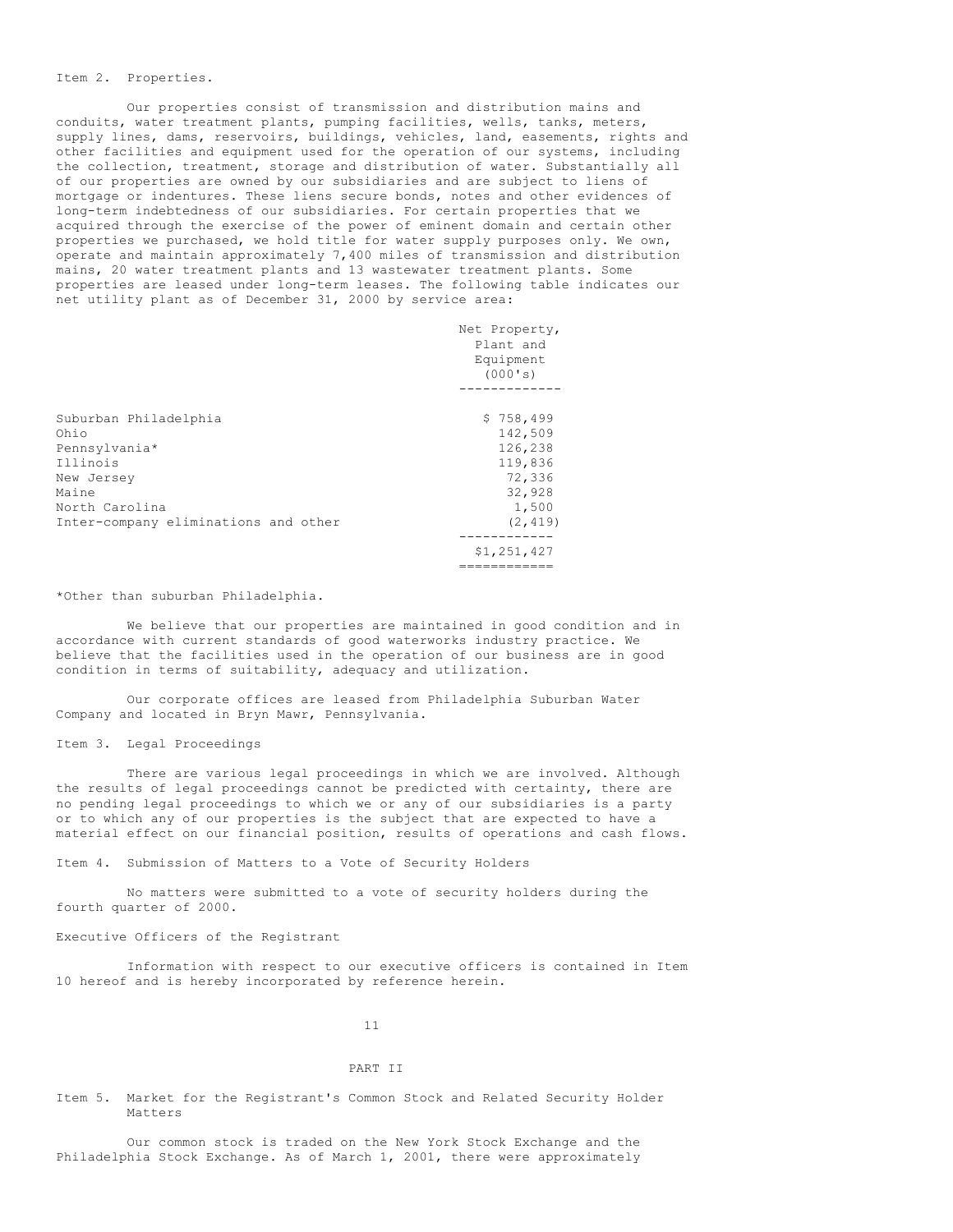The following selected quarterly financial data is in thousands of dollars, except for per share amounts:

|                                     | First  | Second          | Third                                         | Fourth                | Total<br>Year |
|-------------------------------------|--------|-----------------|-----------------------------------------------|-----------------------|---------------|
| 2000                                |        |                 |                                               |                       |               |
| Operating revenues                  |        |                 | \$64,510 \$68,494 \$73,336 \$69,198 \$275,538 |                       |               |
| Operations and maintenance expense  |        |                 | 24,928 24,350 25,037 27,426 101,741           |                       |               |
| Net income available to common      |        |                 |                                               |                       |               |
| stock                               | 10,246 |                 | 13,565 16,539 12,434                          |                       | 52,784        |
| Basic net income per common share   | 0.20   | 0.26            | 0.33                                          | 0.23                  | 1.02          |
| Diluted net income per common share |        |                 | $0.20$ $0.26$ $0.32$ $0.23$ $1.01$            |                       |               |
| Dividend paid per common share      |        | $0.144$ $0.144$ |                                               | $0.144$ $0.155$ 0.587 |               |
| Dividend declared per common share  |        | $0.144$ $0.144$ | 0.299                                         | $\sim$ $-$            | 0.587         |
| Price range of common stock         |        |                 |                                               |                       |               |
| $-$ high                            |        |                 | 17.60 19.95 19.45                             | 24.94                 | 24.94         |
| $-$ low                             |        |                 | 13.20 14.50 16.00                             | 16.95                 | 13.20         |
| 1999                                |        |                 |                                               |                       |               |
| Operating revenues                  |        |                 | \$58,597 \$66,165 \$69,527 \$63,037 \$257,326 |                       |               |
| Operations and maintenance expense  |        |                 | 22,725 24,203 24,645 27,185 98,758            |                       |               |
| Net income available to common      |        |                 |                                               |                       |               |
| stock                               | 316    |                 | 12,033 14,332 9,594 36,275                    |                       |               |
| Basic net income per common share   |        |                 | $0.01$ $0.23$ $0.28$ $0.19$                   |                       | 0.71          |
| Diluted net income per common share | 0.01   | 0.23            |                                               | $0.28$ 0.18           | 0.70          |
| Dividends declared and paid         |        |                 |                                               |                       |               |
| per common share                    | 0.136  | 0.136           | 0.144                                         | 0.144                 | 0.560         |
| Price range of common stock         |        |                 |                                               |                       |               |
| - high                              |        | 23.80 20.60     | 20.25                                         | 19.35                 | 23.80         |
| $-$ low                             | 15.80  | 17.05           | 16.90                                         | 16.15                 | 15.80         |

All per share data as presented has been adjusted for the 2000 5-for-4 common stock split effected in the form of a stock distribution (described below). High and low prices of our common stock are as reported on the New York Stock Exchange Composite Tape. Dividends paid and declared per common share represents Philadelphia Suburban Corporation's historical dividends. The cash dividend per common share paid in December 2000 of \$0.155 was declared in August 2000.

Net income available to common stock and net income per common share for 2000 includes the partial recovery of the merger costs related to the Consumers Water Company merger as follows: \$972,000 (\$1,059,000 pre-tax) or \$0.02 per share in the second quarter and \$1,264,000 (\$2,982,000 pre-tax) or \$0.02 per share in the third quarter.

Net income available to common stock and net income per common share for the first quarter of 1999 includes net charges of \$6,134,000 (\$6,334,000 pre-tax), or \$0.12 per share, for the Consumers Water Company merger transaction costs and a charge for related restructuring costs of \$2,462,000 (\$3,787,000 pre-tax), or \$0.05 per share.

12

### Item 5, Continued

We have paid common dividends consecutively for 56 years. Effective December 1, 2000, our Board of Directors authorized an increase of 7.64% in the dividend rate over the amount Philadelphia Suburban Corporation has historically paid. As a result of this authorization, beginning with the dividend payment in December, the annual dividend rate increased to \$0.62 per share. We presently intend to pay quarterly cash dividends in the future, on March 1, June 1, September 1 and December 1, subject to our earnings and financial condition, regulatory requirements and such other factors as our Board of Directors may deem relevant. During the past five years, after restatement for the Consumers Water Company pooling, our common dividends paid have averaged 70.9% of income from continuing operations.

On August 1, 2000, our Board of Directors declared a 5-for-4 common stock split effected in the form of a 25% stock distribution for all common shares outstanding, to shareholders of record on November 15, 2000. The new shares were distributed on December 1, 2000. PSC's par value of \$0.50 per share remained unchanged and \$5,319,000 was transferred from Capital in Excess of Par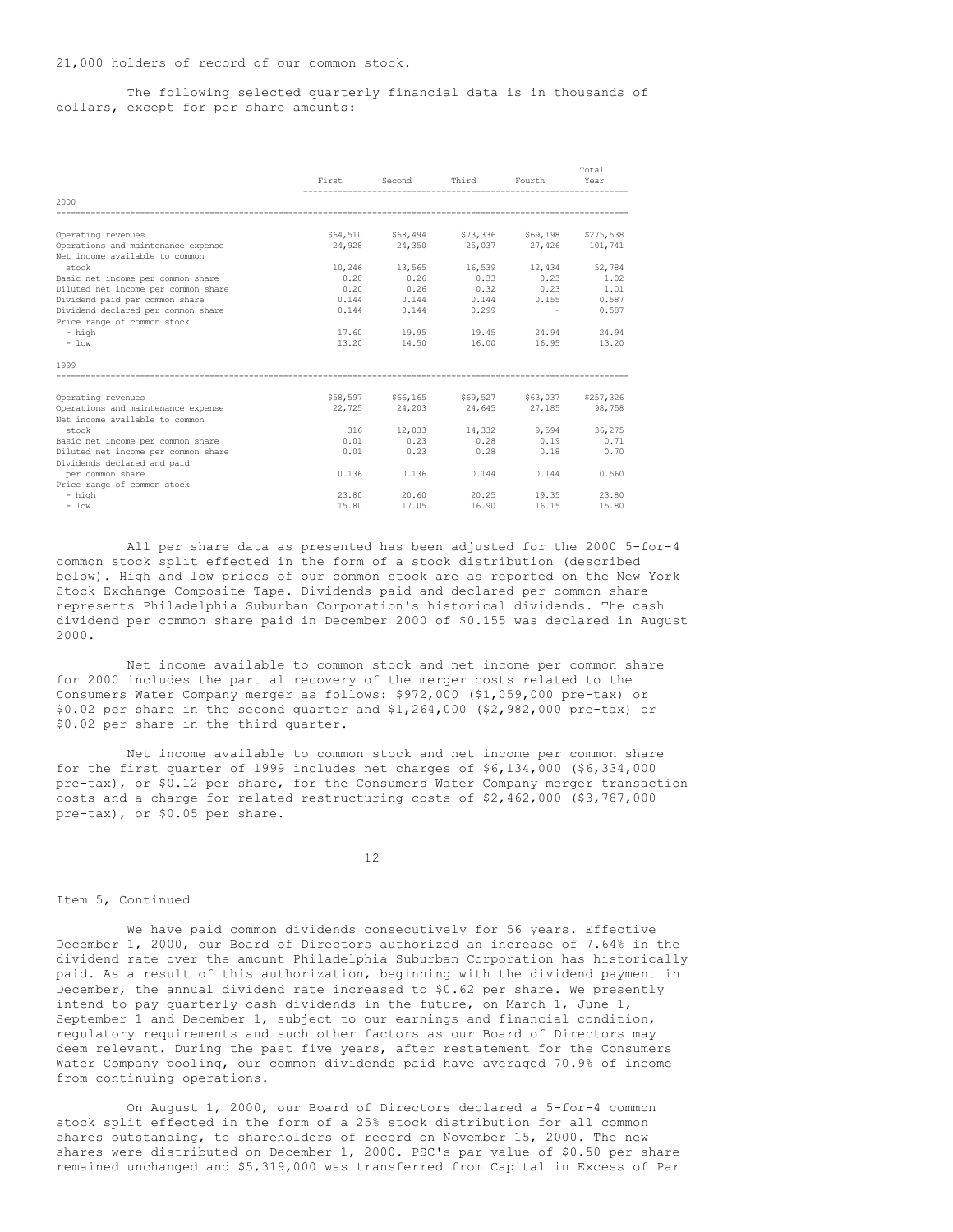Value to Common Stock to record the split. All share and per share data for all periods presented have been restated to give effect to the stock split.

Item 6. Selected Financial Data

The information appearing in the section captioned "Summary of Selected Financial Data" from the portions of our 2000 Annual Report to Shareholders filed as Exhibit 13.8 to this Form 10-K Report is incorporated by reference herein.

Item 7. Management's Discussion and Analysis of Financial Condition and Results of Operations

The information appearing in the section captioned "Management's Discussion and Analysis" from the portions of our 2000 Annual Report to Shareholders filed as Exhibit 13.8 to this Form 10-K Report is incorporated by reference herein.

Item 7A. Quantitative and Qualitative Disclosures About Market Risk

We are subject to market risks in the normal course of business, including changes in interest rates and equity prices. The exposure to changes in interest rates is a result of financings through the issuance of fixed-rate, long-term debt. Such exposure is typically related to financings between utility rate increases, since generally our rate increases include a revenue level to allow recovery of our current cost of capital. The information appearing in the Long-term Debt and Loans Payable footnote and the Fair Value of Financial Instruments footnote of the section captioned "Notes to Consolidated Financial Statements" from our 2000 Annual Report to Shareholders filed as Exhibit 13.8 to this Form 10-K Report is incorporated by reference herein. From time to time, we make investments in marketable equity securities. As a result, we are exposed to the risk of changes in equity prices for the "available-for-sale" marketable equity securities. As of December 31, 2000, our carrying value of marketable equity securities was \$8,283,492.

13

### Item 8. Financial Statements and Supplementary Data

Information appearing under the captions "Consolidated Statements of Income and Comprehensive Income", "Consolidated Balance Sheets", "Consolidated Cash Flow Statements" "Consolidated Statements of Capitalization" and "Notes to Consolidated Financial Statements" from the portions of our 2000 Annual Report to Shareholders filed as Exhibit 13.8 to this Form 10-K Report is incorporated by reference herein. Also, the information appearing in the section captioned "Reports on Financial Statements" from the portions of our 2000 Annual Report to Shareholders filed as Exhibit 13.8 to this Form 10-K Report is incorporated by reference herein.

Item 9. Changes in and Disagreements with Accountants on Accounting and Financial Disclosure

On October 3, 2000 Philadelphia Suburban Corporation dismissed KPMG LLP as its independent accountants. The audit report of KPMG LLP on the consolidated balance sheet and statement of capitalization of Philadelphia Suburban Corporation and subsidiaries as of December 31, 1999, and the related consolidated statements of income and comprehensive income, and cash flow for each of the years in the two-year period ended December 31, 1999, did not contain any adverse opinion or disclaimer of opinion, nor was it qualified or modified as to uncertainty, audit scope, or accounting principles. Our Board of Directors approved the recommendation of its Audit Committee to change independent accountants. In connection with its audits as of December 31, 1999 and for each of the years in the two-year period ended December 31, 1999 and through October 3, 2000, there have been no disagreements with KPMG LLP on any matter of accounting principles or practice, financial statement disclosure, or auditing scope or procedure, which disagreements if not resolved to the satisfaction of KPMG LLP would have resulted in a reportable event as defined in Regulation  $S-K$  Item 304 (a) (1) (v).

We engaged PricewaterhouseCoopers LLP as our new independent accountants as of October 3, 2000. During the two most recent fiscal years and through October 3, 2000, we have not consulted with PricewaterhouseCoopers LLP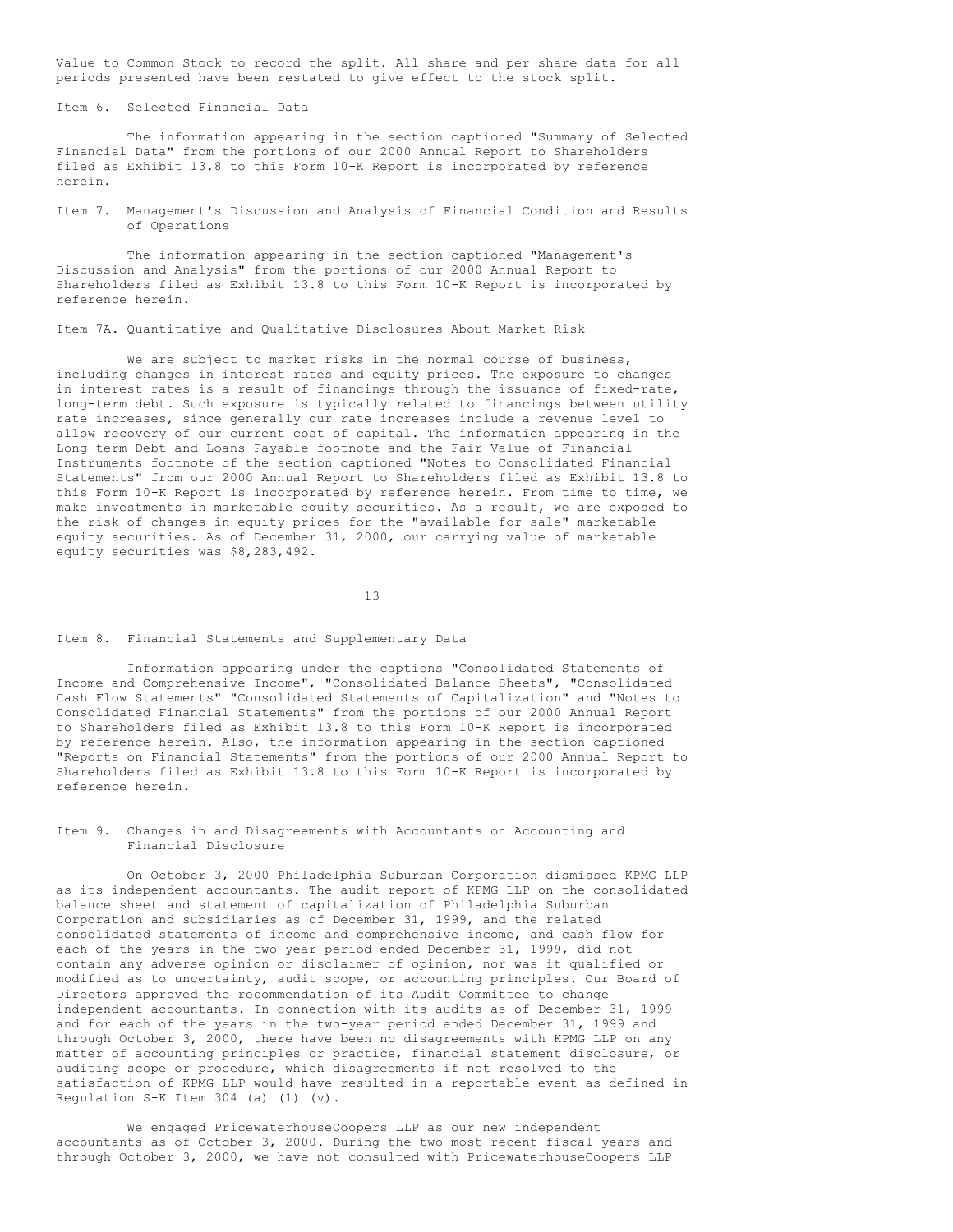regarding:

- o the application of accounting principles to a specified transaction, either completed or proposed;
- o the type of audit opinion that might be rendered on our financial statements, and in no case was a written report provided to us nor was oral advice provided that Philadelphia Suburban Corporation concluded was an important factor in reaching a decision as to an accounting, auditing or financial reporting issue; or
- o any matter that was either the subject of a disagreement, as that term defined in Item 304 (a) (1) (iv) of Regulation S-K and the related instructions to Item 304 (a) (1) (iv) of Regulation S-K, or a reportable event, as that term is defined in Item 304 (a) (1) (v) of Regulation S-K.

There have been no disagreements on accounting and financial disclosure.

PART III

Item 10. Directors and Executive Officers of the Registrant

Directors of the Registrant

The information appearing in the section captioned "Information Regarding Nominees and Directors" of the Proxy Statement relating to our May 17, 2001, annual meeting of shareholders, to be filed within 120 days after the end of the fiscal year covered by this Form 10-K Report, is incorporated herein by reference.

14

Item 10, Continued

Executive Officers of the Registrant

The following table and the notes thereto set forth information with respect to the executive officers of the Registrant, including their names, ages, positions with the Registrant and business experience during the last five years:

| Name<br>---           | Aqe | Position with the Registrant<br>and date of election (1)                                                                                                                                                                                                                                                                    |
|-----------------------|-----|-----------------------------------------------------------------------------------------------------------------------------------------------------------------------------------------------------------------------------------------------------------------------------------------------------------------------------|
| Nicholas DeBenedictis | 55  | President and Chairman (May 1993 to<br>present); President and Chief<br>Executive Officer (July 1992 to May<br>1993): Chairman and Chief Executive<br>Officer, Philadelphia Suburban Water<br>Company (July 1992 to present);<br>President, Philadelphia Suburban Water<br>Company (February 1995 to January<br>$1999)$ (2) |
| Morrison Coulter      | 64  | President, Philadelphia Suburban Water<br>Company (January 1999 to present);<br>Senior Vice President - Production,<br>Philadelphia Suburban Water Company<br>(February 1996 to January 1999); Vice<br>President - Production, Philadelphia<br>Suburban Water Company (April 1989 to<br>February 1996) (3)                  |
| Richard R. Riegler    | 54  | Senior Vice President - Engineering<br>and Environmental Affairs (January<br>1999 to present); Senior Vice<br>President - Operations, Philadelphia<br>Suburban Water Company (April 1989 to<br>January 1999) (4)                                                                                                            |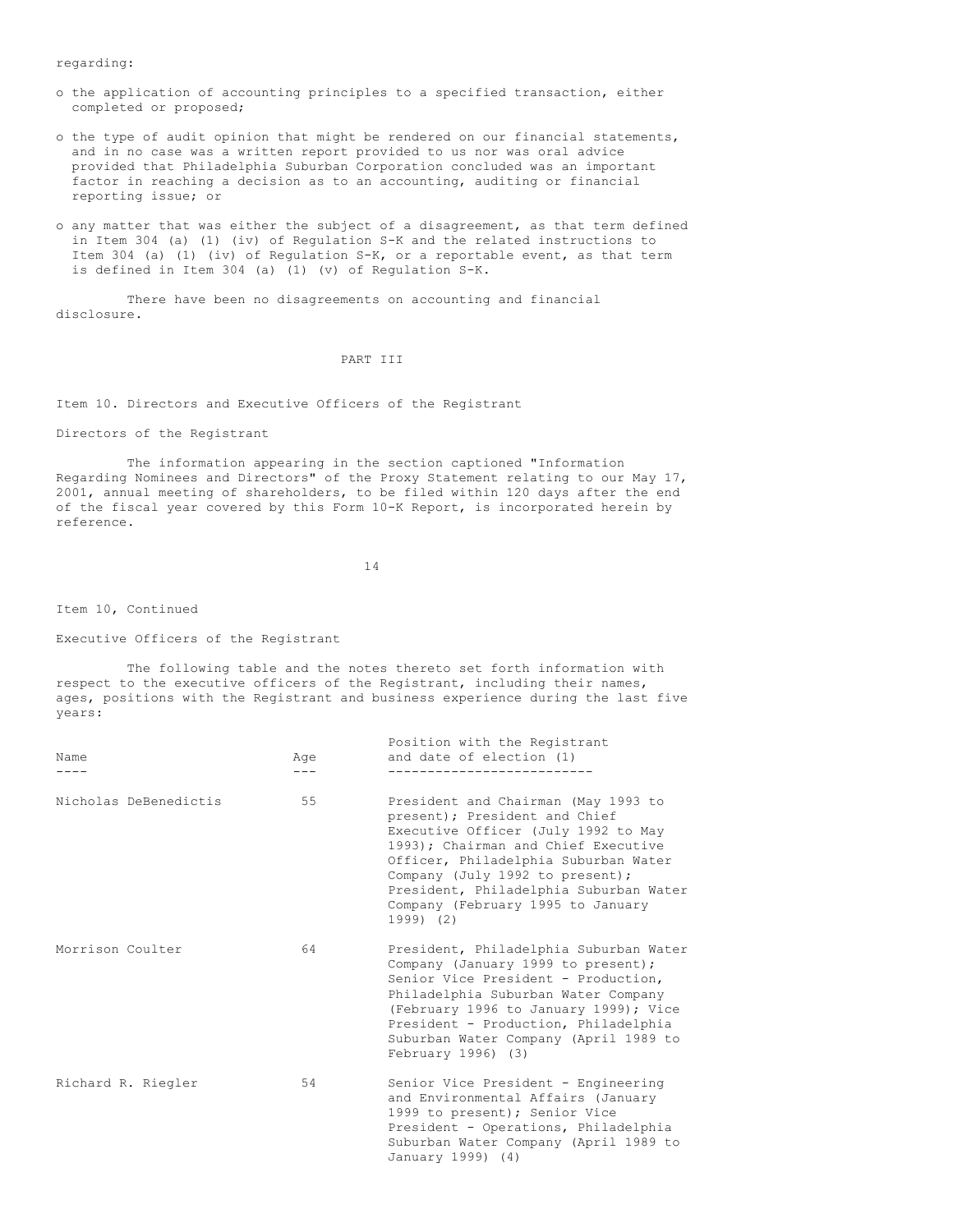| Roy H. Stahl      | 48 | Executive Vice President and General<br>Counsel (May 2000 to present); Senior<br>Vice President and General Counsel<br>(April 1991 to May 2000) (5)                                                                                                                                                              |
|-------------------|----|------------------------------------------------------------------------------------------------------------------------------------------------------------------------------------------------------------------------------------------------------------------------------------------------------------------|
| David P. Smeltzer | 42 | Senior Vice President - Finance and<br>Chief Financial Officer (December 1999<br>to present); Vice President - Finance<br>and Chief Financial Officer (May 1999<br>to December 1999): Vice President -<br>Rates and Requiatory Relations,<br>Philadelphia Suburban Water Company<br>(March 1991 to May 1999) (6) |

(1) In addition to the capacities indicated, the individuals named in the above table hold other offices or directorships with subsidiaries of the Registrant. Officers serve at the discretion of the Board of Directors.

(2) Mr. DeBenedictis was Secretary of the Pennsylvania Department of Environmental Resources from 1983 to 1986. From December 1986 to April 1989, he was President of the Greater Philadelphia Chamber of Commerce. Mr. DeBenedictis was Senior Vice President for Corporate and Public Affairs of Philadelphia Electric Company from April 1989 to June 1992.

(3) Mr. Coulter was Superintendent of Pumping Facilities from 1971 to 1982. From 1982 to 1987 he served as Manager - Electrical/Mechanical Department and from 1987 to 1989 he was Assistant Vice President - Production.

(4) Mr. Riegler was Chief Engineer of Philadelphia Suburban Water Company from 1982 to 1984. He then served as Vice President and Chief Engineer from 1984 to 1986 and Vice President of Operations from 1986 to 1989.

(5) From January 1984 to August 1985, Mr. Stahl was Corporate Counsel, from August 1985 to May 1988 he was Vice President - Administration and Corporate Counsel of the Registrant, and from May 1988 to April 1991 he was Vice President and General Counsel of the Registrant.

(6) Mr. Smeltzer was Vice President - Controller of Philadelphia Suburban Water Company from March, 1986 to March 1991.

15

Item 11. Executive Compensation

The information appearing in the sections captioned "Executive Compensation" of the Proxy Statement relating to our May 17, 2001, annual meeting of shareholders, to be filed within 120 days after the end of the fiscal year covered by this Form 10-K Report, is incorporated herein by reference.

Item 12. Security Ownership of Certain Beneficial Owners and Management

The information appearing in the sections captioned "Ownership of Common Stock" of the Proxy Statement relating to our May 17, 2001, annual meeting of shareholders, to be filed within 120 days after the end of the fiscal year covered by this Form 10-K Report, is incorporated herein by reference.

## Item 13. Certain Relationships and Related Transactions

The information appearing in the sections captioned "Certain Relationships and Related Transactions" of the Proxy Statement relating to our May 17, 2001, annual meeting of shareholders, to be filed within 120 days after the end of the fiscal year covered by this Form 10-K Report, is incorporated herein by reference.

## PART IV

Item 14. Exhibits, Financial Statement Schedules and Reports on Form 8-K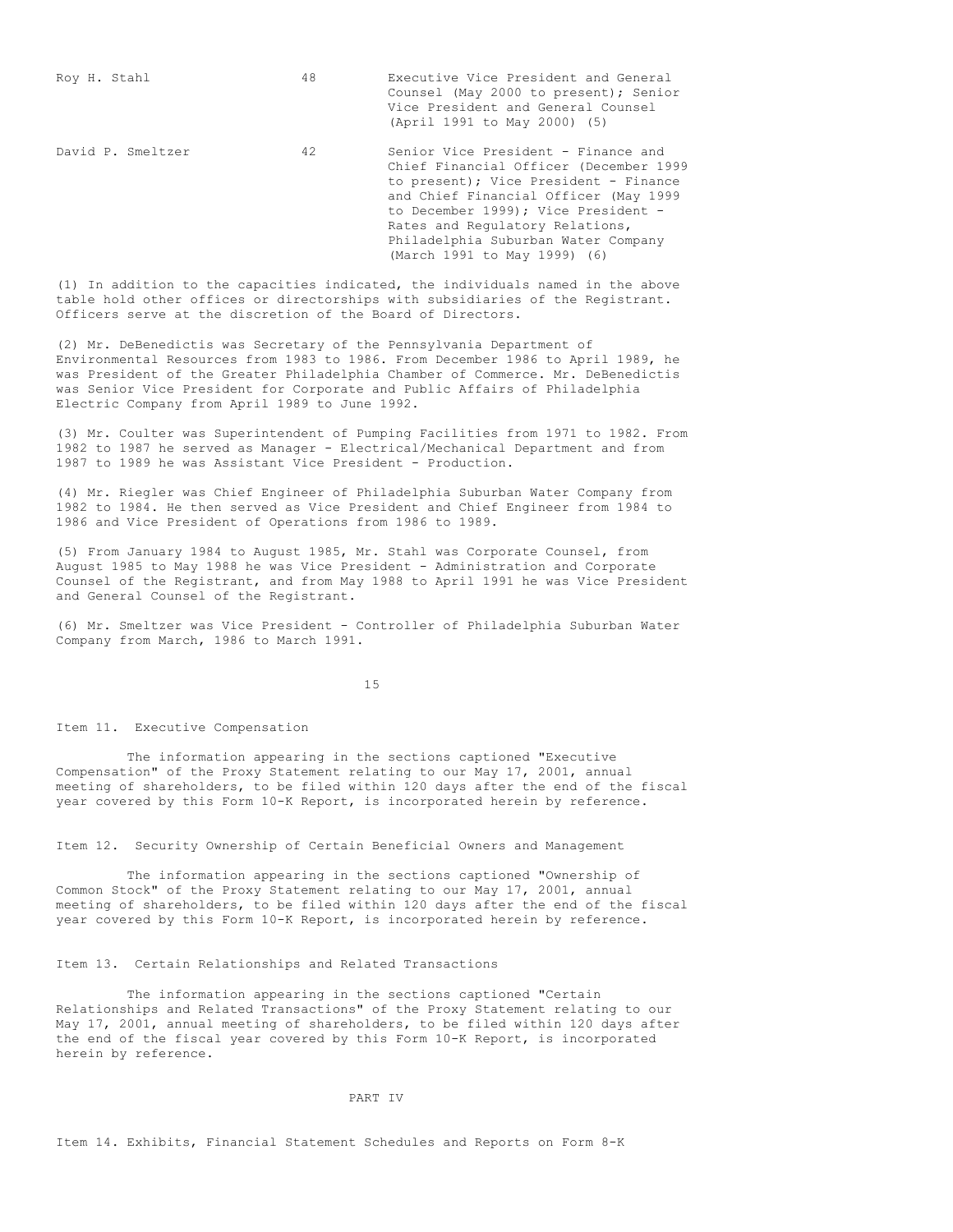Financial Statements. The following is a list of our consolidated financial statements and its subsidiaries and supplementary data incorporated by reference in Item 8 hereof:

> Management's Report Independent Accountants' Report of PricewaterhouseCoopers LLP - 2000 Consolidated Balance Sheets - December 31, 2000 and 1999 Consolidated Statements of Income and Comprehensive Income - 2000, 1999 and 1998 Consolidated Cash Flow Statements - 2000, 1999, and 1998 Consolidated Statements of Capitalization - December 31, 2000 and 1999 Notes to Consolidated Financial Statements

Financial Statement Schedules. The financial statement schedules, or supplemental schedules, filed as part of this annual report on Form 10-K are omitted because they are not applicable or not required, or because the required information is included in the consolidated financial statements or notes thereto.

16

Item 14, Continued

Pursuant to Rule 14a-3 Note 1, filed herein is the independent auditors' report of KPMG LLP as of December 31, 1999 and for each of the years in the two-year period ended December 31, 1999.

#### INDEPENDENT AUDITORS' REPORT

The Stockholders and Board of Directors Philadelphia Suburban Corporation:

We have audited the accompanying consolidated balance sheet and statement of capitalization of Philadelphia Suburban Corporation and subsidiaries as of December 31, 1999 and the related consolidated statements of income and comprehensive income, and cash flow for each of the years in the two-year period ended December 31, 1999. These consolidated financial statements are the responsibility of the Company's management. Our responsibility is to express an opinion on these consolidated financial statements based on our audits.

We conducted our audits in accordance with generally accepted auditing standards. Those standards require that we plan and perform the audit to obtain reasonable assurance about whether the financial statements are free of material misstatement. An audit includes examining, on a test basis, evidence supporting the amounts and disclosures in the financial statements. An audit also includes assessing the accounting principles used and significant estimates made by management, as well as evaluating the overall financial statement presentation. We believe that our audits provide a reasonable basis for our opinion.

In our opinion, the consolidated financial statements referred to above present fairly, in all material respects, the financial position of Philadelphia Suburban Corporation and subsidiaries as of December 31, 1999 and the results of their operations and their cash flows for each of the years in the two-year period ended December 31, 1999, in conformity with generally accepted accounting principles.

/s/ KPMG LLP

Philadelphia, Pennsylvania January 31, 2000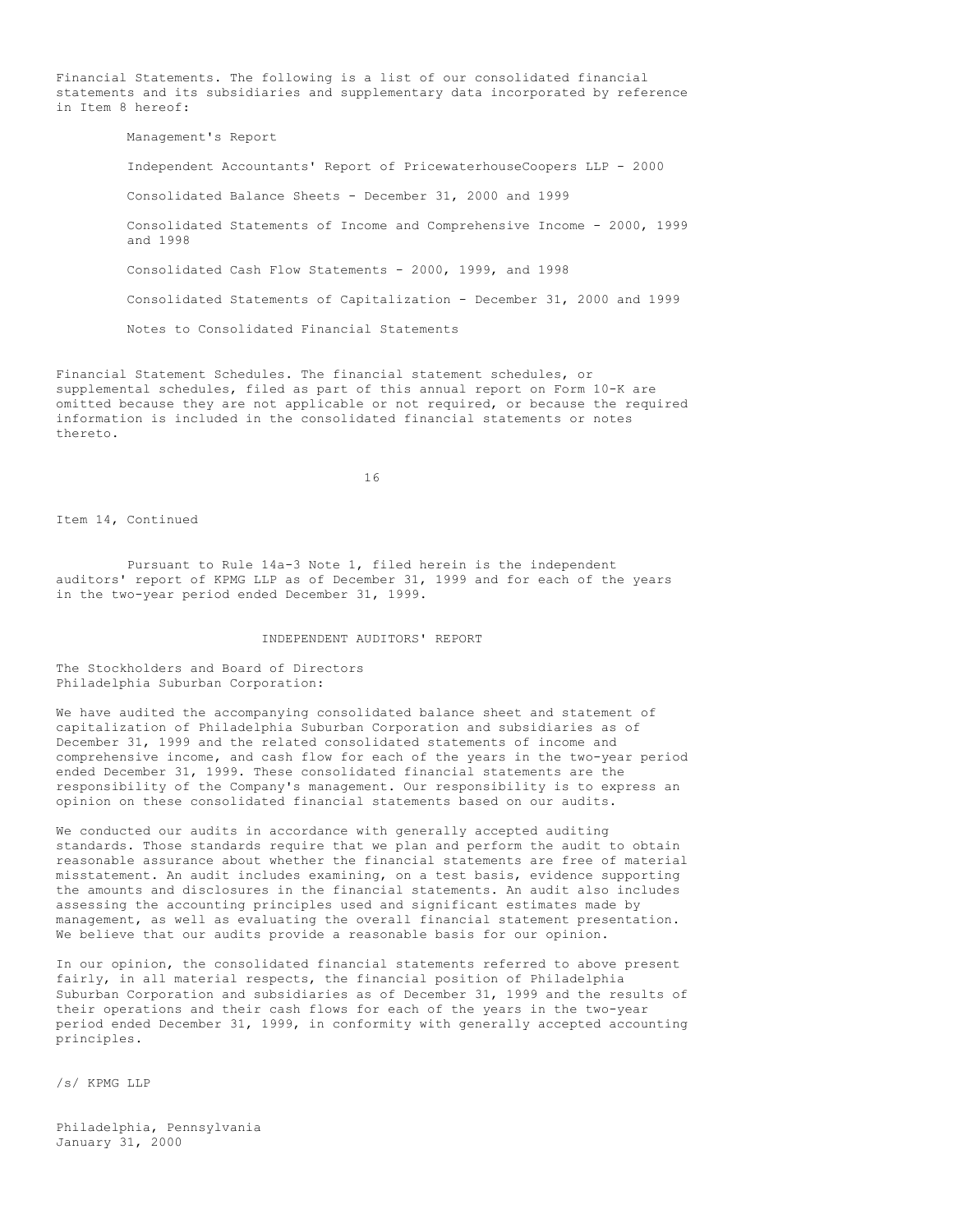Reports on Form 8-K.

Current Report on Form 8-K filed on October 10, 2000, responding to Item 4, Changes in Registrant's Certifying Accountant and Item 7, Financial Statements and Exhibits. (On October 3, 2000, Philadelphia Suburban Corporation dismissed KPMG LLP as its independent accountants and engaged PricewaterhouseCoopers LLP as its new independent accountants).

Exhibits, Including Those Incorporated by Reference. The following is a list of exhibits filed as part of this annual report on Form 10-K. Where so indicated by footnote, exhibits which were previously filed are incorporated by reference. For exhibits incorporated by reference, the location of the exhibit in the previous filing is indicated in parentheses. The page numbers listed refer to page numbers where such exhibits are located using the sequential numbering system specified by Rules 0-3 and 403.

17

# EXHIBIT INDEX

| Exhibit No. |                                                                                                                                                                                                                                                                                                                                                                           | Page No.<br>------ |
|-------------|---------------------------------------------------------------------------------------------------------------------------------------------------------------------------------------------------------------------------------------------------------------------------------------------------------------------------------------------------------------------------|--------------------|
| 3.1         | Amended and Restated Articles of Incorporation, as                                                                                                                                                                                                                                                                                                                        |                    |
|             | amended (1) (Exhibit 3.1)                                                                                                                                                                                                                                                                                                                                                 |                    |
| 3.2         | By-Laws, as amended (14) (Exhibit 3.2)                                                                                                                                                                                                                                                                                                                                    |                    |
| 3.3         | Amendment to Amended and Restated Articles of<br>Incorporation, as amended, to increase the number<br>of authorized shares to 41,770,819 and to<br>provide that 40,000,000 of such shares be<br>shares of Common Stock (14) (Exhibit 3.3)                                                                                                                                 |                    |
| 3.4         | Amendment to Amended and Restated Articles of<br>Incorporation, as amended, designating the<br>Series B Preferred Stock (14) (Exhibit 3.4)                                                                                                                                                                                                                                |                    |
| 3.5         | Amendment to Section 3.03 and addition of Section 3.17<br>to Bylaws (16) (Exhibits 1 and 2)                                                                                                                                                                                                                                                                               |                    |
| 3.6         | Amendment to Amended and Restated Articles of<br>Incorporation, designating the terms of the Series A<br>Junior Participating Preferred Shares (18) (Exhibit 3.6)                                                                                                                                                                                                         |                    |
| 3.7         | Amendment to Amended and Restated Articles of Incorporation,<br>to increase the number of authorized shares to 101,770,819<br>and to provide that 100,000,000 of such shares be shares of<br>Common Stock (20) (Annex E)                                                                                                                                                  |                    |
| 3.8         | Amendment to Section 3.03 of the Bylaws (23) (Exhibit 3.8)                                                                                                                                                                                                                                                                                                                |                    |
| 3.9         | Amendment to Section 5.05(a) to the Amended and restated Articles<br>of Incorporation (24) (Annex A)                                                                                                                                                                                                                                                                      |                    |
| 3.10        | Amendments to Sections 2.01(a), 2.02 and 3.08(b) of the Bylaws                                                                                                                                                                                                                                                                                                            | 26                 |
| 4.1         | Indenture of Mortgage dated as of January 1, 1941<br>between Philadelphia Suburban Water Company and The<br>Pennsylvania Company for Insurance on Lives and Granting<br>Annuities (now First Pennsylvania Bank, N.A.), as Trustee, with<br>supplements thereto through the Twentieth Supplemental Indenture<br>dated as of August 1, 1983 (2) (Exhibits 4.1 through 4.16) |                    |
| 4.2         | Agreement to furnish copies of other long-term debt<br>instruments (1) (Exhibit 4.7)                                                                                                                                                                                                                                                                                      |                    |
| 4.3         | Twenty-first Supplemental Indenture dated as of August 1,<br>1985 (3) (Exhibit 4.2)                                                                                                                                                                                                                                                                                       |                    |
| 4.4         | Twenty-second Supplemental Indenture dated as of April 1,<br>1986 (4) (Exhibit 4.3)                                                                                                                                                                                                                                                                                       |                    |
| 4.5         | Twenty-third Supplemental Indenture dated as of April 1,<br>1987 (5) (Exhibit 4.4)                                                                                                                                                                                                                                                                                        |                    |
| 4.6         | Twenty-fourth Supplemental Indenture dated as of June 1,<br>1988 (6) (Exhibit 4.5)                                                                                                                                                                                                                                                                                        |                    |
| 4.7         | Twenty-fifth Supplemental Indenture dated as of<br>January 1, 1990 (7) (Exhibit 4.6)                                                                                                                                                                                                                                                                                      |                    |
| 4.8         | Twenty-sixth Supplemental Indenture dated as of November<br>1, 1991 (8) (Exhibit 4.12)                                                                                                                                                                                                                                                                                    |                    |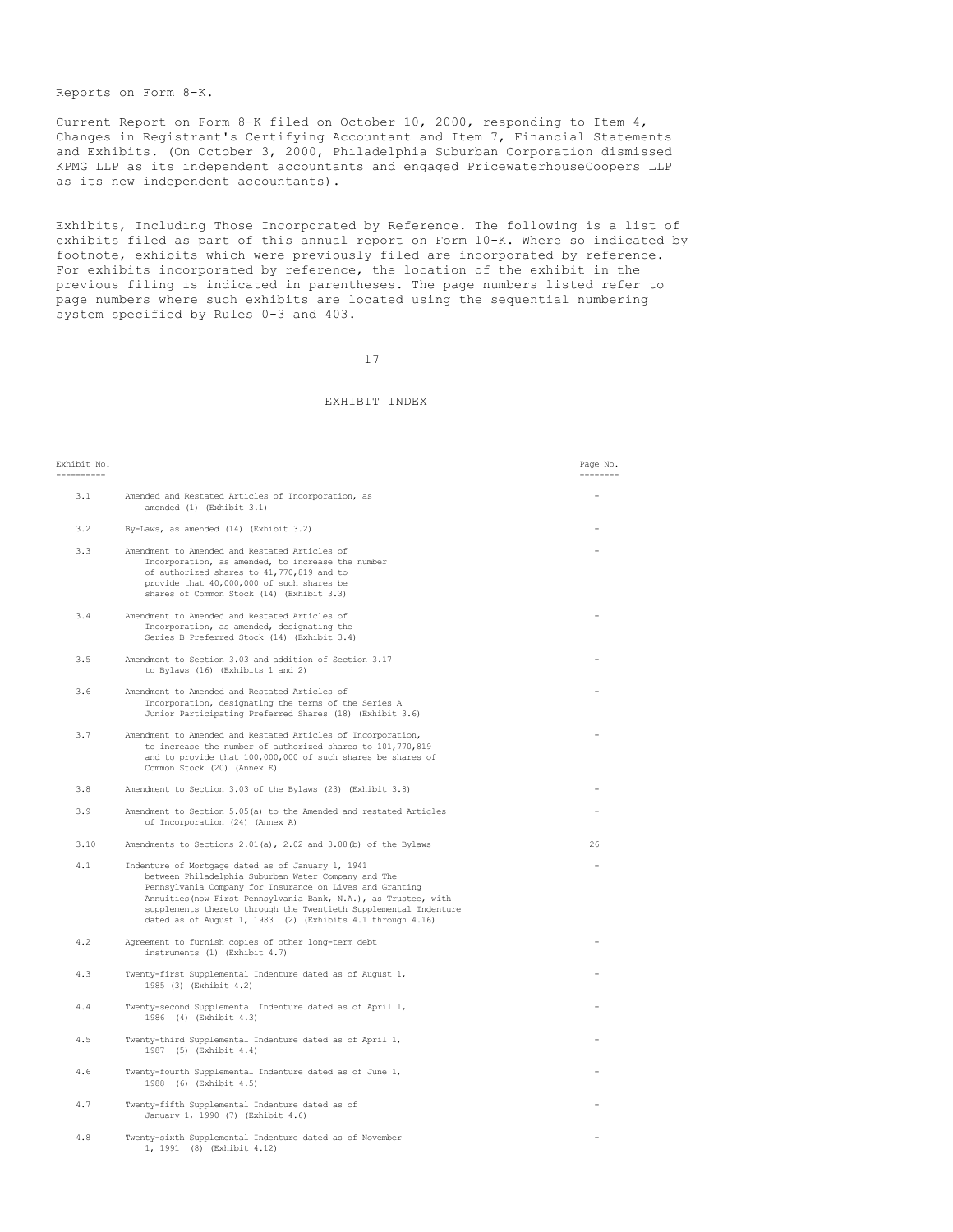| Exhibit No. |                                                                                                                                                                                                                                                         | Page No.<br>--------- |
|-------------|---------------------------------------------------------------------------------------------------------------------------------------------------------------------------------------------------------------------------------------------------------|-----------------------|
| 4.9         | Twenty-seventh Supplemental Indenture dated as of June 1,<br>1992 (1) (Exhibit 4.14)                                                                                                                                                                    |                       |
| 4.10        | Twenty-eighth Supplemental Indenture dated as of April 1,<br>1993 (9) (Exhibit 4.15)                                                                                                                                                                    |                       |
| 4.11        | Twenty-ninth Supplemental Indenture dated as of March 30,<br>1995 (11) (Exhibit 4.17)                                                                                                                                                                   |                       |
| 4.12        | Thirtieth Supplemental Indenture dated as of August 15,<br>1995 (12) (Exhibit 4.18)                                                                                                                                                                     |                       |
| 4.13        | Thirty-first Supplemental Indenture dated as of July 1,<br>1997 (15) (Exhibit 4.22)                                                                                                                                                                     |                       |
| 4.14        | Rights Agreement, dated as of March 1, 1998 between Philadelphia<br>Suburban Corporation and ChaseMellon Shareholder Services,<br>L.L.C., as Rights Agent (17) (Exhibit 1)                                                                              |                       |
| 4.15        | Rights Agreement, dated as of March 1, 1998 between Philadelphia<br>Suburban Corporation and BankBoston, N.A., as Rights Agent (21)<br>(Exhibit 4.25)                                                                                                   |                       |
| 4.16        | Thirty-second Supplement Indenture, dated as of October 1, 1999 (22)<br>(Exhibit 4.26)                                                                                                                                                                  |                       |
| 4.17        | Thirty-third Supplemental Indenture, dated as of November 15, 1999.<br>(23) (Exhibit 4.27)                                                                                                                                                              |                       |
| 4.18        | Revolving Credit Agreement between Philadelphia Suburban Water<br>Company and PNC Bank National Association, First Union National<br>Bank, N.A., Mellon Bank, N.A. dated as of December 22, 1999.<br>(23) (Exhibit 4.27)                                |                       |
| 4.19        | First Amendment to Revolving Credit Agreement dated as of November 28,<br>2000, between Philadelphia Suburban Water Company and PNC Bank,<br>National Association, First Union National Bank, N.A., Mellon Bank,<br>N.A. dated as of December 22, 1999. | 28                    |
| 10.1        | 1982 Stock Option Plan, as amended and restated effective<br>May 21, 1992* (1) (Exhibit 10.1)                                                                                                                                                           |                       |
| 10.2        | 1988 Stock Option Plan, as amended and restated effective<br>May 21, 1992* (1) (Exhibit 10.2)                                                                                                                                                           |                       |
| 10.3        | Excess Benefit Plan for Salaried Employees, effective<br>December 1, 1989* (7) (Exhibit 10.4)                                                                                                                                                           |                       |
| 10.4        | Supplemental Executive Retirement Plan, effective<br>December 1, 1989* (7) (Exhibit 10.5)                                                                                                                                                               |                       |
| 10.5        | Supplemental Executive Retirement Plan, effective March<br>15, 1992* (1) (Exhibit 10.6)                                                                                                                                                                 |                       |
| 10.6        | Employment letter agreement with Mr. Nicholas<br>DeBenedictis* (1) (Exhibit 10.8)                                                                                                                                                                       |                       |
| 10.7        | 1994 Equity Compensation Plan, as amended by Amendment<br>1994-1* (13) (Exhibit 10.10)                                                                                                                                                                  |                       |
| 10.8        | Placement Agency Agreement between Philadelphia<br>Suburban Water Company and PaineWebber Incorporated<br>dated as of March 30, 1995 (11) (Exhibit 10.12)                                                                                               |                       |

#### Exhibit No. Page No.

| 10.9  | Bond Purchase Agreement among the Delaware County<br>Industrial Development Authority, Philadelphia<br>Suburban Water Company and Legg Mason Wood Walker,<br>Incorporated dated August 24, 1995 (12) (Exhibit 10.13) |  |
|-------|----------------------------------------------------------------------------------------------------------------------------------------------------------------------------------------------------------------------|--|
| 10.10 | Construction and Financing Agreement between the<br>Delaware County Industrial Development Authority and<br>Philadelphia Suburban Water Company dated as of August<br>15, 1995 (12) (Exhibit 10.14)                  |  |
| 10.11 | Amendment 1994-2 to 1994 Equity Compensation<br>Plan, as amended* (14) (Exhibit 10.16)                                                                                                                               |  |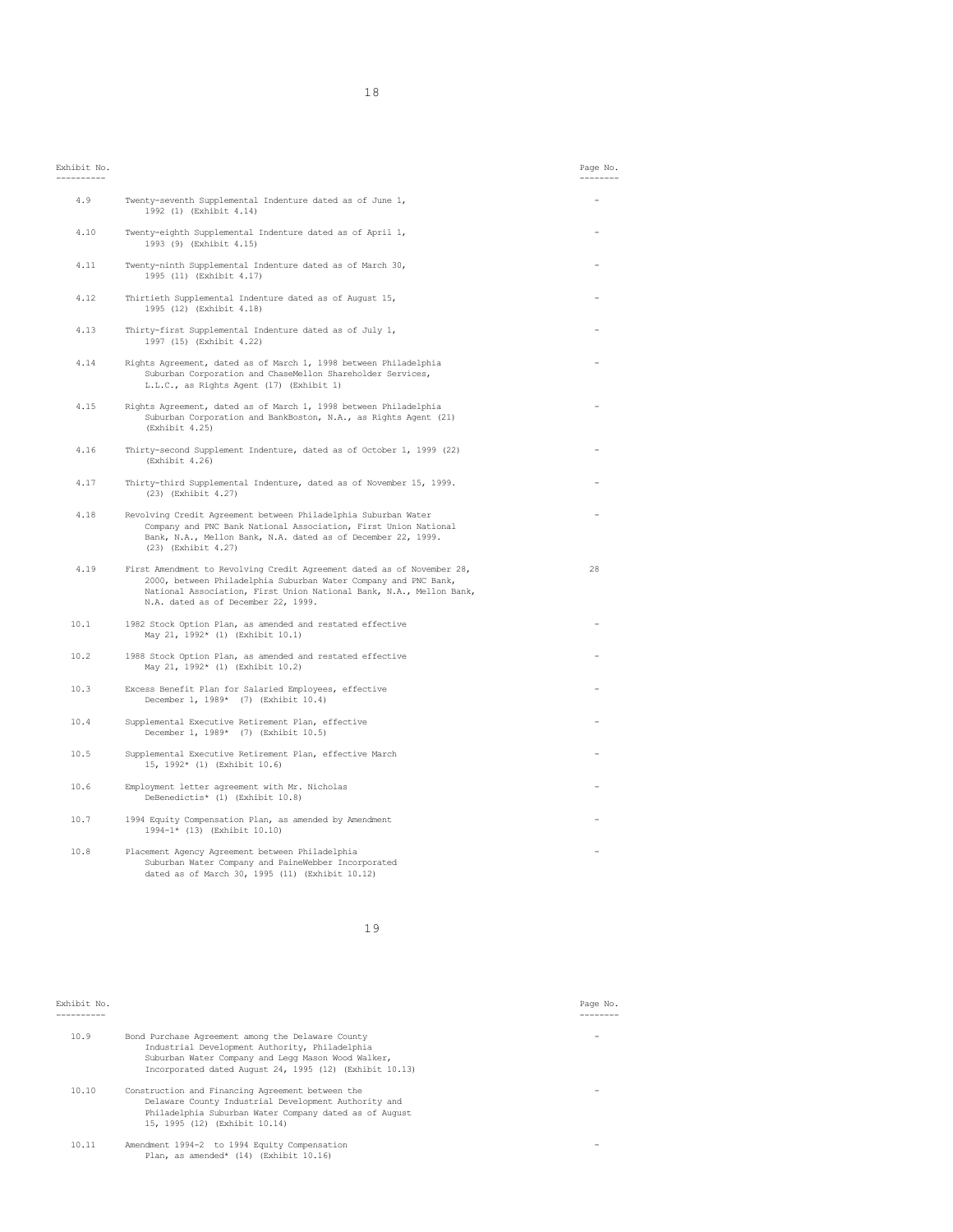| 10.12 | Agreement among Philadelphia Suburban Corporation,<br>Philadelphia Suburban Water Company and Nicholas<br>DeBenedictis, dated as of January 1, 1997* (14) (Exhibit 10.18)                                                      |  |
|-------|--------------------------------------------------------------------------------------------------------------------------------------------------------------------------------------------------------------------------------|--|
| 10.13 | Agreement among Philadelphia Suburban Corporation,<br>Philadelphia Suburban Water Company and Roy H.<br>Stahl, dated as of January 1, 1997* (14) (Exhibit 10.19)                                                               |  |
| 10.14 | Agreement among Philadelphia Suburban Corporation,<br>Philadelphia Suburban Water Company and Richard R.<br>Riegler, dated as of January 1, 1997* (14) (Exhibit 10.21)                                                         |  |
| 10.15 | Agreement among Philadelphia Suburban Corporation,<br>Philadelphia Suburban Water Company and Morrison<br>Coulter, dated as of January 1, 1997* (14) (Exhibit 10.22)                                                           |  |
| 10.16 | Philadelphia Suburban Corporation Amended and<br>Restated Executive Deferral Plan* (14) (Exhibit 10.23)                                                                                                                        |  |
| 10.17 | Philadelphia Suburban Corporation Deferred<br>Compensation Plan Master Trust Agreement<br>with PNC Bank, National Association, dated<br>as of December 31, 1996* (14) (Exhibit 10.24)                                          |  |
| 10.18 | First Amendment to Supplemental Executive Retirement<br>Plan* (14) (Exhibit 10.25)                                                                                                                                             |  |
| 10.19 | Placement Agency Agreement between Philadelphia<br>Suburban Water Company and A.G. Edwards and Sons,<br>Inc., Janney Montgomery Scott Inc., HSBC Securities,<br>Inc., and PaineWebber Incorporated (15) (Exhibit 10.26)        |  |
| 10.20 | Philadelphia Suburban Corporation Director Deferral Plan* (21)<br>(Exhibit 10.28)                                                                                                                                              |  |
| 10.21 | Amendment No. 1 dated as of February 1, 1999 to Agreement<br>among Philadelphia Suburban Corporation, Philadelphia<br>Suburban Water Company and Nicholas DeBenedictis,<br>dated as of January 1, $1997*$ (21) (Exhibit 10.29) |  |
| 10.22 | Amendment No. 1 dated as of February 1, 1999 to Agreement<br>among Philadelphia Suburban Corporation, Philadelphia<br>Suburban Water Company and Roy H. Stahl, dated as of<br>January 1, 1997* (21) (Exhibit 10.30)            |  |
| 10.23 | Amendment No. 1 dated as of February 1, 1999 to Agreement<br>among Philadelphia Suburban Corporation, Philadelphia<br>Suburban Water Company and Richard R. Riegler, dated<br>as of January 1, 1997* (21) (Exhibit 10.32)      |  |

| Exhibit No. |                                                                                                                                                                                                                                                                                                                   | Page No. |
|-------------|-------------------------------------------------------------------------------------------------------------------------------------------------------------------------------------------------------------------------------------------------------------------------------------------------------------------|----------|
| 10.24       | Amendment No. 1 dated as of February 1, 1999 to Agreement<br>among Philadelphia Suburban Corporation, Philadelphia<br>Suburban Water Company and Morrison Coulter, dated<br>as of January 1, 1997* (21) (Exhibit 10.33)                                                                                           |          |
| 10.25       | 1999 Annual Cash Incentive Compensation Plan* (21)<br>(Exhibit 10.34)                                                                                                                                                                                                                                             |          |
| 10.26       | The Philadelphia Suburban Corporation 1994 Equity<br>Compensation Plan (as Amended and Restated<br>Effective March 3, 1998)* (19) (Exhibit A)                                                                                                                                                                     |          |
| 10.27       | Amendment 1998-1 to The Philadelphia Suburban<br>Corporation 1994 Equity Compensation Plan*<br>$(20)$ (Annex F)                                                                                                                                                                                                   |          |
| 10.28       | Bond Purchase Agreement among the Delaware County<br>Industrial Development Authority, Philadelphia<br>Suburban Water Company and Commerce Capital<br>Markets dated September 29, 1999 (22) (Exhibit 10.37)                                                                                                       |          |
| 10.29       | Construction and Financing Agreement between the Delaware<br>County Industrial Development Authority and Philadelphia<br>Suburban Water Company dated as of October 1, 1999<br>(22) (Exhibit 10.38)                                                                                                               |          |
| 10.30       | 2000 Annual Cash Incentive Compensation Plan * (23) (Exhibit 10.39)                                                                                                                                                                                                                                               |          |
| 10.31       | Agreement among Philadelphia Suburban Corporation,<br>Philadelphia Suburban Water Company and<br>David P. Smeltzer dated December 1, 1999. (23) (Exhibit 10.40)                                                                                                                                                   |          |
| 10.32       | Placement Agency Agreement between Philadelphia Suburban<br>Water Company and Merrill Lynch & Co., PaineWebber<br>Incorporated, A.G. Edwards & Sons, Inc., First Union<br>Securities, Inc., PNC Capital Markets, Inc. and Janney<br>Montgomery Scott, Inc., dated as of November 15, 1999<br>(23) (Exhibit 10.41) |          |
| 10.33       | Amendment 2000-1 to 1994 Equity Compensation Plan*                                                                                                                                                                                                                                                                | 34       |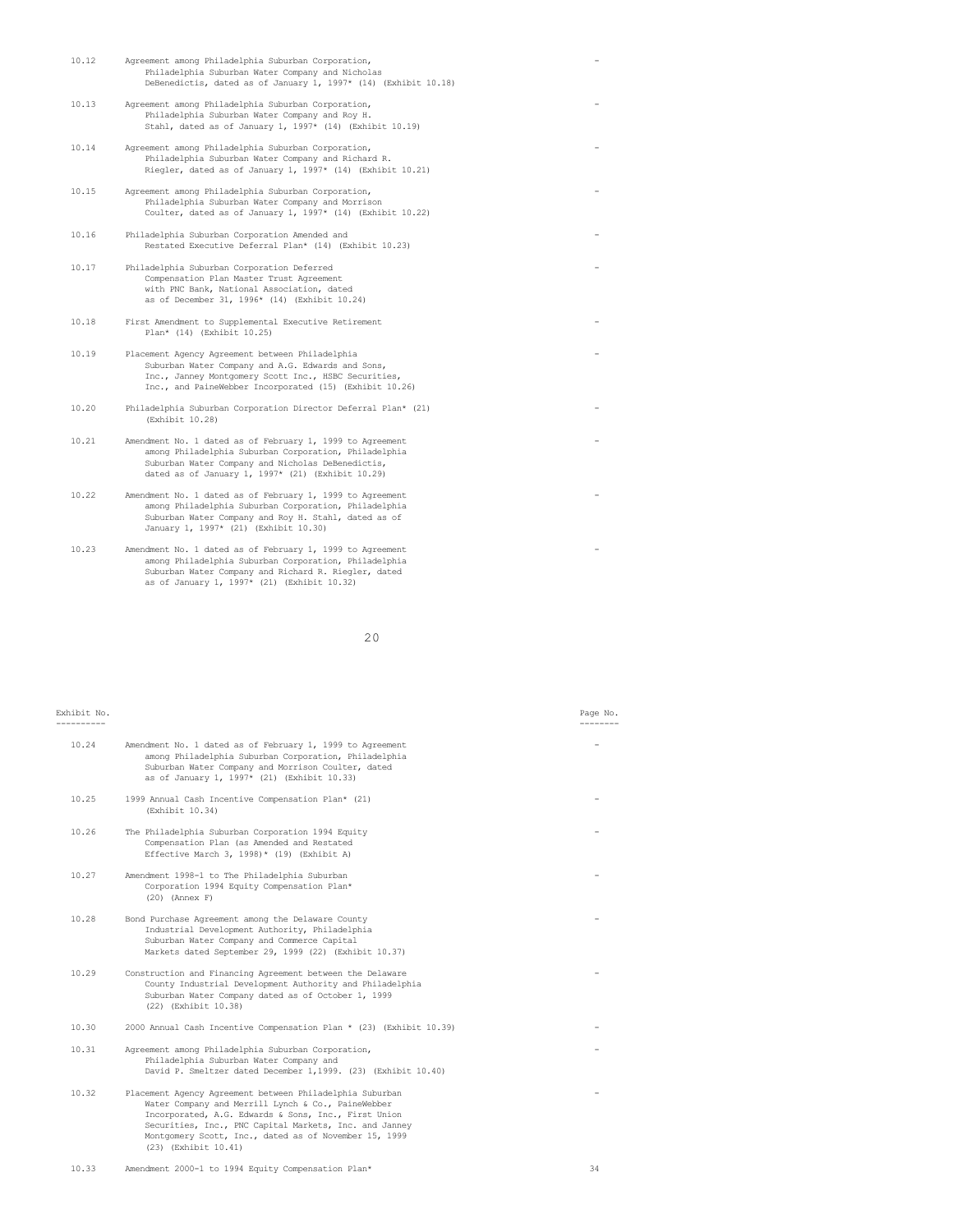| 13.1 | Selected portions of Annual Report to Shareholders<br>for the year ended December 31, 1993 incorporated<br>by reference in Annual Report on Form 10-K for<br>the year ended December 31, 1993 (9) (Exhibit 13.1)  |  |
|------|-------------------------------------------------------------------------------------------------------------------------------------------------------------------------------------------------------------------|--|
| 13.2 | Selected portions of Annual Report to Shareholders<br>for the year ended December 31, 1994 incorporated<br>by reference in Annual Report on Form 10-K for the<br>year ended December 31, 1994 (10) (Exhibit 13.2) |  |
| 13.3 | Selected portions of Annual Report to Shareholders<br>for the year ended December 31, 1995 incorporated<br>by reference in Annual Report on Form 10-K for the<br>year ended December 31, 1995 (13) (Exhibit 13.3) |  |
| 13.4 | Selected portions of Annual Report to Shareholders<br>for the year ended December 31, 1996 incorporated<br>by reference in Annual Report on Form 10-K for the<br>year ended December 31, 1996 (14) (Exhibit 13.4) |  |
| 13.5 | Selected portions of Annual Report to Shareholders<br>for the year ended December 31, 1997 incorporated<br>by reference in Annual Report on Form 10-K for the<br>year ended December 31, 1997 (18) (Exhibit 13.5) |  |

#### Exhibit No. Page No.

| 13.6 | Selected portions of Annual Report to Shareholders<br>for the year ended December 31, 1998 incorporated<br>by reference in Annual Report on Form 10-K for the<br>year ended December 31, 1998 (21) (Exhibit 13.6) |    |
|------|-------------------------------------------------------------------------------------------------------------------------------------------------------------------------------------------------------------------|----|
| 13.7 | Selected portions of Annual Report to Shareholders<br>for the year ended December 31, 1999 incorporated<br>by reference in Annual Report on Form 10-K for the<br>year ended December 31, 1999 (23) (Exhibit 13.7) |    |
| 13.8 | Selected portions of Annual Report to Shareholders<br>for the year ended December 31, 2000 incorporated<br>by reference in Annual Report on Form 10-K for the<br>year ended December 31, 2000                     | 35 |
| 21.  | Subsidiaries of Philadelphia Suburban Corporation                                                                                                                                                                 | 76 |
| 23.1 | Consent of Independent Accountants - PricewaterhouseCoopers LLP                                                                                                                                                   | 77 |
| 23.2 | Consent of Independent Accountants - KPMG LLP                                                                                                                                                                     | 78 |
| 24.  | Power of Attorney (set forth as a part of this report)                                                                                                                                                            | 24 |

# 22

#### - Notes -

# Documents Incorporated by Reference

- (1) Filed as an Exhibit to Annual Report on Form 10-K for the year ended December 31, 1992.
- (2) Indenture of Mortgage dated as of January 1, 1941 with supplements thereto through the Twentieth Supplemental Indenture dated as of August 1, 1983 were filed as an Exhibit to Annual Report on Form 10-K for the year ended December 31, 1983.
- (3) Filed as an Exhibit to Annual Report on Form 10-K for the year ended December 31, 1985.
- (4) Filed as an Exhibit to Annual Report on Form 10-K for the year ended December 31, 1986.
- (5) Filed as an Exhibit to Annual Report on Form 10-K for the year ended December 31, 1987.
- (6) Filed as an Exhibit to Annual Report on Form 10-K for the year ended December 31, 1988.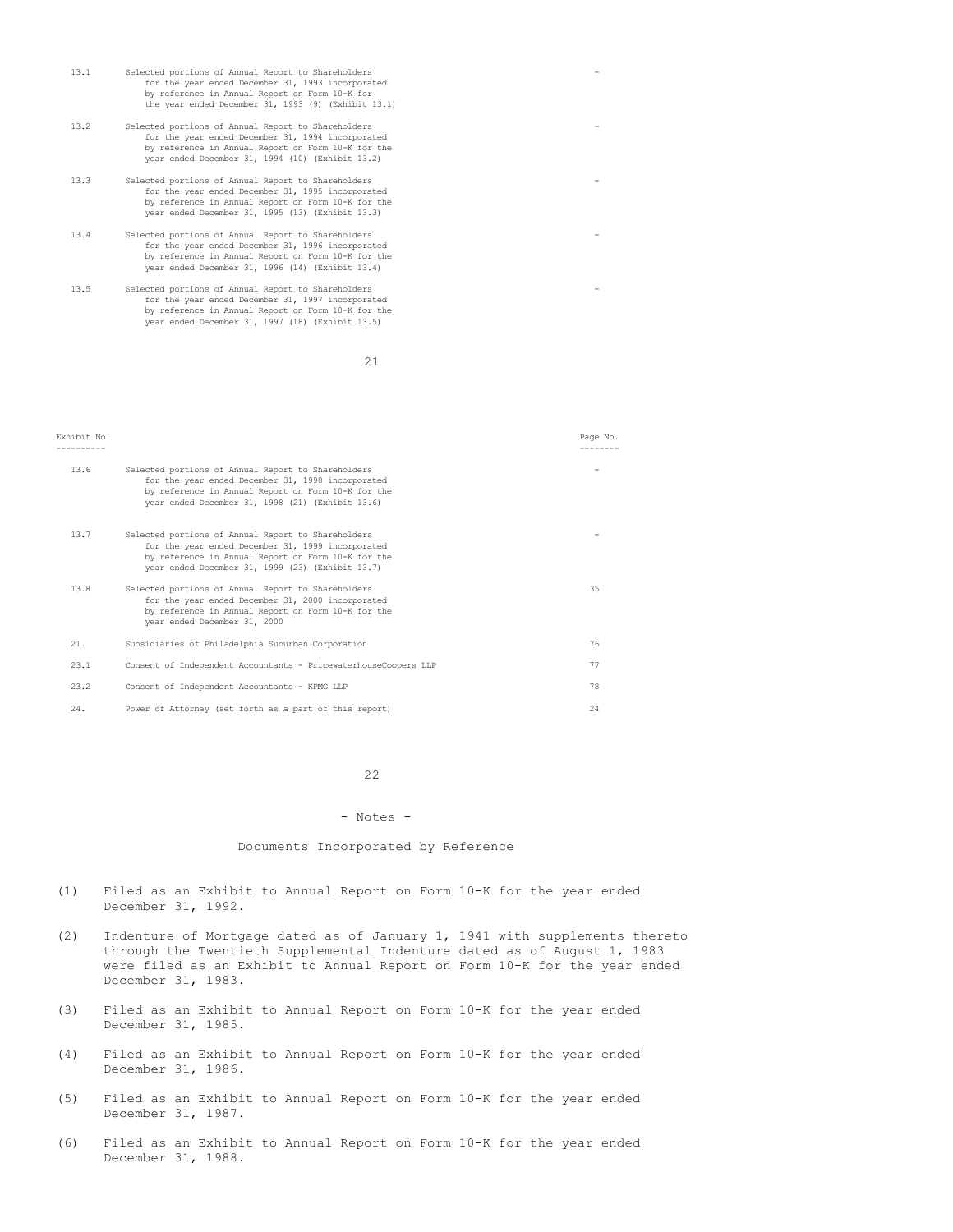- (7) Filed as an Exhibit to Annual Report on Form 10-K for the year ended December 31, 1989.
- (8) Filed as an Exhibit to Annual Report on Form 10-K for the year ended December 31, 1991.
- (9) Filed as an Exhibit to Annual Report on Form 10-K for the year ended December 31, 1993.
- (10) Filed as an Exhibit to Annual Report on Form 10-K for the year ended December 31, 1994.
- (11) Filed as an Exhibit to Quarterly Report on Form 10-Q for the quarter ended March 31, 1995.
- (12) Filed as an Exhibit to Quarterly Report on Form 10-Q for the quarter ended September 30, 1995.
- (13) Filed as an Exhibit to Annual Report on Form 10-K for the year ended December 31, 1995.
- (14) Filed as an Exhibit to Annual Report on Form 10-K for the year ended December 31, 1996.
- (15) Filed as an Exhibit to Quarterly Report on Form 10-Q for the quarter ended June 30, 1997.
- (16) Filed as an Exhibit to Form 8-K filed August 7, 1997.
- (17) Filed as Exhibit 1 to the Registration Statement on Form 8-A filed on March 17, 1998.
- (18) Filed as an Exhibit to Annual Report on Form 10-K for the year ended December 31, 1997.
- (19) Filed as Exhibit A to definitive Proxy Statement dated April 7, 1998.
- (20) Filed as an Annex to Registration Statement on Form S-4 filed on September 11, 1998.
- (21) Filed as an Exhibit to Annual Report on Form 10-K for the year ended December 31, 1998.
- (22) Filed as an Exhibit to Quarterly Report on Form 10-Q for the quarter ended September 30, 1999.
- (23) Filed as Exhibit to Annual Report on Form 10-K for the year ended December 31, 1999.
- (24) Filed as Annex A to definitive Proxy Statement dated April 10, 2000.
- \* Indicates management contract or compensatory plan or arrangement.

#### SIGNATURES

Pursuant to the requirements of Section 13 or 15(d) of the Securities Exchange Act of 1934, the Registrant has duly caused this report to be signed on its behalf by the undersigned, thereunto duly authorized.

PHILADELPHIA SUBURBAN CORPORATION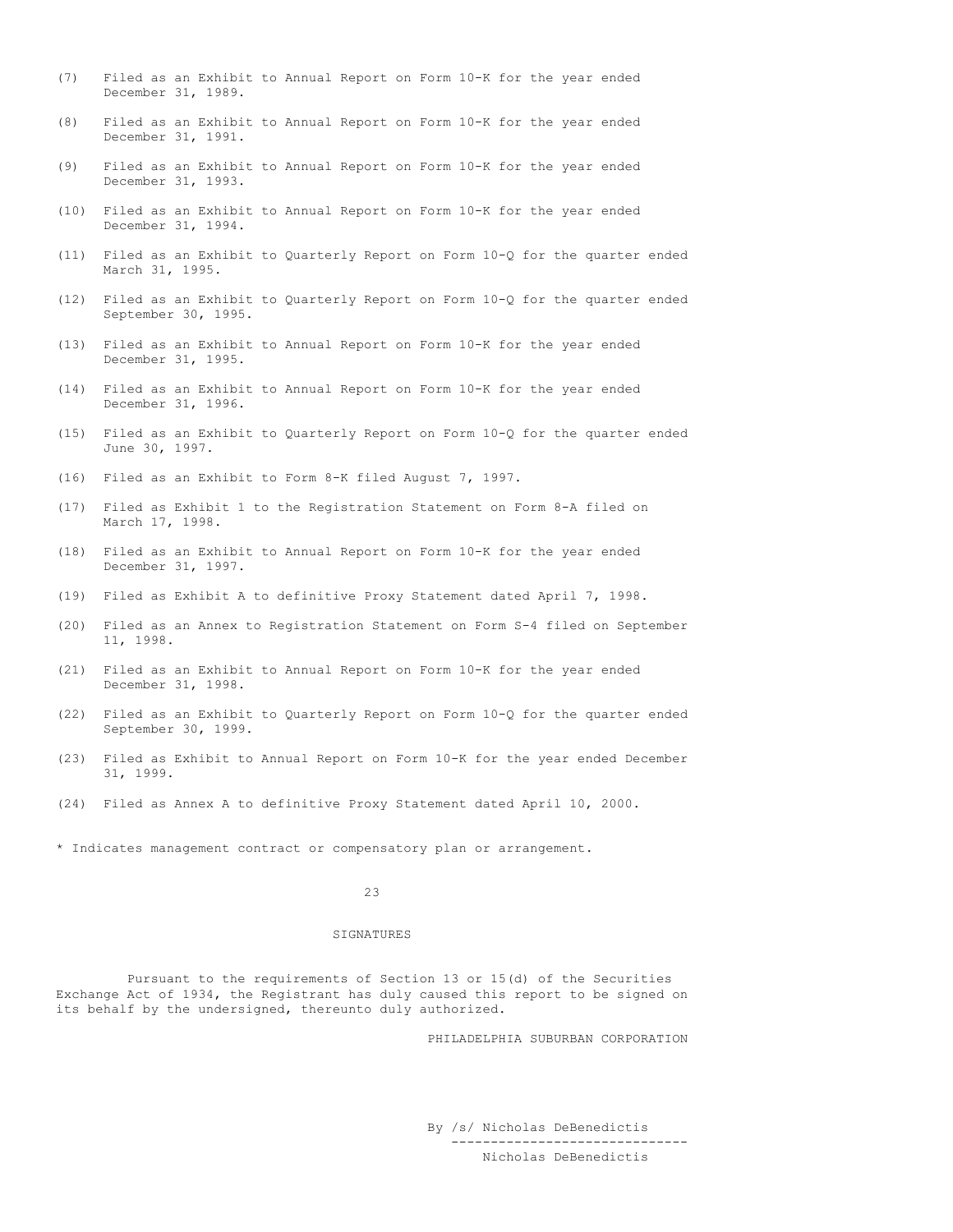Date: March 29, 2001

Pursuant to the requirements of the Securities and Exchange Act of 1934, this report has been signed below by the following persons on behalf of the Registrant and in the capacities and on the dates indicated.

Each person in so signing also makes, constitutes and appoints Nicholas DeBenedictis, President and Chairman of Philadelphia Suburban Corporation, David P. Smeltzer, Senior Vice President - Finance and Chief Financial Officer of Philadelphia Suburban Corporation, and each of them, his or her true and lawful attorneys-in-fact, in his or her name, place and stead to execute and cause to be filed with the Securities and Exchange Commission any and all amendments to this report.

24

/s/ Nicholas DeBenedictis /s/ David P. Smeltzer ------------------------------------ --------------------------------------- Nicholas DeBenedictis<br>President and Chairman Senior Vice President - Finance and (principal executive officer) Chief Financial Officer and Director /s/ Mary C. Carroll /s/ G. Fred DiBona, Jr. ------------------------------------ --------------------------------------- Mary C. Carroll G. Fred DiBona, Jr. Director Director /s/ Richard H. Glanton /s/ Richard J. Heckmann ------------------------------------ --------------------------------------- Richard J. Heckmann Director **Director** /s/ Alan Hirsig /s/ John E. Menario ------------------------------------ --------------------------------------- Alan Hirsig (1999) (John E. Menario )<br>Director Director /s/ John F. McCaughan /s/ John E. Palmer ------------------------------------ --------------------------------------- John F. McCaughan Director **Director** /s/ Richard L. Smoot ------------------------------------ --------------------------------------- Andrew D. Seidel Director **Director** /s/ Robert O. Viets ------------------------------------

Robert O. Viets Director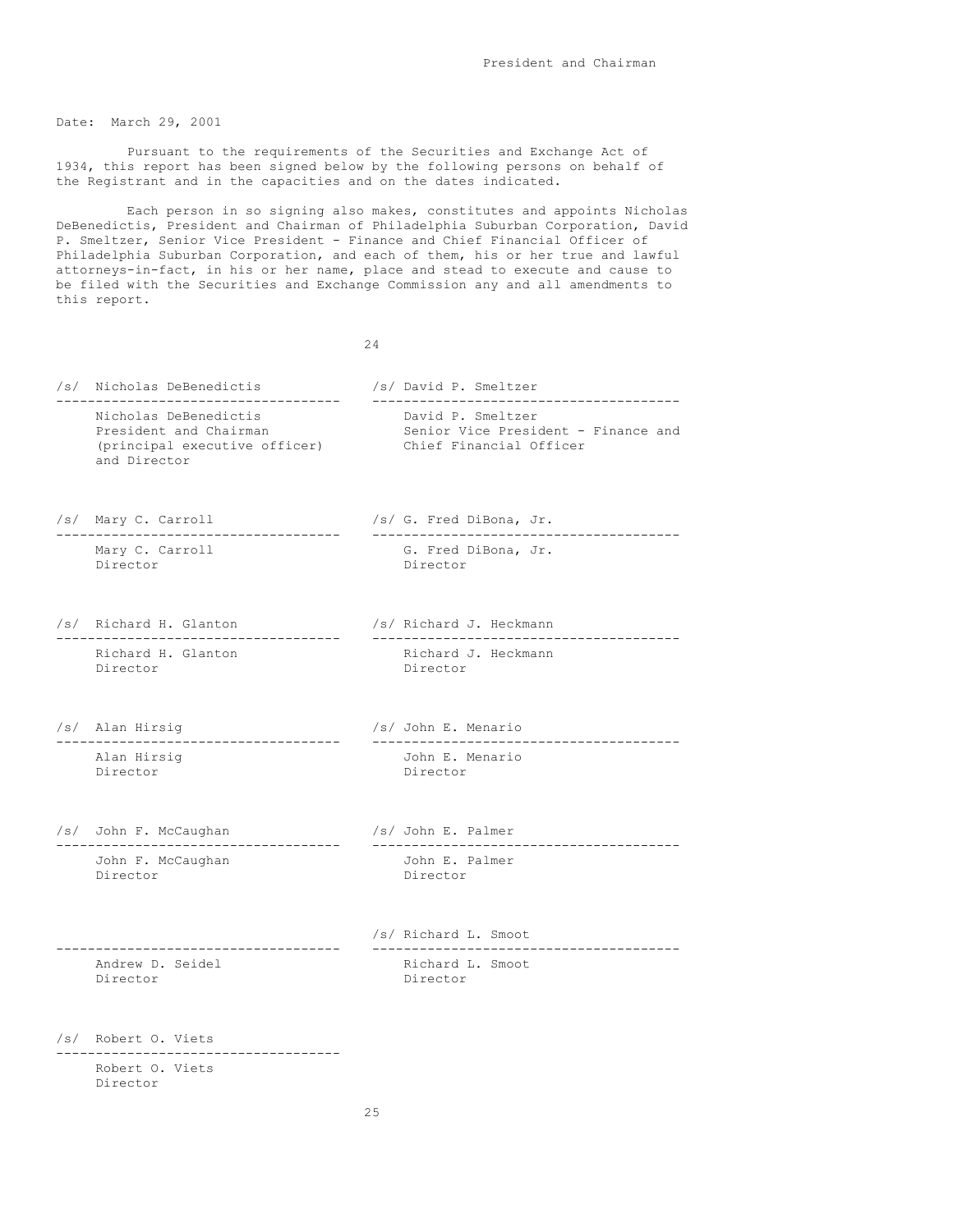## PHILADELPHIA SUBURBAN CORPORATION RESOLUTION AMENDING BYLAWS

RESOLVED, that in accordance with Section 8.07(ii) of the Company's Bylaws, Section 2.01(a) be amended as follows:

Section 2.01. Manner of Giving Notice.

(a) General rule. Whenever written notice is required to be given to any person under the provisions of the Business Corporation Law or by the articles or these bylaws, it may be given to the person either personally or by sending a copy thereof by first class mail or express mail, postage prepaid, or by telegram (with messenger service specified), telex or TWX (with answer back received) or courier service, charges prepaid, by internet or other means of electronic transmission consented to by the person whom the notice is given or by facsimile transmission, to the address (or to the telex, TWX or facsimile number) of the person appearing on the books of the corporation or, in the case of directors, supplied by the director to the corporation for the purpose of notice. If the notice is sent by mail, telegraph or courier service, it shall be deemed to have been given to the person entitled thereto when deposited in the United States mail or with a telegraph office or courier service for delivery to that person or, in the case of telex or TWX, or internet or other means of electronic transmission, when dispatched or, in the case of facsimile transmission, when received. A notice of a meeting shall specify the place, day and hour of the meeting and any other information required by any other provision of the Business Corporation Law, the articles or these bylaws.

### ; and it is

FURTHER RESOLVED, that in accordance with Section 8.07(ii) of the Company's Bylaws, Section 2.02 of the Company's Bylaws is hereby amended as follows:

> Section 2.02. Notice of Meetings of Board of Directors. Notice of a regular meeting of the board of directors need not be given. Notice of every special meeting of the board of directors shall be given to each director by telephone or in writing or with the prior consent of the director by internet or other means of electronic transmission at least 24 hours (in the case of notice by telephone, telex, TWX, internet or other means of electronic transmission or facsimile transmission) or 48 hours (in the case of notice by telegraph, courier service or express mail) or five days (in the case of notice by first class mail) before the time at which the meeting is to be held. Every such notice shall state the time and place of the meeting. Neither the business to be transacted at, nor the purpose of, any regular or special meeting of the board need be specified in a notice of the meeting.

## ; and it is

FURTHER RESOLVED, that in accordance with Section 8.07(ii) of the Company's Bylaws, Section 3.08(b) of the Company's Bylaws is hereby amended as follows:

> (b) Minimum requirements. Every proxy shall be executed in writing by the shareholder or by the duly authorized attorney-in-fact of the shareholder and filed with the secretary of the corporation. A telegram, telex, cablegram, datagram or similar transmission from a shareholder or attorney-in-fact, or a photographic, facsimile or similar reproduction of a writing executed by a shareholder or attorney-in-fact, or other proxy transmitted as permitted by law, including without limitation, by internet, interactive voice response system or other means of electronic transmission executed by a shareholder or attorney-in-fact:

> (1) may be treated as properly executed for purposes of this subsection; and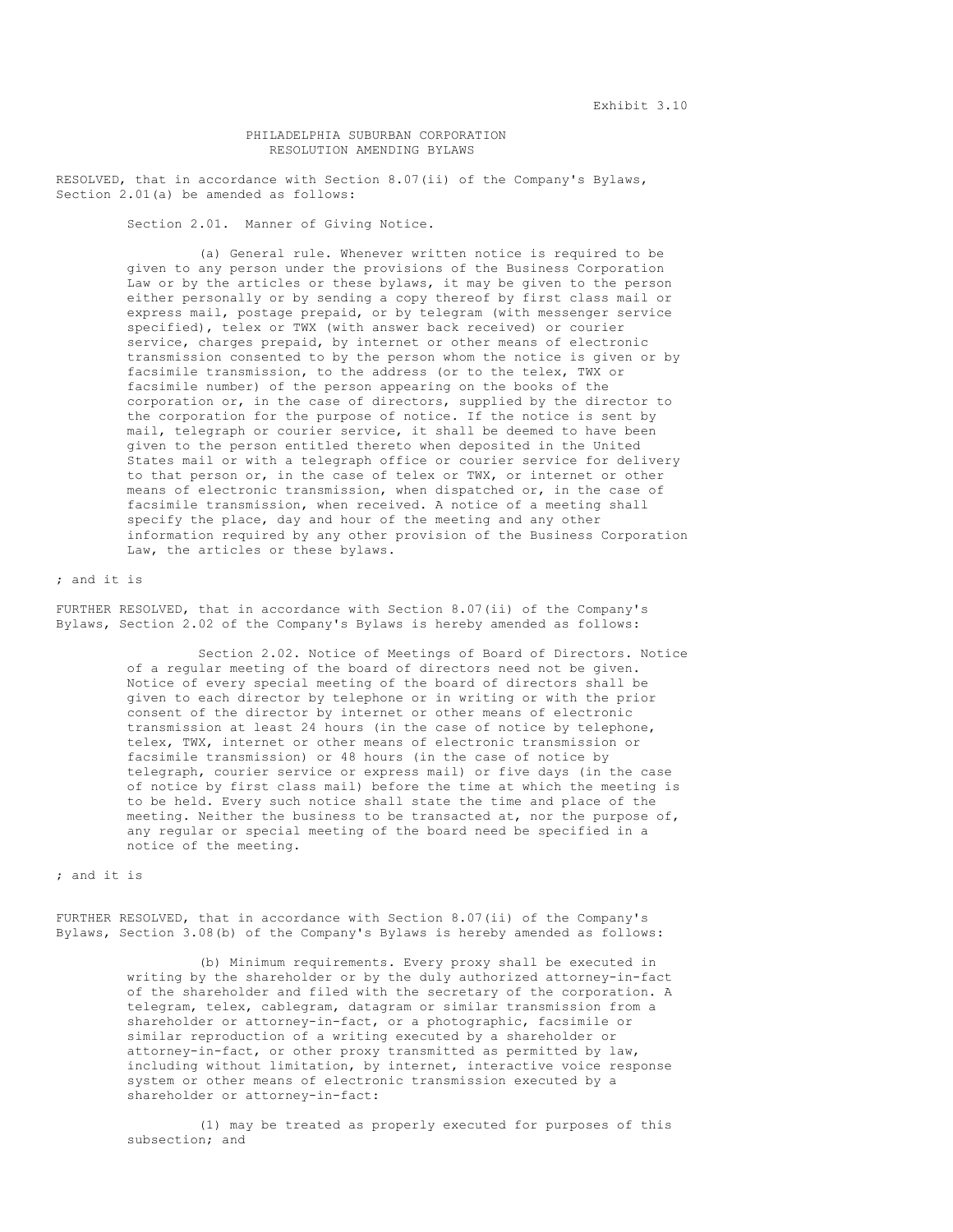(2) shall be so treated if it sets forth a confidential and unique identification number or other mark furnished by the corporation to the shareholder for the purposes of a particular meeting or transaction.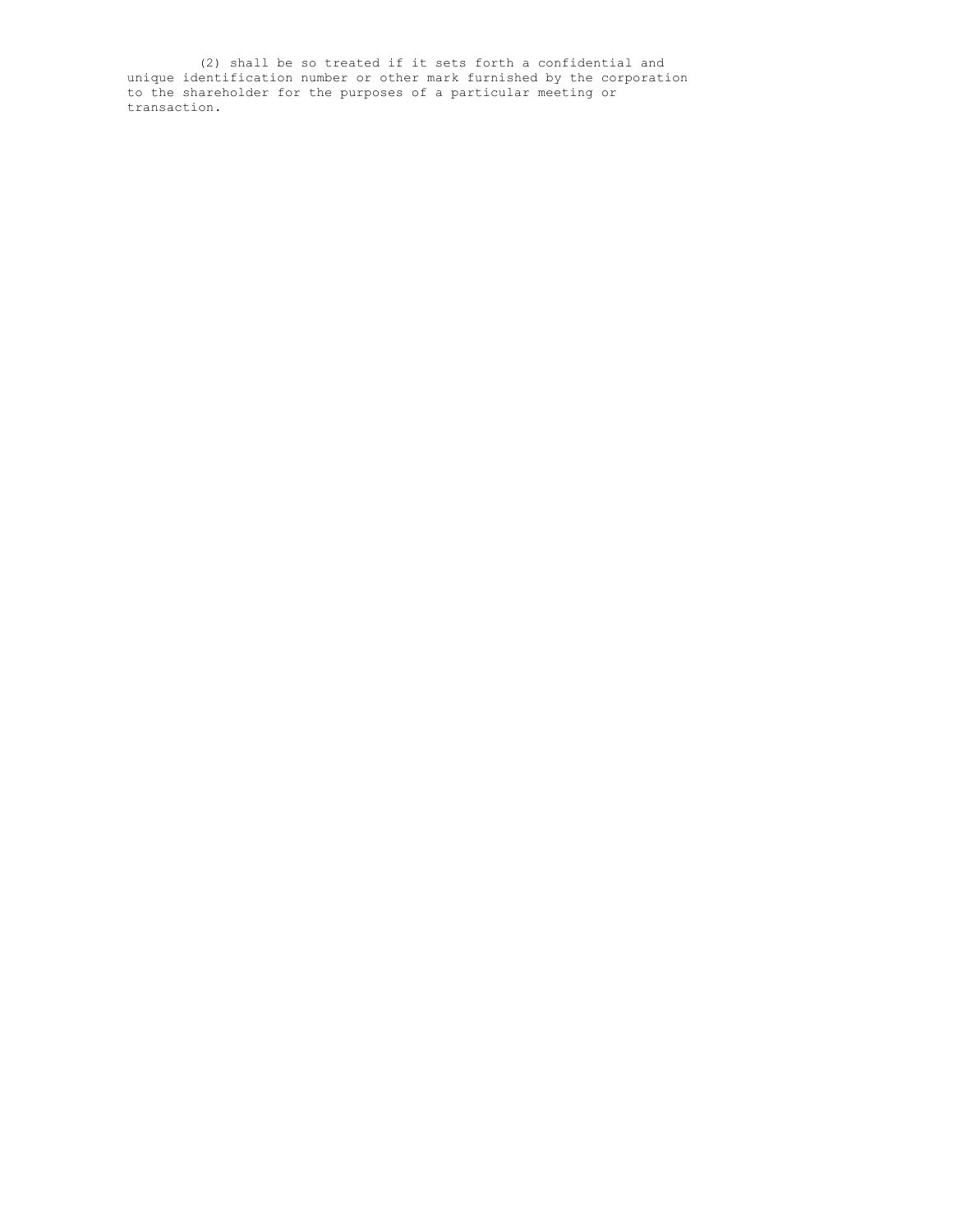### FIRST AMENDMENT TO CREDIT AGREEMENT

THIS FIRST AMENDMENT TO CREDIT AGREEMENT is made as of this 28th day of November, 2000, by and among PHILADELPHIA SUBURBAN WATER COMPANY, a Pennsylvania corporation ("Borrower"), the several banks which are parties to this Agreement (each a "Bank" and collectively, "Banks") and PNC BANK, NATIONAL ASSOCIATION in its capacity as agent for Banks (in such capacity," Agent").

#### BACKGROUND

A. Banks, Borrower and Agent are parties to a Credit Agreement, dated as of December 22, 1999 (the "Credit Agreement"), pursuant to which Banks agreed to make revolving credit loans to Borrower in an aggregate outstanding amount of up to Fifty Million Dollars (\$50,000,000) (the "Loans"). The Loans are evidenced by Borrower's Revolving Credit Notes in the aggregate principal face amount of \$50,000,000 (the "Notes").

B. Agent, Banks and Borrower desire to modify certain covenants in the Credit Agreement, extend the Termination Date of the facility, and increase the swing line provided therein, all on the terms and subject to the conditions herein set forth.

NOW THEREFORE, the parties hereto, intending to be legally bound hereby, agree as follows:

#### AGREEMENT

1. Terms. Capitalized terms used herein and not otherwise defined herein shall have the meanings given to such terms in the Credit Agreement.

2. Amendments to Credit Agreement. The Credit Agreement is hereby amended as follows

(a) Effective as of December 20,2000, the definition of Termination Date in Section 1.1 is hereby amended and restated to read in full as follows:

> " "Termination Date": the earlier of (a) December 18, 2001 or any later date to which the Termination Date shall have been extended pursuant to subsection 2.8(d) hereof and (b) the date the Commitments are terminated as provided herein."

(b) Section 6.2 is hereby amended by deleting the word "and" at the end of subsection (vi) thereof, redesignating the next subsection as subsection (viii) and adding the following new subsection (vii):

> "(vii) indebtedness to the Pennsylvania Infrastructure Investment Authority in an amount not to exceed an aggregate of \$15,000,000 incurred in each fiscal year of the Borrower for the purchase of capital assets; and"

(c) Section 6.3 is hereby amended by deleting the word "and" at the end of subsection (i) thereof, redesignating the next subsection as subsection (k) and adding the following new subsection (j):

> "(j) Liens granted to secure indebtedness permitted by Section 6.2(vii) to the extent such Liens are also permitted under the Indenture; and"

(d) Section 2.2 is hereby amended by adding the following new subsection (k):

> "(k) In addition to making Swing Line Loans pursuant to the foregoing provisions of this Section 2.2, the Swing Line Bank may also make Swing Line Loans to the Borrower without the requirement for a specific request from the Borrower pursuant to Section 2.2(b ) in accordance with the provisions of the agreements between the Borrower and the Swing Line Bank relating to the Borrower's deposit, sweep and other accounts at the Swing Line Bank and related arrangements and agreements regarding the management and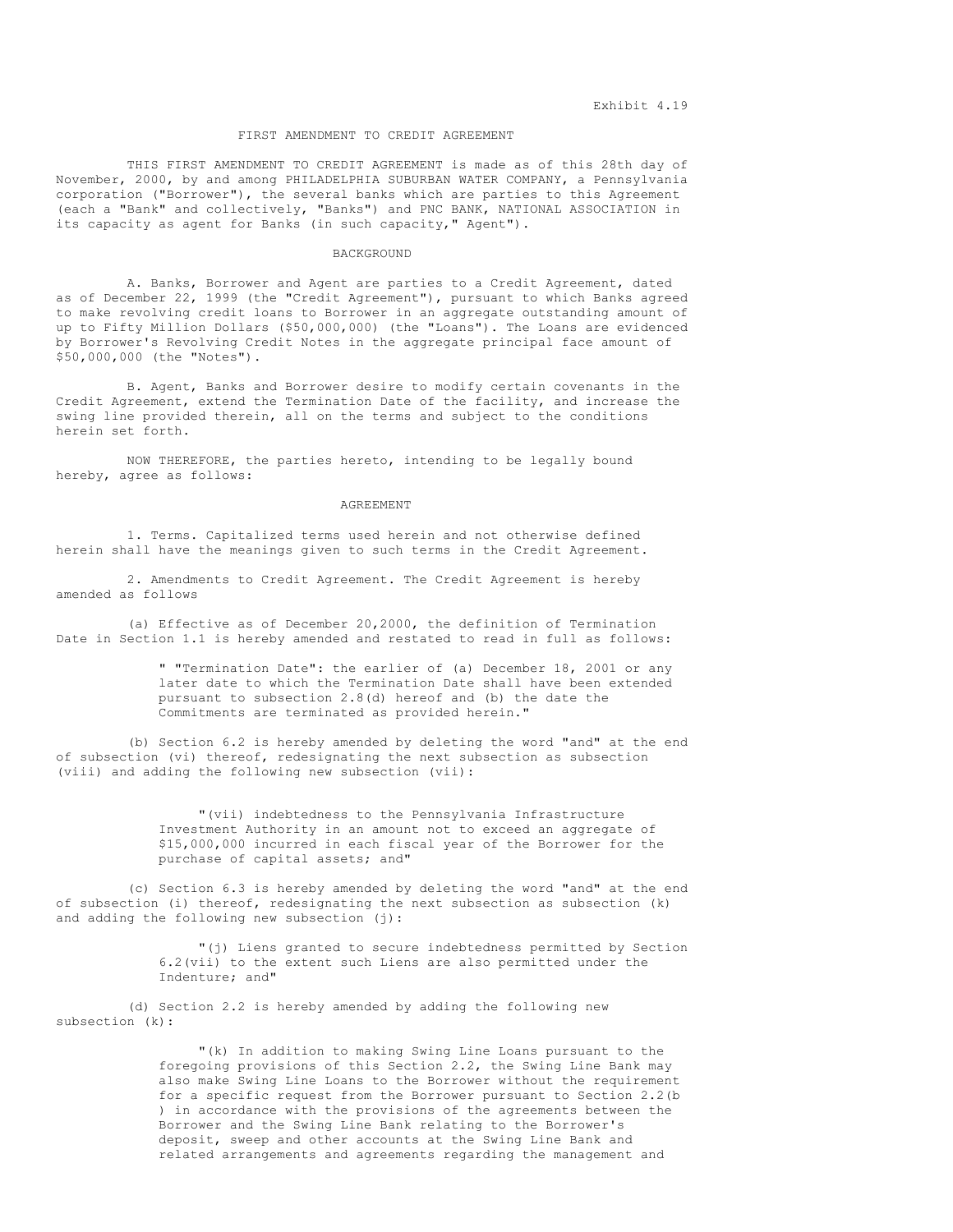investment of Borrower's cash assets as in effect from time to time (the "Cash Management Agreements") to the extent of the daily aggregate net negative balance in the Borrower's accounts which are subject to the provisions of the Cash Management Agreements. Swing Line Loans made pursuant to this Section 2.2(k) in accordance with the provisions of the Cash Management Agreements shall (i) be subject to the limitations as to aggregate amount set forth in Section  $2.2(a)$ , (ii) not be subject to the limitations as to number or individual amount set forth in Sections 2.2(h) and (i), (iii) be payable by the Borrower, both as to principal and interest, at the times set forth in the Cash Management Agreements (but in no event later than the Termination Date), (iv) not be made at any time after the Swing Line Bank has notice of the occurrence of a Default or Event of Default, (v) if not repaid by the Borrower in accordance with the provisions of the Cash Management Agreements, be subject to each Bank's obligation to purchase participating interests therein pursuant to Section 2.2(!), and (vi) except as provided in the foregoing subsections (i) through (v), be subject to all of the terms and conditions of this Section 2.2."

(e) Schedule I to the Credit Agreement is hereby amended to change the amount set forth opposite PNC Bank, National Association's name under the column headed "Swing Line Commitment" from "\$2,000,000" to "\$5,000,000".

3. Replacement Swing Line Note. Concurrently with the execution and delivery of this Agreement, the Borrower shall execute and deliver to the Swing Line Bank a replacement Swing Line Note in the face amount of \$5,000,000 and otherwise in the form of Exhibit B-2 attached to the Credit Agreement. Such replacement Swing Line Note shall evidence any outstanding Swing Line Loans and upon receipt thereof the original Swing Line Note shall be cancelled.

4. Loan Documents. Except where the context clearly requires otherwise, all references to the Credit Agreement and the Swing Line Note in any of the Loan Documents or any other document delivered to Banks or Agent in connection therewith shall be to the Credit Agreement, as amended by this Agreement and to the Swing Line Note delivered pursuant to Section 3 hereof.

5. Borrower's Ratification. Borrower agrees that it has no defenses or setoffs against Banks or Agent or their respective officers, directors, employees, agents or attorneys, with respect to the Loan Documents, all of which are in full force and effect, and that all of the terms and conditions of the Loan Documents not inconsistent herewith shall remain in full force and effect unless and until modified or amended in writing in accordance with their terms. Borrower hereby ratifies and confirms its obligations under the Loan Documents as amended hereby and agrees that the execution and delivery of this Agreement does not in any way diminish or invalidate any of its obligations thereunder.

6. Representations and Warranties. Borrower hereby represents and warrants to Agent and Banks that:

(a) Except as otherwise previously disclosed to Agent and Banks, the representations and warranties made in the Credit Agreement, as amended by this Agreement, are true and correct as of the date hereof;

(b) No Default or Event of Default under the Credit Agreement exists on the date hereof; and

(c) This Agreement has been duly authorized, executed and delivered so as to constitute the legal, valid and binding obligation of Borrower, enforceable in accordance with its terms.

All of the above representations and warranties shall survive the making of this Agreement.

7. Conditions Precedent. The effectiveness of the amendments set forth herein is subject to the fulfillment, to the satisfaction of Agent and its counsel, of the following conditions precedent on or before the Effective Date:

(a) Borrower shall have delivered to Agent, with copies or counterparts for each Bank as appropriate, the following, all of which shall be in form and substance satisfactory to Agent and shall be duly completed and executed:

(i) This Agreement;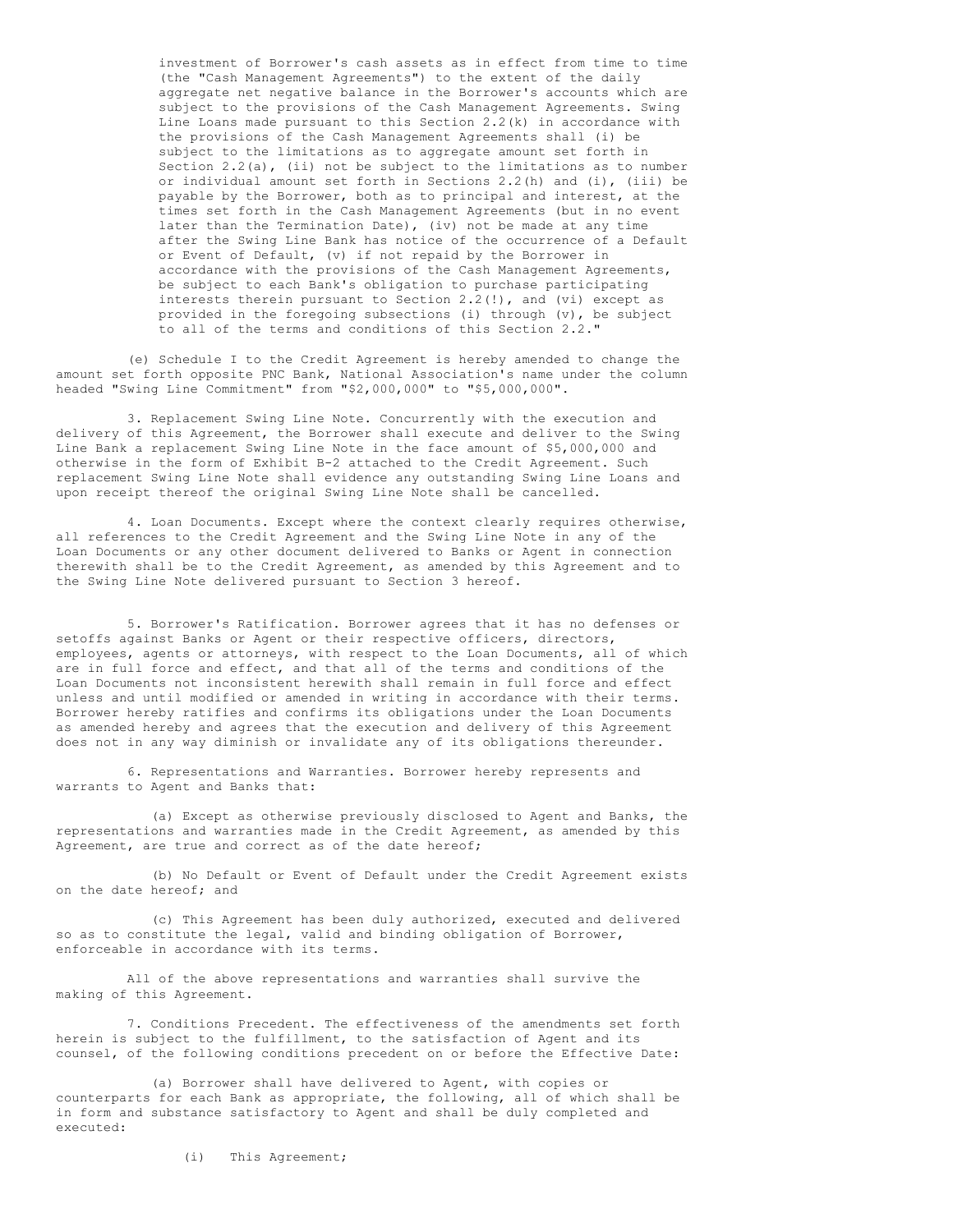- (ii) The replacement Swing Line Note;
- (iii) Copies, certified by the Secretary or an Assistant Secretary of Borrower of resolutions of the board of directors of Borrower in effect on the date hereof authorizing the execution, delivery and performance of this Agreement and the replacement Swing Line Note and the other documents and transactions contemplated hereby;
- (iv) Copies, certified by its corporate secretary of the articles of incorporation, certificate of information, and by-laws of Borrower as in effect, or a certificate stating that there have been no changes to any such documents since the most recent date, true and correct copies thereof were delivered to Agent; and
- (v) Such additional documents, certificates and information as Agent or Banks may require pursuant to the terms hereof or otherwise reasonably request.

(b) The representations and warranties set forth in the Credit Agreement shall be true and correct on and as of the date hereof.

(c) No Default or Event or Default shall have occurred and be continuing as of the date hereof.

(d) Borrower shall have paid to Agent for the benefit of Banks an additional fee of \$30,000 to be distributed to Banks pro rata in accordance with their Commitments.

## 8. Miscellaneous.

(a) All terms, conditions, provisions and covenants in the Loan Documents and all other documents delivered to Agent and Banks in connection therewith shall remain unaltered and in full force and effect except as modified or amended hereby. To the extent that any term or provision of this Agreement is or may be deemed expressly inconsistent with any term or provision in any Loan Document or any other document executed in connection therewith, the terms and provisions hereof shall control.

(b) The execution, delivery and effectiveness of this Agreement shall neither operate as a waiver of any right, power or remedy of Agent or Banks under any of the Loan Documents nor constitute a waiver of any Default or Event of Default or default thereunder .

(c) In consideration of Agent's and Banks' agreement to amend the existing credit facility, Borrower hereby waives and releases Agent and Banks and their respective officers, attorneys, agents and employees from any liability, suit, damage, claim, loss or expense of any kind or failure whatsoever and howsoever arising that it ever had up until, or has as of, the date of this Agreement.

(d) This Agreement constitutes the entire agreement of the parties with respect to the subject matter hereof and supersedes all prior and contemporaneous understandings and agreements.

(e) In the event any provisions of this Agreement shall be held invalid or unenforceable by any court of competent jurisdiction, such holding shall not invalidate or render unenforceable any other provision hereof.

(f) This Agreement shall be governed by and construed according to the laws of the Commonwealth of Pennsylvania.

(g) This Agreement shall inure to the benefit of, and be binding upon, the parties hereto and their respective successors and assigns and may be executed in one or more counterparts, each of which shall be deemed an original, but all of which together shall constitute one and the same instrument.

(h) The headings used in this Agreement are for convenience of reference only, do not form a part of this Agreement and shall not affect in any way the meaning or interpretation of this Agreement.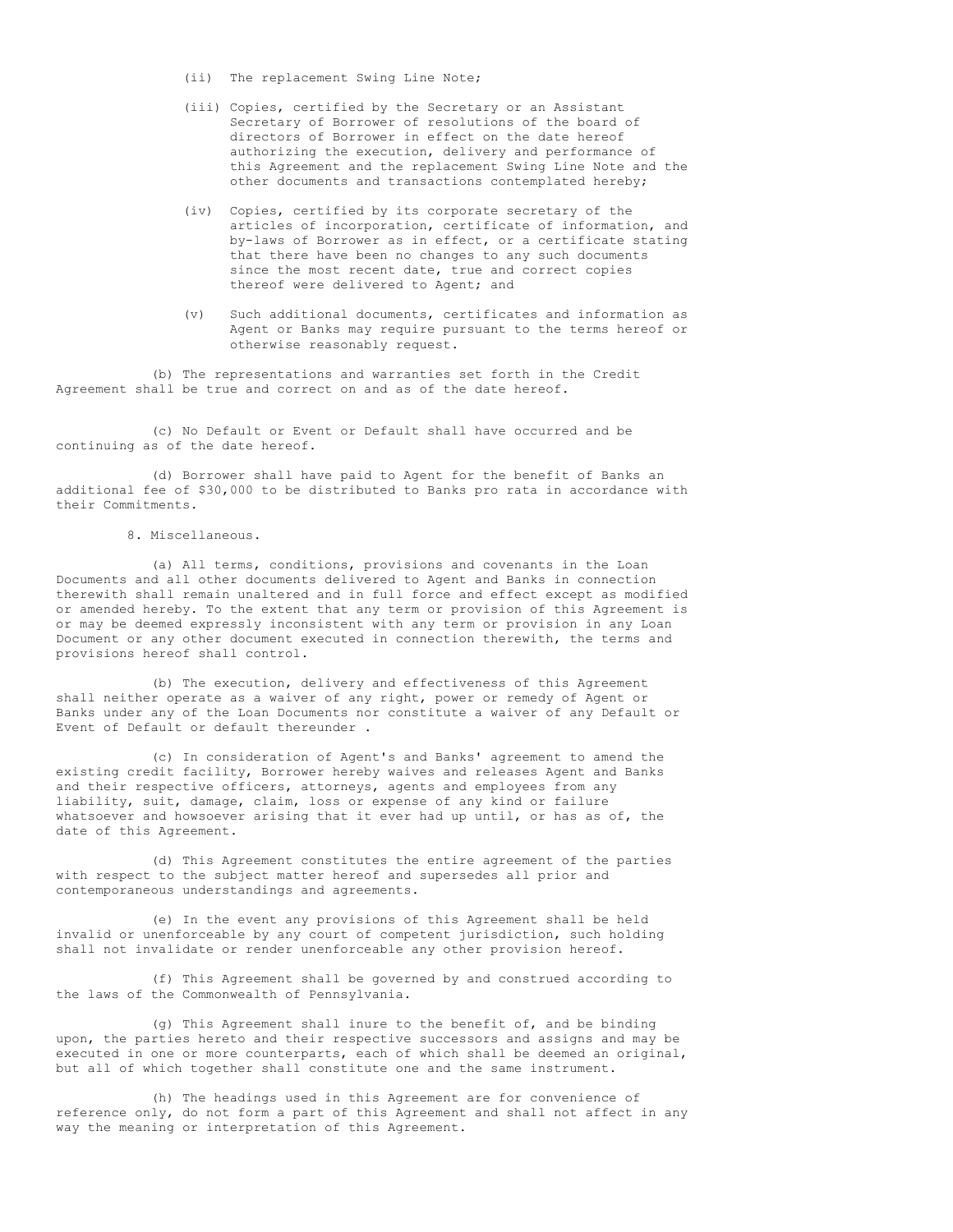IN WITNESS WHEREOF, Borrower, Agent and Banks have caused this Agreement to be executed by their duly authorized officers as of the date first above written.

> PHILADELPHIA SUBURBAN WATER COMPANY

By: /s/ Kathy L. Pape ----------------------------- Title: Vice President & Treasurer

PNC BANK, NATIONAL ASSOCIATION, as a Bank and as Agent

By:

----------------------------- Title:

FIRST UNION NATIONAL BANK

By: ----------------------------- Title:

-----------------------------

MELLON BANK, N .A.

```
By:
```
Title:

Consent and Waiver Approved By:

PNC :Bank, National Association. as Agent and as a Lender

/s/ Frank A. Pugliese --------------------------------------------- By: Frank A. Pugliese, Vice President

Mellon Bank, N.A

/s/ Mark W. Tori --------------------------------------------- By: Mark W. Tori, Vice President

First Union National Bank

/s/ Michael J. Kolosowsky --------------------------------------------- By: Michael J. Kolosowsky, Vice President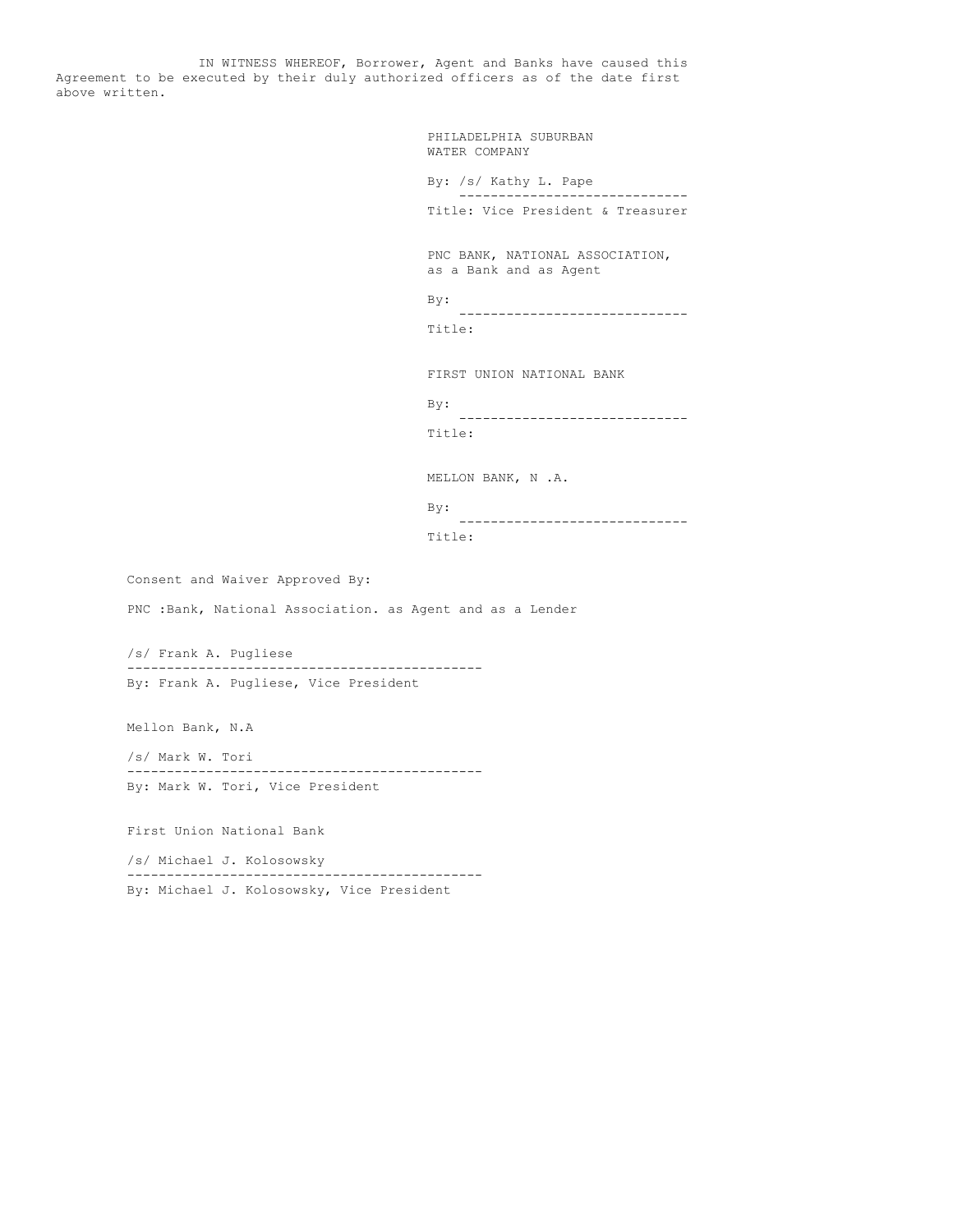Exhibit 10.33

Amendment No 2000-1 to the Philadelphia Suburban Corporation 1994 Equity Compensation Plan

The 1994 Equity Compensation Plan, as amended, is hereby further amended by replacing Section 7 (e) with the following:

(e) Lapse of Restrictions. All restrictions imposed under the restricted stock grant shall lapse upon the expiration of the applicable Restriction Period; provided however, that upon the death of the grantee or a Change of Control of the Corporation, all restrictions on the transfer of shares which have not, prior to such date, been forfeited shall immediately lapse. In addition, the Committee may determine as to any or all restricted stock grants, that all the restrictions shall lapse, without regard to any Restriction Period, under such circumstances as it deems equitable.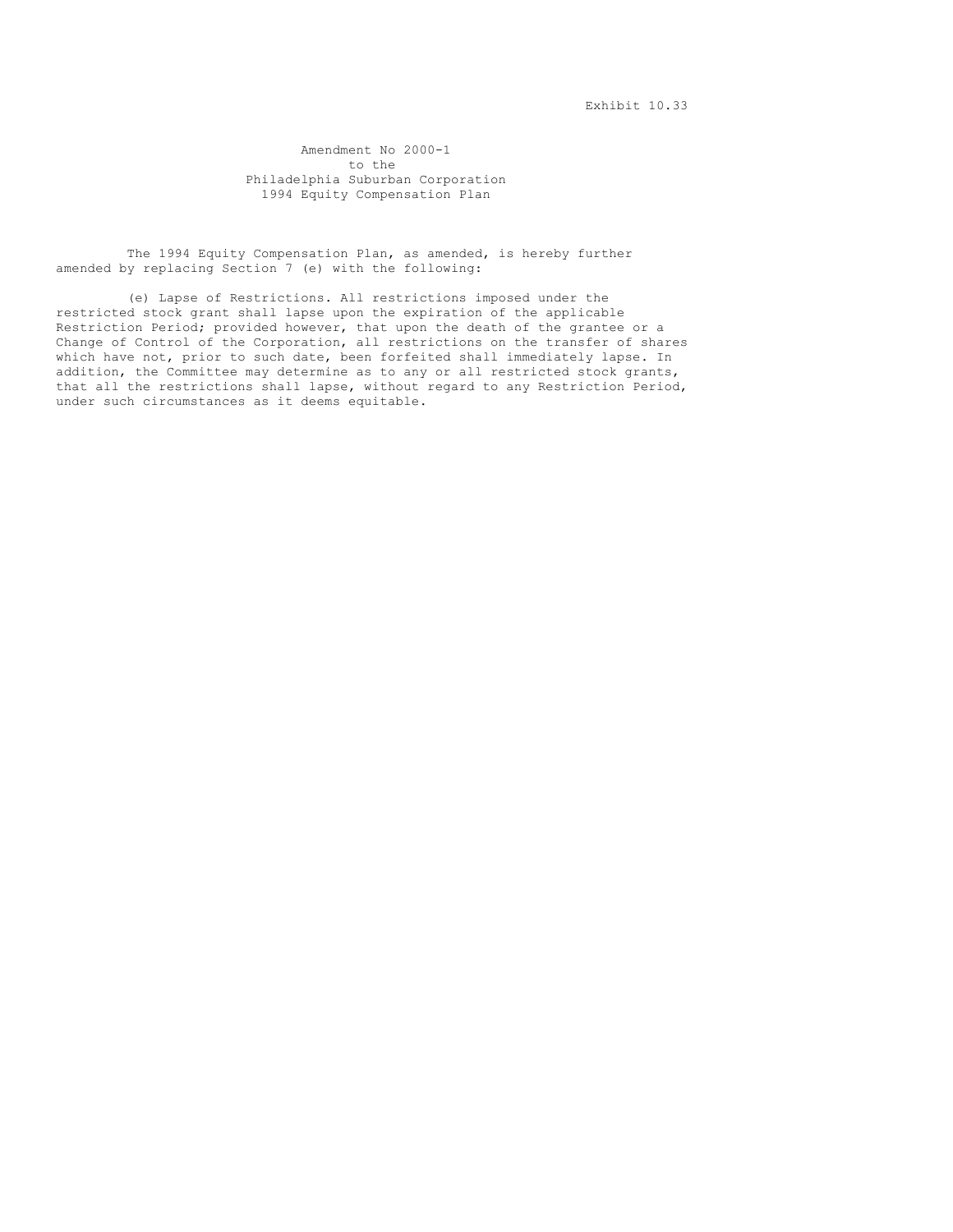## Philadelphia Suburban Corporation and Subsidiaries

Selected Portions of Annual Report to Shareholders for the year ended December 31, 2000

#### PHILADELPHIA SUBURBAN CORPORATION AND SUBSIDIARIES

MANAGEMENT'S DISCUSSION AND ANALYSIS OF FINANCIAL CONDITION AND RESULTS OF OPERATIONS (In thousands of dollars, except per share amounts)

## FORWARD-LOOKING STATEMENTS

This report by Philadelphia Suburban Corporation ("we" or "us") contains, in addition to historical information, forward-looking statements within the meaning of the Private Securities Litigation Reform Act of 1995. These forward-looking statements address, among other things: our use of cash; projected capital expenditures; liquidity; as well as information contained elsewhere in this report where statements are preceded by, followed by or include the words "believes," "expects," "anticipates," "plans" or similar expressions. These statements are based on a number of assumptions concerning future events, and are subject to a number of uncertainties and other factors, many of which are outside our control. Actual results may differ materially from such statements for a number of reasons, including the effects of regulation, abnormal weather, changes in capital requirements and funding, and acquisitions. We undertake no obligation to update or revise forward-looking statements, whether as a result of new information, future events or otherwise.

# GENERAL INFORMATION

Philadelphia Suburban Corporation is the holding company for regulated utilities providing water or wastewater services to approximately 2 million people in Pennsylvania, Ohio, Illinois, New Jersey, Maine and North Carolina. Our two primary subsidiaries are Philadelphia Suburban Water Company ("PSW"), a regulated public utility that provides water or wastewater services to about 1.1 million residents in the suburban areas north and west of the City of Philadelphia, and Consumers Water Company ("CWC"), a holding company for several regulated public utility companies that provide water or wastewater service to about 850,000 residents in various communities in five states. We are among the largest investor-owned water utilities in the United States based on the number of customers. In addition, we provide water service to approximately 35,000 people through operating and maintenance contracts with municipal authorities and other parties close to our operating companies' service territories. Some of our subsidiaries provide wastewater services (primarily residential) to approximately 30,000 people in Pennsylvania, Illinois, New Jersey and North Carolina. During 2000 and each of the previous four years, the operating revenues associated with wastewater services have been less than 3% of our consolidated operating revenues.

In March 1999, we completed a merger with CWC. Shares of our common stock were exchanged for all of the outstanding shares of CWC and CWC became a wholly-owned subsidiary. The merger was accounted for under the pooling-of-interests method of accounting. Accordingly, this report includes the accounts and results of CWC as if the merger had been completed as of the beginning of the earliest period presented.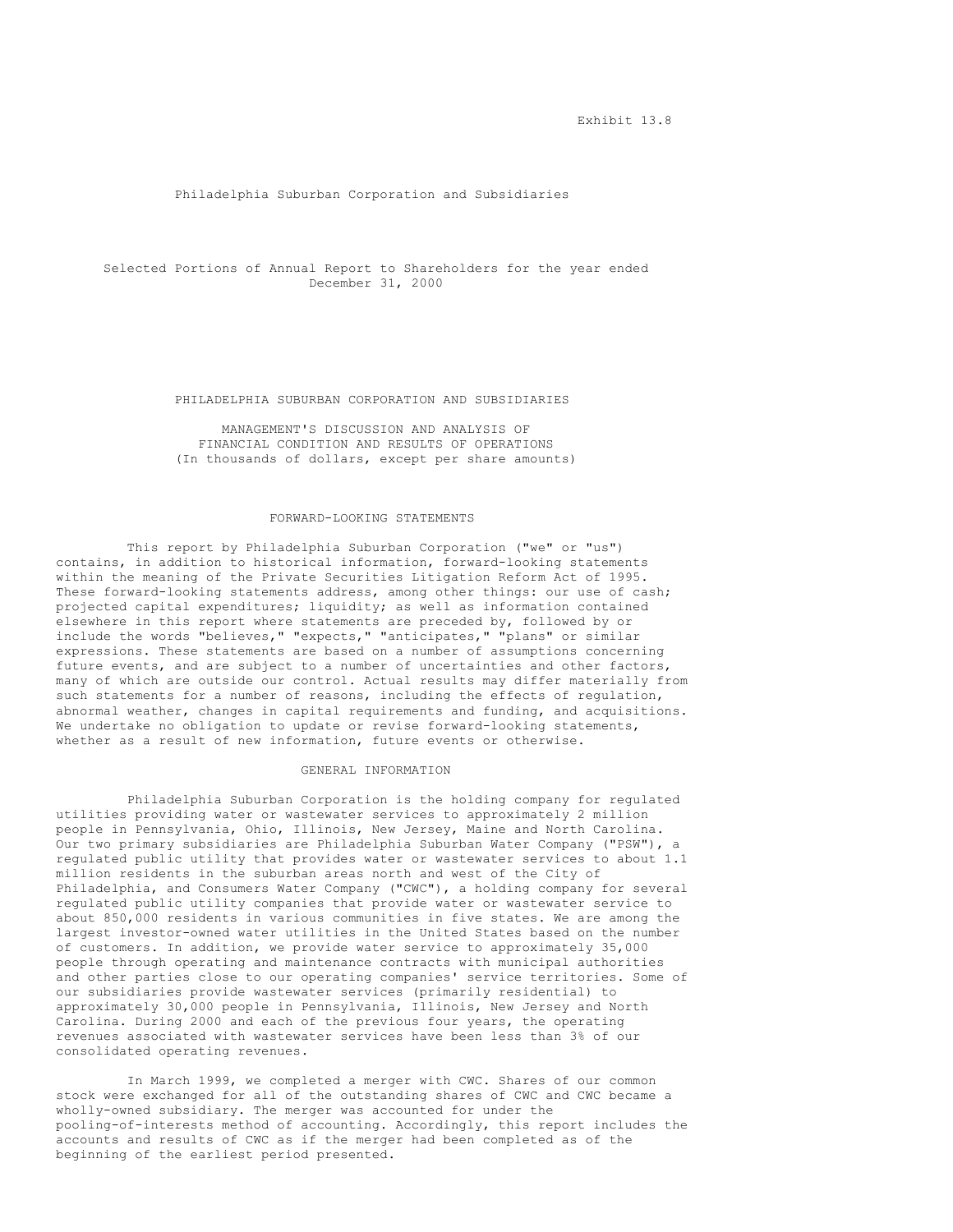# PHILADELPHIA SUBURBAN CORPORATION AND SUBSIDIARIES

## MANAGEMENT'S DISCUSSION AND ANALYSIS OF FINANCIAL CONDITION AND RESULTS OF OPERATIONS (continued) (In thousands of dollars, except per share amounts)

Following are our selected five-year financial statistics:

| Years ended December 31,                                                                                                                  |                                                                                             | 2000 1999 1998 1997 1996                               |  |       |
|-------------------------------------------------------------------------------------------------------------------------------------------|---------------------------------------------------------------------------------------------|--------------------------------------------------------|--|-------|
| Operating revenues (a) $$275,538$ $$257,326$ $$250,771$ $$235,852$ $$215,971$                                                             |                                                                                             |                                                        |  |       |
| Income from continuing operations \$52,890 \$36,384 \$45,015 \$35,210 \$29,204                                                            |                                                                                             |                                                        |  |       |
| Income from continuing operations<br>before income taxes and<br>non-recurring items (b) $$82,954$ $$73,036$ $$68,453$ $$57,642$ $$48,554$ |                                                                                             |                                                        |  |       |
| Operating Statistics                                                                                                                      |                                                                                             |                                                        |  |       |
| Operating revenues                                                                                                                        |                                                                                             | $100.00\%$ $100.00\%$ $100.00\%$ $100.00\%$ $100.00\%$ |  |       |
| Costs and expenses:                                                                                                                       |                                                                                             |                                                        |  |       |
| Operations and maintenance                                                                                                                |                                                                                             | $36.9\%$ $38.4\%$ $39.9\%$ $40.9\%$ $43.0\%$           |  |       |
| Depreciation and amortization                                                                                                             |                                                                                             | $12.4\%$ $12.4\%$ $11.8\%$ $11.9\%$                    |  | 11.7% |
| Taxes other than income taxes                                                                                                             |                                                                                             | $8.2\%$ 8.5% 8.7% 9.1% 9.3%                            |  |       |
| Interest expense(c)                                                                                                                       |                                                                                             | $13.4\%$ $13.1\%$ $12.8\%$ $14.1\%$ $14.0\%$           |  |       |
| Allowance for funds used during                                                                                                           |                                                                                             |                                                        |  |       |
| construction                                                                                                                              |                                                                                             | $(1.0)$ % $(0.8)$ % $(0.5)$ % $(0.4)$ % $(0.5)$ %      |  |       |
| Total costs and expenses                                                                                                                  | $69.9$ <sup>8</sup> 71.6 <sup>8</sup> 72.7 <sup>8</sup> 75.6 <sup>8</sup> 77.5 <sup>8</sup> |                                                        |  |       |
| Income from continuing operations<br>before income taxes and                                                                              |                                                                                             |                                                        |  |       |
| non-recurring items (b)                                                                                                                   | $30.1\%$ 28.4 % 27.3 % 24.4 % 22.5 %                                                        |                                                        |  |       |
| Effective tax rates (a) $39.2\%$ 42.2% $40.1\%$ 38.9% 39.9%                                                                               |                                                                                             |                                                        |  |       |

(a) Continuing operations only.

(b) Non-recurring items include the 2000 gain of \$2,236 (\$4,041 pre-tax) for the partial recovery of the merger costs related to the 1999 merger with Consumers Water Company, 1999 charges of \$8,596 (\$10,121 pre-tax) for transaction costs and restructuring costs related to the merger with Consumers Water Company, and the 1998 gain of \$3,903 (\$6,680 pre-tax) on the sale of Consumer Water Company's New Hampshire system.

(c) Includes dividends on preferred stock of subsidiary and minority interest.

2

# PHILADELPHIA SUBURBAN CORPORATION AND SUBSIDIARIES

MANAGEMENT'S DISCUSSION AND ANALYSIS OF FINANCIAL CONDITION AND RESULTS OF OPERATIONS (continued) (In thousands of dollars, except per share amounts)

Following are our selected five-year operating and sales statistics:

|           | Years ended December 31, | 2000    | 1999    | 1998    | 1997    | 1996    |
|-----------|--------------------------|---------|---------|---------|---------|---------|
|           |                          |         |         |         |         |         |
| Utility   | Residential              | 512,442 | 497.937 | 478,160 | 473,309 | 467,210 |
| Customers | Commercial               | 29,317  | 29,241  | 27.612  | 26,369  | 26,003  |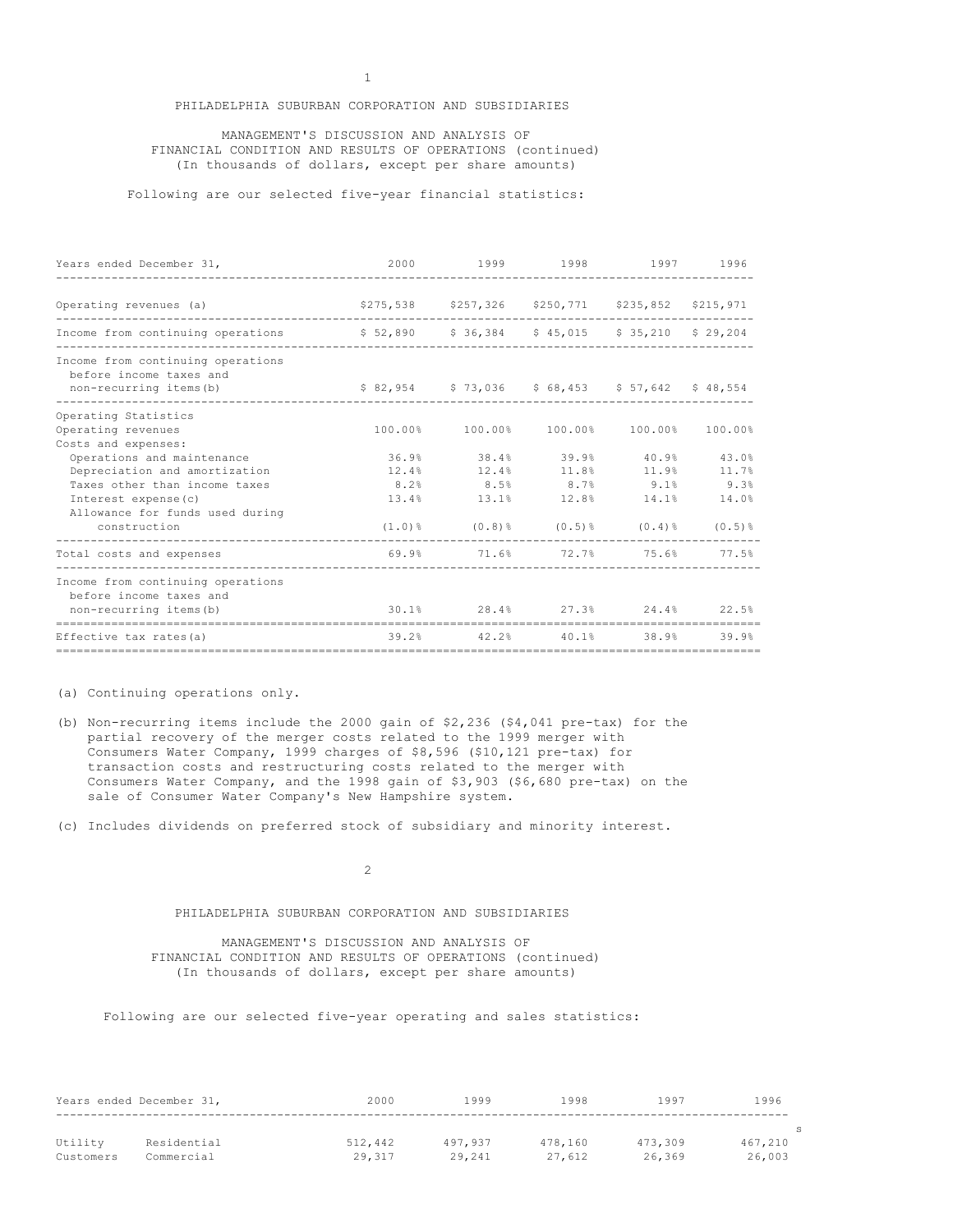|          | Industrial<br>Wastewater<br>Other water | 1,446<br>12,441<br>9,500 | 1,430<br>11,262<br>9,067 | 1,327<br>10,583<br>8,277 | 1,386<br>10,522<br>7.574 | 1,387<br>10,245<br>7,305 |
|----------|-----------------------------------------|--------------------------|--------------------------|--------------------------|--------------------------|--------------------------|
|          | Total                                   | 565,146                  | 548,937                  | 525,959                  | 519,160                  | 512,150                  |
| Utility  | Residential                             | \$170,597                | \$154,881                | \$156,523                | \$148,323                | \$135,848                |
| Revenues | Commercial                              | 47,109                   | 45,192                   | 44,894                   | 40,439                   | 38,238                   |
|          | Industrial                              | 14,943                   | 13,944                   | 13,970                   | 12,818                   | 12,396                   |
|          | Wastewater                              | 5,414                    | 5,235                    | 4,755                    | 4,378                    | 3,836                    |
|          | Other water                             | 29,582                   | 31,999                   | 25,672                   | 25,132                   | 23,612                   |
|          | Total                                   | \$267,645                | \$251,251                | \$245,814                | \$231,090                | \$213,930                |
|          |                                         |                          |                          |                          |                          |                          |

#### RESULTS OF OPERATIONS

Our income from continuing operations has grown at an annual compound rate of approximately 12.1% during the five-year period ended December 31, 2000. During this same period, operating revenues grew at a compound rate of 5.8% and total expenses, exclusive of income taxes, grew at a compound rate of 4.3%.

#### Operating Revenues

The growth in revenues over the past five years is a result of increases in the customer base and in water rates. The number of customers increased at an annual compound rate of 3.0% in the past five years primarily as a result of acquisitions of local water systems. Acquisitions made during the five-year period ended December 31, 2000 have provided water revenues of approximately \$19,475 in 2000, \$13,330 in 1999 and \$12,912 in 1998. Excluding the effect of acquisitions, our customer base increased at a five-year annual compound rate of 0.8%. Rate increases implemented during the past three years have provided additional operating revenues of approximately \$15,400 in 2000, \$1,700 in 1999 and \$13,300 in 1998. In April 1998, CWC's New Hampshire system was sold under a condemnation statute. The operating revenues associated with the New Hampshire system were \$1,600 in 1998. In addition to water and wastewater revenues, operating revenues include the net gains on sales of properties of \$1,524 in 2000, \$780 in 1999 and \$53 in 1998, and other non-regulated revenues associated with operating and management contracts, rental income, data processing service fees and sales of timber of \$6,369 in 2000, \$5,295 in 1999 and \$4,904 in 1998.

Economic Regulation - Our water and wastewater utility operations are subject to regulation by their respective state regulatory commissions, which have broad administrative power and authority to regulate rates and charges, determine franchise areas and conditions of service, approve acquisitions and authorize the issuance of securities. The profitability of our utility operations is influenced to a great extent by the timeliness and adequacy of rate allowances in the various states in which we operate. Accordingly, we maintain a rate case management capability to ensure that the tariffs of the utility operations reflect, to the extent practicable, current costs of operations, capital, taxes,

3

# PHILADELPHIA SUBURBAN CORPORATION AND SUBSIDIARIES

MANAGEMENT'S DISCUSSION AND ANALYSIS OF FINANCIAL CONDITION AND RESULTS OF OPERATIONS (continued) (In thousands of dollars, except per share amounts)

energy, materials and compliance with environmental regulations. In assessing our rate case strategy, we consider the amount of utility plant additions and replacements made since the previous rate decision, the changes in the cost of capital, changes in the capital structure and changes in other costs. Based on these assessments, our utility operations periodically file rate increase requests with their respective state regulatory commissions. The rates for some divisions of CWC's Ohio subsidiary can be fixed by negotiated agreements with the municipalities that are served by those divisions in lieu of regulatory approval from the Public Utility Commission of Ohio. Currently, two of the five regulated divisions in Ohio are operating under such rate ordinances.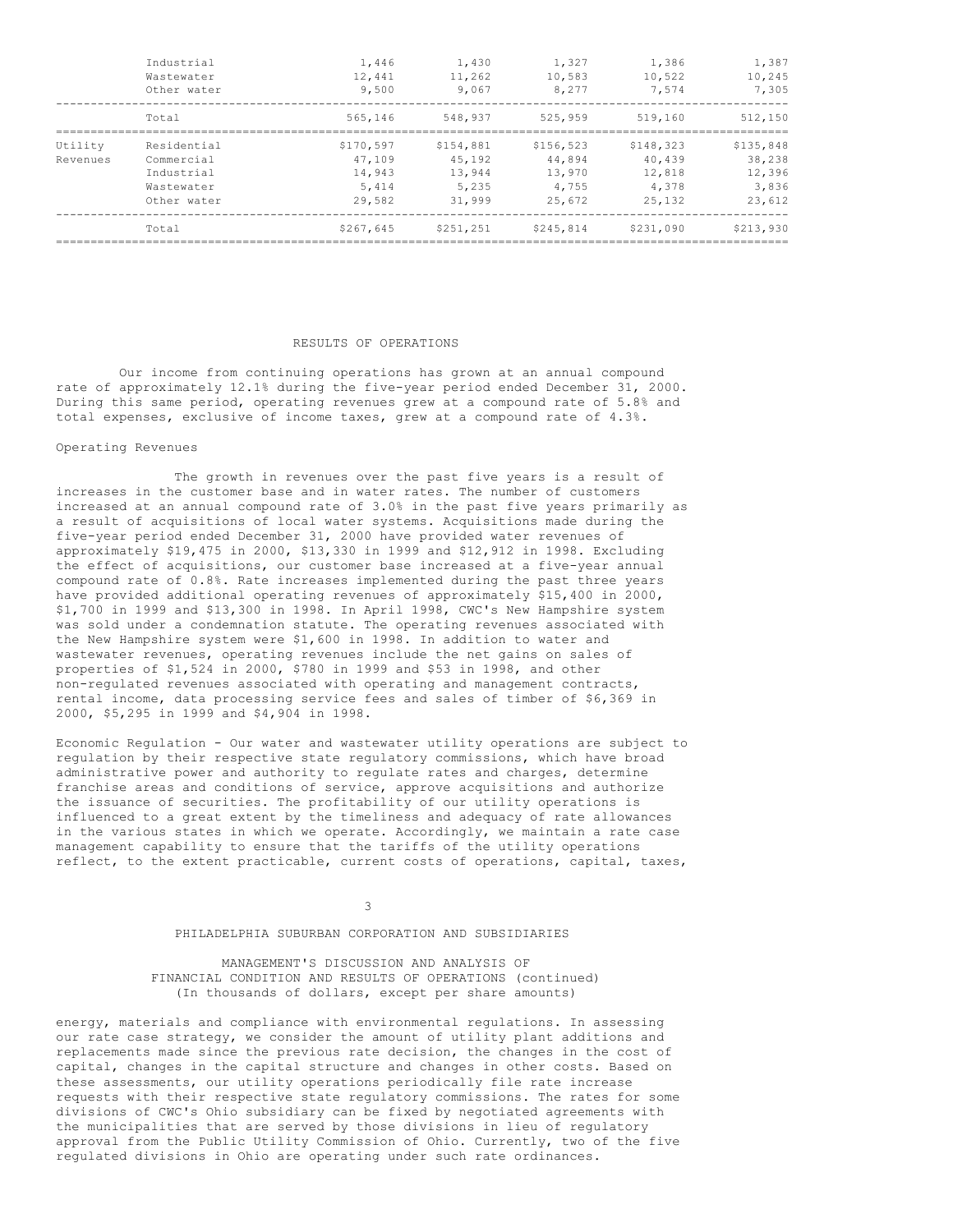On April 27, 2000, the Pennsylvania Public Utility Commission ("PAPUC") approved a rate settlement reached between our Pennsylvania water utility subsidiaries and the parties actively litigating the joint rate application filed in October 1999. The settlement was designed to increase annual revenues by \$17,000 or 9.4% above the level in effect at the time of the filing. The rates in effect at the time of the filing included \$7,347 in Distribution System Improvement Charges ("DSIC") ranging from 0.33% to 5%. Consequently, the settlement resulted in a total base rate increase of \$24,347 or 13.5% above the rates in effect before the DSIC was applied. As part of the settlement, the DSIC was reset to zero and we agreed not file a base rate increase request prior to April 29, 2001, absent extraordinary circumstances. The settlement agreement also provides for the recovery of up to \$5,295 (the merger costs allocable to our Pennsylvania operations) of the \$10,121 (\$8,596 after-tax) in merger costs that were expensed in the first quarter of 1999 in connection with the CWC merger. During 2000, a regulatory asset was established to reflect the amount to be recovered as a result of the rate settlement. This resulted in a recovery of \$1,136 of restructuring costs and \$2,905 of merger transaction costs as reported on the Consolidated Statements of Income and Comprehensive Income.

In October 1997, the PAPUC approved a rate settlement reached between PSW and the parties actively litigating the rate application PSW filed in April 1997. The settlement was designed to increase PSW's annual revenues by \$9,300 or 7.3% over the level in effect at the time of the filing. The rates in effect at the time of the filing included a 1% or \$1,300 Distribution System Improvement Charge. Consequently, the settlement resulted in a total base rate increase of \$10,600 or 8.3%.

The CWC operating subsidiaries were allowed annual rate increases of \$698 in 2000, \$390 in 1999, and \$3,334 in 1998 represented by four, two, and five rate decisions. Revenues from these increases realized in the year of grant were approximately \$450 in 2000, \$308 in 1999, and \$1,969 in 1998. The CWC operating subsidiaries filed seven rate requests in 2000, of which two increases were allowed during the year, and four rate increases were received in the first quarter of 2001 representing annual rate increases of \$3,700.

Distribution System Improvement Charge - The PAPUC permits Pennsylvania water utilities to add a surcharge to their water bills to offset the additional depreciation and capital costs associated with certain capital expenditures related to replacing and rehabilitating distribution systems. Prior to the Distribution System Improvement Charge ("DSIC") mechanism being approved in 1996, water utilities absorbed all of the depreciation and capital costs of these projects between base rate increases without the benefit of additional revenues. The gap between the time that a capital project is completed and the recovery of its costs in base rates is known as regulatory lag. The DSIC mechanism is intended to substantially reduce regulatory lag that often acted as a disincentive to water utilities in rehabilitating their distribution systems.

4

#### PHILADELPHIA SUBURBAN CORPORATION AND SUBSIDIARIES

## MANAGEMENT'S DISCUSSION AND ANALYSIS OF FINANCIAL CONDITION AND RESULTS OF OPERATIONS (continued) (In thousands of dollars, except per share amounts)

The DSIC is adjusted quarterly based on additional qualified capital expenditures made in the previous quarter. The DSIC is capped at 5% of base rates. The DSIC is reset to zero when new base rates that reflect the costs of those additions become effective or when a utility's earnings exceed a PAPUC benchmark. The DSIC in 2000 was set at 5% until new base rates became effective in April 2000, at which point the DSIC was reset to zero. The DSIC in the first quarter of 2001 has been set at 2.2% and is subject to adjustment in subsequent quarters. The DSIC provided revenues of \$2,301 in 2000, \$4,140 in 1999 and \$229 in 1998.

In May 1999, the Illinois legislature passed a bill to establish a DSIC mechanism in Illinois. The Illinois Commerce Commission is drafting regulations interpreting the legislation for use by Illinois water and wastewater utilities beginning in 2001.

Rate Surcharges - In addition to its base rates and DSIC, PSW and CWC's Pennsylvania subsidiaries have utilized a surcharge or credit on their bills to reflect certain changes in Pennsylvania State taxes until such time as the tax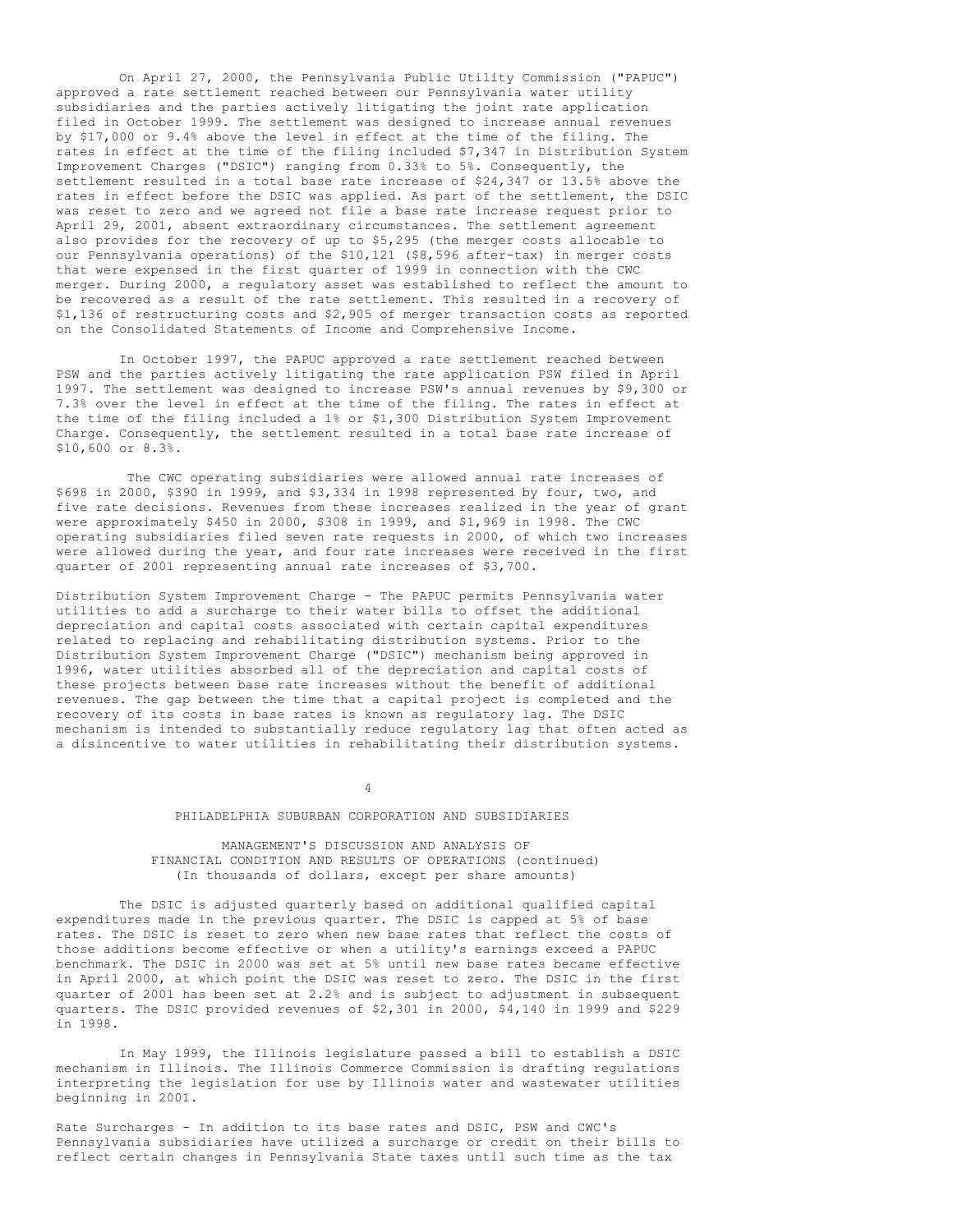changes are incorporated into base rates. Operating revenues were increased by rate surcharges of \$74 in 2000 and \$1,306 in 1999, and rate credits reduced operating revenues in 1998 by \$117.

Sendout - "Sendout" represents the quantity of treated water delivered to our distribution systems. We use sendout as an indicator of customer demand. Weather conditions tend to impact water consumption, particularly during the late spring and summer months when nonessential and recreational use of water is at its highest. Consequently, a higher proportion of annual operating revenues is realized in the second and third quarters. In general during this period, an extended period of dry weather increases water consumption, while above average rainfall decreases water consumption. Also, an increase in the average temperature generally causes an increase in water consumption. Conservation efforts, construction codes which require the use of low flow plumbing fixtures as well as mandated water use restrictions in response to drought conditions also affect water consumption.

Our exposure to regional weather conditions is lessened by our geographic diversity as our customers are located in the following states: 66% in Pennsylvania, 14% in Ohio, 11% in Illinois, 6% in New Jersey, 3% in Maine and less than 1% in North Carolina. In 2000, our territories in several states, in particular the southeastern Pennsylvania territory, experienced cool and wet weather conditions during the summer months. As a result, water consumption in these portions of our service territory declined during this period, however, in the fourth quarter of 2000, water consumption returned to normal levels.

During the summer of 1999 in Pennsylvania and New Jersey, we experienced abnormally dry weather in our service areas resulting in governmental authorities declaring drought warnings and water use restrictions in the affected areas. As a result of these actions, water consumption and water revenues in these areas declined to levels below those experienced in 1998. While portions of Pennsylvania, particularly those dependent on ground water, experienced water shortages, our water supplies remained adequate. When the drought restrictions were lifted in the fall of 1999, water revenues returned to normal levels. There have been other water use restrictions during the past three years, however, because these warnings were issued at times other than the summer months, when nonessential and recreational use of water is at a minimum, the restrictions did not have a significant impact on operating revenues. Throughout the restriction periods, we had sufficient quantities of raw water and maintained adequate storage levels of treated water.

5

## PHILADELPHIA SUBURBAN CORPORATION AND SUBSIDIARIES

MANAGEMENT'S DISCUSSION AND ANALYSIS OF FINANCIAL CONDITION AND RESULTS OF OPERATIONS (continued) (In thousands of dollars, except per share amounts)

# Operations and Maintenance

Operations and maintenance expenses totaled \$101,741 in 2000, \$98,758 in 1999, and \$100,139 in 1998. Most elements of operating costs are subject to the effects of inflation, as well as the effects of changes in the number of customers served, in water consumption and the degree of water treatment required due to variations in the quality of the raw water. The principal elements of operating costs are labor, electricity, chemicals and maintenance expenses. Electricity and chemical expenses vary in relationship to water consumption, raw water quality, and to a lesser extent the electric market in some of the states in which we operate. Maintenance expenses are sensitive to extremely cold weather, which can cause water mains to rupture. Operations and maintenance expenses increased in 2000 as compared to 1999 by \$2,983 or 3.0% due to additional operating costs associated with acquisitions, higher fuel and electric costs, and increased administrative costs, offset in part by a reduction in corporate costs as part of our cost containment initiatives. Administrative costs increased as a result of increases in insurance costs and an increased allowance for doubtful accounts. The reduction in corporate costs was related to the cost synergies resulting from the Consumers Water Company merger in March 1999.

Operations and maintenance expenses decreased in 1999 as compared to 1998 by \$1,381 or 1.4% due to a reduction in general corporate expenses resulting from the closing of CWC's corporate office in March 1999, savings from reduced electric costs as a result of electric deregulation in Pennsylvania,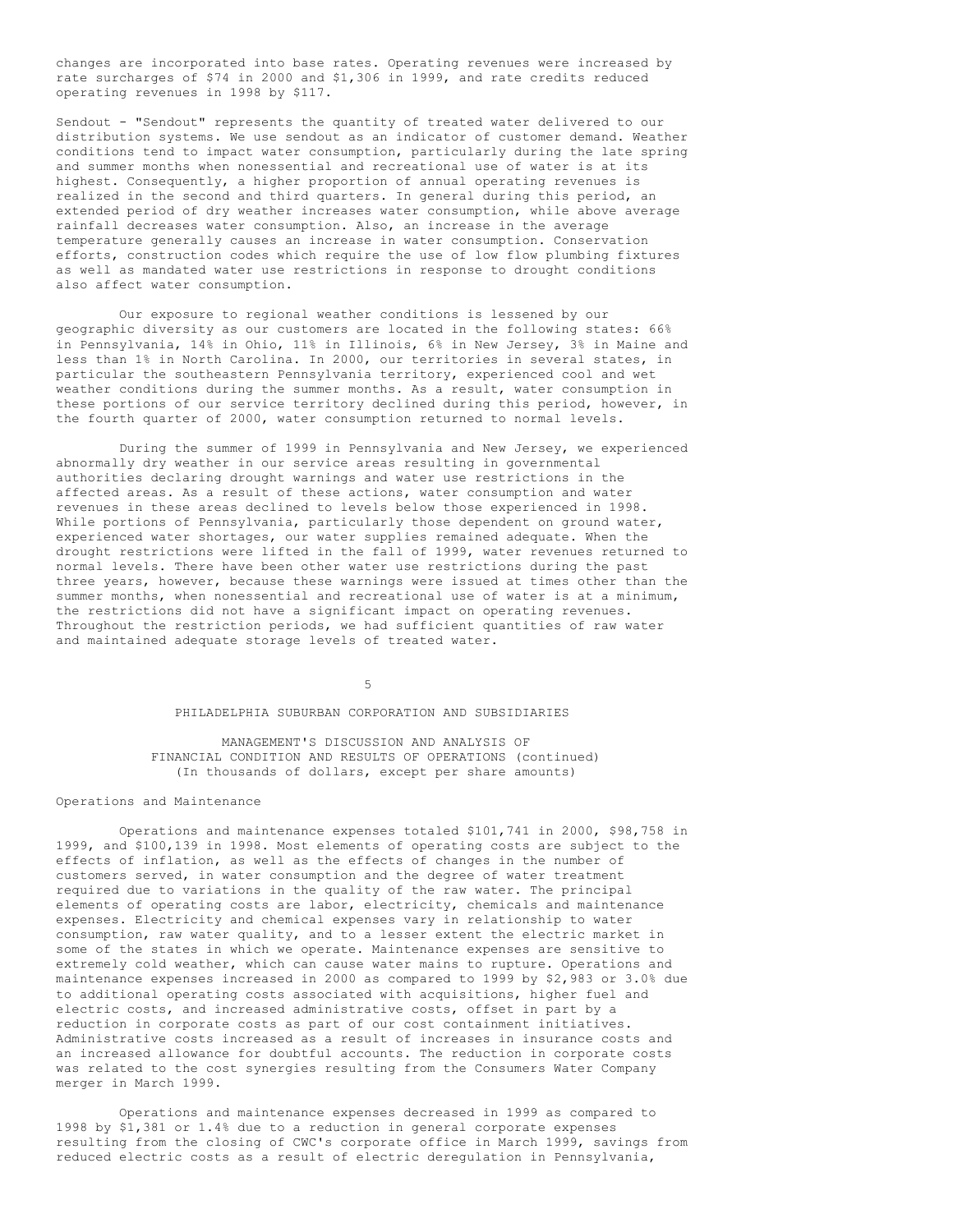elimination of \$590 of operations and maintenance expenses associated with CWC's New Hampshire operations, which was sold in April 1998, offset in part by labor wage increases and increased maintenance and production costs. Increased maintenance expenses resulted from a higher number of main breaks experienced in 1999. The increased wages reflect normal merit increases.

### Depreciation and Amortization

Depreciation expense was \$32,271 in 2000, \$30,612 in 1999 and \$27,189 in 1998, and has increased principally as a result of the significant capital expenditures made to expand and improve the utility facilities, and as a result of acquisitions of water systems, offset in part by the effect in 2000 of a change in depreciation rates.

Amortization was \$1,829 in 2000, \$1,291 in 1999 and \$2,275 in 1998. The increase in 2000 is due to the amortization of the costs associated with, and the other costs being recovered in, various rate filings. The decrease in 1999 is due to the completion of the amortization in 1998 of the costs associated with and the other costs being recovered in PSW's 1997 rate filing. Expenses associated with filing rate cases are deferred and amortized over periods that generally range from one to three years.

#### Taxes Other than Income Taxes

Taxes other than income taxes increased by \$687 or 3.1% in 2000 as compared to 1999 and decreased by approximately \$97 or 0.4% in 1999 as compared to the previous year. The increase in 2000 is associated with increased property taxes and an increase in Pennsylvania Public Utility Realty tax ("PURTA") due to a higher base on which the tax is calculated. The decrease in 1999 is associated with a decrease in the PURTA and due to \$285 of other taxes associated with CWC's New Hampshire operations, which was sold in April 1998. The decreased PURTA is a result of a change in 1999 in the method by which the tax was calculated.

6

## PHILADELPHIA SUBURBAN CORPORATION AND SUBSIDIARIES

MANAGEMENT'S DISCUSSION AND ANALYSIS OF FINANCIAL CONDITION AND RESULTS OF OPERATIONS (continued) (In thousands of dollars, except per share amounts)

#### Restructuring costs

During 2000, a recovery of restructuring costs of \$1,136 resulted from the April 2000 rate settlement. These costs were included in a 1999 charge of \$3,787 for restructuring costs that included severances of \$2,940 and exit costs associated with the closing of CWC's corporate office.

#### Interest Expense, net

Net interest expense was \$40,360 in 2000, \$33,698 in 1999 and \$31,888 in 1998. Interest expense increased in 2000 and 1999 primarily as a result of higher levels of borrowing in order to finance capital expenditures and the acquisition of other water systems. The 1999 increase over 1998 was partially offset by a reduction in debt associated with Consumers New Hampshire operations, which were sold in April 1998.

#### Gain on Sale of Marketable Securities

During 2000, gains on the sale of marketable securities of \$3,552 were recorded. There were no marketable securities sold in 1999 or 1998.

Dividends on Preferred Stock of Subsidiary and Minority Interest

Dividends on preferred stock of subsidiary and minority interest were \$103 in 2000, \$93 in 1999 and \$142 in 1998. The decrease in 1999 is due to a decrease in dividends on preferred stock of subsidiary as a result of a reduction in the number of shares of preferred stock outstanding during 1999 and 1998.

Allowance for Funds Used During Construction

The allowance for funds used during construction ("AFUDC") was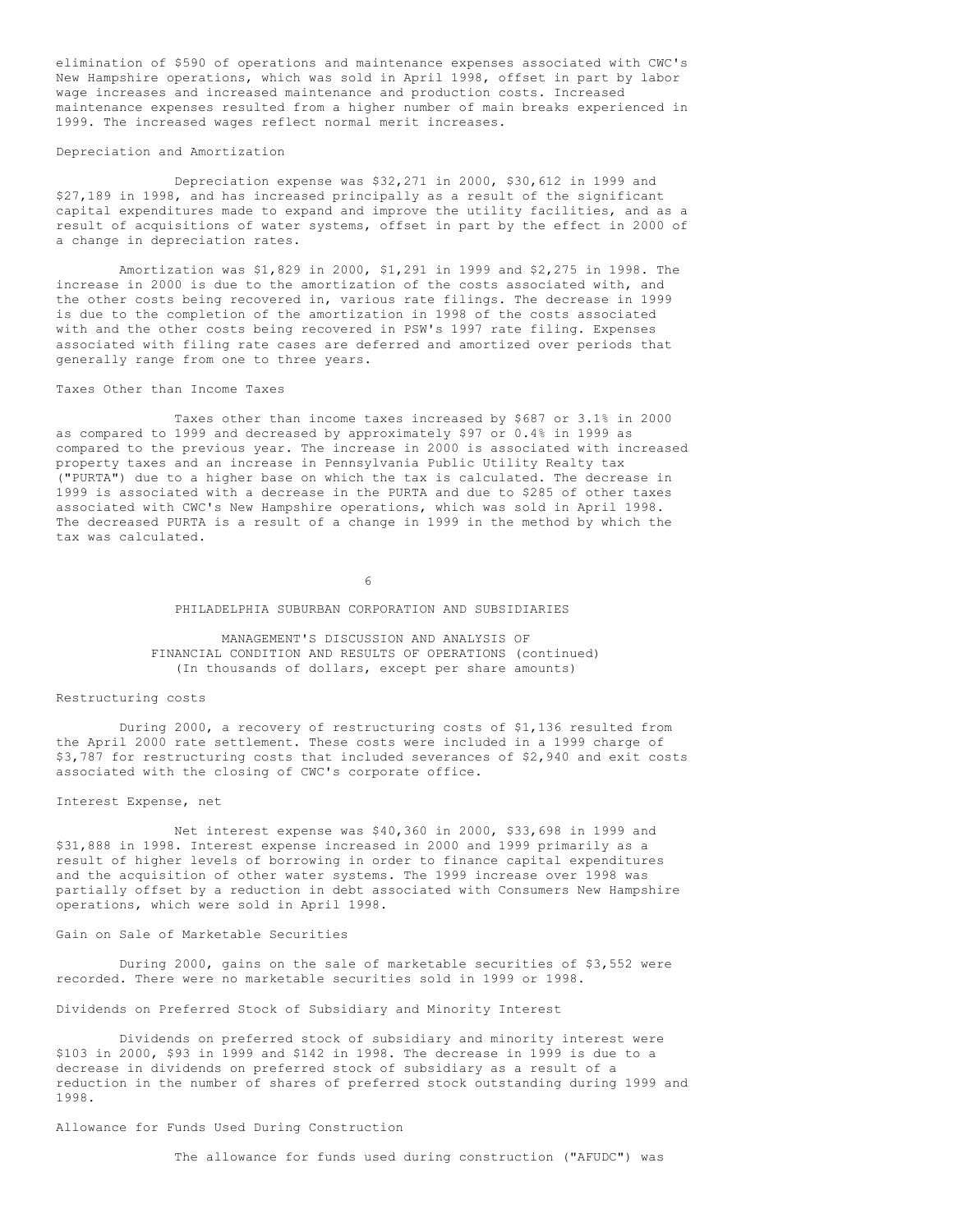\$2,688 in 2000, \$1,995 in 1999 and \$1,245 in 1998 and has varied over the years as a result of changes in the average balance of utility plant construction work in progress ("CWIP"), to which AFUDC is applied, and to changes in the AFUDC rate. The average balance of CWIP, to which AFUDC is applied, increased due to the increased level of capital expenditures in 2000, 1999 and 1998, particularly due to the construction of a \$35,000 water treatment plant at one of CWC's Pennsylvania subsidiaries. Construction commenced on this facility in December 1997 and was completed in the third quarter of 2000.

### Merger transaction costs

During 2000, a recovery of merger transaction costs of \$2,905 was recognized resulting from the April 2000 rate settlement. These costs were included in a \$6,334 charge that was recorded in the first quarter of 1999 when the CWC merger was completed. The charge represents the fees for investment bankers, attorneys, accountants and other administrative charges.

7

# PHILADELPHIA SUBURBAN CORPORATION AND SUBSIDIARIES

MANAGEMENT'S DISCUSSION AND ANALYSIS OF FINANCIAL CONDITION AND RESULTS OF OPERATIONS (continued) (In thousands of dollars, except per share amounts)

#### Gain on Sale of New Hampshire System

In April 1998, CWC's New Hampshire subsidiary sold its utility assets to the Town of Hudson under the New Hampshire condemnation statute for \$33,728, net of certain closing costs. The sale generated a gain of \$6,680 (\$3,903 net of taxes, or \$0.08 per share) that was recognized in 1998. This system had approximately 8,200 customers and operating revenues of \$1,600 in 1998 prior to the sale. The interest savings associated with paying off the outstanding borrowings under the revolving credit agreements with the proceeds from this sale, principally offset the reduction of the New Hampshire system's normal contribution to income.

#### Income Taxes

Our effective income tax rate was 39.2% in 2000, 42.2% in 1999 and 40.1% in 1998. The effective tax rate increased in 1999 due to the estimated non-deductible portion of the \$6,334 of merger transaction costs recorded in 1999. Exclusive of the merger transaction costs and related tax benefits of \$200, the 1999 effective tax rate would have been 38.6%. The changes in the effective tax rates in 2000 and 1999 are due to differences between tax deductible expenses and book expenses.

#### Summary

Operating income was \$118,313 in 2000, \$101,045 in 1999 and \$99,238 in 1998 and net income was \$52,890 in 2000, \$36,384 in 1999 and \$45,015 in 1998. Our operating results have been effected by several non-operating items in 2000, 1999 and 1998. Operating income and net income for 2000 includes the gain for the partial recovery of restructuring costs related to the CWC merger of \$1,136 (\$665 after tax or \$0.01 per share) and for 1999 includes the charge for restructuring costs related to the CWC merger of \$3,787 (\$2,462 after tax or \$0.05 per share). Net income for 2000 includes the gain for the partial recovery of merger transaction costs related to the CWC merger of \$2,905 (\$1,571 after tax or \$0.03 per share) and for 1999 includes the charge for \$6,334 (\$6,134 after tax or \$0.12 per share) of merger transaction costs associated with the CWC merger. Net income for 1998 includes a net gain of \$6,680 (\$3,903 after tax or \$0.08 per share) on the sale of CWC's New Hampshire operations. Diluted net income per share was \$1.01 in 2000, \$0.70 in 1999 and \$0.88 in 1998. Diluted income per share from operations, exclusive of the aforementioned non-recurring items, was \$0.97 in 2000, \$0.87 in 1999 and \$0.80 in 1998. The changes in the per share income in 2000 and 1999 over the previous years were due to the aforementioned changes in income and impacted by a 1.4% and 1.1% increase in the average number of common shares outstanding during 2000 and 1999.

Although we have experienced increased income in the recent past, continued adequate rate increases reflecting increased operating costs and new capital investments are important to the future realization of improved profitability.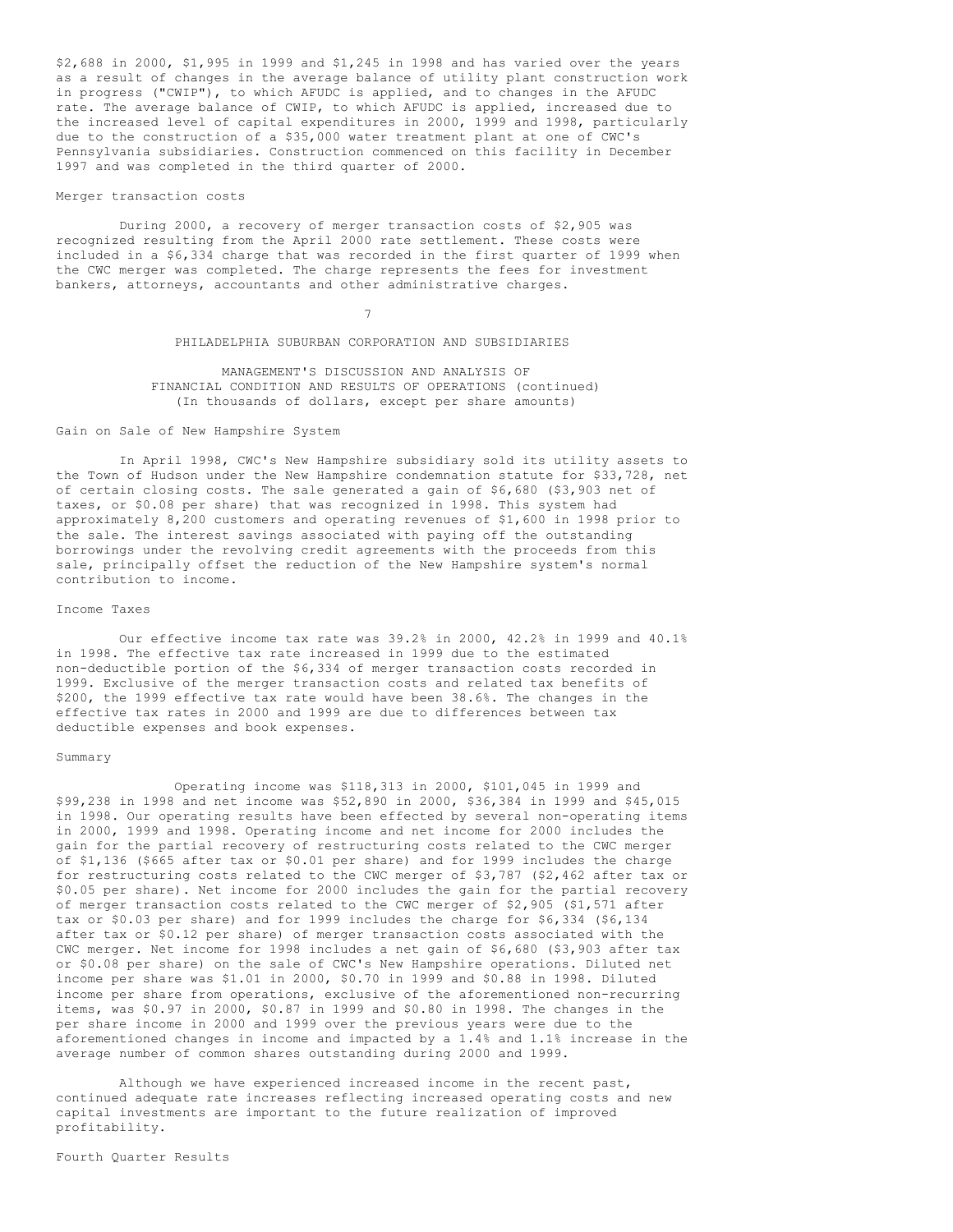Net income available to common stock for the fourth quarter of 2000 increased over the same period in 1999 by \$2,840 to \$12,434 primarily as a result of a \$6,161 increase in operating revenues, and a pre-tax gain on sale of marketable securities of \$2,491 in the fourth quarter of 2000, offset partially by increases in costs and expenses, including interest and income tax expense. The increase in operating revenues was a result of an increase in water rates and additional revenues from acquisitions. There were no marketable securities sold in the fourth quarter of 1999. Operations and maintenance expenses increased primarily due to operating costs associated with acquisitions. Depreciation increased due to utility plant additions and the water system acquisitions made since the fourth quarter of 1999. Amortization increased due to the amortization of the costs associated with, and the other costs being recovered in, various rate filings. Other taxes increased due to higher PURTA and property taxes. Interest expense increased in the fourth quarter primarily as a result of higher borrowing levels. Income taxes increased due to differences between tax deductible expenses and book expenses.

8

# PHILADELPHIA SUBURBAN CORPORATION AND SUBSIDIARIES

MANAGEMENT'S DISCUSSION AND ANALYSIS OF FINANCIAL CONDITION AND RESULTS OF OPERATIONS (continued) (In thousands of dollars, except per share amounts)

## Effects of Inflation

As a regulated enterprise, our rates are established to provide recovery of costs and a return on our investment. Recovery of the effects of inflation through higher water rates is dependent upon receiving adequate and timely rate increases. However, rate increases are not retroactive and often lag increases in costs caused by inflation. During periods of moderate to low inflation, as has been experienced for the past several years, the effects of inflation on our operating results are not significant.

### FINANCIAL CONDITION

### Cash Flow and Capital Expenditures

Net operating cash flow, dividends paid on common stock and capital expenditures, including allowances for funds used during construction, for the five years ended December 31, 2000 were as follows:

|      | Net Operating<br>Cash Flows | Common<br>Dividends | Capital<br>Expenditures |  |
|------|-----------------------------|---------------------|-------------------------|--|
| 1996 | \$56,274                    | \$25,137            | \$66,130                |  |
| 1997 | 71,252                      | 26,752              | 67,378                  |  |
| 1998 | 84,362                      | 29,349              | 87,973                  |  |
| 1999 | 74,103                      | 29,217              | 96,383                  |  |
| 2000 | 86,972                      | 30,406              | 129,740                 |  |
|      | \$372,963                   | \$140,861           | \$447,604               |  |
|      |                             |                     |                         |  |

Included in capital expenditures for the five-year period are: expenditures for the modernization and replacement of existing treatment plants; new water mains and customer service lines; rehabilitation of existing water mains, hydrants and customer service lines; water meters; and the construction of a divisional operations center. During this five-year period, we received \$33,933 of customer advances and contributions in aid of construction to finance new water mains and related facilities. In addition, during this period, we have made sinking fund contributions and retired debt in the amount of \$69,691, retired \$8,603 of preferred stock, and have refunded \$20,198 of customer advances for construction. Despite an annual increase in the common dividends declared and paid on our common stock over the past five years, the total common dividends paid in 1999 declined as compared to 1998 due to the exchange of the Consumers Water Company common stock for our common stock.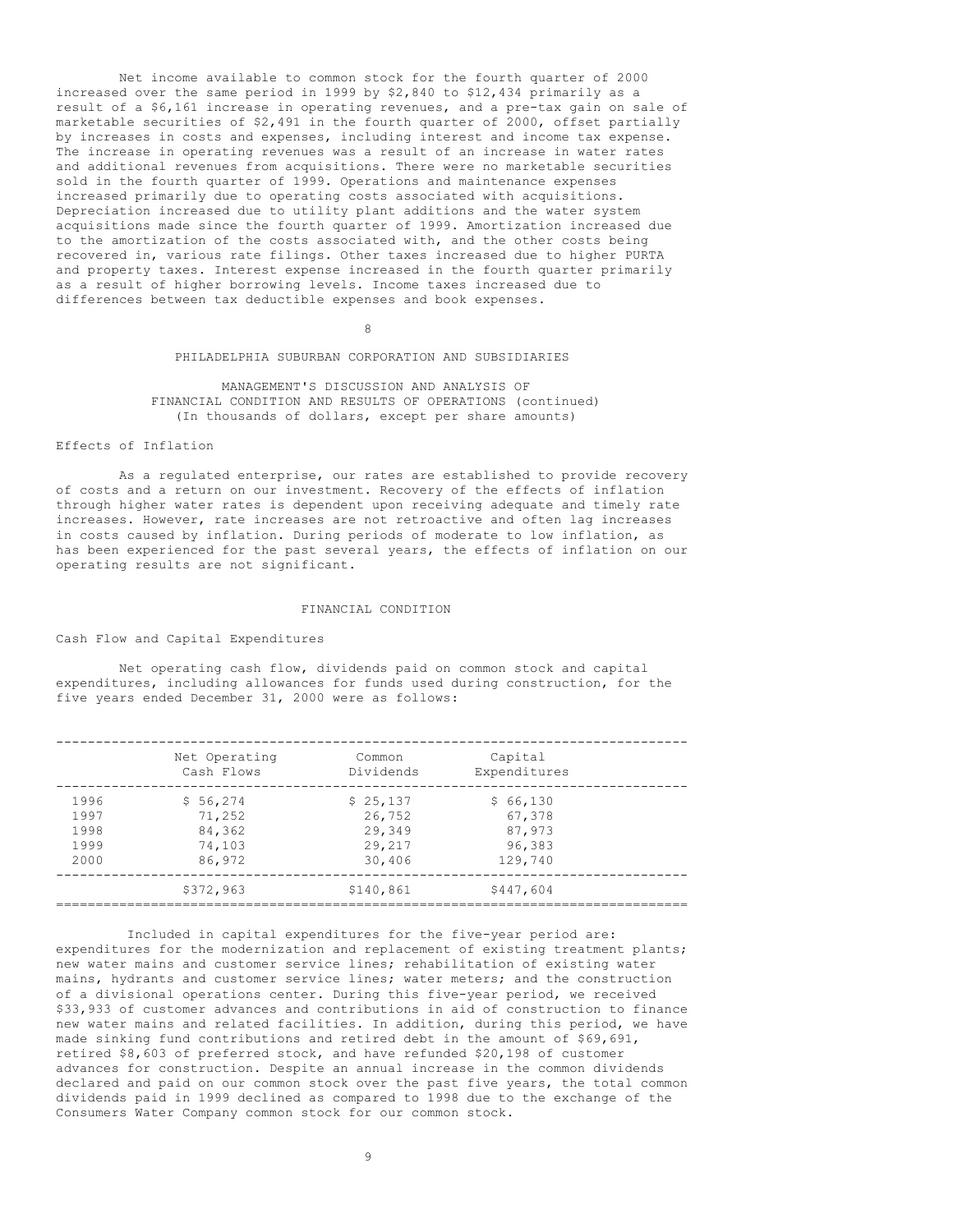MANAGEMENT'S DISCUSSION AND ANALYSIS OF FINANCIAL CONDITION AND RESULTS OF OPERATIONS (continued) (In thousands of dollars, except per share amounts)

During the past five years, we have also expended \$124,515 related to the acquisitions of utility systems, primarily water utilities and some wastewater utilities. In 2000, we issued 463,050 shares to acquire other water and wastewater systems. These acquisitions were accounted for as purchases. In March 1999, we completed a merger with Consumers Water Company. On the date of the merger, we issued 16,267,519 shares of Common Stock in exchange for all of the outstanding shares of CWC and CWC became our wholly-owned subsidiary. Our common shares issued have been restated for the effect of the 2000 5-for-4 common stock split in the form of a stock distribution. The merger has been accounted for as a pooling-of-interests. In 1998, CWC's New Hampshire operations were sold under the New Hampshire condemnation statute for \$33,728, net of certain closing costs, which was used to pay down long-term debt.

Since net operating cash flow plus advances and contributions in aid of construction have not been sufficient to fully fund cash requirements, we issued approximately \$202,880 of First Mortgage Bonds and obtained other short-term borrowings during the past five years. In September 2000, we sold 1,653,125 shares of common stock in a public offering for net proceeds of \$29,689. The proceeds of this offering were used to make an equity contribution to PSW. In February 1998, we sold 1,562,500 shares of common stock in a public offering for net proceeds of \$25,840. The proceeds of this offering were used to make a \$19,000 equity contribution to PSW and to repay short-term debt. At December 31, 2000, we had short-term lines of credit and other credit facilities of \$190,000, of which \$89,006 was available.

We have a Dividend Reinvestment and Direct Stock Purchase Plan ("Plan") that replaced the Customer Stock Purchase Plan and the Dividend Reinvestment and Optional Stock Purchase Plan in December 1997. Under the direct stock purchase portion of the Plan, shares are sold throughout the year and the shares are obtained by our transfer agent in the open market instead of issuing original issue shares of stock, as was done under the previous plan. The dividend reinvestment portion of the Plan offers a 5% discount on the purchase of original issue shares of common stock with reinvested dividends. As of the December 2000 dividend payment, holders of 17.6% of the common shares outstanding participated in the dividend reinvestment portion of the Plan. During the past five years, we have sold 2,271,867 original issue shares of common stock for net proceeds of \$28,945 through the dividend reinvestment program. During the past five years, and before its replacement in December 1997, we have sold 1,056,554 original issue shares of common stock for net proceeds of \$11,075 through the former Customer Stock Purchase Plan. Proceeds from these plans were used to invest in PSW, to relieve PSW of the need to pay a dividend to us, to repay short-term debt, and for general corporate purposes.

The Board of Directors has authorized us to purchase our common stock, from time to time, in the open market or through privately negotiated transactions. We purchased 231,000 shares in 2000, 101,750 shares in 1999 and 189,258 shares in 1998 at a net cost of \$3,500 in 2000, \$1,771 in 1999 and \$3,333 in 1998 . For comparative purposes the number of shares purchased is presented as if they were adjusted for the effect of the 2000 5-for-4 common stock split in the form of a stock distribution. As of December 31, 2000, 210,539 shares remain available for purchase. Funding for future stock purchases, if any, is not expected to have a material impact on our financial position.

Our planned 2001 capital program, exclusive of the costs of new mains financed by advances and contributions in aid of construction, is estimated to be \$110,308 of which \$35,189 is for DSIC qualified projects. PSW has increased its capital spending for infrastructure rehabilitation in response to the DSIC. Should the DSIC be discontinued for any reason, which is not anticipated, PSW would likely reduce its capital program significantly. The 2001 capital program of PSW and CWC, along with \$3,943 of sinking fund obligations and debt maturities is expected to be financed through internally-generated funds, the revolving credit facilities, our equity investments and the issuance of new long-term debt.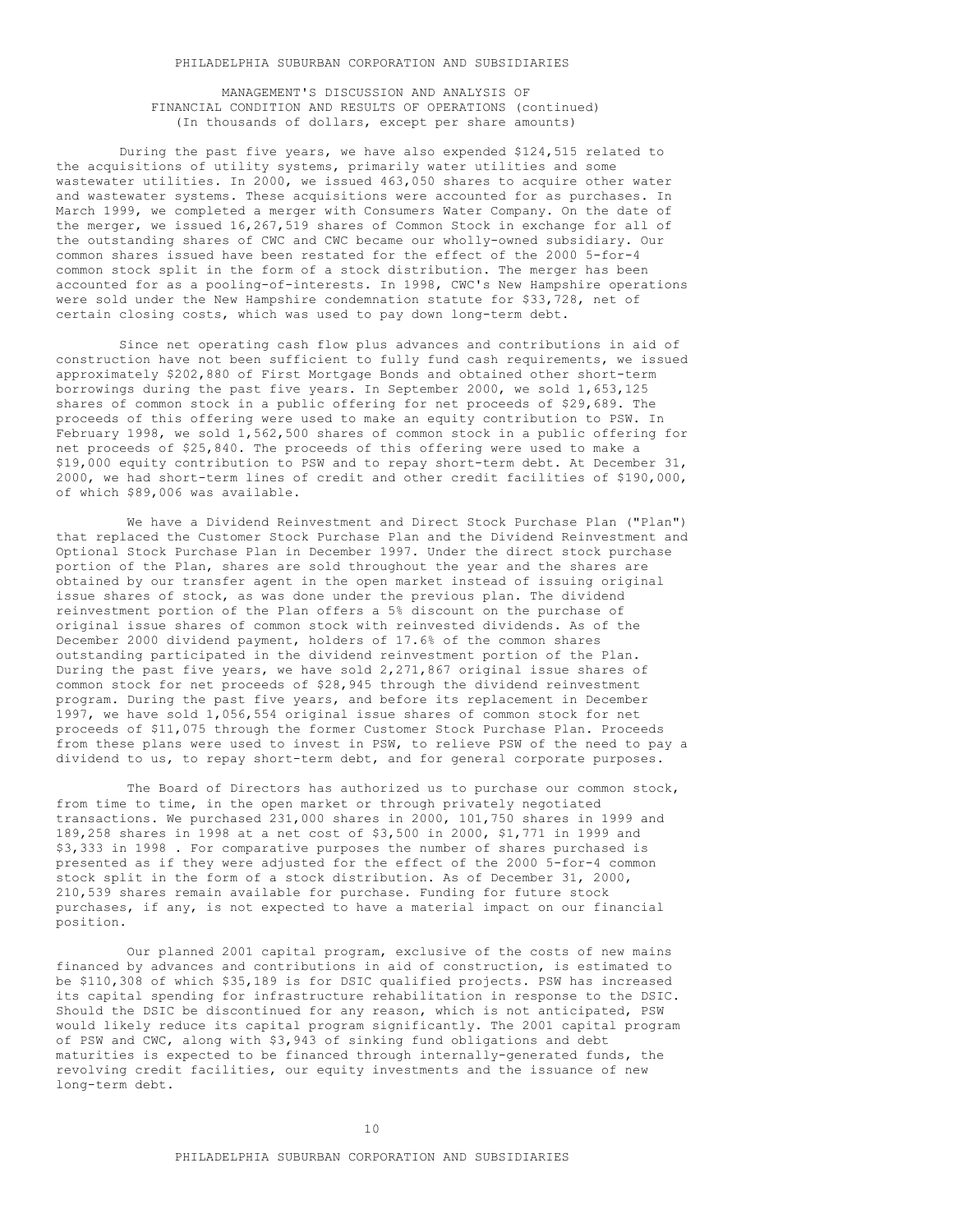## MANAGEMENT'S DISCUSSION AND ANALYSIS OF FINANCIAL CONDITION AND RESULTS OF OPERATIONS (continued) (In thousands of dollars, except per share amounts)

We continue to hold acquisition discussions with several water systems. Acquisitions are expected to be financed through the issuance of equity or funded initially with short-term debt with subsequent repayment from the proceeds of long-term debt or our equity investments.

Future utility construction in the period 2002 through 2005, including recurring programs, such as the ongoing replacement of water meters, the rehabilitation of water mains and additional transmission mains to meet customer demands, exclusive of the costs of new mains financed by advances and contributions in aid of construction, is estimated to require aggregate expenditures of approximately \$480,000. We anticipate that less than one-half of these expenditures will require external financing including the additional issuance of Common Stock through our dividend reinvestment plan and possible future public equity offerings. We expect to refinance \$101,000 of debt maturities during this period as they become due with new issues of long-term debt. The estimates discussed above do not include any amounts for possible future acquisitions of water systems or the financing necessary to support them.

The ability to finance our future construction programs, as well as our acquisition activities, depends on our ability to attract the necessary external financing and maintain or increase internally-generated funds. Rate orders permitting compensatory rates of return on invested capital and timely rate adjustments will be required by PSW and the CWC operating subsidiaries to achieve an adequate level of earnings to enable it to secure the capital it will need and to maintain satisfactory debt coverage ratios.

#### Market Risk

We are subject to market risks in the normal course of business, including changes in interest rates and equity prices. The exposure to changes in interest rates is a result of financings through the issuance of fixed-rate, long-term debt. Such exposure is typically related to financings between utility rate increases, since generally our rate increases include a revenue level to allow recovery of our current cost of capital. From time to time, we make investments in marketable equity securities. As of December 31, 2000, our carrying value of marketable equity securities was \$8,283.

#### Capitalization

The following table summarizes our capitalization during the past five years:

| December 31,                                                         | 2000                   | 1999                   | 1998                   | 1997                   | 1996                   |
|----------------------------------------------------------------------|------------------------|------------------------|------------------------|------------------------|------------------------|
| Long-term debt*<br>Preferred stock*<br>Common stockholders' equity** | 52.8%<br>0.2%<br>47.0% | 53.8%<br>0.2%<br>46.0% | 51.9%<br>0.4%<br>47.7% | 56.9%<br>1.0%<br>42.1% | 57.9%<br>1.3%<br>40.8% |
|                                                                      | 100.0%                 | 100.0%                 | 100.0%                 | 100.0%                 | 100.0%                 |

\* Includes current portion.

\*\* Excludes minority interest.

The changes in the capitalization ratios primarily result from the issuance of common stock over the past five years and the issuance of debt to finance our acquisitions and capital program. It is our goal to maintain an equity ratio adequate to support PSW's current Standard and Poors debt rating of "AA-" and to support CWC's current debt rating of an NAIC (National Association of Insurance Commissioners) "2".

#### 11

### PHILADELPHIA SUBURBAN CORPORATION AND SUBSIDIARIES

MANAGEMENT'S DISCUSSION AND ANALYSIS OF FINANCIAL CONDITION AND RESULTS OF OPERATIONS (continued) (In thousands of dollars, except per share amounts)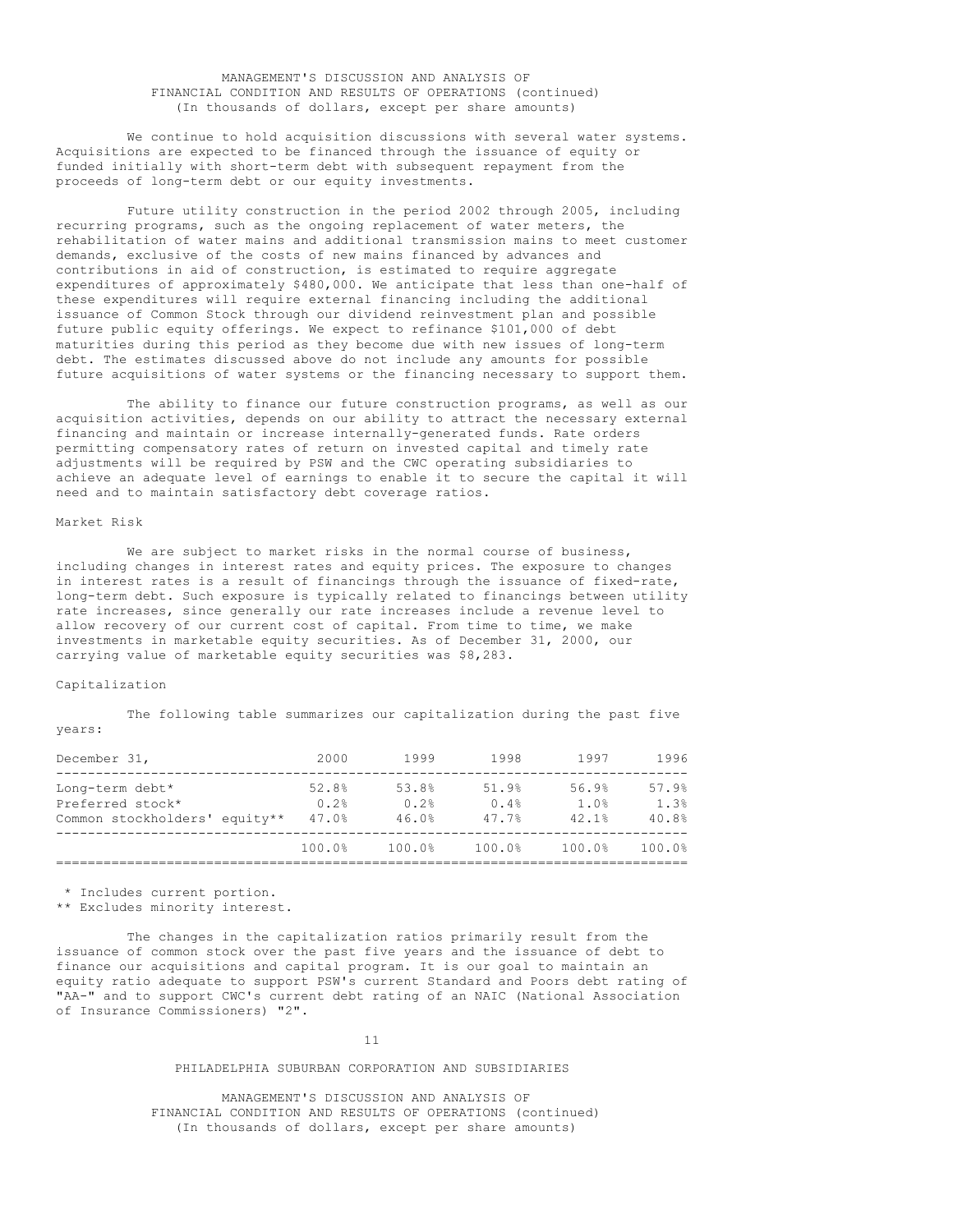### Dividends on Common Stock

We have paid common dividends consecutively for 56 years. In 2000, our Board of Directors authorized an increase of 7.6% in the dividend rate over the amount we previously paid. As a result of this authorization, beginning with the dividend payment in December, the annual dividend rate increased to \$0.62 per share. We presently intend to pay quarterly cash dividends in the future, on March 1, June 1, September 1 and December 1, subject to our earnings and financial condition, regulatory requirements and such other factors as our Board of Directors may deem relevant. During the past five years, after restatement for the 1999 CWC pooling, our common dividends paid have averaged 70.9% of income from continuing operations.

#### IMPACT OF RECENT ACCOUNTING PRONOUNCEMENTS

In June 1998, the Financial Accounting Standards Board ("FASB") issued Statement of Financial Accounting Standards ("SFAS") No. 133, "Accounting for Derivative Instruments and Hedging Activities," and in June 1999 amended this standard by issuing SFAS No. 137, "Accounting for Derivative Instruments and Hedging Activities - Deferral of the Effective Date of FASB Statement No. 133." In September 2000, the FASB issued SFAS No. 138, "Accounting for Certain Derivative Instruments and Certain Hedging Activities," an amendment to SFAS No. 133. SFAS No. 138 establishes accounting and reporting standards for derivative instruments and for hedging activities and requires that an entity recognize all derivatives as either assets or liabilities in the statement of financial position and measure those instruments at fair value. SFAS No. 137 changed the timing of the implementation of SFAS No. 133. We plan to adopt these statements on January 1, 2001 as required. As of December 31, 2000, we had no derivative instruments or hedging activities.

In March 2000, the FASB issued FASB Interpretation No. 44, "Accounting for Certain Transactions Involving Stock Compensation," an interpretation of Accounting Principles Board Opinion ("APB") No. 25, "Accounting for Stock Issued to Employees." The Interpretation provides guidance for certain issues that arose in the application of APB No. 25. We adopted the Interpretation as required on July 1, 2000. The implementation of this new standard had no material effect on our results of operations or financial position.

12

#### Management's Report

The consolidated financial statements and related information for the years ended December 31, 2000, 1999 and 1998 were prepared by management in accordance with accounting principles generally accepted in the United States of America and include management's best estimates and judgments, as required. Financial information included in other sections of this annual report is consistent with that in the consolidated financial statements.

The Company has an internal accounting control structure designed to provide reasonable assurance that assets are safeguarded and that transactions are properly authorized and recorded in accordance with established policies and procedures. The internal control structure is supported by the selection and training of qualified personnel, the delegation of management authority and responsibility and dissemination of policies and procedures.

The Company's independent accountants, PricewaterhouseCoopers LLP, provide an independent review of management's reporting of results of operations and financial condition. PricewaterhouseCoopers has audited the financial statements by conducting tests as they deemed appropriate and their report follows.

The Board of Directors through the Audit Committee selects the Company's independent auditors and reviews the scope and results of their audits. The Audit Committee also reviews the adequacy of the Company's internal control structure and other significant matters. The Audit Committee is comprised of three outside Directors who meet periodically with management and the independent auditors. The Audit Committee held three meetings in 2000.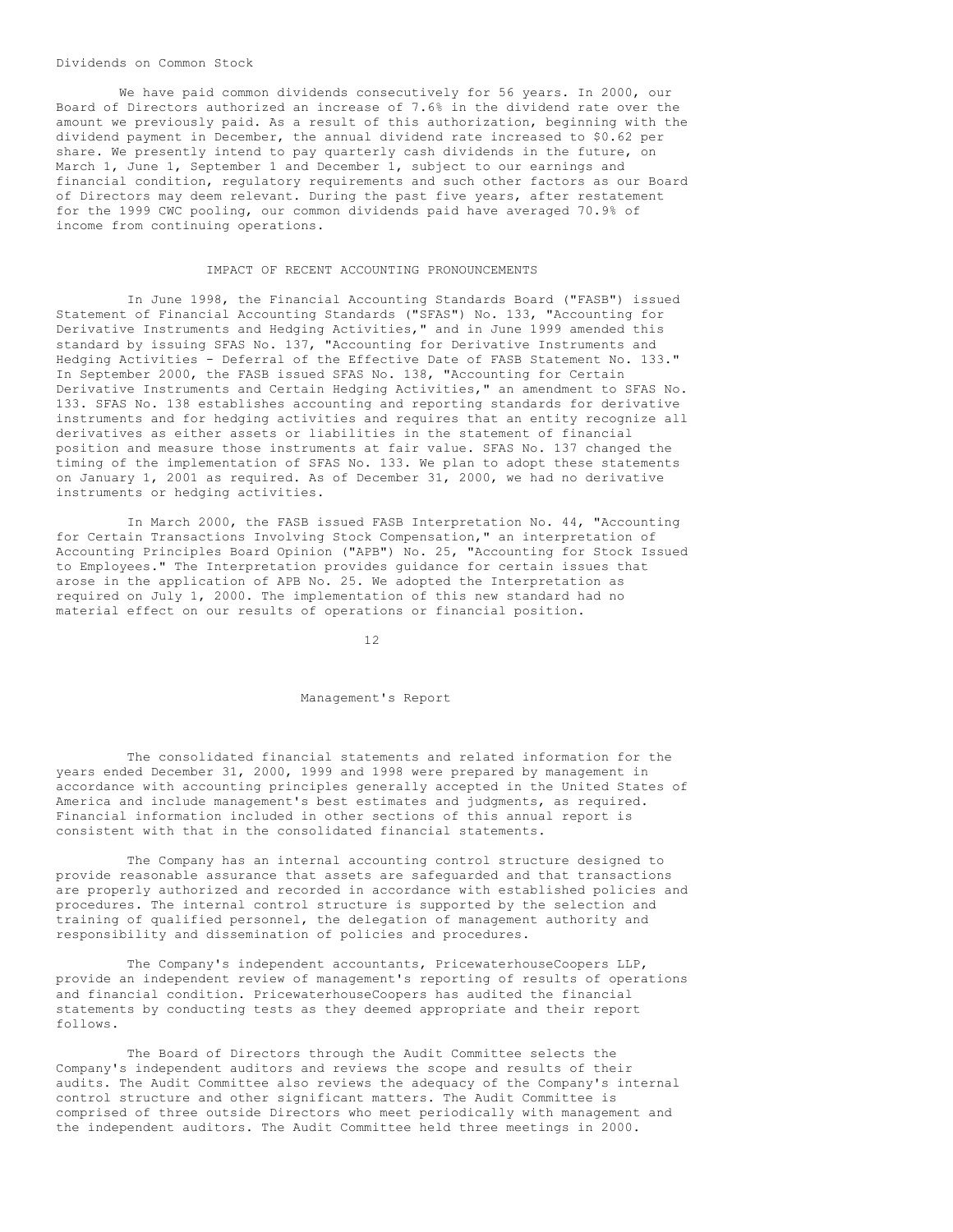President

Nicholas DeBenedictis David P. Smeltzer Chairman & Senior Vice President - Finance

13

Report of Independent Accountants

To the Board of Directors and Stockholders of Philadelphia Suburban Corporation:

In our opinion, the accompanying consolidated balance sheets as of December 31, 2000 and the related consolidated statements of income and comprehensive income, of capitalization and of cash flow present fairly, in all material respects, the financial position of Philadelphia Suburban Corporation and its subsidiaries at December 31, 2000, and the results of their operations and their cash flows for the year then ended in conformity with accounting principles generally accepted in the United States of America. These financial statements are the responsibility of the Company's management; our responsibility is to express an opinion on these financial statements based on our audit. We conducted our audit of these statements in accordance with auditing standards generally accepted in the United States of America, which require that we plan and perform the audit to obtain reasonable assurance about whether the financial statements are free of material misstatement. An audit includes examining, on a test basis, evidence supporting the amounts and disclosures in the financial statements, assessing the accounting principles used and significant estimates made by management, and evaluating the overall financial statement presentation. We believe that our audit provides a reasonable basis for the opinion expressed above. The financial statements of the Company as of December 31, 1999 and for the two years then ended were audited by other independent accountants whose report dated January 31, 2000 expressed an unqualified opinion on those statements.

PricewaterhouseCoopers LLP

Philadelphia, PA January 29, 2001

14

## PHILADELPHIA SUBURBAN CORPORATION AND SUBSIDIARIES CONSOLIDATED STATEMENTS OF INCOME AND COMPREHENSIVE INCOME (In thousands, except per share amounts) Years ended December 31, 2000, 1999 and 1998

|                                | 2000      | 1999      | 1998      |
|--------------------------------|-----------|-----------|-----------|
|                                |           |           |           |
| Operating revenues             | \$275,538 | \$257.326 | \$250.771 |
| Costs and expenses:            |           |           |           |
| Operations and maintenance     | 101,741   | 98,758    | 100,139   |
| Depreciation                   | 32,271    | 30,612    | 27,189    |
| Amortization                   | 1,829     | 1,291     | 2,275     |
| Taxes other than income taxes  | 22,520    | 21,833    | 21,930    |
| Restructuring costs (recovery) | (1.136)   | 3,787     |           |
|                                | 157.225   | 156,281   | 151,533   |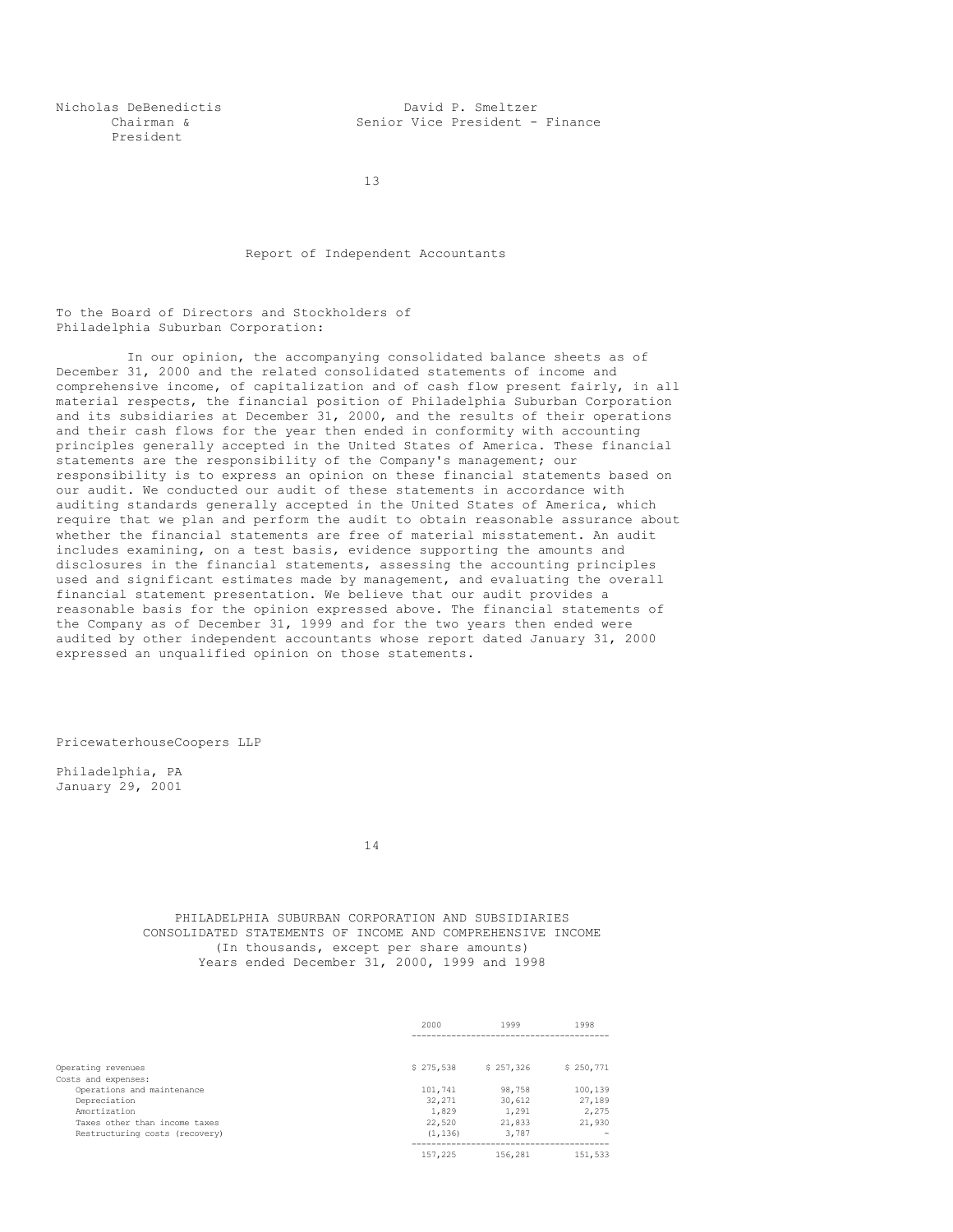| Operating income<br>Other expense (income):                                                                                                                |    | 118,313 101,045                                       |                                                           | 99,238                         |
|------------------------------------------------------------------------------------------------------------------------------------------------------------|----|-------------------------------------------------------|-----------------------------------------------------------|--------------------------------|
| Interest expense, net<br>Gain on sale of marketable securities                                                                                             |    | 40,360 33,698<br>(3, 552)                             |                                                           | 31,888                         |
| Dividends on preferred stock of subsidiary and<br>minority interest<br>Allowance for funds used during construction<br>Merger transaction costs (recovery) |    | $(2, 688)$ $(1, 995)$ $(1, 245)$<br>$(2, 905)$ 6, 334 | 103 93                                                    | 142<br>$\sim 100$ km s $^{-1}$ |
| Gain on sale of New Hampshire system                                                                                                                       |    |                                                       | $\mathcal{L}_{\text{max}}$ and $\mathcal{L}_{\text{max}}$ | (6, 680)                       |
| Income before income taxes<br>Provision for income taxes                                                                                                   |    | 86,995 62,915 75,133<br>34, 105 26, 531 30, 118       |                                                           |                                |
| Net income<br>Dividends on preferred stock                                                                                                                 |    | 52,890 36,384 45,015                                  | 106 109 195                                               |                                |
| Net income available to common stock                                                                                                                       |    | \$52,784 \$36,275 \$44,820                            |                                                           |                                |
| Net income<br>Other comprehensive income (loss), net of tax                                                                                                |    | \$52,890 \$36,384 \$45,015<br>$(1, 094)$ 2,020        |                                                           |                                |
| Comprehensive income                                                                                                                                       |    | \$51,796 \$38,404 \$45,015<br>________________        |                                                           |                                |
| Net income per common share:<br>Basic                                                                                                                      |    | $S = 1.02$ $S = 0.71$                                 |                                                           | \$0.89                         |
| Diluted                                                                                                                                                    | Ŝ. | 1.01                                                  | 50.70                                                     | \$0.88                         |
| Average common shares outstanding during the period:<br>Basic                                                                                              |    | 51,807 51,080                                         |                                                           | 50,453                         |
| Diluted                                                                                                                                                    |    | 52, 331 51, 631 51, 068                               |                                                           |                                |
|                                                                                                                                                            |    |                                                       |                                                           |                                |

# See accompanying notes to consolidated financial statements.

15

# PHILADELPHIA SUBURBAN CORPORATION AND SUBSIDIARIES CONSOLIDATED BALANCE SHEETS (In thousands of dollars, except per share amounts) December 31, 2000 and 1999

|                                                                                                                                                          | 2000                                     | 1999                                                                         |
|----------------------------------------------------------------------------------------------------------------------------------------------------------|------------------------------------------|------------------------------------------------------------------------------|
|                                                                                                                                                          |                                          |                                                                              |
| Assets<br>Property, plant and equipment, at cost<br>Less accumulated depreciation                                                                        |                                          | \$1,536,162 \$1,393,027<br>284,735 257,663<br>------------------------------ |
| Net property, plant and equipment                                                                                                                        | ---------------------                    | 1, 251, 427 1, 135, 364                                                      |
| Current assets:                                                                                                                                          |                                          |                                                                              |
| Cash and cash equivalents<br>Accounts receivable and unbilled revenues, net<br>Inventory, materials and supplies<br>Prepayments and other current assets | 8,049<br>4,352<br>7,054                  | 4,658<br>51,223 44,399<br>3,948<br>6,520                                     |
| Total current assets                                                                                                                                     | ______________________________<br>70,678 | 59,525<br>-----------------------------                                      |
| Requlatory assets<br>Deferred charges and other assets, net                                                                                              | 65,509                                   | 59,839<br>26,396 26,077<br>------------------------------                    |
|                                                                                                                                                          |                                          | \$1,414,010 \$1,280,805                                                      |
| Liabilities and Stockholders' Equity                                                                                                                     | _____________________________            |                                                                              |
| Stockholders' equity:                                                                                                                                    |                                          |                                                                              |
| 6.05% Series B cumulative preferred stock                                                                                                                |                                          | $$1,760$ $$1,760$                                                            |
| Common stock at \$.50 par value, authorized 100,000,000 shares,<br>issued 54,520,300 and 51,880,796 in 2000 and 1999                                     | 27,260                                   | 20,814                                                                       |
| Capital in excess of par value                                                                                                                           |                                          | 291,013 251,440                                                              |
| Retained earnings                                                                                                                                        |                                          |                                                                              |
| Minority interest                                                                                                                                        | 2,823                                    | 123, 911 101, 533<br>2,604                                                   |
| Treasury stock, at cost, 844,376 and 615,038 shares in 2000 and 1999                                                                                     |                                          | $(15, 346)$ $(11, 270)$                                                      |
| Accumulated other comprehensive income                                                                                                                   | 926                                      | 2,020                                                                        |
| Total stockholders' equity                                                                                                                               | _____________________________            | 432, 347 368, 901                                                            |
| Long-term debt, excluding current portion<br>Commitments                                                                                                 | 468,769                                  | 413,752                                                                      |
| Current liabilities:                                                                                                                                     |                                          |                                                                              |
| Current portion of long-term debt                                                                                                                        |                                          | 15,943 12,194                                                                |
| Loans payable                                                                                                                                            | 88,994                                   | 103,069                                                                      |
| Accounts payable                                                                                                                                         | 20,635                                   | 24,286                                                                       |
| Accrued interest                                                                                                                                         | 10,199                                   | 8,994                                                                        |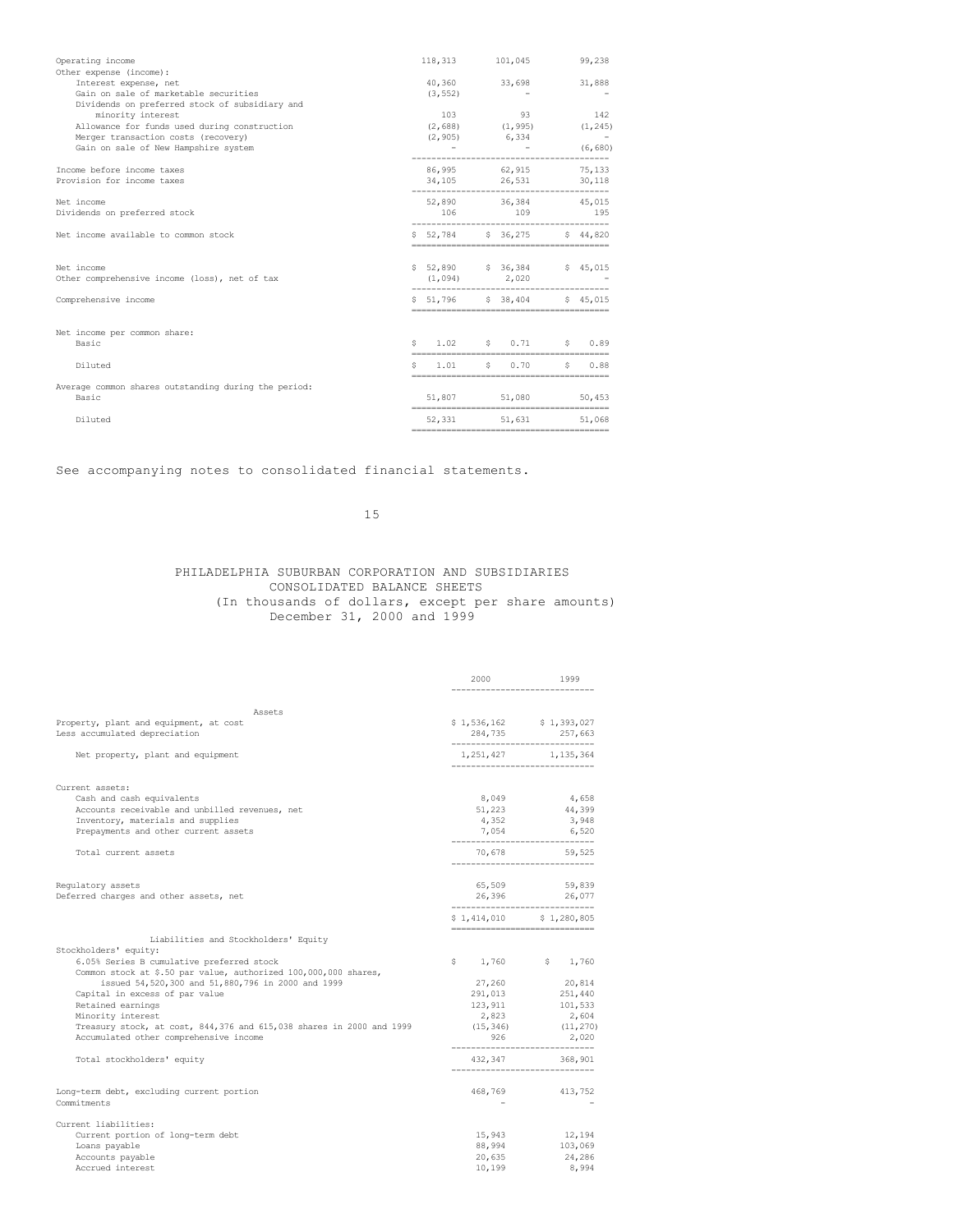| Accrued taxes                                    | 15,815  | 12,689                               |
|--------------------------------------------------|---------|--------------------------------------|
| Other accrued liabilities                        | 21,597  | 22,581                               |
| Total current liabilities                        |         | 173, 183 183, 813                    |
| Deferred credits and other liabilities:          |         |                                      |
| Deferred income taxes and investment tax credits | 151,718 | 136,528                              |
| Customers' advances for construction             | 58,718  | 59,494                               |
| Other                                            | 9,109   | 8,434<br>--------------------------- |
| Total deferred credits and other liabilities     | 219,545 | 204,456                              |
| Contributions in aid of construction             |         | 120,166 109,883                      |
|                                                  |         | $$1,414,010$ $$1,280,805$            |
|                                                  |         |                                      |

See accompanying notes to consolidated financial statements.

# 16

# PHILADELPHIA SUBURBAN CORPORATION AND SUBSIDIARIES CONSOLIDATED STATEMENTS OF CAPITALIZATION (In thousands of dollars, except per share amounts) December 31, 2000 and 1999

|                                                                          | 2000 | 1999   |                                                                  |
|--------------------------------------------------------------------------|------|--------|------------------------------------------------------------------|
|                                                                          |      |        |                                                                  |
| Stockholders' equity:                                                    |      |        |                                                                  |
| 6.05% Series B cumulative preferred stock                                |      |        | $$1,760$ $$1,760$                                                |
| Common stock, \$.50 par value                                            |      | 27,260 | 20,814                                                           |
| Capital in excess of par value                                           |      |        | $291,013$ $251,440$                                              |
| Retained earnings                                                        |      |        | 123, 911 101, 533                                                |
| Minority interest                                                        |      | 2,823  | 2,604                                                            |
| Treasury stock, at cost                                                  |      |        | $(15,346)$ $(11,270)$                                            |
| Accumulated other comprehensive income                                   |      |        | $926$ 2,020<br>--------------------------                        |
| Total stockholders' equity                                               |      |        | 432,347 368,901<br>___________________________                   |
| Long-term debt:                                                          |      |        |                                                                  |
| First Mortgage Bonds secured by utility plant:                           |      |        |                                                                  |
| Interest Rate Range                                                      |      |        |                                                                  |
| $0.00$ % to $2.49$ %                                                     |      | 4,368  | 858                                                              |
| 2.50% to 4.99%                                                           |      | 6,712  | 824                                                              |
| 5.00% to 5.49%                                                           |      | 6,667  | 2,200                                                            |
| 5.50% to 5.99%                                                           |      | 31,060 | 31, 545                                                          |
| 6.00% to 6.49%                                                           |      |        | 145,570 127,210                                                  |
| 6.50% to 6.99%                                                           |      | 55,200 | 55,200                                                           |
| 7.00% to 7.49%                                                           |      | 62,007 | 38,000                                                           |
| 7.50% to 7.99%                                                           |      |        | 23,000 23,000                                                    |
| 8.00% to 8.49%                                                           |      | 16,621 | 16,500                                                           |
| 8.50% to 8.99%                                                           |      | 10,460 | 9,003                                                            |
| 9.00% to 9.49%                                                           |      |        | 53,615 53,695                                                    |
| 9.50% to 9.99%                                                           |      |        | 49,831 51,220                                                    |
| 10.00% to 10.50%                                                         |      | 6,167  | 6,000                                                            |
| Total First Mortgage Bonds                                               |      |        | ___________________________<br>471,278 415,255                   |
| Notes payable to banks under revolving credit agreements, due March 2001 |      | 12,000 | 9,200                                                            |
| Installment note payable, 9%, due in equal annual payments through 2013  |      |        | $1,434$ $1,491$<br>--------------------------                    |
|                                                                          |      |        |                                                                  |
| Current portion of long-term debt                                        |      |        | 484,712 425,946<br>15,943 12,194<br>____________________________ |
| Long-term debt, excluding current portion                                |      |        | 468,769 413,752<br>--------------------------                    |
| Total capitalization                                                     |      |        | \$901,116 \$782,653                                              |
|                                                                          |      |        | -------------------------                                        |

See accompanying notes to consolidated financial statements.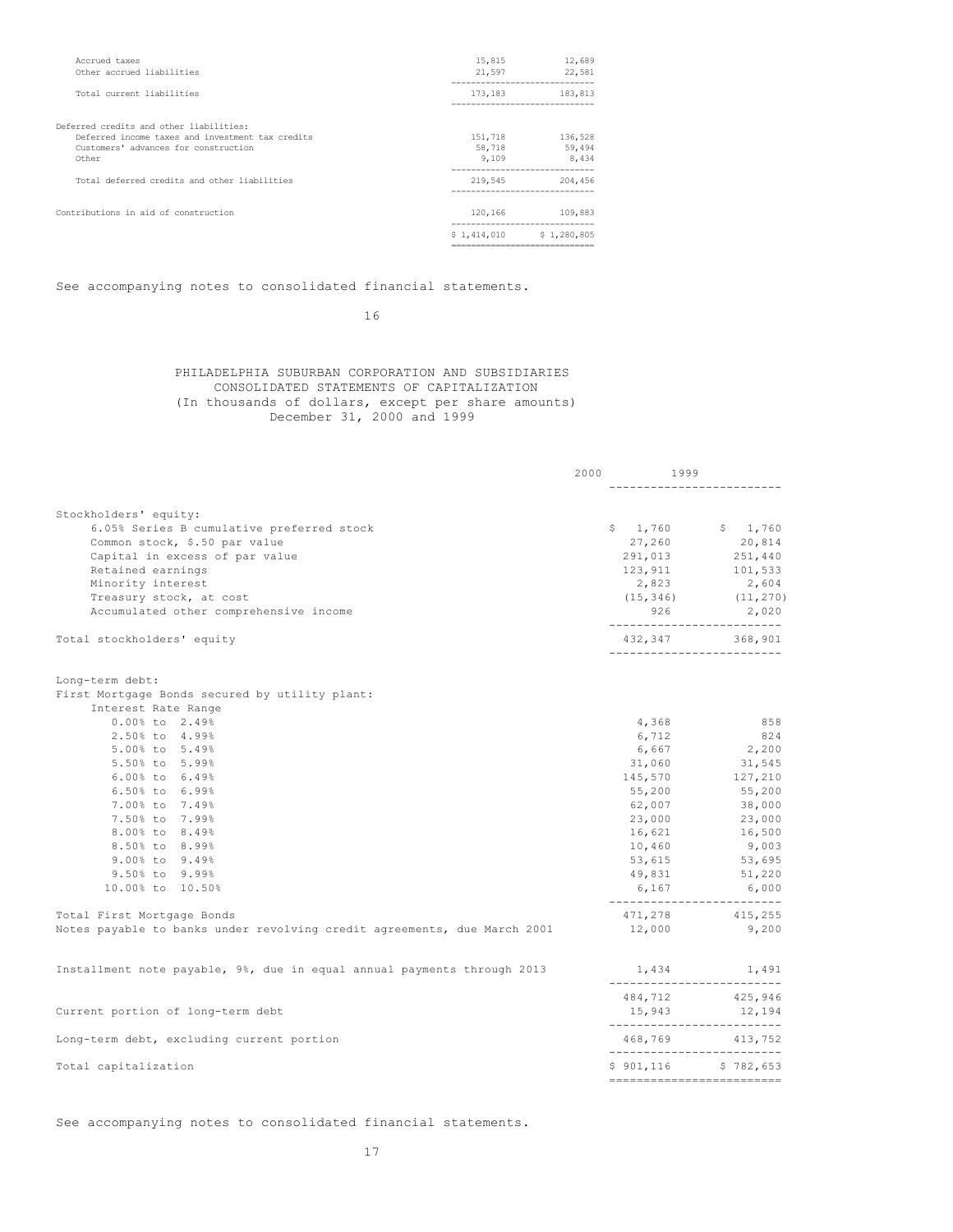# PHILADELPHIA SUBURBAN CORPORATION AND SUBSIDIARIES CONSOLIDATED CASH FLOW STATEMENTS (In thousands of dollars) Years ended December 31, 2000, 1999 and 1998

|                                                                                                           | 2000                 | 1999                                               | 1998                              |
|-----------------------------------------------------------------------------------------------------------|----------------------|----------------------------------------------------|-----------------------------------|
|                                                                                                           |                      |                                                    |                                   |
| Cash flows from operating activities:                                                                     |                      |                                                    |                                   |
| Net income                                                                                                |                      | \$52,890 \$36,384 \$45,015                         |                                   |
| Adjustments to reconcile net income to net cash                                                           |                      |                                                    |                                   |
| flows from operating activities:                                                                          |                      | 31,903                                             | 29,464                            |
| Depreciation and amortization<br>Deferred income taxes                                                    | 34,100               |                                                    |                                   |
| Gain on sale of marketable securities                                                                     | 10,885               | 6,342                                              | 9,957<br><b>Contract Contract</b> |
|                                                                                                           | (3, 552)             | $\sim 10^{-1}$                                     | (6,680)                           |
| Gain on sale of New Hampshire system<br>Net increase in receivables, inventory and prepayments            |                      | $(5, 531)$ $(3, 073)$                              | (3, 623)                          |
| Net increase in payables, accrued interest and                                                            |                      |                                                    |                                   |
| other accrued liabilities                                                                                 |                      | 444                                                | 11,216                            |
|                                                                                                           | 4,247                |                                                    |                                   |
| Other                                                                                                     | (6, 067)             | 1,600                                              | (2, 476)                          |
| Net cash flows from discontinued operations                                                               |                      | 503                                                | 1,489                             |
| Net cash flows from operating activities                                                                  | 86,972               | 74,103 84,362                                      |                                   |
| Cash flows from investing activities:<br>Property, plant and equipment additions, including allowance for |                      |                                                    |                                   |
| funds used during construction of \$2,688, \$1,995 and \$1,245                                            | (129, 740)           |                                                    |                                   |
| Acquisitions of water and wastewater systems                                                              | (3, 546)             | $(96, 383)$ $(87, 973)$<br>$(39, 164)$ $(24, 498)$ |                                   |
| Net proceeds from the sale (purchases) of marketable securities                                           | 3,878                | (6, 066)                                           | (1,056)                           |
| Proceeds from sale of New Hampshire system                                                                | $\sim 100$ m $^{-1}$ | <b>Contract Contract</b>                           |                                   |
| Other                                                                                                     |                      | 307 997                                            | 33,728<br>157                     |
| Net cash flows used in investing activities                                                               |                      | $(129, 101)$ $(140, 616)$ $(79, 642)$              |                                   |
|                                                                                                           |                      |                                                    |                                   |
| Cash flows from financing activities:                                                                     |                      |                                                    |                                   |
| Customers' advances and contributions in aid of construction                                              | 7,603                |                                                    | $3,902$<br>(3,062)                |
| Repayments of customers' advances                                                                         | (4, 642)             | $5,345$<br>(4,077)<br>39,519<br>54,412             |                                   |
| Net proceeds (repayments) of short-term debt                                                              | (14, 075)            |                                                    | (4, 615)<br>(4, 0.00)             |
| Proceeds from long-term debt                                                                              | 67,791<br>(13, 289)  |                                                    | (24, 918)                         |
| Repayments of long-term debt<br>Redemption of preferred stock                                             | <b>Contractor</b>    |                                                    |                                   |
| Proceeds from issuing common stock                                                                        | 37,190               | $(6, 733)$<br>(1,460)<br>7<br>7,061                | (4, 214)<br>32,589                |
| Repurchase of common stock                                                                                |                      |                                                    | (3, 334)                          |
| Dividends paid on preferred stock                                                                         | (106)                | $(4,383)$ $(1,773)$<br>(117)                       | (195)                             |
| Dividends paid on common stock                                                                            | (30, 406)            |                                                    |                                   |
| Other                                                                                                     | (163)                | $(29, 217)$ $(29, 349)$<br>$(36)$ $(46)$           |                                   |
| Net cash flows from financing activities                                                                  |                      | 45,520 62,924                                      | 1.53                              |
|                                                                                                           |                      |                                                    |                                   |
| Net increase (decrease) in cash and cash equivalents                                                      |                      | 3,391 (3,589) 4,873                                |                                   |
| Cash and cash equivalents at beginning of year                                                            |                      | $4,658$ $8,247$ $3,374$                            |                                   |
| Cash and cash equivalents at end of year                                                                  |                      | \$8,049 \$4,658 \$8,247                            |                                   |

See Summary of Significant Accounting Policies-Customer's Advances for Construction, Merger with Consumers Water Company, Acquisitions and Water Sale Agreements, Income Taxes and Employee Stock and Incentive Plans footnotes for description of non-cash activities.

See accompanying notes to consolidated financial statements.

PHILADELPHIA SUBURBAN CORPORATION AND SUBSIDIARIES

<sup>18</sup>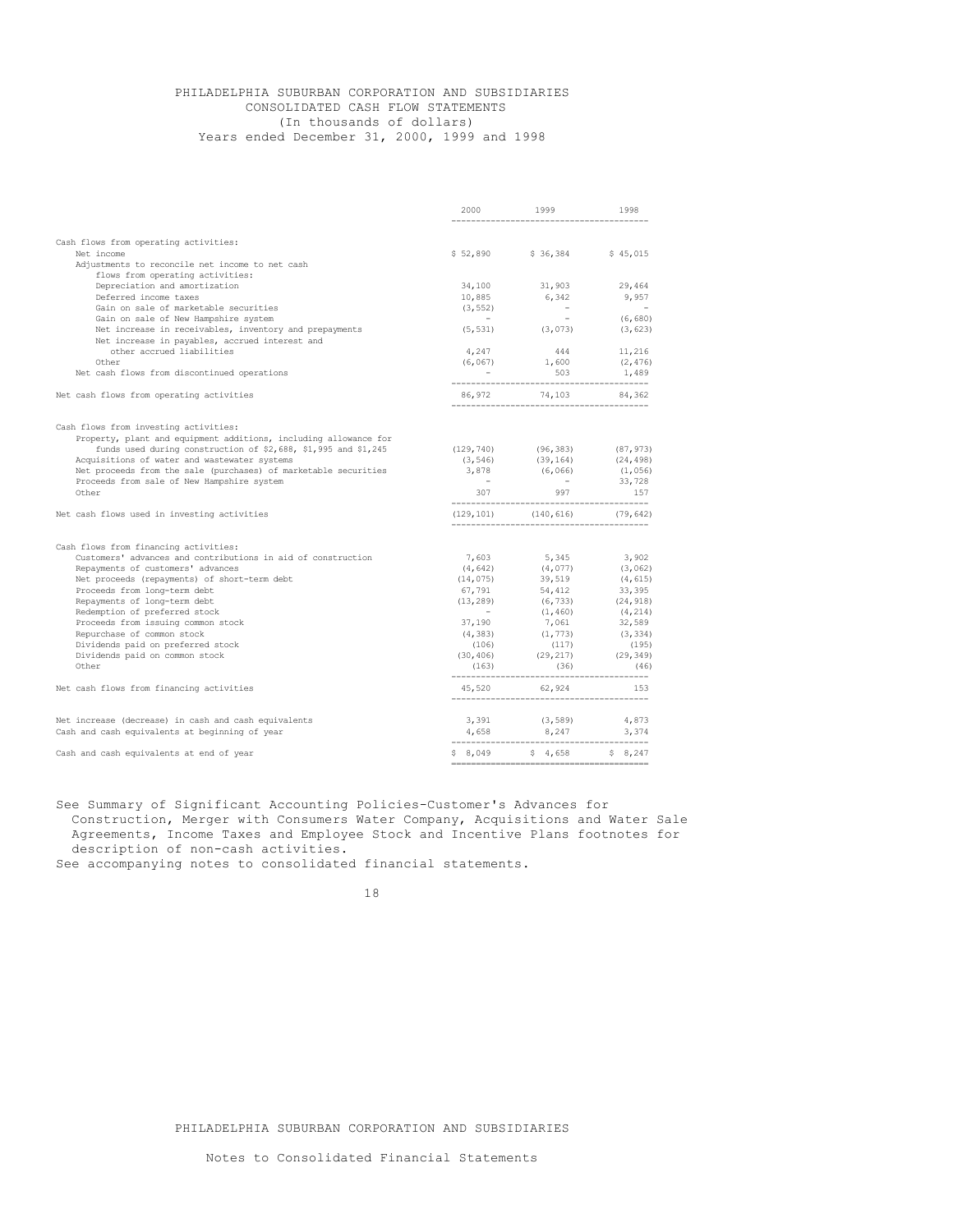## Summary of Significant Accounting Policies

Basis of Presentation - On March 10, 1999, Philadelphia Suburban Corporation (the "Company") completed a merger (the "Merger") with Consumers Water Company ("CWC"). On the date of the Merger, the Company issued 16,267,519 shares of Common Stock in exchange for all of the outstanding shares of CWC and CWC became a wholly-owned subsidiary of the Company. The Company's common shares issued and exchanged for CWC shares have been restated for the effect of the 2000 5-for-4 common stock split effected in the form of a stock distribution. The Merger has been accounted for as a pooling-of-interests under Accounting Principles Board Opinion No. 16. Accordingly, the Company's consolidated financial statements and footnotes presented in this report include the accounts and results of CWC as if the Merger had been completed as of the beginning of the earliest period presented.

Nature of Operations - The business of Philadelphia Suburban Corporation is conducted primarily through its wholly-owned subsidiary Philadelphia Suburban Water Company ("PSW") and the seven operating companies of CWC (collectively referred to as "operating companies"). The operating companies of PSC are regulated public utilities which supply water and provide wastewater service to approximately 579,200 customers in Pennsylvania, Ohio, Illinois, New Jersey, Maine and North Carolina. PSW, our largest subsidiary, is a regulated public utility which supplies water to approximately 324,000 customers in a service territory located west and north of the City of Philadelphia. CWC owns 100% of the voting stock of five water companies and at least 96% of the voting stock of two water companies. In addition, the Company provides water and wastewater service to approximately 14,100 customers through operating and maintenance contracts in Pennsylvania, Illinois, New Jersey and Maine.

The customers of our operating subsidiaries are residential, commercial and industrial in nature. The regulated public utilities are subject to regulation by the public utility commissions of the states in which they operate. The respective public utility commissions have jurisdiction with respect to rates, service, accounting procedures, issuance of securities, acquisitions and other matters.

Consolidation - The consolidated financial statements include the accounts of the Company and its subsidiaries as of December 31, 2000. All material intercompany accounts and transactions have been eliminated where appropriate.

Recognition of Revenues - Revenues include amounts billed to customers on a cycle basis and unbilled amounts based on estimated usage from the latest billing to the end of the accounting period. Non-utility revenues are recognized when services are performed.

Property, Plant and Equipment and Depreciation - Property, plant and equipment consist primarily of utility plant. The cost of additions includes contracted cost, direct labor and fringe benefits, materials, overheads and, for certain utility plant, allowance for funds used during construction. Water systems acquired are recorded at estimated original cost of utility plant when first devoted to utility service and the applicable depreciation is recorded to accumulated depreciation. The difference between the estimated original cost, less applicable accumulated depreciation, and the purchase price is recorded as an acquisition adjustment within utility plant. At December 31, 2000, utility plant includes a net credit acquisition adjustment of \$7,499, which is being amortized over 20 to 40 years. Consistent with the Company's rate settlements, \$541 was amortized during 2000, \$558 was amortized during 1999 and \$567 was amortized during 1998.

#### 19

# PHILADELPHIA SUBURBAN CORPORATION AND SUBSIDIARIES

Notes to Consolidated Financial Statements (continued) (In thousands of dollars, except per share amounts)

Utility expenditures for maintenance and repairs, including minor renewals and betterments, are charged to operating expenses in accordance with the system of accounts prescribed by the public utility commissions of the states in which the company operates. The cost of new units of property and betterments are capitalized. When units of utility property are replaced, retired or abandoned, the recorded value thereof is credited to the asset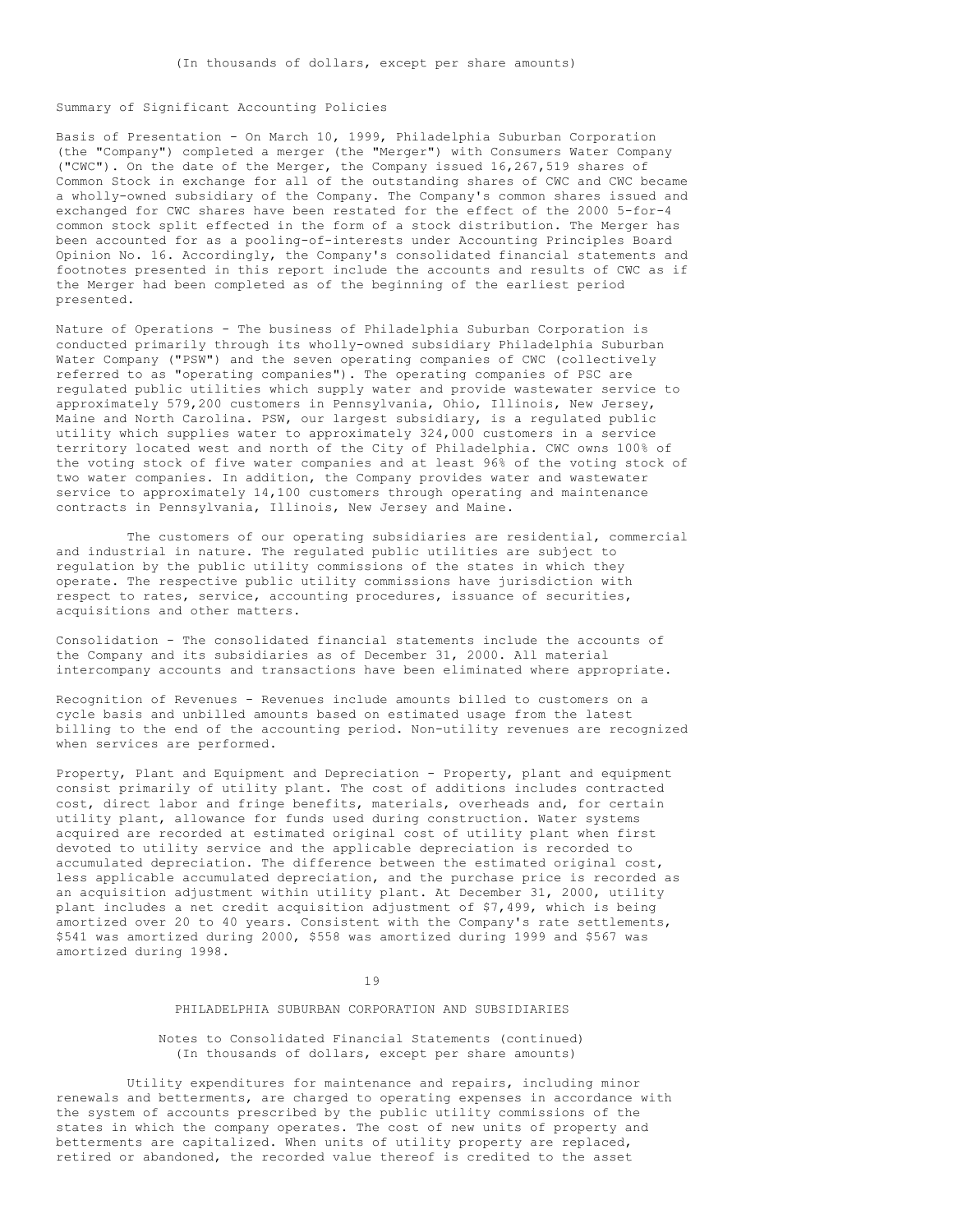account and such value, together with the net cost of removal, is charged to accumulated depreciation.

The straight-line remaining life method is used to compute depreciation on utility plant. Generally, the straight-line method is used with respect to transportation and mechanical equipment, office equipment and laboratory equipment.

In accordance with the requirements of Statement of Financial Accounting Standards ("SFAS") No. 121, "Accounting for the Impairment of Long-lived Assets and for Long-lived Assets to Be Disposed Of", the long-lived assets of the Company, which consist primarily of Utility Plant in Service and regulatory assets, have been reviewed for impairment. There has been no change in circumstances or events that have occurred that require adjustments to the carrying values of these assets.

Allowance for Funds Used During Construction - The allowance for funds used during construction ("AFUDC") is a non-cash credit which represents the estimated cost of funds used to finance the construction of utility plant. In general, AFUDC is applied to construction projects requiring more than one month to complete. No AFUDC is applied to projects funded by customer advances for construction or contributions in aid of construction. AFUDC includes the net cost of borrowed funds and a rate of return on other funds when used, and is recovered through water rates as the utility plant is depreciated. The amount of AFUDC related to equity funds was \$334 in 2000 and \$57 in 1999. There was no AFUDC related to equity funds in 1998.

Cash Equivalents - The Company considers all highly liquid investments with an original maturity of three months or less to be cash equivalents.

Deferred Charges and Other Assets - Deferred charges and other assets consist of financing expenses, other costs and marketable securities. Deferred bond issuance expenses are amortized by the straight-line method over the life of the related issues. Call premiums related to the early redemption of long-term debt, along with the unamortized balance of the related issuance expense, are deferred and amortized over the life of the long-term debt used to fund the redemption. Other costs, for which the Company has received or expects to receive prospective rate recovery, are deferred and amortized over the period of rate recovery.

Marketable securities are considered "available-for-sale" and accordingly, are carried on the balance sheet at fair market value. Unrecognized gains are included in other comprehensive income.

Income Taxes - The Company accounts for certain income and expense items in different time periods for financial reporting than for tax reporting purposes. Deferred income taxes are provided on the temporary differences between the tax basis of the assets and liabilities and the amounts at which they are carried in the consolidated financial statements. The income tax effect of temporary differences not allowed currently in rates is recorded as deferred taxes with an offsetting regulatory asset or liability. These deferred income taxes are based on the enacted tax rates expected to be in effect when such temporary differences are projected to reverse. Investment tax credits are deferred and amortized over the estimated useful lives of the related properties.

 $20$ 

### PHILADELPHIA SUBURBAN CORPORATION AND SUBSIDIARIES

## Notes to Consolidated Financial Statements (continued) (In thousands of dollars, except per share amounts)

Customers' Advances for Construction - Water mains or, in some instances, cash advances to reimburse the Company its costs to construct water mains, are contributed to the Company by customers, real estate developers and builders in order to extend water service to their properties. The value of these contributions is recorded as Customers' Advances for Construction. The Company makes refunds on these advances over a specific period of time based on operating revenues related to the main or as new customers are connected to and take service from the main. After all refunds are made, any remaining balance is transferred to Contributions in Aid of Construction. Non-cash property, in the form of water mains, has been received, generally from developers, as advances or contributions of \$6,060, \$10,069 and \$8,774 in 2000, 1999 and 1998.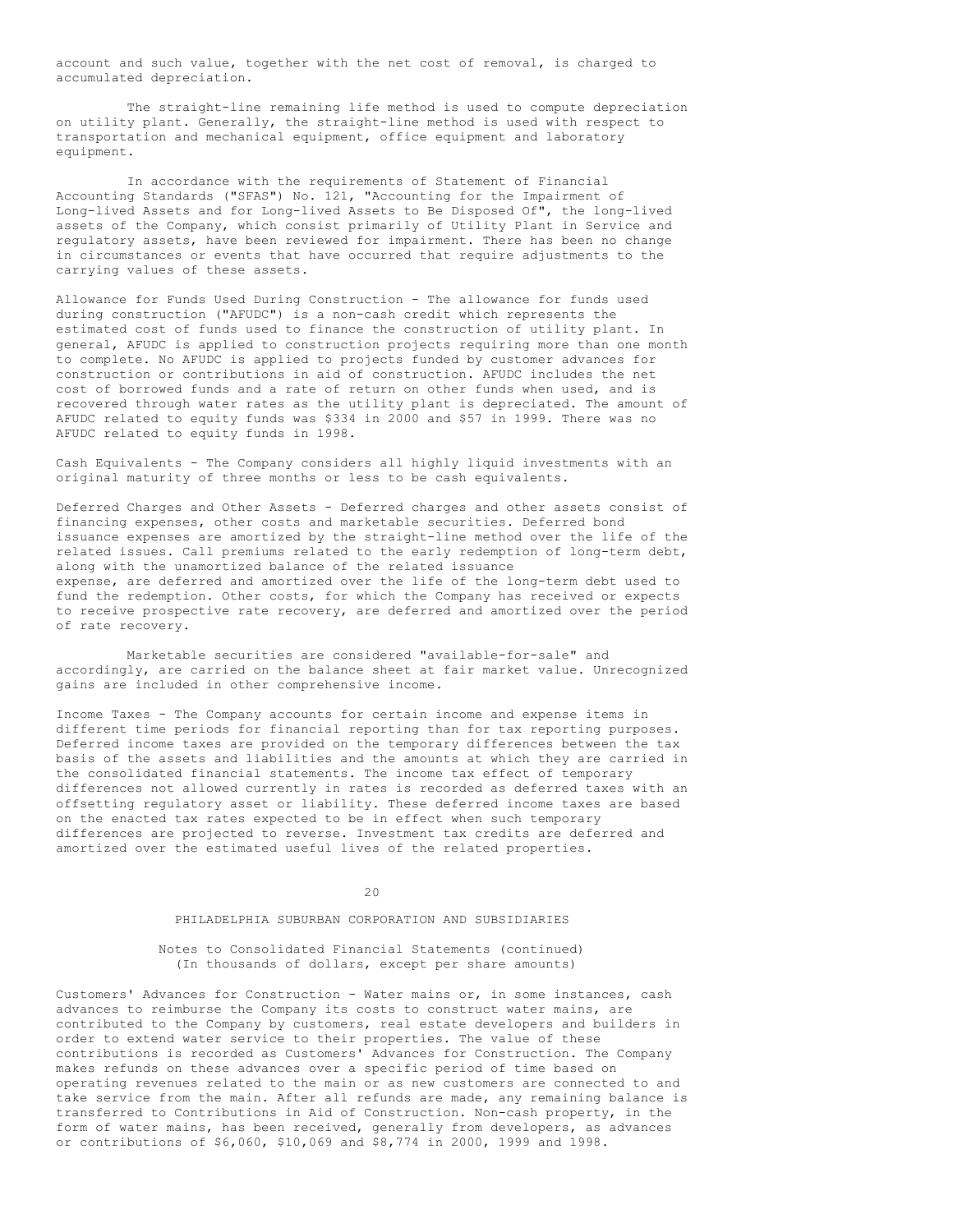Contributions in Aid of Construction - Contributions in aid of construction include direct non-refundable contributions and the portion of customers' advances for construction that become non-refundable.

Inventories, Materials and Supplies - Inventories are stated at cost, not in excess of market value. Cost is determined using the first-in, first-out method and the average cost method.

Stock-Based Compensation - The Company adopted SFAS No. 123, "Accounting for Stock-Based Compensation", electing the provision of the statement allowing it to continue its practice of not recognizing compensation expense related to granting of stock options to the extent that the option price of the underlying stock was equal to, or greater than, the market price on the date of option grant. Disclosure of the impact on the results of operations, had the Company elected to recognize compensation expense, is provided in the Employee Stock and Incentive Plans footnote as required by the Statement.

Use of Estimates in Preparation of Consolidated Financial Statements - The preparation of consolidated financial statements in conformity with accounting principles generally accepted in the United States of America requires management to make estimates and assumptions that affect the reported amounts of assets and liabilities and disclosure of contingent assets and liabilities at the date of the financial statements and the reported amounts of revenues and expenses during the reporting period. Actual results could differ from those estimates.

Reclassifications - Certain prior year amounts have been reclassified to conform with current year's presentation.

21

#### PHILADELPHIA SUBURBAN CORPORATION AND SUBSIDIARIES

# Notes to Consolidated Financial Statements (continued) (In thousands of dollars, except per share amounts)

### Merger with Consumers Water Company

On March 10, 1999, the Company completed a merger ("the Merger") with CWC. Pursuant to the merger agreement, the Company issued 16,267,519 shares of Common Stock in exchange for all of the outstanding stock of CWC. CWC common shareholders received 1.79 shares of the Company's Common Stock for each CWC common share and CWC preferred shareholders received 7.06125 shares of the Company's Common Stock for each CWC preferred share. The Company's common shares issued and exchanged for CWC shares have been restated for the effect of the 2000 5-for-4 common stock split effected in the form of a stock distribution. As a result of the Merger, CWC became a wholly-owned subsidiary of the Company. CWC's seven water companies serve approximately 245,000 customers in service territories covering parts of Pennsylvania, Ohio, Illinois, New Jersey and Maine.

During 1999, the Company recorded a charge of \$6,334 (\$6,134, after tax benefits of \$200) for merger transaction costs consisting primarily of fees for investment bankers, attorneys, accountants and other administrative charges. In addition, the Company recorded a restructuring reserve of \$3,787 (\$2,462, after tax benefits of \$1,325) in 1999 that includes severances of \$2,940 and exit costs associated with the closing of CWC's corporate office. Since the restructuring reserve was established, cash payments have substantially eliminated this reserve balance during the first half of 2000. In connection with a rate settlement received in 2000, recovery of a portion of the merger costs has been granted and a regulatory asset was established to reflect this recovery. As a result, a gain on recovery of merger costs of \$2,236 (\$4,041 pre-tax) was recognized in 2000. The merger transaction costs and related recovery have been reported in Other expenses and the restructuring costs and related recovery have been reported as Costs and expenses in the Consolidated Statements of Income and Comprehensive Income.

## Acquisitions and Water Sale Agreements

During 2000, 18 acquisitions or other growth ventures were completed, including the Company's entry into a sixth operating state, North Carolina. These transactions have added 14,148 customers to the Company's customer base. The total purchase price for the systems acquired in 2000 was \$3,546 in cash and the issuance of 463,050 shares of the Company's common stock. The increase in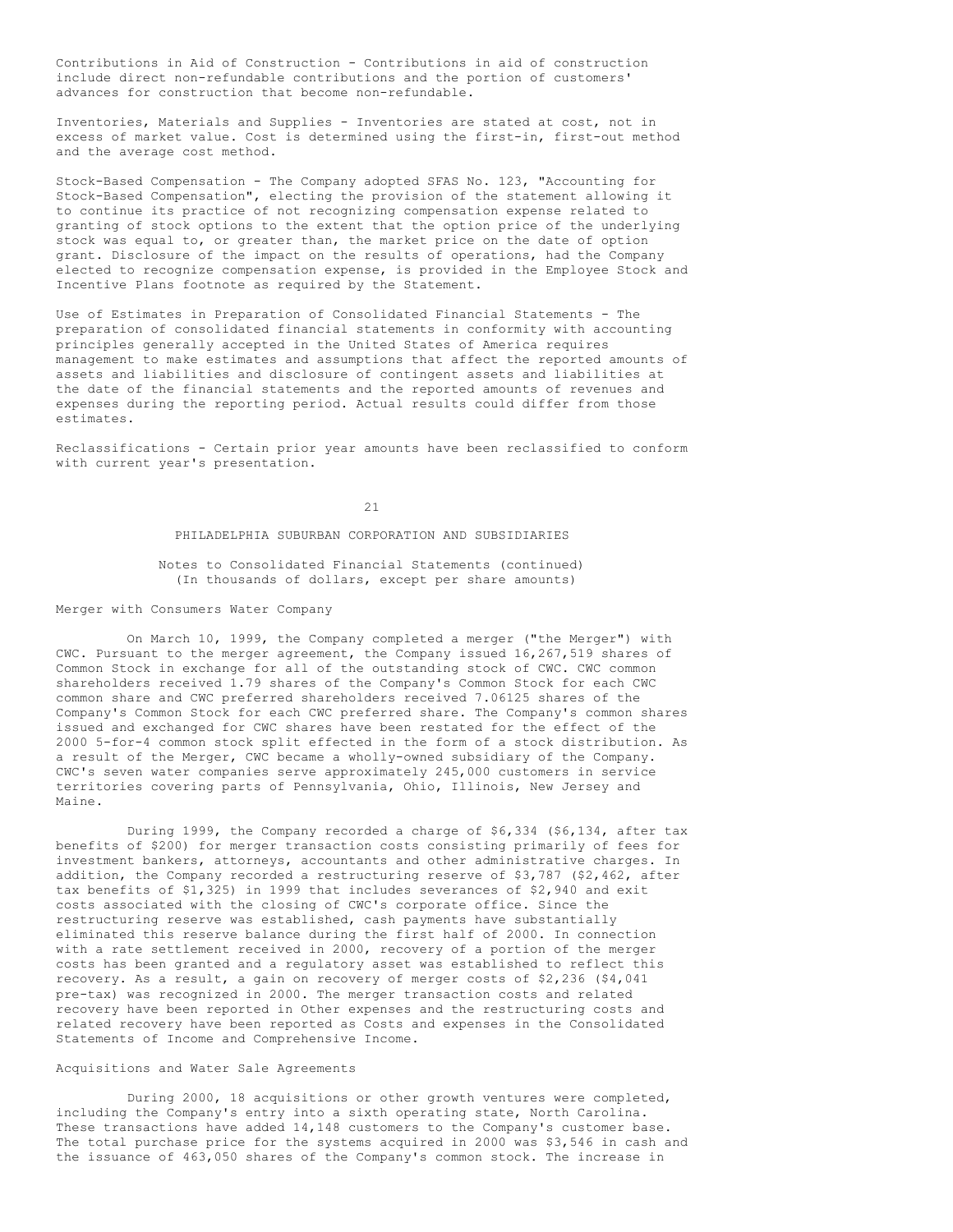annual revenues resulting from the acquired systems approximate \$2,600 (unaudited) and operating revenues included in the consolidated financial statements during the period owned by the Company was \$394. In January 2001, the Company acquired its second water system in North Carolina for 195,368 shares of the Company's common stock and \$389 in cash.

During 1999, exclusive of the Merger, 16 acquisitions or other growth ventures were completed in five of the states in which the Company operates. These transactions have added 17,250 customers to the Company's customer base. The largest of these transactions was the acquisition of the water utility assets of Bensalem Township in December 1999, which has added 14,945 customers. The total purchase price for the systems acquired in 1999 was \$39,164 in cash. Operating revenues included in the consolidated financial statements related to the systems acquired in 1999 were \$4,808 in 2000 and \$559 in 1999.

During 1998, five water system acquisitions were completed and two long-term water sale agreements were obtained in Pennsylvania and New Jersey. These transactions have added 9,007 customers to the Company's customer base. The total purchase price of \$25,380 for the five water systems acquired in 1998 was \$24,498 in cash and the issuance of 52,500 shares of the Company's common stock. Operating revenues included in the consolidated financial statements related to the systems acquired and new water sale agreements obtained in 1998 were \$5,094 in 2000, \$4,685 in 1999 and \$4,627 in 1998.

 $22$ 

# PHILADELPHIA SUBURBAN CORPORATION AND SUBSIDIARIES

Notes to Consolidated Financial Statements (continued) (In thousands of dollars, except per share amounts)

## Disposition

In April 1998, CWC's New Hampshire subsidiary sold its utility assets to the Town of Hudson under the New Hampshire condemnation statute for \$33,728, net of certain closing costs. The sale generated a gain of \$6,680 (\$3,903 net of taxes, or \$0.08 per share), and was recorded in 1998. This system had approximately 8,200 customers and operating revenues of \$1,600 in 1998 prior to the sale.

Property, Plant and Equipment

| December 31,                   |                                |
|--------------------------------|--------------------------------|
| 2000                           | 1999                           |
| \$1,513,480<br>19,820<br>2,862 | \$1,340,361<br>49,271<br>3,395 |
| \$1,536,162                    | \$1,393,027                    |
|                                |                                |

Depreciation is computed based on estimated useful lives of 2 to 110 years for utility plant and 3 to 10 years for both utility transportation and mechanical equipment and all non-utility plant, office equipment and laboratory equipment.

Accounts Receivable

|                                                             |                             | December 31,              |
|-------------------------------------------------------------|-----------------------------|---------------------------|
|                                                             | 2000                        | 1999                      |
| Billed utility revenue<br>Unbilled utility revenue<br>Other | \$30,846<br>20,645<br>1,639 | \$23,971<br>20,813<br>923 |
| Less allowance for doubtful accounts                        | 53,130<br>1,907             | 45,707<br>1,308           |
| Net accounts receivable                                     | \$51,223                    | \$44,399                  |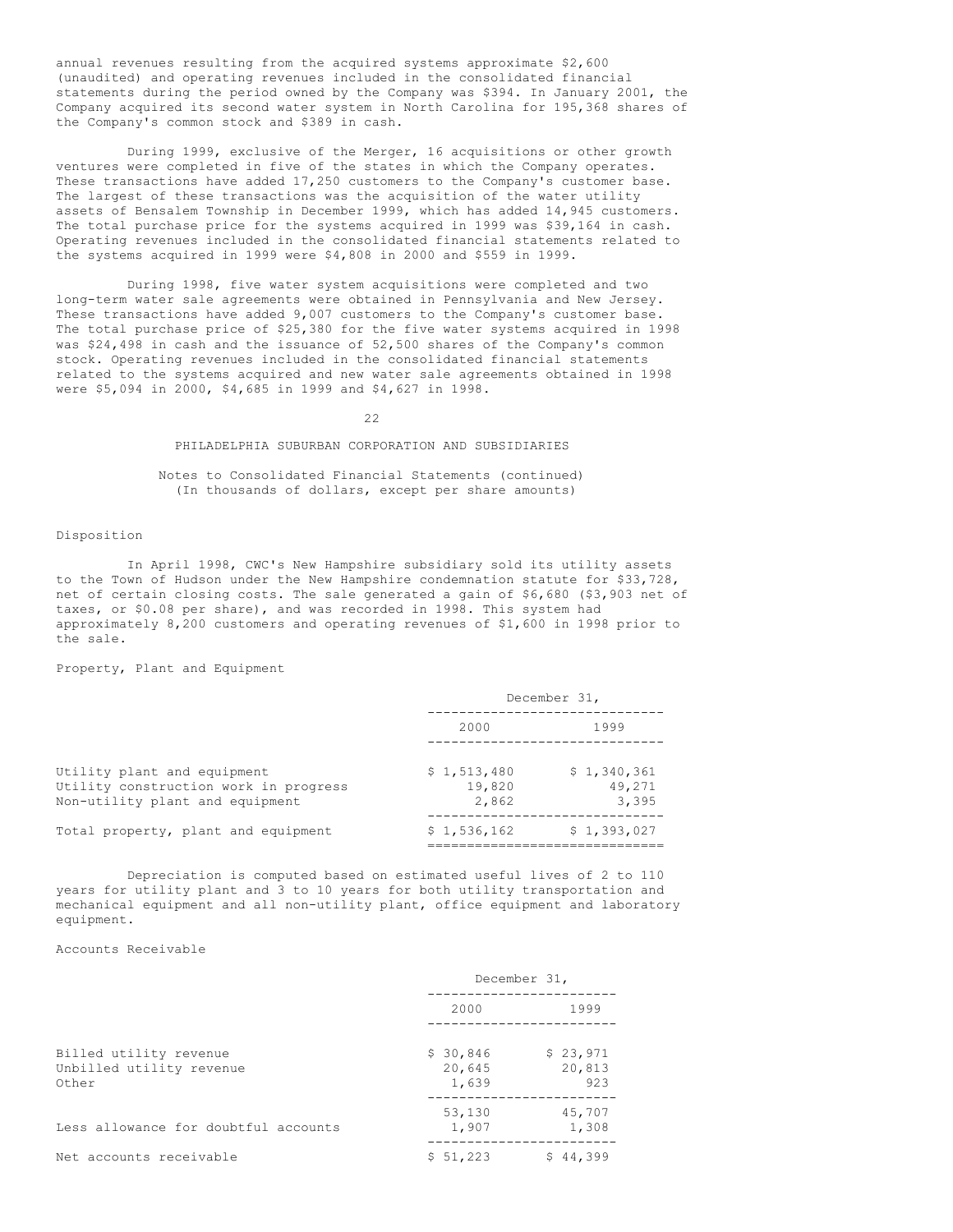The Company's customers are located in the following states: 66% in Pennsylvania, 14% in Ohio, 11% in Illinois, 6% in New Jersey, 3% in Maine and less than 1% in North Carolina. PSW's customers are located in southeastern Pennsylvania and accounted for 57% of the customers served. No single customer accounted for more than one percent of the Company's operating revenues.

#### Regulatory Asset

The regulatory asset represents costs that are excluded from the Company's rate base but are expected to be fully recovered in future rates. The four components of this asset are deferred income taxes, postretirement benefits other than pensions, merger costs slated for recovery and rate case filing expenses. Items giving rise to deferred state income taxes, as well as a portion of deferred Federal income taxes related to certain differences between tax and book depreciation expense, are recognized in the rate setting process on a cash or flow-through basis and will be recovered as they reverse. The portion of the regulatory asset related to postretirement benefits other than pensions represents costs that were deferred between the time that the accrual method of accounting for these benefits was adopted in 1993 and the recognition of the accrual method in the Company's rates as prescribed in subsequent rate filings.

23

# PHILADELPHIA SUBURBAN CORPORATION AND SUBSIDIARIES

## Notes to Consolidated Financial Statements (continued) (In thousands of dollars, except per share amounts)

Amortization of the amount deferred for postretirement benefits other than pensions began in 1994 and is currently being recovered in rates. The regulatory asset related to the recovery of merger costs represents the portion of the CWC merger costs that will be recovered in rates as a result of a rate settlement in 2000 and is being amortized over the recovery period. The portion of the regulatory asset related to rate case filing expenses represents the costs associated with filing for rate increases that are deferred and amortized over periods that generally range from one to three years.

|                                                                                                          |                                     | December 31,               |
|----------------------------------------------------------------------------------------------------------|-------------------------------------|----------------------------|
|                                                                                                          | 2000                                | 1999                       |
| Income taxes<br>Postretirement benefits other than pensions<br>Merger costs<br>Rate case filing expenses | \$58,650<br>1,231<br>4,288<br>1,340 | \$56,467<br>1,820<br>1,552 |
|                                                                                                          | \$65,509                            | \$59,839                   |

## Income Taxes

Total income tax expense is allocated as follows:

|                                                                                                               |          | Years Ended December 31, |          |
|---------------------------------------------------------------------------------------------------------------|----------|--------------------------|----------|
|                                                                                                               | 2000     | 1999                     | 1998     |
| Net income available to common stock<br>Common stockholders' equity related<br>to stock option activity which | \$34,105 | \$26,531                 | \$30,118 |
| reduces taxable income                                                                                        | (285)    | (205)                    | (402)    |
|                                                                                                               | \$33,820 | \$26,326                 | \$29,716 |

The provision for income taxes consists of:

Years Ended December 31, --------------------------------------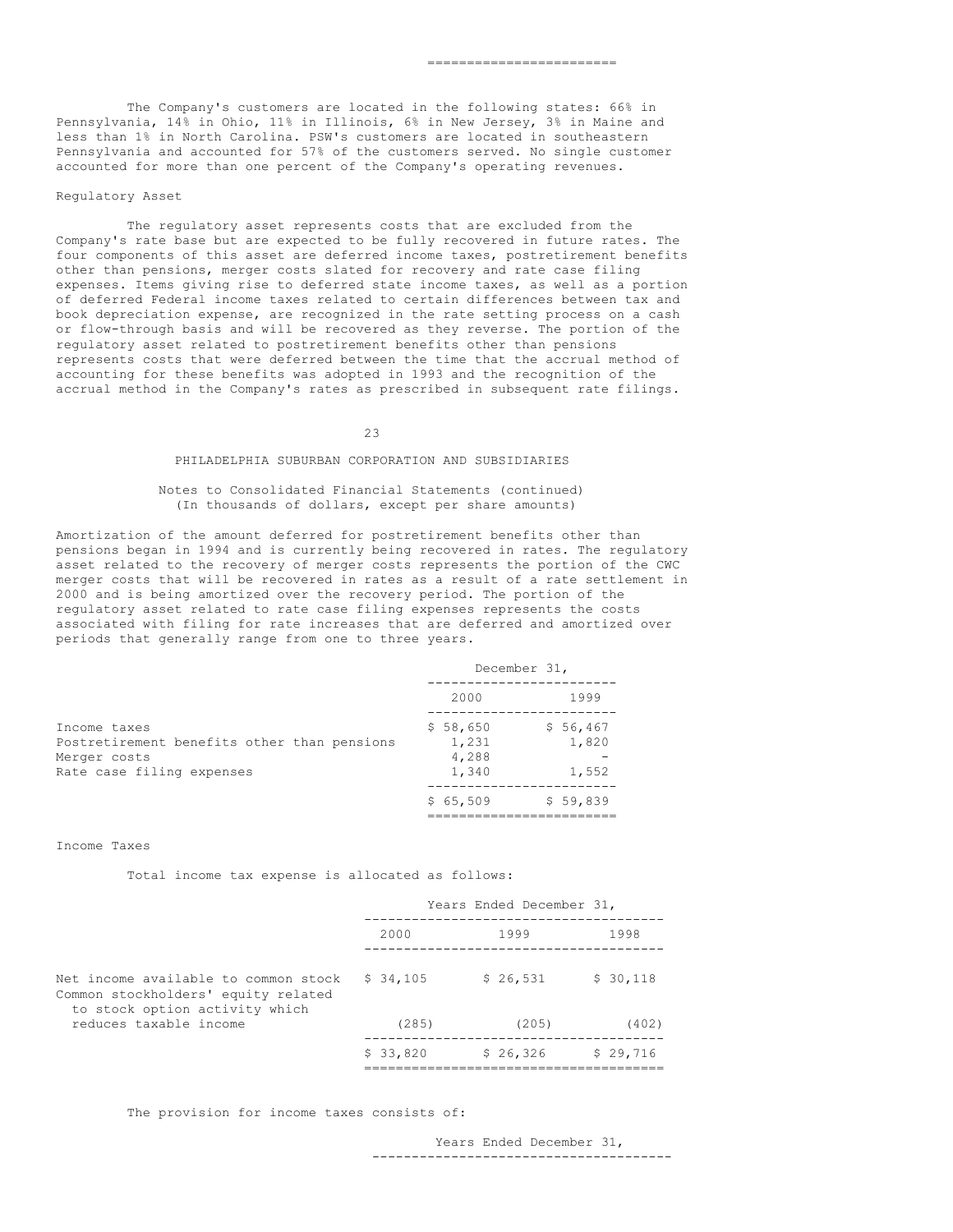|                               | 2000              | 1999              | 1998              |
|-------------------------------|-------------------|-------------------|-------------------|
| Current:<br>Federal<br>State  | \$19,888<br>4,900 | \$15,233<br>3,695 | \$14,837<br>5,583 |
|                               | 24,788            | 18,928            | 20,420            |
| Deferred:<br>Federal<br>State | 8,371<br>946      | 6,862<br>741      | 8,453<br>1,245    |
|                               | 9,317             | 7,603             | 9,698             |
| Total tax expense             | \$34,105          | \$26,531          | \$30,118          |
|                               |                   |                   |                   |

The statutory Federal tax rate is 35% and the state corporate net income tax rates range from 7.18% to 9.99% for all years presented.

24

# PHILADELPHIA SUBURBAN CORPORATION AND SUBSIDIARIES

# Notes to Consolidated Financial Statements (continued) (In thousands of dollars, except per share amounts)

The reasons for the differences between amounts computed by applying the statutory Federal income tax rate to income before income tax expense are as follows:

|                                                                                     | Years Ended December 31, |                               |       |
|-------------------------------------------------------------------------------------|--------------------------|-------------------------------|-------|
|                                                                                     |                          | 2.0.0.0 1999 1998             |       |
| Computed Federal tax expense at statutory rate                                      |                          | $$30,448$ $$22,020$ $$26,296$ |       |
| Increase in tax expense for depreciation expense<br>to be recovered in future rates | 353                      | 387                           | 1,091 |
| Merger transaction costs                                                            | $120 -$                  | 2,017                         |       |
| Charitable contribution                                                             | (83)                     | (479)                         |       |
| Gain on sale of land                                                                |                          | 83                            |       |
| Amortization of deferred investment tax credits                                     | (287)                    | (279)                         | (658) |
| Prior year rate reductions                                                          | (311)                    | (313)                         | (655) |
| State income taxes, net of federal tax benefit                                      | 3,799                    | 2,883                         | 4,438 |
| Difference in statutory rate                                                        |                          |                               | (240) |
| Other, net                                                                          | 66                       | 212                           | (154) |
| Actual income tax expense                                                           |                          | $$34,105$ $$26,531$ $$30,118$ |       |
|                                                                                     |                          |                               |       |

The tax effects of temporary differences between book and tax accounting that give rise to the deferred tax assets and deferred tax liabilities are as follows:

|                                                                                                                                               | December 31, |          |
|-----------------------------------------------------------------------------------------------------------------------------------------------|--------------|----------|
|                                                                                                                                               | 2000         | 1999     |
| Deferred tax assets:<br>Customers' advances for construction<br>Costs expensed for book not deducted<br>for tax, principally accrued expenses | \$19,120     | \$19,896 |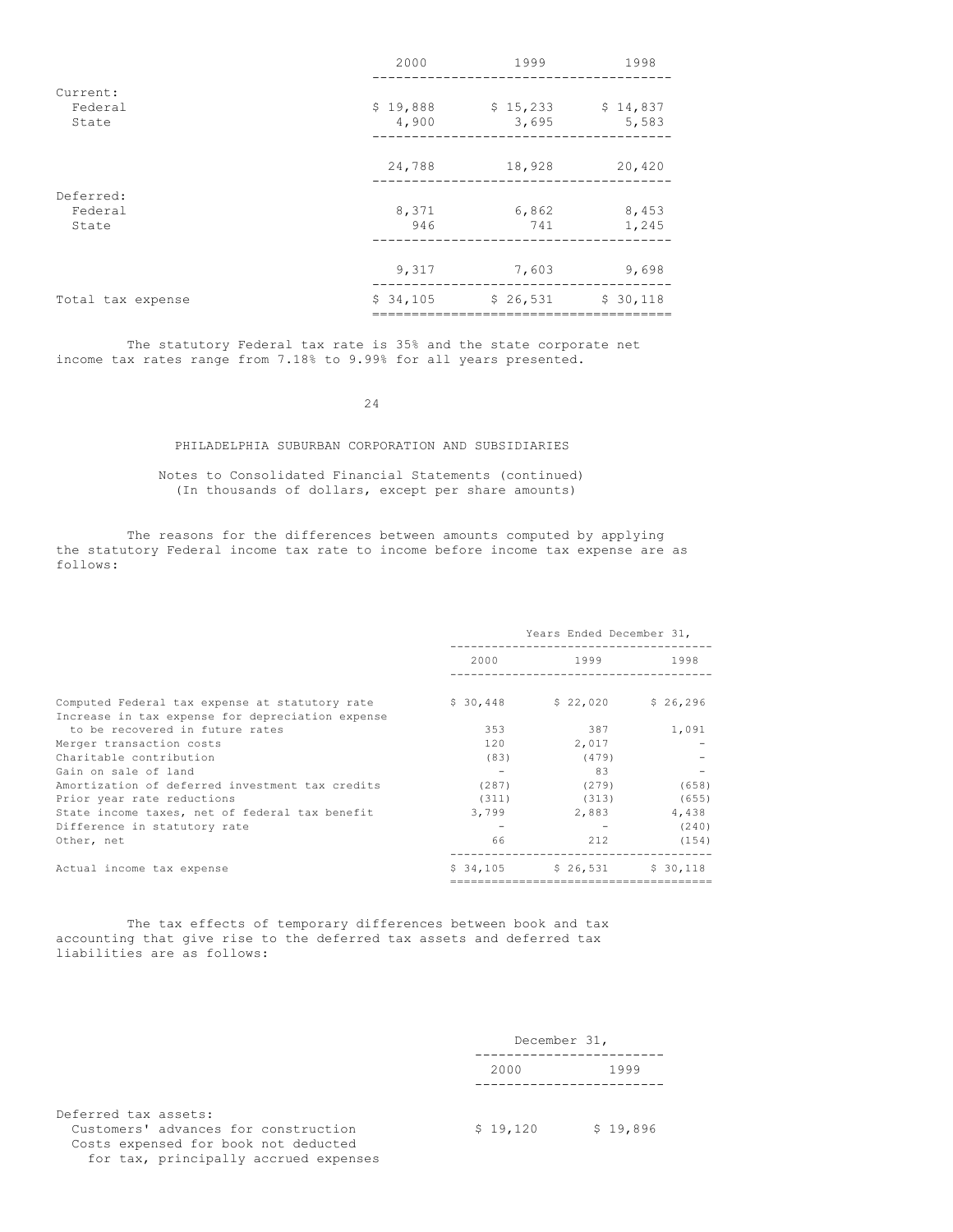| and bad debt reserves<br>Alternative minimum tax<br>Other                                                                                              | 5,064      | 4,952<br>1,464<br>292 |
|--------------------------------------------------------------------------------------------------------------------------------------------------------|------------|-----------------------|
| Total gross deferred tax assets                                                                                                                        | 24,184     | 26,604                |
| Deferred tax liabilities:<br>Utility plant, principally due to<br>depreciation and differences in the basis<br>of fixed assets due to variation in tax |            |                       |
| and book accounting<br>Deferred taxes associated with the gross-up<br>of revenues necessary to recover, in rates,                                      | 143,615    | 129,083               |
| the effect of temporary differences                                                                                                                    | 23,344     | 24,793                |
| Deferred investment tax credit                                                                                                                         | 7,498      | 7,823                 |
| Unrealized gain on marketable securities<br>Other                                                                                                      | 547<br>898 | 1,433                 |
| Total gross deferred tax liabilities                                                                                                                   | 175,902    | 163,132               |
| Net deferred tax liability                                                                                                                             |            | $$151,718$ $$136,528$ |
|                                                                                                                                                        |            |                       |

The Company made income tax payments of \$23,008, \$20,313 and \$15,746 in 2000, 1999 and 1998, respectively. The Company's Federal income tax returns for all years through 1996 have been closed.

# 25

## PHILADELPHIA SUBURBAN CORPORATION AND SUBSIDIARIES

Notes to Consolidated Financial Statements (continued) (In thousands of dollars, except per share amounts)

## Commitments

The Company maintains agreements with municipal authorities for the purchase of water to supplement its water supply, particularly during periods of peak demand. The agreements stipulate purchases of minimum quantities of water to the year 2017. The estimated annual commitments related to such purchases are expected to approximate \$4,800 through 2005. The Company purchased approximately \$5,592, \$3,172 and \$3,012 of water under these agreements during the years ended December 31, 2000, 1999 and 1998, respectively.

The Company leases motor vehicles, buildings and other equipment under operating leases that are noncancelable. During the next five years, \$3,776 of future minimum lease payments are due: \$1,484 in 2001, \$974 in 2002, \$776 in 2003, \$371 in 2004 and \$171 in 2005. PSW leases parcels of land on which its Media treatment plant and other facilities are situated and adjacent parcels that are used for watershed protection. The operating lease is noncancelable, expires in 2045 and contains certain renewal provisions. The lease is subject to an adjustment every five years based on changes in the Consumer Price Index. During each of the next five years, \$324 of lease payments for land, subject to the aforesaid adjustment, are due.

Rent expense was \$1,815, \$1,894 and \$2,270 for the years ended December 31, 2000, 1999 and 1998, respectively.

Long-term Debt and Loans Payable

The Consolidated Statements of Capitalization provides a summary of long-term debt and loans outstanding as of December 31, 2000 and 1999. The supplemental indentures with respect to certain issues of the First Mortgage Bonds restrict the ability of PSW and CWC to declare dividends, in cash or property, or repurchase or otherwise acquire PSW's and CWC's stock. As of December 31, 2000, approximately \$161,000 of PSW's and \$63,000 of CWC's retained earnings were free of these restrictions. Certain supplemental indentures also prohibit PSW and CWC from making loans to, or purchasing the stock of, the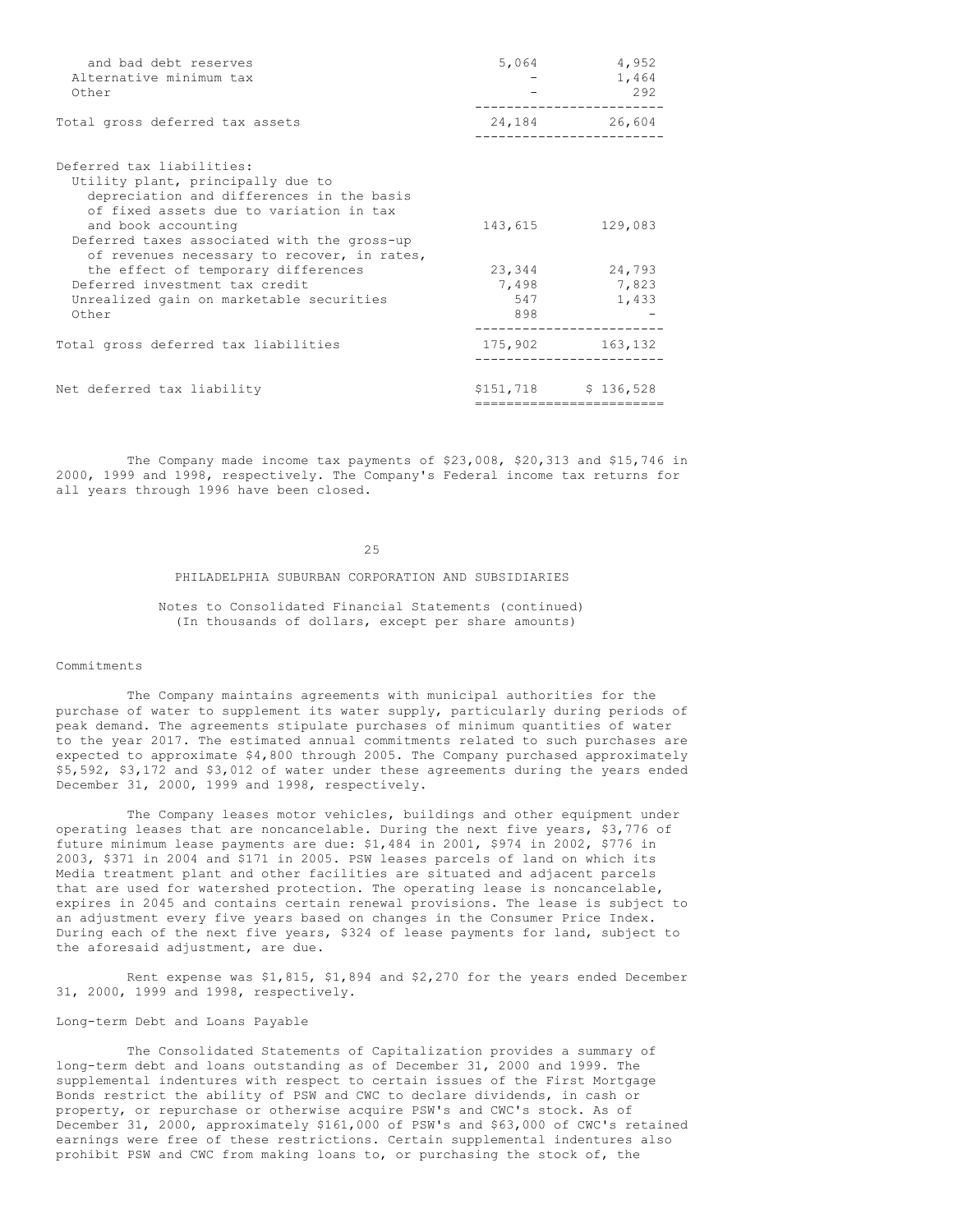## PHILADELPHIA SUBURBAN CORPORATION AND SUBSIDIARIES

### Notes to Consolidated Financial Statements (continued) (In thousands of dollars, except per share amounts)

Annual sinking fund payments are required for certain issues of First Mortgage Bonds by the supplemental indentures. Excluding amounts due under the revolving credit agreements, the Company's future sinking fund payments and debt maturities are as follows:

| Interest Rate Range | 2001                     | 2002     | 2003                     | 2004     | 2005     | Thereafter |
|---------------------|--------------------------|----------|--------------------------|----------|----------|------------|
|                     |                          |          |                          |          |          |            |
| $0.00%$ to<br>2.49% | \$163                    | \$303    | \$279                    | \$275    | \$265    | \$3,083    |
| 2.50% to<br>4.99%   | -                        | 106      | 56                       | 57       | 68       | 6,425      |
| $5.00%$ to<br>5.49% | $\overline{\phantom{0}}$ | 60       | 60                       | 70       | 70       | 6,407      |
| 5.50% to<br>5.99%   | 400                      | 400      | 10,000                   | 10,000   |          | 10,260     |
| $6.00%$ to<br>6.49% |                          | 10,000   | $\overline{\phantom{m}}$ | 15,000   |          | 120,570    |
| $6.50%$ to<br>6.99% |                          | -        | 10,400                   | 400      | 10,400   | 34,000     |
| 7.00% to<br>7.49%   | 2,007                    | 2,000    | 12,000                   | 12,000   | 28,000   | 6,000      |
| 7.50% to<br>7.99%   |                          |          |                          |          |          | 23,000     |
| 8.00% to<br>8.49%   | 30                       | 30       | 33                       | 28       |          | 16,500     |
| 8.50% to<br>8.99%   | 16                       | 17       | 18                       | 20       | 22       | 10,367     |
| $9.00%$ to<br>9.49% | 142                      | 548      | 554                      | 561      | 568      | 52,676     |
| $9.50%$ to<br>9.99% | 1,160                    | 1,153    | 1,155                    | 1,155    | 1,155    | 44,053     |
| 10.00% to 10.50%    | 25                       | 12       | 11                       | 12       | 14       | 6,093      |
| Total               | \$3,943                  | \$14,629 | \$34,566                 | \$39,578 | \$40,562 | \$339,434  |

In December 1999, PSW established a five-year \$300,000 medium-term note program providing for the issuance of long-term debt with maturities ranging between one and 35 years at fixed rates of interest, as determined at the time of issuance. This program replaced a similar program that expired in June 1999. The notes issued under this program are secured by the Thirty-Third Supplement to the trust indenture relating to PSW's First Mortgage Bonds. In January 2000, PSW issued First Mortgage Bonds through the program of \$15,000 7.40% Series due 2005, and in April 2000, \$11,000 7.40% Series due 2005. During 1999, First Mortgage Bond issuances through these programs were as follows: \$10,000 in January 1999, 5.85% Series due 2004; and \$15,000 in April 1999, 6.00% Series due 2004. The proceeds from these issuances were used to fund acquisitions, to reduce the balance of PSW's revolving credit facility and for PSW's ongoing capital program.

In June 2000, one of CWC's operating subsidiaries issued \$18,360 of tax-exempt bonds due in 2030 at a rate of 6.00%. At various times during 2000, PSW and other operating subsidiaries issued notes payable in aggregate of \$12,583 at various rates of interest ranging from 0% to 5.4% due at various times in 2019, 2020, and 2030. As of December 31, 2000, the Trustee for one of the issues held \$3,474 pending completion of the projects financed with the issue and the restricted funds are included as cash and cash equivalents in the consolidated balance sheet. The proceeds from the other issues were used to reduce a portion of the balance of short-term debt at each of the respective operating subsidiaries. In connection with various acquisitions completed during 2000, the Company acquired \$3,102 of long-term debt at various rates of interest ranging from 1% to 10.5% due in various years.

27

# PHILADELPHIA SUBURBAN CORPORATION AND SUBSIDIARIES

### Notes to Consolidated Financial Statements (continued) (In thousands of dollars, except per share amounts)

In June 1999, CWC's Maine subsidiary issued a First Mortgage Bond of \$2,200 5.05% Series due 2024. In August 1999, CWC's Maine subsidiary issued a First Mortgage Bond of \$824 2.68% Series due 2019. Proceeds from these issues were used to reduce the balance of its short-term debt. In October 1999, PSW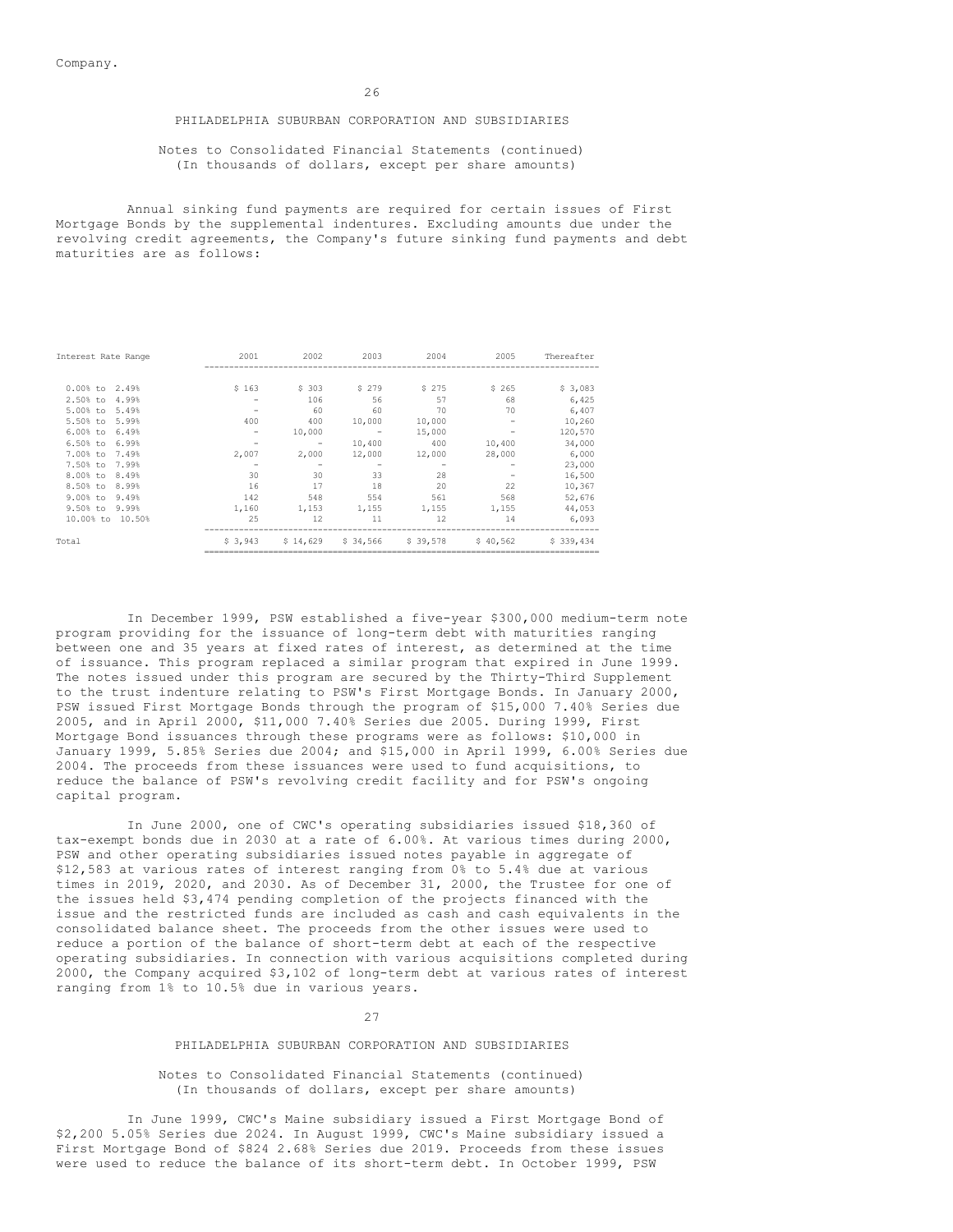issued \$25,000 in First Mortgage Bonds 6.00% Series due 2029 as security for an equal amount of Bonds issued by the Delaware County Industrial Development Authority. The proceeds from these bonds are restricted to funding the costs of certain capital projects.

In December 2000, PSW renewed its \$50,000 revolving credit facility with three banks until December 2001. As of December 31, 2000 and 1999, funds borrowed under the PSW revolving credit agreements of \$46,270 and \$50,000, respectively, have been classified as loans payable. CWC has a \$20,000 revolving credit facility, which was due to expire in June 2000, but was extended until March 2001. It is anticipated that a new facility will be obtained upon expiration of this facility. Borrowing under this facility has been classified as current portion of long-term debt. Interest under these facilities is based, at the borrower's option, on the prime rate, an adjusted federal funds rate, an adjusted London Interbank Offered Rate corresponding to the interest period selected, an adjusted Euro-Rate corresponding to the interest period selected or at rates offered by the banks. These agreements restrict the total amount of short-term borrowings of PSW and CWC. A commitment fee ranging from 1/4 to 1/10 of 1% is charged on the unused portion of the revolving credit agreements. The average cost of borrowing under these facilities was 6.8% and 5.6%, and the average borrowing was \$56,541 and \$47,047, during 2000 and 1999, respectively. The maximum amount outstanding at the end of any one month was \$64,000 in 2000 and \$59,600 in 1999.

At December 31, 2000 and 1999, the Company had combined short-term lines of credit of \$120,000 and \$116,000, respectively. Funds borrowed under these lines are classified as loans payable and are used to provide working capital. The average borrowing under the lines was \$49,901 and \$36,809 during 2000 and 1999, respectively. The maximum amount outstanding at the end of any one month was \$58,878 in 2000 and \$53,069 in 1999. Interest under the lines is based at the Company's option, depending on the line, on the prime rate, an adjusted Euro-Rate, an adjusted federal funds rate or at rates offered by the banks. The average cost of borrowings under all lines during 2000 and 1999 was 7.3% and 6.0%, respectively.

The total amount of interest paid on all borrowings, net of amounts capitalized, was \$36,507, \$31,036 and \$30,711 in 2000, 1999 and 1998, respectively. The pro forma weighted cost of long-term debt at December 31, 2000 and 1999 was 7.2% and 7.4%, respectively.

28

PHILADELPHIA SUBURBAN CORPORATION AND SUBSIDIARIES

Notes to Consolidated Financial Statements (continued) (In thousands of dollars, except per share amounts)

Preferred Stock of Subsidiaries

The Company's subsidiaries have the following preferred stock (\$100 par value) as of December 31, 2000:

|                                  | Cumulative      | Current    |            |                          |
|----------------------------------|-----------------|------------|------------|--------------------------|
|                                  | Dividend        | Call Price | Shares     | Shares                   |
|                                  | Rate            | Per Share  | Authorized | Outstanding              |
|                                  |                 |            |            |                          |
| Consumers Pennsylvania -         |                 |            |            |                          |
| Shenango Valley Division         | 5.00%           | \$110      | 10,000     | 9,646                    |
| Consumers Illinois Water Company | 5.50%           | 107        | 5,000      | 3,575                    |
| Consumers Maine Water Company    | 5.00%           | 105        | 4,000      | 2,739                    |
| PSW                              | $\qquad \qquad$ | None       | 1,000,000  | $\overline{\phantom{0}}$ |

PSW is authorized to issue preferred stock with mandatory redemption requirements, with stated par value, in one or more series. In 1991, PSW issued 100,000 shares of 8.66% Series 1 Cumulative Preferred Stock, at par value of \$100 per share in a private placement. The remaining shares of this issue were called by PSW and retired in 1998.

# Fair Value of Financial Instruments

The carrying amount of current assets and liabilities that are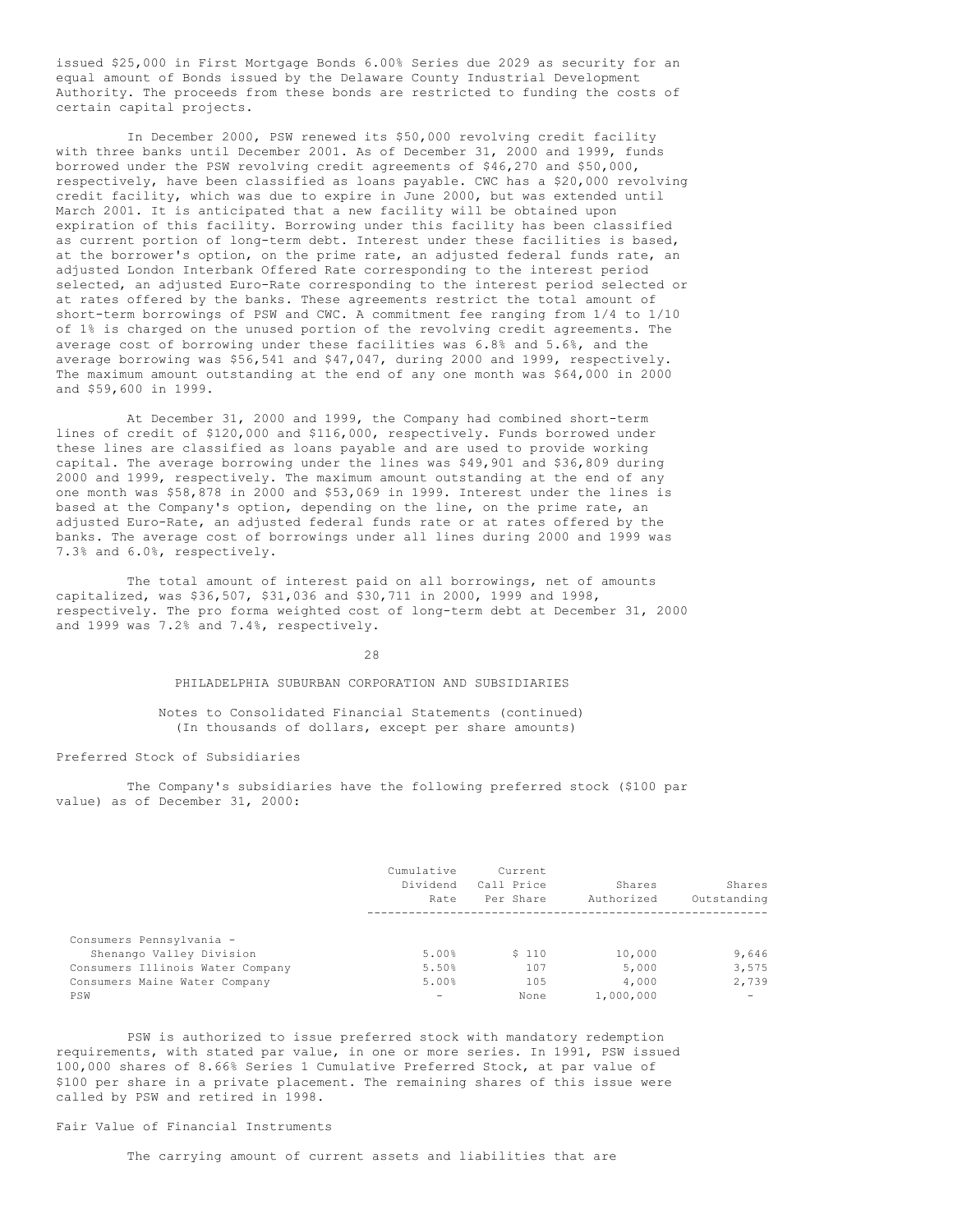considered financial instruments approximates their fair value as of the dates presented. The carrying amount and estimated fair value of the Company's long-term debt are as follows:

December 31,

|                                         |                      | December 31,         |
|-----------------------------------------|----------------------|----------------------|
|                                         | 2000                 | 1999                 |
| Carrying amount<br>Estimated fair value | \$484,712<br>487,330 | \$425,946<br>415,653 |

The fair value of long-term debt has been determined by discounting the future cash flows using current market interest rates for similar financial instruments of the same duration. The Company's customers' advances for construction and related tax deposits have a carrying value of \$58,718 and \$59,494 at December 31, 2000 and 1999, respectively. Their relative fair values cannot be accurately estimated since future refund payments depend on several variables, including new customer connections, customer consumption levels and future rate increases. Portions of these non-interest bearing instruments are payable annually through 2017 and amounts not paid by the contract expiration dates become non-refundable. The fair value of these amounts would, however, be less than their carrying value due to the non-interest bearing feature.

 $29$ 

#### PHILADELPHIA SUBURBAN CORPORATION AND SUBSIDIARIES

# Notes to Consolidated Financial Statements (continued) (In thousands of dollars, except per share amounts)

### Stockholders' Equity

At December 31, 2000, the Company had 1,770,819 shares of Series Preferred Stock with a \$1.00 par value authorized, of which 100,000 shares are designated as Series A Preferred Stock. During 1996, the Company designated 32,200 shares as Series B Preferred Stock, \$1.00 par value. The Series A Preferred Stock, as well as the undesignated shares of Series Preferred Stock, remains unissued. In 1996, the Company issued all of the 6.05% Series B Preferred Stock in connection with an acquisition. The Series B Preferred Stock is recorded on the balance sheet at its liquidation value of \$100 per share. Dividends on the Series B Preferred Stock are cumulative and payable quarterly. PSC may not pay dividends on common stock unless provision has been made for payment of the preferred dividends. Under the provisions of this issue, the holders may redeem the shares, in whole or in part, at the liquidation value beginning December 1, 1998 and the Company may redeem up to 20% of this issue each year beginning December 1, 2001 and, at the holders' option, this redemption may be made in cash or through the issuance of debt with a five year maturity at an interest rate of 6.05%. As of December 31, 2000, all dividends have been provided for. In January 1999, 14,600 shares of Series B Preferred Stock were redeemed in cash at the liquidation value of \$100 per share.

In August 2000, the Company's Board of Director's declared a 5-for-4 common stock split effected in the form of a 25% stock distribution for all common shares outstanding, to shareholders of record on November 15, 2000. Common shares outstanding do not include shares held by the Company in treasury. The new shares were distributed on December 1, 2000. The Company's par value of \$0.50 per share remained unchanged and \$5,319 was transferred from Capital in Excess of Par Value to Common Stock to record the split. All share and per share data for all periods presented have been restated to give effect to the stock split.

At December 31, 2000, the Company had 100,000,000 shares of common stock authorized; par value \$0.50. Shares outstanding at December 31, 2000, 1999 and 1998 were 53,675,924, 51,265,758, and 50,877,889 respectively. Treasury shares held at December 31, 2000, 1999 and 1998 were 844,376, 615,038, and 533,292, respectively.

30

#### PHILADELPHIA SUBURBAN CORPORATION AND SUBSIDIARIES

Notes to Consolidated Financial Statements (continued) (In thousands of dollars, except per share amounts)

The following table summarizes the activity of common stockholders'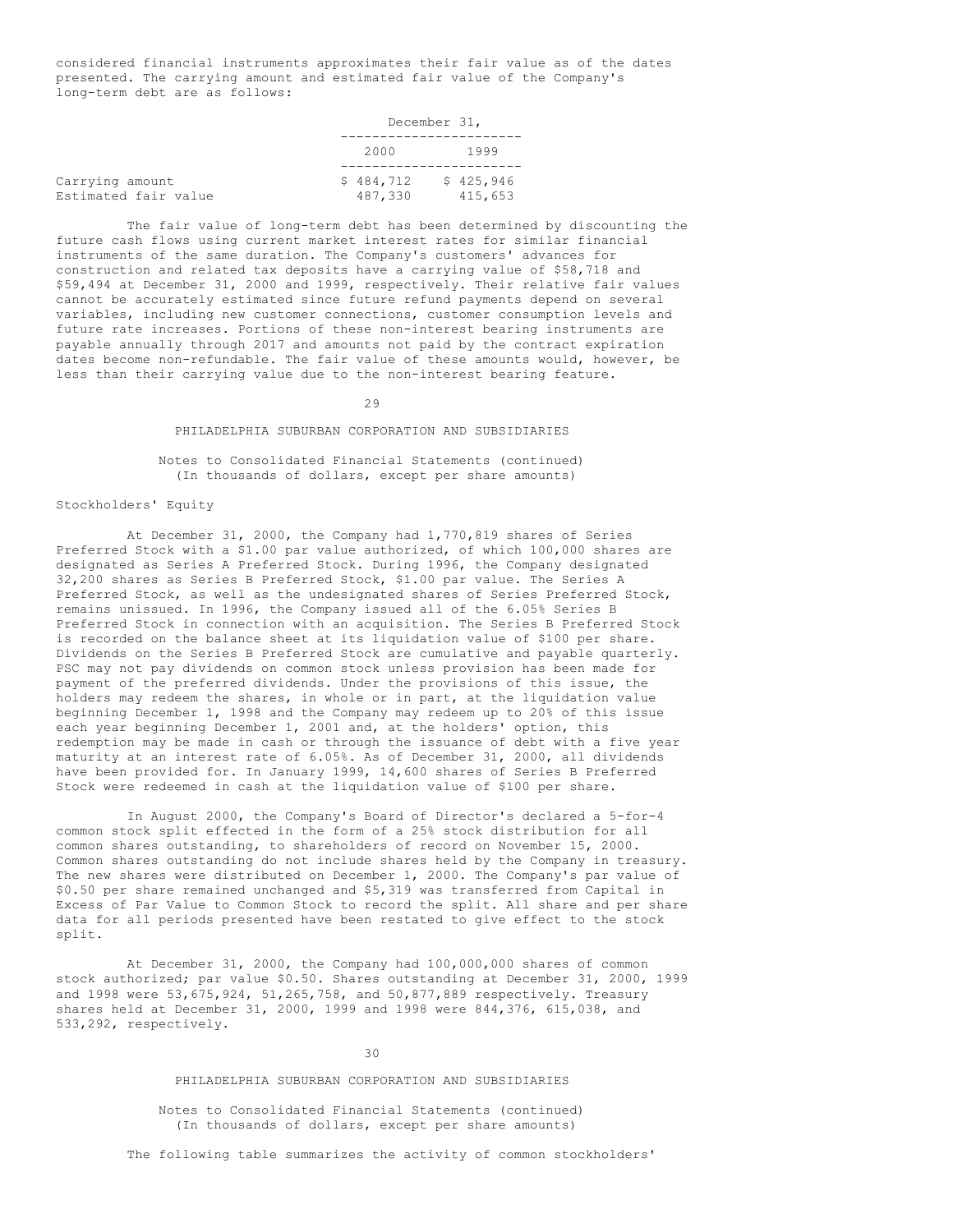|                                 | Common<br>stock          | Treasury<br>stock        | Capital in<br>excess of<br>par value | Retained<br>earnings | Accumulated<br>Other<br>Comprehensive<br>Income | Total                    |
|---------------------------------|--------------------------|--------------------------|--------------------------------------|----------------------|-------------------------------------------------|--------------------------|
|                                 |                          |                          |                                      |                      |                                                 |                          |
| Balance at December 31, 1997    | \$19,744                 | \$ (5, 970)              | \$211,182                            | \$76,270             | \$.                                             | \$301,226                |
| Net income                      |                          |                          |                                      | 44,820               |                                                 | 44,820                   |
| Dividends                       |                          |                          |                                      | (29, 407)            |                                                 | (29, 407)                |
| Sale of stock                   | 761                      | 293                      | 30,495                               |                      |                                                 | 31,549                   |
| Repurchase of stock             |                          | (3, 801)                 |                                      |                      |                                                 | (3, 801)                 |
| Equity Compensation Plan        | 12                       |                          | 491                                  |                      |                                                 | 503                      |
| Exercise of stock options       | 100                      |                          | 2,289                                |                      |                                                 | 2,389                    |
| Balance at December 31, 1998    | 20,617                   | (9, 478)                 | 244,457                              | 91,683               |                                                 | 347,279                  |
| Net income                      |                          |                          |                                      | 36,275               |                                                 | 36,275                   |
| Other comprehensive income,     |                          |                          |                                      |                      |                                                 |                          |
| net of income tax of \$1,433    |                          |                          |                                      |                      | 2,020                                           | 2,020                    |
| Dividends                       |                          |                          |                                      | (26, 425)            |                                                 | (26, 425)                |
| Sale of stock                   | 114                      | 354                      | 4,807                                |                      |                                                 | 5,275                    |
| Repurchase of stock             |                          | (2, 146)                 |                                      |                      |                                                 | (2, 146)                 |
| Equity Compensation Plan        | $\overline{2}$           | $\overline{\phantom{0}}$ | 98                                   |                      |                                                 | 100                      |
| Exercise of stock options       | 81                       |                          | 2,078                                |                      |                                                 | 2,159                    |
| Balance at December 31, 1999    | 20,814                   | (11, 270)                | 251,440                              | 101,533              | 2,020                                           | 364,537                  |
| Net income                      |                          |                          |                                      | 52,784               |                                                 | 52,784                   |
| Other comprehensive income,     |                          |                          |                                      |                      |                                                 |                          |
| net of income tax of \$489      |                          |                          |                                      |                      | 908                                             | 908                      |
| Reclassification adjustment for |                          |                          |                                      |                      |                                                 |                          |
| gains reported in net income,   |                          |                          |                                      |                      |                                                 |                          |
| net of income tax of \$1,375    |                          |                          |                                      |                      | (2,002)                                         | (2,002)                  |
| Dividends                       |                          |                          |                                      | (30, 406)            |                                                 | (30, 406)                |
| Stock split                     | 5,319                    |                          | (5, 319)                             |                      |                                                 | $\overline{\phantom{a}}$ |
| Stock issued for acquisitions   | 228                      |                          | 8,067                                |                      |                                                 | 8,295                    |
| Sale of stock                   | 803                      | 307                      | 34,318                               |                      |                                                 | 35,428                   |
| Repurchase of stock             | $\overline{\phantom{a}}$ | (4, 383)                 | $\sim$ $-$                           |                      |                                                 | (4, 383)                 |
| Equity Compensation Plan        | 12                       | $\equiv$                 | 545                                  |                      |                                                 | 557                      |
| Exercise of stock options       | 84                       |                          | 1,962                                |                      |                                                 | 2.046                    |
| Balance at December 31, 2000    | \$27,260                 | \$(15, 346)              | \$291,013                            | \$123,911            | 926<br>\$.                                      | \$427.764                |

In September 2000, the Company issued 1,653,125 shares of common stock through a public offering, providing net proceeds of \$29,689 which were used to make an equity contribution to PSW. In February 1998, the Company issued 1,562,500 shares of common stock through a public offering, providing net proceeds of \$25,840 which were used to repay short term debt and to make a \$19,000 equity contribution to PSW. PSW used both of these contributions from the Company to reduce the balance of its revolving credit loan.

In December 1999, the Company filed a shelf registration statement with the Securities and Exchange Commission for the offering and sale of up to 2,000,000 shares of common stock and 500,000 shares of preferred stock. In 2000, 463,050 shares of common stock totaling \$8,295 were issued to acquire water and wastewater systems, and in January 2001, 195,368 shares of common stock were issued

31

# PHILADELPHIA SUBURBAN CORPORATION AND SUBSIDIARIES

# Notes to Consolidated Financial Statements (continued) (In thousands of dollars, except per share amounts)

to acquire a water system in North Carolina. The Company expects to offer from time to time, the remainder of these shares for acquisitions. The precise amount and timing of the application of such proceeds will depend upon our funding requirements and the availability and cost of other funds.

The Company reports comprehensive income in accordance with SFAS No. 130, "Reporting Comprehensive Income." Accordingly, the Company's accumulated other comprehensive income for unrealized gains on securities is reported in the Stockholders' Equity section of the Consolidated Balance Sheets and the related other comprehensive income is reported in the Consolidated Statements of Income and Comprehensive Income.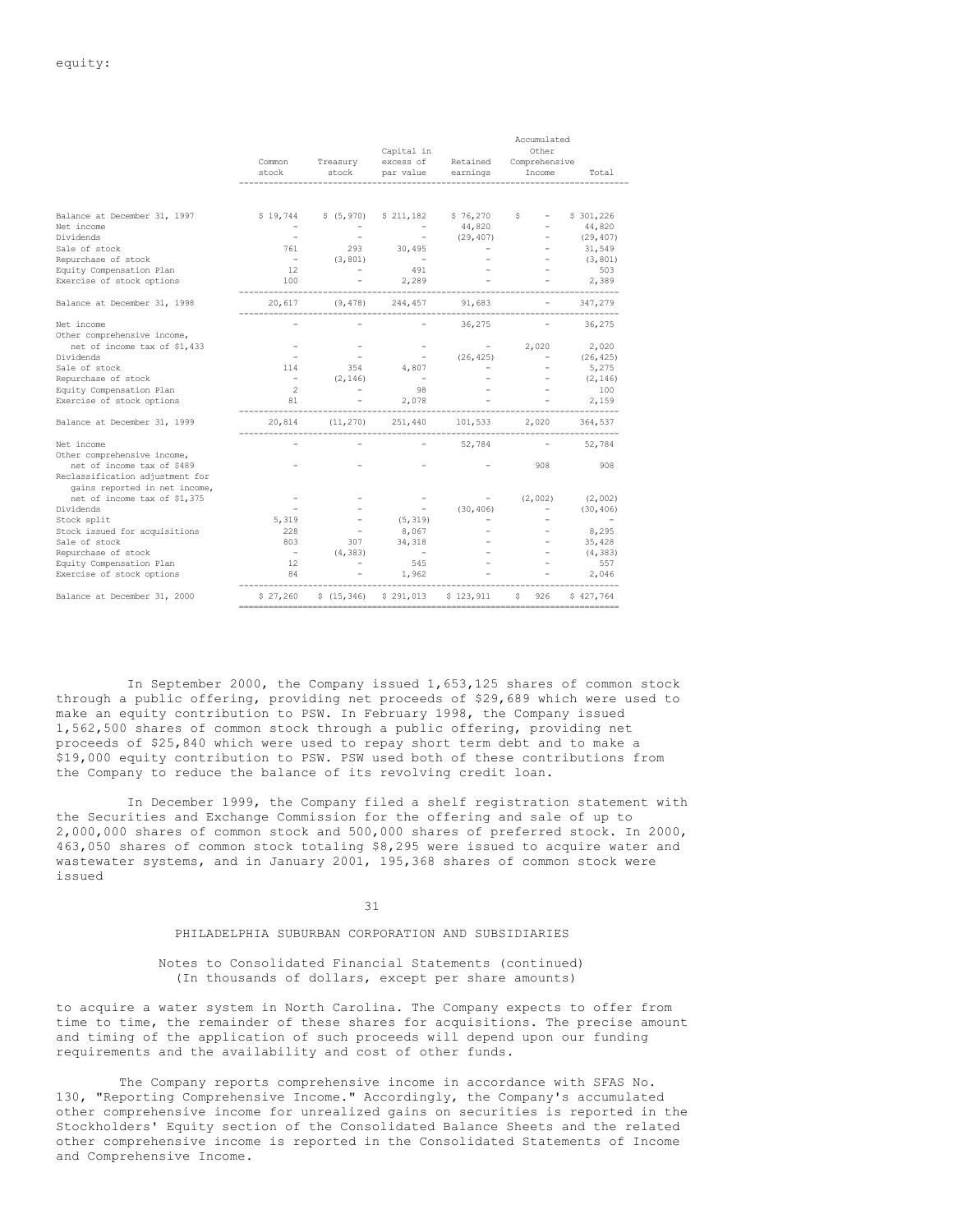The Company has a Dividend Reinvestment and Direct Stock Purchase Plan ("Plan") that allows reinvested dividends to be used to purchase original issue shares of common stock at a five percent discount from the current market value. Under the direct stock purchase program, shares are purchased by investors at market price and the shares are purchased by the Company's transfer agent in the open-market at least weekly. During 2000, 1999 and 1998, under the dividend reinvestment portion of the Plan, 335,813, 286,845 and 255,395 original issue shares of common stock were sold providing the Company with proceeds of \$5,482, \$5,044 and \$4,197, respectively.

The Board of Directors has authorized the Company to purchase its common stock, from time to time, in the open market or through privately negotiated transactions. During 2000, 1999 and 1998, 231,000, 101,750, and 189,258 shares have been purchased at a net cost of \$3,500, \$1,771, and \$3,333, respectively. For comparative purposes the number of shares purchased is presented as if they were adjusted for the effect of the 2000 5-for-4 common stock split in the form of a stock distribution. As of December 31, 2000, 210,539 shares remain available for purchase by the Company.

32

# PHILADELPHIA SUBURBAN CORPORATION AND SUBSIDIARIES

## Notes to Consolidated Financial Statements (continued) (In thousands of dollars, except per share amounts)

Net Income per Common Share and Equity per Common Share

Basic net income per share is based on the weighted average number of common shares outstanding. Diluted net income per share is based on the weighted average number of common shares outstanding and potentially dilutive shares. The dilutive effect of employee stock options is included in the computation of Diluted net income per share. The following table summarizes the shares, in thousands, used in computing Basic and Diluted net income per share:

|                                                                                                                           | Years ended December 31, |               |               |  |
|---------------------------------------------------------------------------------------------------------------------------|--------------------------|---------------|---------------|--|
|                                                                                                                           | 2000                     | 1999          | 1998          |  |
| Average common shares outstanding during<br>the period for Basic computation<br>Dilutive effect of employee stock options | 51,807<br>524            | 51,080<br>551 | 50,453<br>615 |  |
| Average common shares outstanding during<br>the period for Diluted computation                                            | 52,331                   | 51,631        | 51,068        |  |

Equity per common share was \$7.97 and \$7.11 at December 31, 2000 and 1999, respectively. These amounts were computed by dividing common stockholders'equity by the number of shares of common stock outstanding at the end of each year.

#### Shareholder Rights Plan

The Company has a Shareholder Rights Plan designed to protect the Company's shareholders in the event of an unsolicited unfair offer to acquire the Company. Each outstanding common share is entitled to one Right which is evidenced by the common share certificate. In the event that any person acquires 20% or more of the outstanding common shares or commences a tender or exchange offer which, if consummated, would result in a person or corporation owning at least 20% of the outstanding common shares of the Company, the Rights will begin to trade independently from the common shares and, if certain circumstances occur, including the acquisition by a person of 20% or more of the outstanding common shares, each Right would then entitle its holder to purchase a number of common shares of the Company at a substantial discount. If the Company is involved in a merger or other business combination at any time after the Rights become exercisable, the Rights will entitle the holder to acquire a certain number of shares of common stock of the acquiring company at a substantial discount. The Rights are redeemable by the Company at a redemption price of \$.01 per Right at any time before the Rights become exercisable. The Rights will expire on March 1, 2008, unless previously redeemed.

Employee Stock and Incentive Plans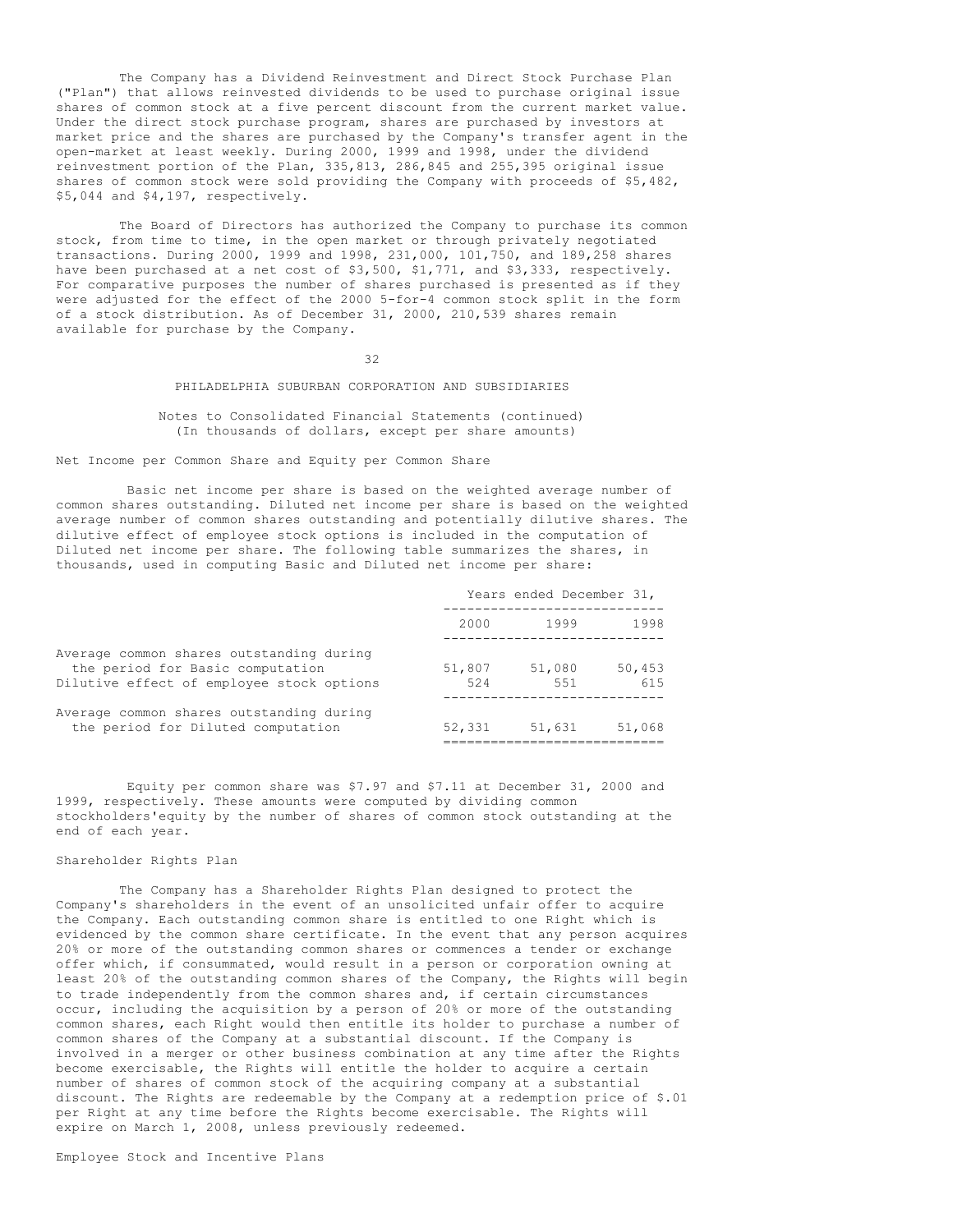Under the 1994 Equity Compensation Plan ("1994 Plan"), as amended and restated effective March 3, 1998, the Company may grant qualified and non-qualified stock options to officers, key employees and consultants. Officers and key employees may also be granted dividend equivalents and restricted stock. Restricted stock may also be granted to non-employee members of the Board of Directors ("Board"). In November 1998, the Shareholders authorized an increase to the number of shares from 1,900,000 shares to 2,900,000 shares of common stock for issuance under the 1994 Plan. The maximum number of shares that may be subject to grants under the 1994 Plan to any one individual in any one year is 100,000. Awards under this plan are made by the Board of Directors or a committee of the Board.

33

## PHILADELPHIA SUBURBAN CORPORATION AND SUBSIDIARIES

Notes to Consolidated Financial Statements (continued) (In thousands of dollars, except per share amounts)

Options under the 1994 plan, as well as the earlier 1988 Stock Option Plan were issued at the market price of the stock on the day of the grant. Options are exercisable in installments ranging from 20% to 50% annually, starting one year from the date of the grant and expire either 5 or 10 years from the date of the grant.

The following table summarizes stock option transactions for the two plans:

|                                | As of or For the Years Ended December 31, |                                 |                             |                                 |            |                                 |
|--------------------------------|-------------------------------------------|---------------------------------|-----------------------------|---------------------------------|------------|---------------------------------|
|                                | 2000                                      |                                 | 1999                        |                                 | 1998       |                                 |
|                                |                                           | Weighted<br>Average<br>Exercise |                             | Weighted<br>Average<br>Exercise |            | Weighted<br>Average<br>Exercise |
|                                | Shares                                    | Price                           | Shares                      | Price                           | Shares     | Price                           |
| Options:                       |                                           |                                 |                             |                                 |            |                                 |
| Outstanding, beginning of year |                                           |                                 | 1,604,155 \$12.65 1,417,384 | \$11.00                         | 1,384,518  | \$8.82                          |
| Granted                        | 448,487                                   | 14.69                           | 378,125                     | 17.14                           | 329,375    | 17.70                           |
| Terminated                     | (56, 729)                                 | 16.46                           | (9, 446)                    | 16.40                           | (45, 888)  | 10.03                           |
| Exercised                      | (184, 871)                                | 9.48                            | (181, 908)                  | 8.94                            | (250, 621) | 7.95                            |
| Outstanding, end of year       | 1,811,042                                 | \$13.36                         | 1,604,155                   | \$12.65                         | 1,417,384  | \$11.00                         |
| Exercisable, end of year       | 1,036,449                                 | \$11.51                         |                             | 906.040 \$9.64                  | 759,419    | \$8.03                          |

Options exercised during 2000 ranged in price from \$5.28 per share to \$17.13 per share. At December 31, 2000,  $1,212,587$  options under the 1994 Plan were still available for grant. The following table summarizes the price ranges of the options outstanding and options exercisable as of December 31, 2000:

|                                   |                    | Options Outstanding                              |                                          |                    | Options Exercisable                      |
|-----------------------------------|--------------------|--------------------------------------------------|------------------------------------------|--------------------|------------------------------------------|
|                                   | Shares             | Weighted<br>Average<br>Remaining<br>Life (years) | Weighted<br>Average<br>Exercise<br>Price | Shares             | Weighted<br>Average<br>Exercise<br>Price |
| Range of prices:                  |                    |                                                  |                                          |                    |                                          |
| $$5.74 - 8.99$<br>$$9.00 - 14.99$ | 483,695<br>678,610 | 3.6<br>8.0                                       | \$7.42<br>13.72                          | 483,695<br>241,060 | $5 \t 7.42$<br>11.99                     |
| $$15.00 - 19.10$                  | 648,737            | 7.7                                              | 17.40                                    | 311,694            | 17.50                                    |
|                                   | 1,811,042          | 6.7                                              | \$13.36                                  | 1,036,449          | \$11.51                                  |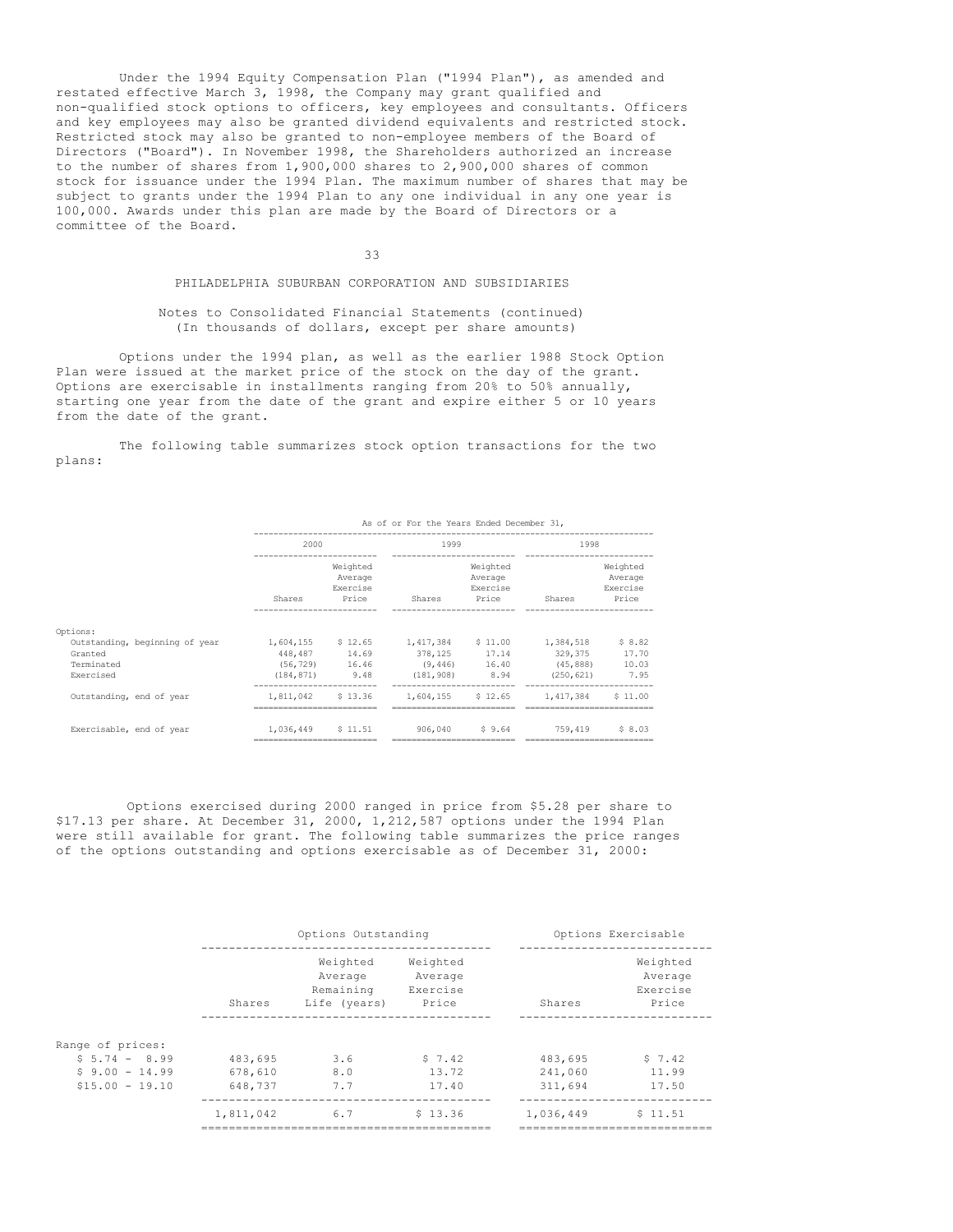Under SFAS No. 123, "Accounting for Stock-Based Compensation", the Company elects to continue to apply the provisions of APB Opinion No. 25 and to provide the pro forma disclosure provisions of this statement. Accordingly, no compensation cost has been recognized in the financial statements for stock options that have been granted. Had the Company determined compensation cost based on the fair value at

34

## PHILADELPHIA SUBURBAN CORPORATION AND SUBSIDIARIES

## Notes to Consolidated Financial Statements (continued) (In thousands of dollars, except per share amounts)

the grant date for its stock options under SFAS No. 123, the Company's net income available to common stock and Basic and Diluted net income per share would have been reduced to the pro forma amounts indicated below:

|                                                          | Years Ended December 31, |                 |                |  |
|----------------------------------------------------------|--------------------------|-----------------|----------------|--|
|                                                          | 2000<br>1999<br>1998     |                 |                |  |
| Net income available to common stock:<br>As reported     | \$52,784                 | \$36,275        | \$44,820       |  |
| Proforma<br>Basic net income per share:                  | 51,206                   | 35,398          | 44,277         |  |
| As reported<br>Proforma                                  | \$1.02<br>0.99           | \$0.71<br>0.69  | \$0.89<br>0.88 |  |
| Diluted net income per share:<br>As reported<br>Proforma | \$1.01<br>0.98           | \$ 0.70<br>0.69 | \$0.88<br>0.87 |  |

The per share weighted-average fair value at the date of grant for stock options granted during 2000, 1999 and 1998 was \$3.52, \$4.28, and \$4.26 per option, respectively. The fair value of options at the date of grant was estimated using the Black-Scholes option-pricing model with the following weighted average assumptions:

|                       | 2000  | 1999  | 1998  |
|-----------------------|-------|-------|-------|
| Expected life (years) | 10    | 10    | 10    |
| Interest rate         | 6.4%  | 5.4%  | 5.6%  |
| Volatility            | 21.1% | 20.9% | 16.9% |
| Dividend yield        | 3.9%  | 3.2%  | 2.9%  |

Restricted stock awards provide the grantee with the rights of a shareholder, including the right to receive dividends and to vote such shares, but not the right to sell or otherwise transfer the shares during the restriction period. During 2000, 1999 and 1998, 29,500, 5,500 and 29,500 shares of restricted stock were granted with a restriction period ranging from six to 36 months. The value of restricted stock awards, which are "compensatory", is equal to the fair market value of the stock on the date of the grant less payments made by the grantee and is amortized ratably over the restriction period.

# Pension Plans and Other Postretirement Benefits

The Company has defined benefit pension plans that cover its full-time employees. Retirement benefits under the plans are generally based on the employee's total years of service and compensation during the last five years of employment. The Company's policy is to fund these plans annually at a level which is deductible for income tax purposes and which provides assets sufficient to meet its pension obligations. To offset certain limitations imposed by the Internal Revenue Code with respect to payments under qualified plans, the Company has a non-qualified Excess Benefit Plan for Salaried Employees in order to prevent certain employees from being penalized by these limitations. The Company also has non-qualified Supplemental Executive Retirement Plans for current and retired employees. The net pension costs and obligations of the qualified and non-qualified plans are included in the tables which follow.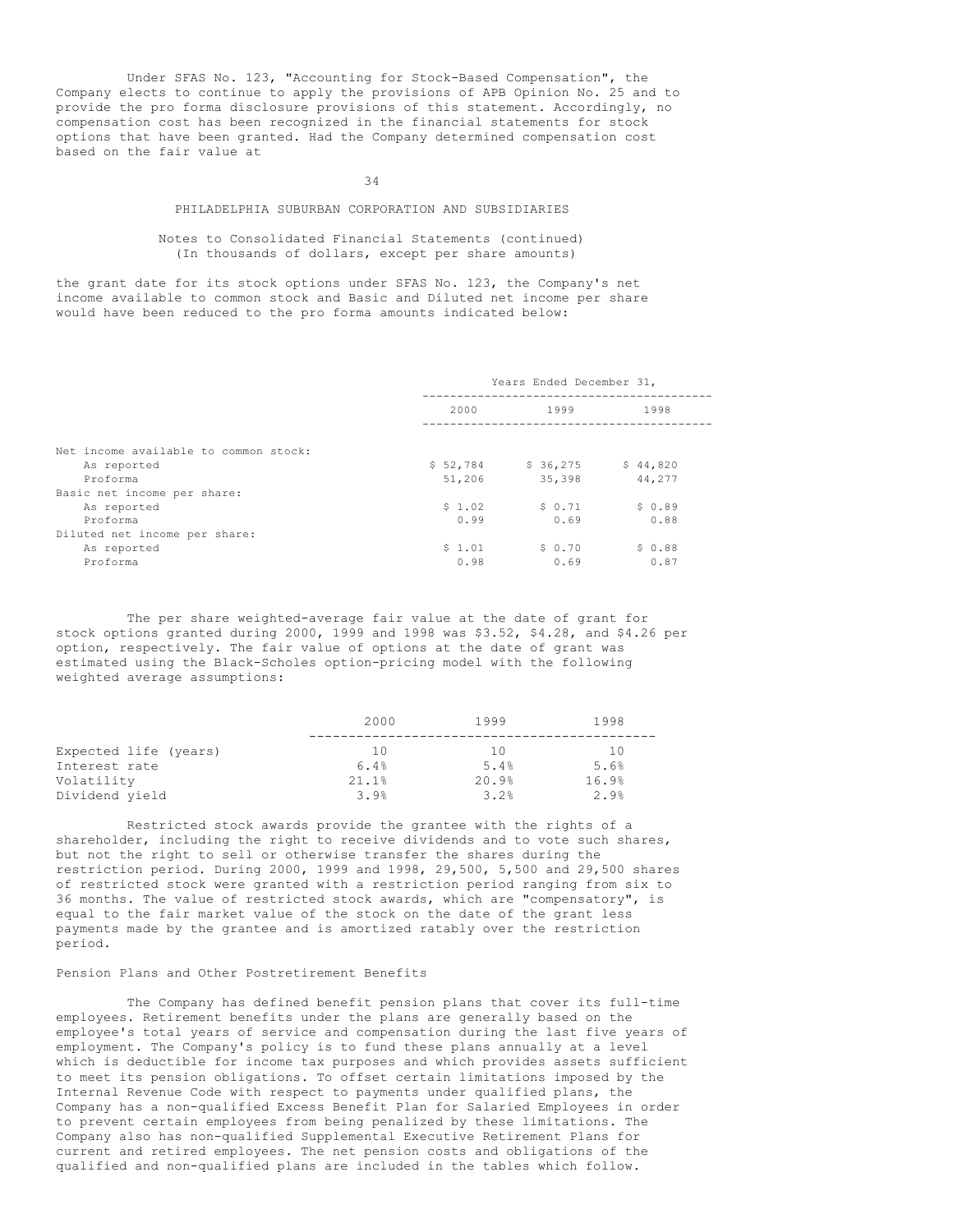In addition to providing pension benefits, the Company offers certain Postretirement Benefits other than Pensions ("PBOPs") to employees retiring with a minimum level of service. These PBOPs

35

# PHILADELPHIA SUBURBAN CORPORATION AND SUBSIDIARIES

Notes to Consolidated Financial Statements (continued) (In thousands of dollars, except per share amounts)

include continuation of medical and prescription drug benefits for all eligible retirees and life insurance benefits for certain eligible retirees. The Company funds its gross PBOP cost through various trust accounts.

The Company's pension expense (credit) includes the following components:

|                                               | Years Ended December 31, |           |         |  |
|-----------------------------------------------|--------------------------|-----------|---------|--|
|                                               | 2000                     | 1999      | 1998    |  |
| Benefits earned during the year               | \$2.553                  | \$3,232   | \$2,949 |  |
| Interest cost on projected benefit obligation | 7,612                    | 7.214     | 6.771   |  |
| Expected return on plan assets                | (11, 281)                | (10, 304) | (9,049) |  |
| Net amortization and deferral                 | (1, 283)                 | (105)     | (38)    |  |
| Capitalized costs                             | (56)                     | (47)      | (48)    |  |
| Rate-regulated adjustment                     | 1,403                    | 430       | (134)   |  |
| Special termination benefits                  | 43                       | 716       | 56      |  |
| Net pension cost (credit)                     | \$(1,009)                | \$1.136   | \$ 507  |  |
|                                               |                          |           |         |  |

The rate-regulated adjustment set forth above is required in order to reflect pension expense (credit) for the Company in accordance with the method used in establishing water rates. During 2000, 1999 and 1998, the Company instituted early retirement and restructuring programs. These actions resulted in additional termination benefits of \$43 in 2000, \$716 in 1999 and \$56 in 1998.

The Company's costs for postretirement benefits other than pensions includes the following components:

|                                                               | Years Ended December 31, |                |                |  |
|---------------------------------------------------------------|--------------------------|----------------|----------------|--|
|                                                               | 2000                     | 1999           | 1998           |  |
| Benefits earned during the year                               | \$555                    | \$645          | \$575          |  |
| Interest cost<br>Expected return on plan assets               | 1,267<br>(920)           | 1,249<br>(699) | 1,229<br>(475) |  |
| Net amortization and deferral<br>Special termination benefits | 417                      | 628<br>209     | 643            |  |
| Amortization of regulatory asset                              | 208                      | 208            | 257            |  |
| Gross PBOP cost<br>Capitalized costs                          | 1,527<br>(512)           | 2,240<br>(464) | 2,229<br>(454) |  |
| Net PBOP cost                                                 | \$1.015                  | \$1,776        | \$1.775        |  |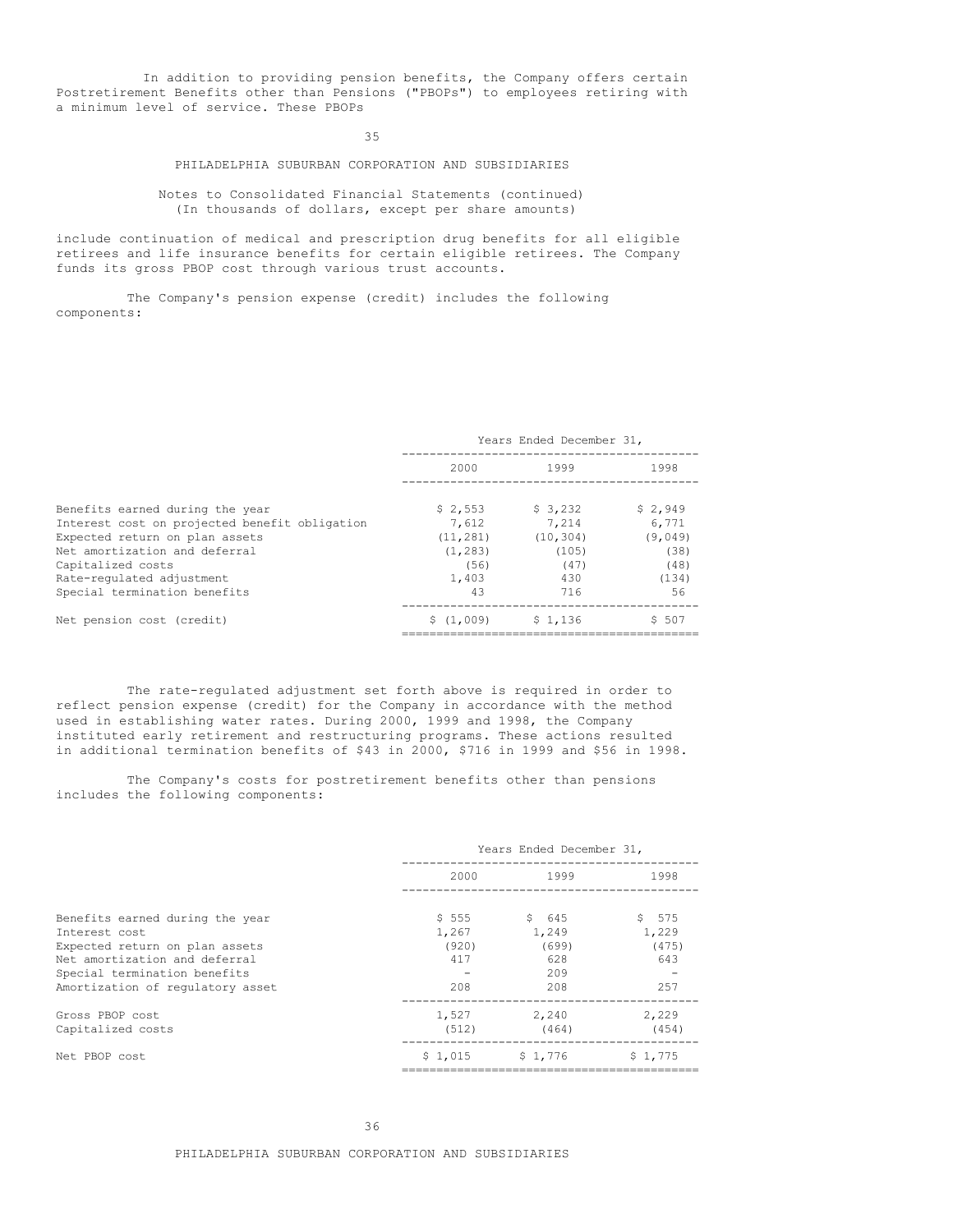## Notes to Consolidated Financial Statements (continued) (In thousands of dollars, except per share amounts)

The changes in the benefit obligation and fair value of plan assets, the funded status of the plans and the assumptions used in the measurement of the company's benefit obligation are as follows:

|                                           |                       | Pension Benefits              |                         | Other<br>Postretirement Benefits |  |
|-------------------------------------------|-----------------------|-------------------------------|-------------------------|----------------------------------|--|
|                                           | 2000<br>----------    | 1999<br><b>CONTRACTOR</b>     | 2000<br>---------       | 1999<br>---------                |  |
| Change in benefit obligation:             |                       |                               |                         |                                  |  |
| Benefit obligation at January 1,          | \$98,228              | \$106,047                     | \$17,292                | \$19,015                         |  |
| Service cost                              | 2,553                 | 3,123                         | 555                     | 649                              |  |
| Interest cost                             | 7,612                 | 7,202                         | 1,267                   | 1,252                            |  |
| Special termination benefits              | 43                    | 689                           | 282                     | 28                               |  |
| Change in measurement date                | $\sim$ 100 $\pm$      | 2,024                         | $\sim$ $-$              | 181                              |  |
| Actuarial loss (gain)                     | 6,963                 | (15, 747)                     | $\sim$ 100 $\pm$        | (3, 258)                         |  |
| Benefits paid                             | (5, 185)              | (5, 110)                      | (815)                   | (575)                            |  |
| Benefit obligation at December 31,        | ---------<br>110,214  | $- - - - - - - - -$<br>98,228 | -------<br>18,581       | --------<br>17,292               |  |
|                                           | ---------             | ----------                    | --------                |                                  |  |
| Change in plan assets:                    |                       |                               |                         |                                  |  |
| Fair value of plan assets at January 1,   | 128,367               | 116,848                       | 11,097                  | 8,003                            |  |
| Actual return on plan assets              | 479                   | 13,455                        | (323)                   | 1,196                            |  |
| Employer contributions                    | 54                    | 39                            | 1,937                   | 2,162                            |  |
| Change in measurement date                | $\sim$                | 3,135                         | $\sim$ $-$              | 311                              |  |
| Benefits paid                             | (5, 185)<br>--------- | (5, 110)<br>---------         | (815)<br>--------       | (575)<br>--------                |  |
| Fair value of plan assets at December 31, | 123,715<br>---------  | 128,367<br>---------          | 11,896<br>-------       | 11,097                           |  |
| Funded status of plan:                    |                       |                               |                         |                                  |  |
| Funded status at December 31,             | (13, 501)             | (30, 139)                     | 6,685                   | 6,195                            |  |
| Unrecognized actuarial gain               | 18,014                | 37,755                        | 6,345                   | 8,508                            |  |
| Unrecognized prior service cost           | (3, 012)              | (3, 443)                      | 761                     | 819                              |  |
| Rate-regulated adjustment                 | 37                    | (1, 366)                      | $\sim$ $-$              | $\sim$                           |  |
| Unrecognized net transition obligation    | 1,755                 | 1,876                         | $(10, 846)$ $(11, 750)$ |                                  |  |
| Accrued benefit costs                     | ---------<br>\$3,293  | ---------<br>\$4,683          | --------<br>\$2,945     | ---------<br>\$ 3,772            |  |
|                                           | ========              | =========                     |                         | $=$ ========                     |  |
| Weighted-average assumptions              |                       |                               |                         |                                  |  |
| as of December 31,                        |                       |                               |                         |                                  |  |
| Discount rate                             | 7.50%                 | 7.75%                         | 7.50%                   | 7.75%                            |  |
| Expected return on plan assets            | 9.00%                 | 9.00%                         | $6.00 - 9.00$           | $6.00 - 9.00$                    |  |
| Rate of compensation increase             | 4.50-5.50%            | $4.50 - 5.50$                 | 4.50%                   | 4.50%                            |  |

The accumulated benefit obligation is in excess of plan assets for certain non-qualified plans. The projected benefit obligation, accumulated benefit obligation and fair value of plan assets for these plans were \$3,490, \$2,078, and \$0, and \$2,886, \$1,898 and \$0, respectively as of December 31, 2000 and 1999.

The assumed medical inflation rates under the PSC plans are 5.0%, reducing to 4.5% in 2002 for retirees under the age of 65 and 15.0%, reducing to 4.5% by 2006 for retirees 65 years of age and over. The assumed medical inflation rates under the CWC plans are 5.0% for all future years. The effect of a 1% increase in the assumed medical inflation rates would be to increase the accumulated postretirement benefit obligation as of December 31, 2000 and the 2000 PBOP costs by \$898 and \$83, respectively. The effect of a 1% decrease in the assumed medical inflation rates would be to decrease the accumulated postretirement benefit obligation as of December 31, 2000 and the 2000 PBOP costs by \$1,502 and \$189, respectively. The benefits of retired officers and certain other retirees are paid by the Company and not from plan assets due to limitations imposed by the Internal Revenue Code.

#### 37

## PHILADELPHIA SUBURBAN CORPORATION AND SUBSIDIARIES

Notes to Consolidated Financial Statements (continued) (In thousands of dollars, except per share amounts)

#### Water Rates

On April 27, 2000, the Pennsylvania Public Utility Commission ("PAPUC") approved a rate settlement reached between PSC's Pennsylvania utility subsidiaries, and the parties actively litigating the joint rate application filed in October 1999. The settlement was designed to increase annual revenue by \$17,000 or 9.4% above the level in effect at the time of the filing. The rates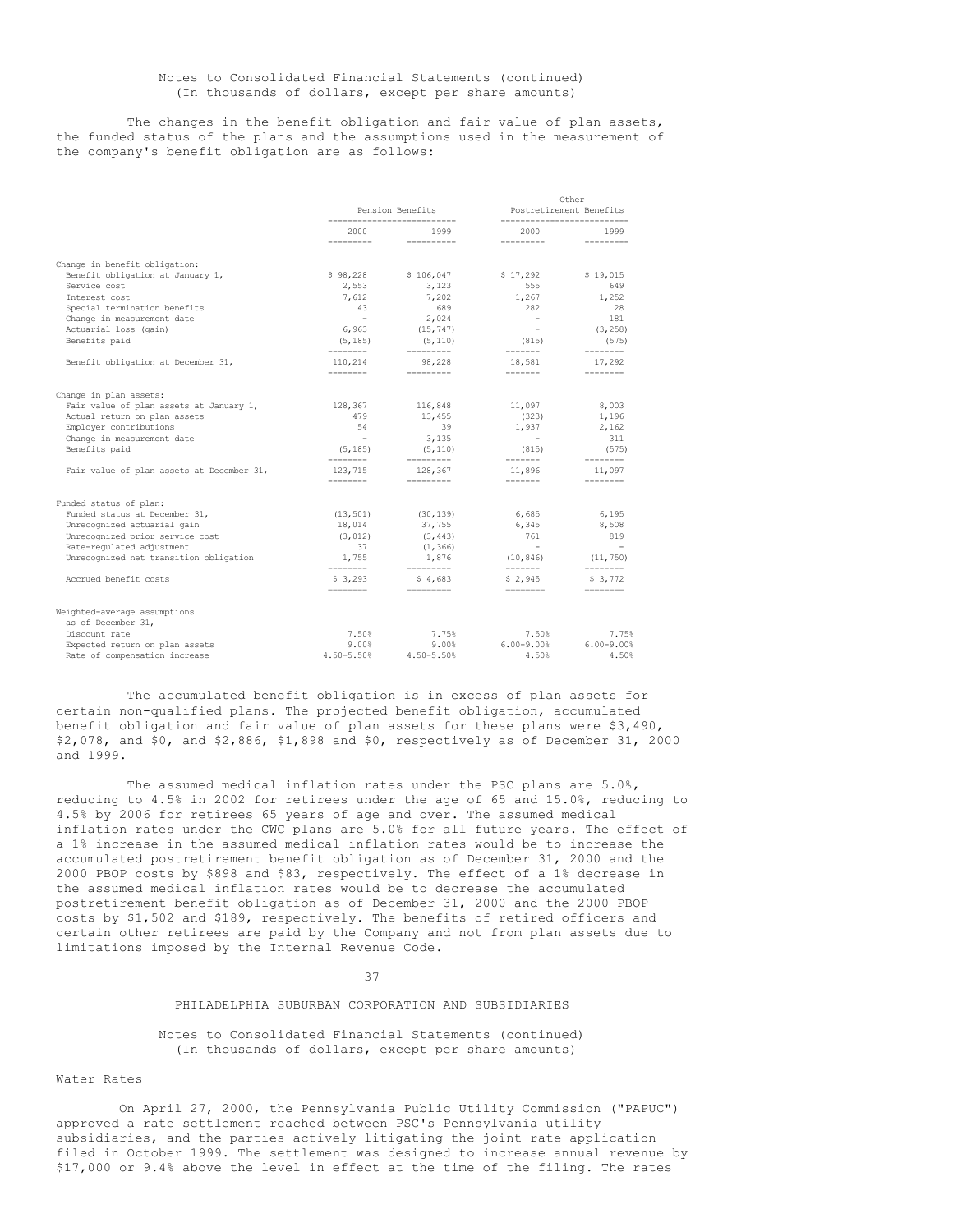in effect at the time of the filing included \$7,347 in Distribution System Improvement Charges ("DSIC") ranging from 0.33% to 5%. Consequently, the settlement resulted in a total base rate increase of \$24,347 or 13.5% above the rates in effect before the DSIC was applied. As a part of the rate settlement, the DSIC was reset to zero and PSC agreed not to file a base rate increase request prior to April 29, 2001, absent extraordinary circumstances.

The settlement agreement also provides for the recovery of up to \$5,295 (the merger costs allocable to our Pennsylvania operations) of the \$10,121 (\$8,596 after-tax) in merger costs that were expensed in the first quarter of 1999 in connection with the Merger. As a result, a regulatory asset was established to reflect the amount to be recovered as a result of the rate settlement.

The CWC operating subsidiaries were allowed annual rate increases of \$698 in 2000, \$390 in 1999 and \$3,334 in 1998, represented by four, two and five rate decisions, respectively. Revenues from these increases realized in the year of grant were approximately \$450, \$308 and \$1,969 in 2000, 1999 and 1998, respectively.

The DSIC enables water utilities in Pennsylvania to add a surcharge to customer bills reflecting the capital costs and depreciation related to certain distribution system improvement projects completed and placed into service between base rate filings. PSW is permitted to request adjustments to the DSIC quarterly to reflect subsequent capital expenditures and it is reset to zero when new base rates that reflect the costs of those additions become effective or when PSW's pro forma earnings exceed a PUC benchmark. The maximum DSIC that can be in effect at any time is 5%. The DSIC in the first quarter of 2001 has been set at 2.2% and is subject to adjustment in subsequent quarters. The DSIC provided revenues in 2000, 1999 and 1998 of \$2,301, \$4,140 and \$229, respectively.

In addition to its base rates and DSIC, PSW and CWC's Pennsylvania subsidiaries have utilized a surcharge or credit on their bills to reflect certain changes in Pennsylvania State taxes until such time as the tax changes are incorporated into base rates. Various surcharge rates provided operating revenues of \$74 in 2000, \$1,306 in 1999, and rate credits reduced operating revenues in 1998 by \$117.

38

#### Selected Quarterly Financial Data (Unaudited) Philadelphia Suburban Corporation and Subsidiaries

--------------------------------------------- (in thousands of dollars, except per share amounts)

|                                     |       |              |                         |                                               | Total  |
|-------------------------------------|-------|--------------|-------------------------|-----------------------------------------------|--------|
|                                     |       | First Second | Third Fourth            |                                               | Year   |
| 2000                                |       |              |                         |                                               |        |
| Operating revenues                  |       |              |                         | \$64,510 \$68,494 \$73,336 \$69,198 \$275,538 |        |
| Operations and maintenance expense  |       |              |                         | 24,928 24,350 25,037 27,426 101,741           |        |
| Net income available to common      |       |              |                         |                                               |        |
| stock                               |       |              |                         | 10,246 13,565 16,539 12,434                   | 52,784 |
| Basic net income per common share   |       |              |                         | $0.20$ $0.26$ $0.33$ $0.23$                   | 1.02   |
| Diluted net income per common share | 0.20  | 0.26         |                         | $0.32$ $0.23$ $1.01$                          |        |
| Dividend paid per common share      | 0.144 |              |                         | $0.144$ $0.144$ $0.155$ $0.587$               |        |
| Dividend declared per common share  |       |              | $0.144$ $0.144$ $0.299$ | the company of the company of                 | 0.587  |
| Price range of common stock         |       |              |                         |                                               |        |
| - high                              |       |              | 17.60 19.95 19.45       | 24.94                                         | 24.94  |
| $-$ low                             |       |              | 13.20 14.50 16.00       | 16.95                                         | 13.20  |
| 1999                                |       |              |                         |                                               |        |
| Operating revenues                  |       |              |                         | \$58,597 \$66,165 \$69,527 \$63,037 \$257,326 |        |
| Operations and maintenance expense  |       |              |                         | 22.725 24.203 24.645 27.185 98.758            |        |
| Net income available to common      |       |              |                         |                                               |        |
| stock                               |       |              |                         | 316 12,033 14,332 9,594 36,275                |        |
| Basic net income per common share   |       |              |                         | $0.01$ $0.23$ $0.28$ $0.19$ $0.71$            |        |
| Diluted net income per common share | 0.01  | 0.23         | 0.28                    | 0.18                                          | 0.70   |
| Dividends declared and paid         |       |              |                         |                                               |        |
| per common share                    | 0.136 | 0.136        | 0.144                   | 0.144                                         | 0.560  |
| Price range of common stock         |       |              |                         |                                               |        |
| $-$ high                            | 23.80 | 20.60        | 20.25                   | 19.35                                         | 23.80  |
| $-$ low                             | 15.80 | 17.05        | 16.90                   | 16.15                                         | 15.80  |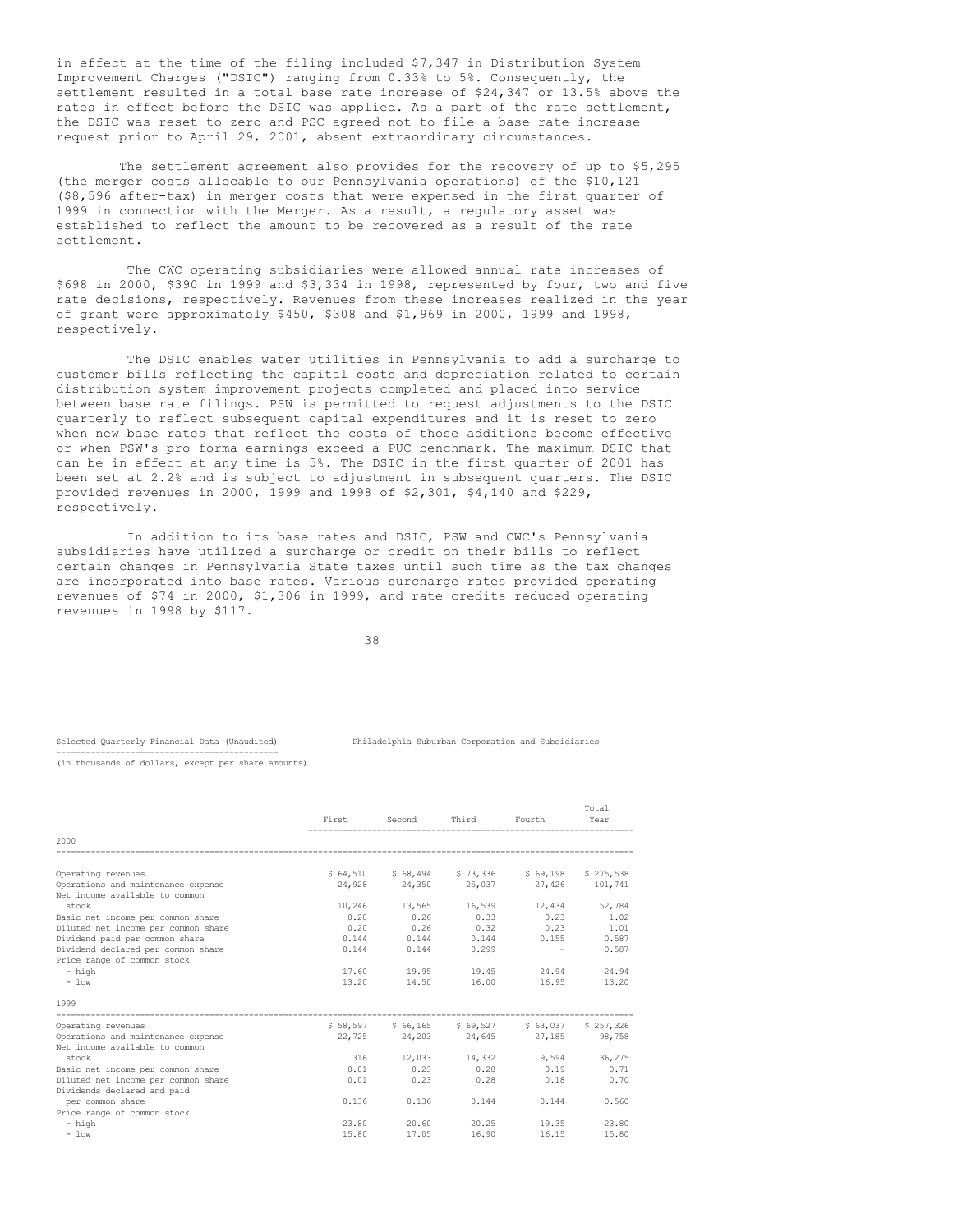All per share data as presented has been adjusted for the 2000 5-for-4 common stock split effected in the form of a stock distribution. High and low prices of the Company's common stock are as reported on the New York Stock Exchange Composite Tape.

Dividends paid and declared per common share represents PSC's historical dividends. The cash dividend paid in December 2000 of \$0.155 was declared in August 2000.

Net income available to common stock and net income per common share for 2000 includes the partial recovery of the merger costs related to the Merger as follows: \$972 (\$1,059 pre-tax) or \$0.02 per share in the second quarter and \$1,264 (\$2,982 pre-tax) or \$0.02 per share in the third quarter.

Net income available to common stock and net income per common share for the first quarter of 1999 includes net charges of  $$6,134$  ( $$6,334$  pre-tax), or \$0.12 per share, for the Merger transaction costs and a charge for related restructuring costs of \$2,462 (\$3,787 pre-tax), or \$0.05 per share.

39

----------------------------------

Summary of Selected Financial Data Philadelphia Suburban Corporation and Subsidiaries

(in thousands of dollars, except per share amounts)

| Years ended December 31,                       | 2000   | $1999*$            | 1998*                               | $1997*$                                                                                                                             | $1996*$ |
|------------------------------------------------|--------|--------------------|-------------------------------------|-------------------------------------------------------------------------------------------------------------------------------------|---------|
|                                                |        |                    |                                     |                                                                                                                                     |         |
|                                                |        |                    |                                     |                                                                                                                                     |         |
| PER COMMON SHARE:                              |        |                    |                                     |                                                                                                                                     |         |
| Income from continuing operations (a)          |        |                    |                                     |                                                                                                                                     |         |
| Basic                                          |        |                    |                                     | $$1.02$ $$0.71$ $$0.89$ $$0.73$ $$0.62$                                                                                             |         |
| Diluted                                        | 1.01   | 0.70               | 0.88                                | 0.72                                                                                                                                | 0.62    |
| Net income (a)                                 |        |                    |                                     |                                                                                                                                     |         |
| Basic                                          |        | $1.02$ 0.71 0.89   |                                     | 0.67                                                                                                                                | 0.58    |
| Diluted                                        | 1.01   |                    | $0.70$ 0.88                         | 0.66                                                                                                                                | 0.57    |
| Cash dividends paid (b)                        | 0.59   | 0.56               | 0.54                                | 0.50                                                                                                                                | 0.47    |
| Cash dividends declared (b) (c)                | 0.59   | 0.56               | 0.40                                | 0.63                                                                                                                                | 0.47    |
| Return on average stockholders' equity (a) (d) |        |                    |                                     | $13.2\%$ $10.1\%$ $13.6\%$ $11.8\%$ $10.5\%$                                                                                        |         |
| Book value at year end                         |        |                    |                                     | $$7.97$ $$7.11$ $$6.82$ $$6.16$ $$5.95$                                                                                             |         |
| Market value at year end                       | 24.50  |                    | 16.55 23.65                         | 17.66                                                                                                                               | 11.93   |
|                                                |        |                    |                                     |                                                                                                                                     |         |
| INCOME STATEMENT HIGHLIGHTS:                   |        |                    |                                     |                                                                                                                                     |         |
| Operating revenues (d)                         |        |                    |                                     | \$275,538 \$257,326 \$250,771 \$235,852 \$215,971                                                                                   |         |
| Depreciation and amortization (d)              | 34,100 | 31, 903<br>31, 796 | 29,464<br>30,785                    | $27,977$<br>$32,317$<br>$29,112$                                                                                                    |         |
| Interest expense (d) (e)                       | 37,775 |                    |                                     |                                                                                                                                     |         |
| Income before income taxes (d)                 |        |                    |                                     | 86,995 62,915 75,133 57,642 48,554                                                                                                  |         |
| Provision for income taxes (d)                 |        |                    |                                     | $34,105$ $26,531$ $30,118$ $22,432$ $19,350$                                                                                        |         |
| Income from continuing operations (a)          | 52,890 |                    | 36, 384 45, 015<br>36, 275 44, 820  | $-1 + 32$<br>35, 210                                                                                                                | 29,204  |
| Net income available to common stock (a)       | 52,784 |                    |                                     | 32, 278                                                                                                                             | 26,918  |
| BALANCE SHEET HIGHLIGHTS:                      |        |                    |                                     |                                                                                                                                     |         |
| Total assets                                   |        |                    |                                     | \$1,414,010 \$1,280,805 \$1,156,733 \$1,083,162 \$1,038,926                                                                         |         |
| Property, plant and equipment, net             |        |                    | 1, 251, 427 1, 135, 364 1, 016, 194 | 952,626 907,739                                                                                                                     |         |
| Stockholders' equity                           |        |                    |                                     | 432, 347 368, 901 353, 088 306, 816 289, 436                                                                                        |         |
| Preferred stock with mandatory redemption (f)  |        |                    |                                     |                                                                                                                                     |         |
|                                                |        |                    |                                     |                                                                                                                                     |         |
| Long-term debt (f)<br>Total debt               |        |                    |                                     | – – – – – – – – 4,214 – 5,643<br>184,712 – 425,946 – 377,355 – 407,526 – 403,524<br>136,756 – 529,015 – 440,905 – 436,756 – 426,438 |         |
|                                                |        |                    |                                     |                                                                                                                                     |         |
| ADDITIONAL INFORMATION:                        |        |                    |                                     |                                                                                                                                     |         |
| Net cash flows from operating activities       |        |                    |                                     | \$86,972 \$74,103 \$84,362 \$71,252 \$56,274                                                                                        |         |
| Capital additions (d) (g)                      |        |                    |                                     | 129,740 96,383 87,973 67,378 66,130                                                                                                 |         |
| Dividends on common stock                      |        |                    |                                     | 30,406 29,217 29,349 26,752                                                                                                         | 25,137  |
| Number of customers served                     |        |                    |                                     |                                                                                                                                     |         |
| Number of shareholders of common stock         |        |                    |                                     | 526,640 512,802<br>19,902 19,905                                                                                                    |         |
| Common shares outstanding (000)                |        |                    |                                     | 53,676 51,266 50,878 48,890 47,703                                                                                                  |         |
| Employees (full-time)                          | 943    | 945                | 973                                 | 979                                                                                                                                 | 1.016   |
|                                                |        |                    |                                     |                                                                                                                                     |         |
|                                                |        |                    |                                     |                                                                                                                                     |         |

\*Share and per share data has been restated for the 2000 5-for-4 stock split. (a) The 2000 amounts include a net gain of  $$2,236$  ( $$4,041$  pre-tax) or  $$0.04$  per share for the partial recovery of the merger costs related to the Merger. The 1999 amounts include a net charge of \$8,596 (\$10,121 pre-tax) or \$0.17 per share for the Merger transaction costs and related restructuring costs. The 1998 amounts include a net gain of \$3,903 (\$6,680 pre-tax) or \$0.08 per share on the sale of Consumers Water Company's New Hampshire system pursuant to the State's condemnation statute.

- (b) Amount represents PSC's historical dividends per common share.
- (c) The cash dividend of \$0.13, paid in March 1998, was declared in December 1997.
- (d) Continuing operations only.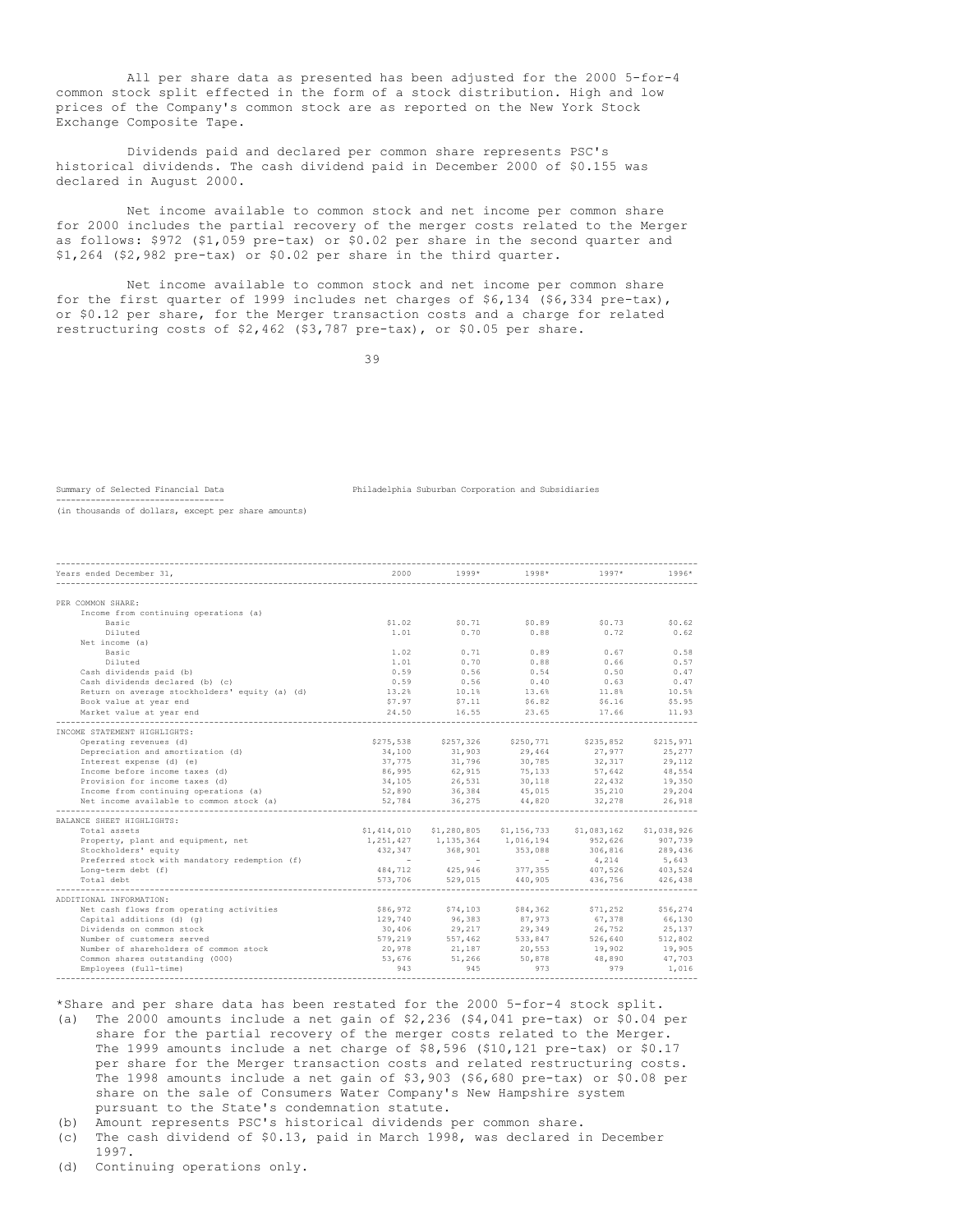- (e) Includes dividends on preferred stock of subsidiary and minority interest; net of allowance for funds used during construction.
- (f) Includes current portion.
- (g) Excludes payments for acquired water systems of \$3,546 in 2000, \$39,164 in 1999, \$24,498 in 1998, \$1,226 in 1997, and \$44,110 in 1996.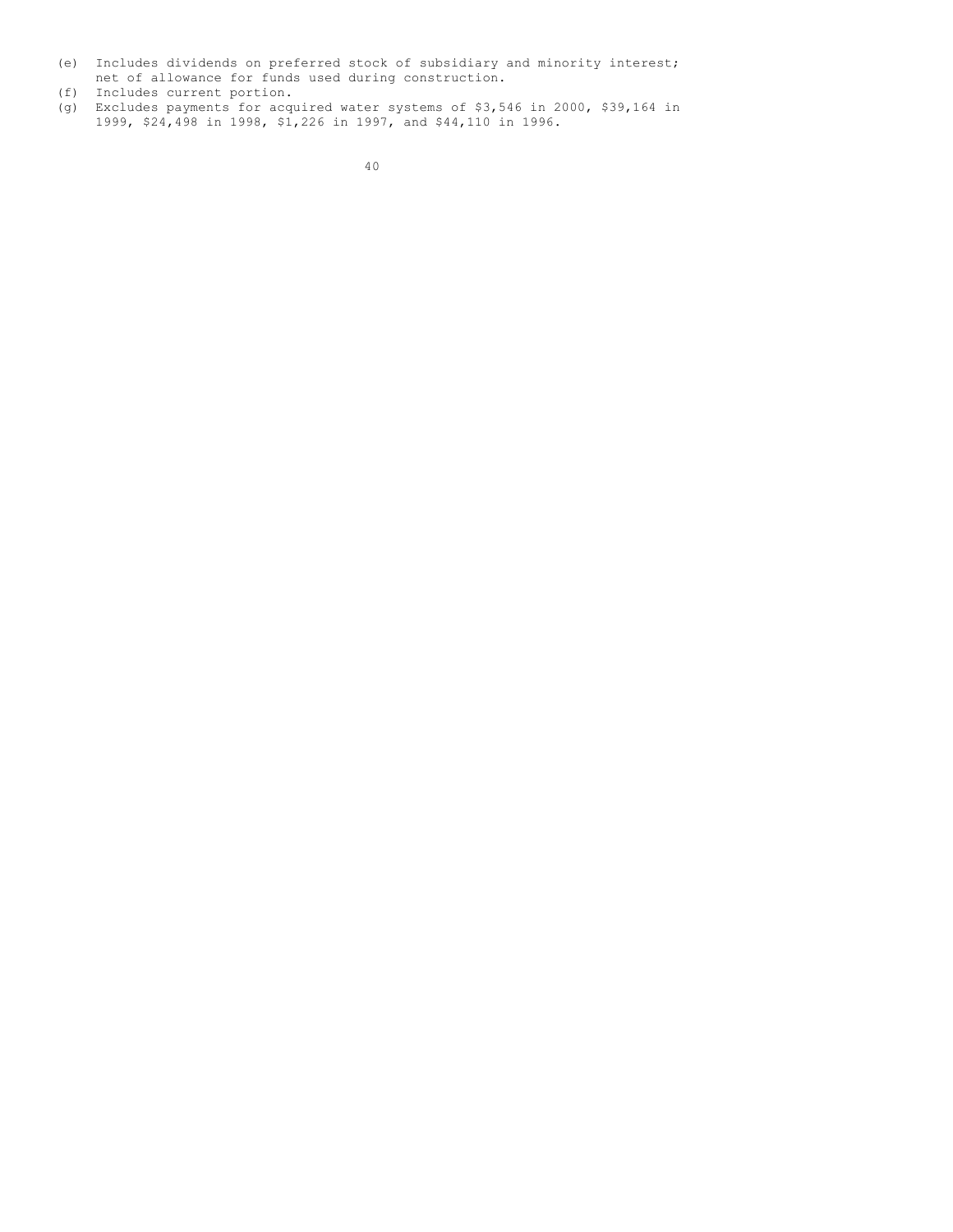# PHILADELPHIA SUBURBAN CORPORATION AND SUBSIDIARIES

The following table lists the significant subsidiaries and other active subsidiaries of Philadelphia Suburban Corporation at December 31, 2000:

Philadelphia Suburban Water Company (Pa.) Suburban Environmental Services, Inc. (Pa.) Little Washington Wastewater Company (Pa.) Consumers Water Company (Pa.) Consumers Ohio Water Company (Ohio) Consumers Applegrove Water Company (Ohio) Consumers Illinois Water Company (Illinois) Consumers New Jersey Water Company (New Jersey) Consumers Maine Water Company (Maine) Consumers North Carolina Water Company, Inc. (North Carolina) Consumers Pennsylvania Water Company - Shenango Valley Division (Pa.) Consumers Pennsylvania Water Company - Roaring Creek Division (Pa.) Consumers Pennsylvania Water Company - Susquehanna Division (Pa.) Masury Water Company (Ohio) Fawn Lake Forest Water Company (Pa) Hawley Water Company (Pa) Northeast Utilities, Inc. (Pa) Waymart Water Company (Pa) Western Utilities, Inc. (Pa) Utility & Municipal Services, Inc. (Pa)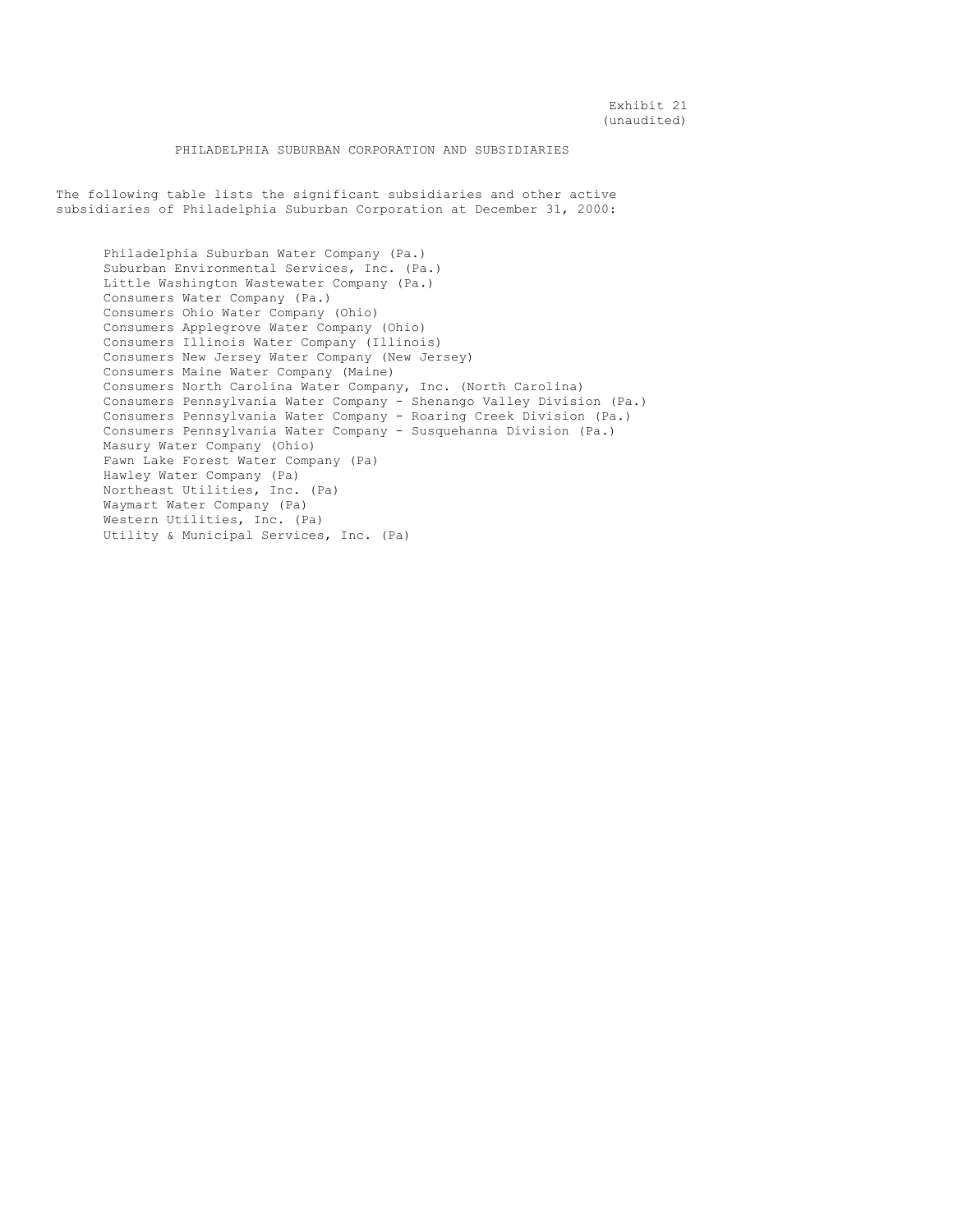# CONSENT OF INDEPENDENT ACCOUNTANTS

We hereby consent to the incorporation by reference in the Registration Statements on Form S-8 (Nos. 333-70859, 033-52557, 33-27032, 2-81757, 333-93243) and on Form S-3 (No. 333-42275) of our report dated January 29, 2001 relating to the consolidated financial statements, which appears in the 2000 Annual Report to Shareholders of Philadelphia Suburban Corporation, which is incorporated by reference in Philadelphia Suburban Corporation's Annual Report on Form 10-K for the year ended December 31, 2000.

PricewaterhouseCoopers LLP

Philadelphia, Pennsylvania March 29, 2001

26